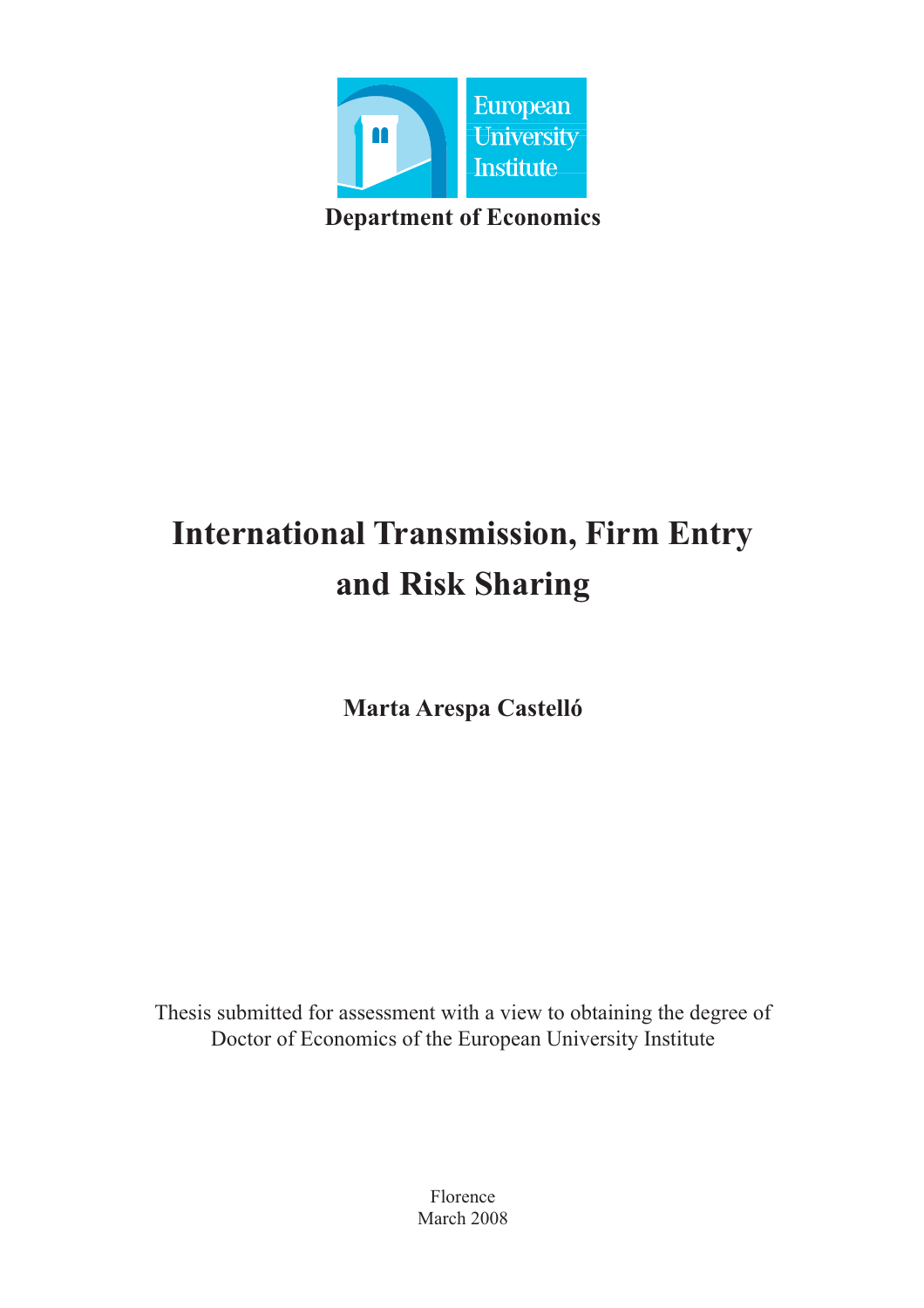### EUROPEAN UNIVERSITY INSTITUTE **Department of Economics**

## **International Transmission, Firm Entry and Risk Sharing**

**Marta Arespa Castelló** 

Thesis submitted for assessment with a view to obtaining the degree of Doctor of Economics of the European University Institute

#### **Examining Board:**

Professor Giancarlo Corsetti, EUI (EUI/External Supervisor) Professor Salvador Ortigueira, EUI Professor Philippe Martin, University of Paris I Professor Cédric Tille, Graduate Institute Geneva

© 2008, Marta Arespa Castelló No part of this thesis may be copied, reproduced or transmitted without prior permission of the author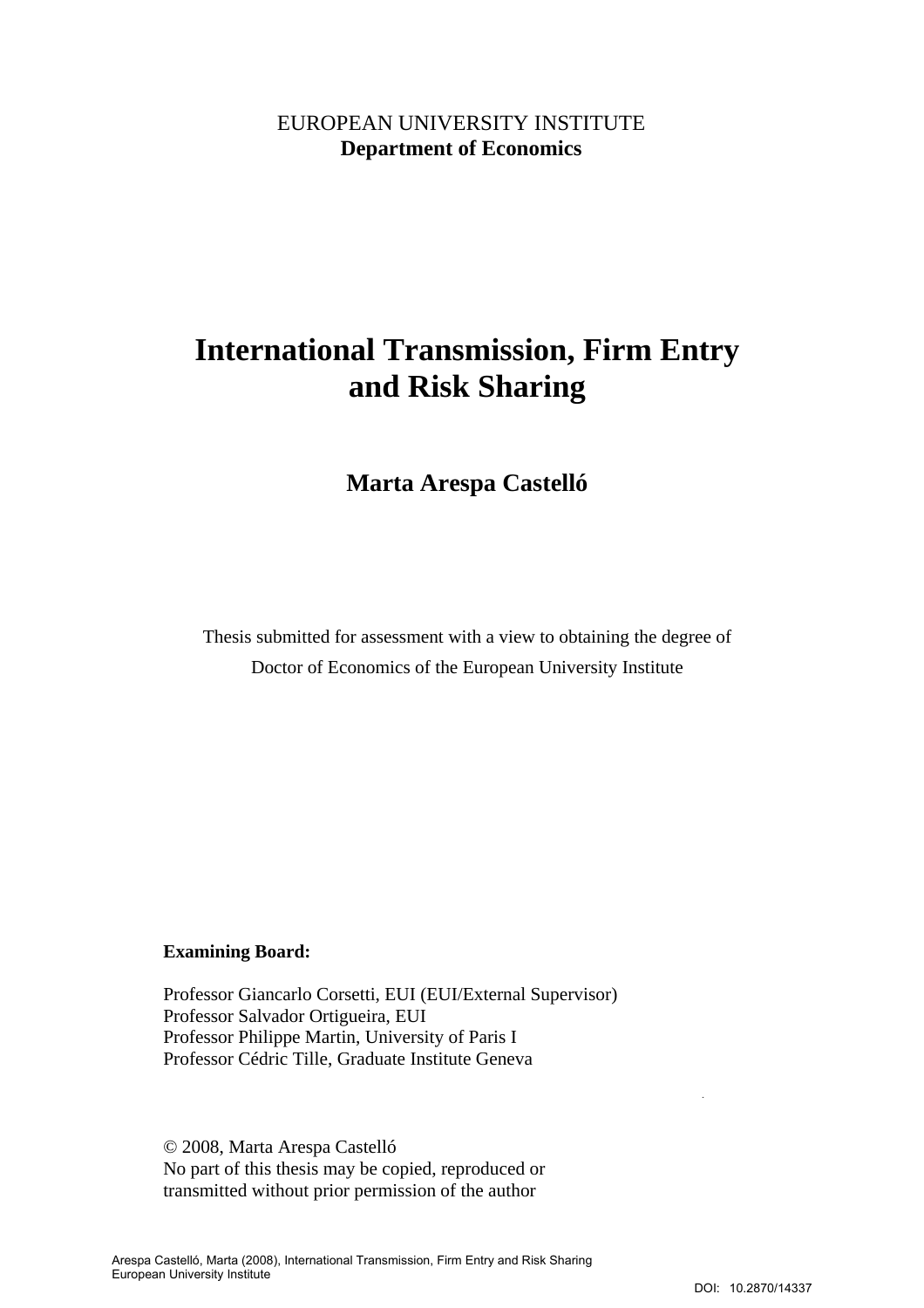### DEDICATION

 ${\bf A}$ la meva família...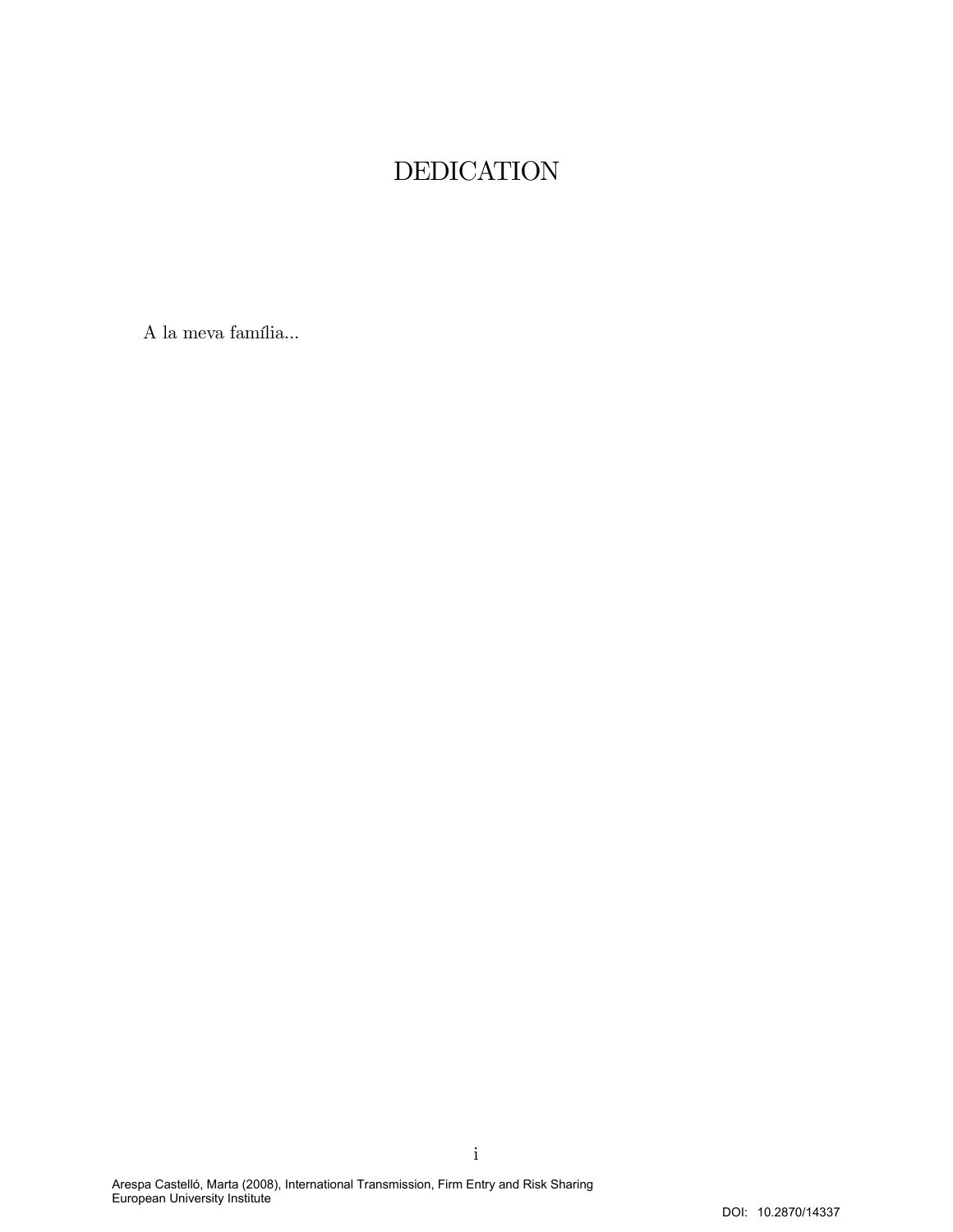### ACKNOWLEDGMENTS

I owe my most sincere gratitude to my supervisor, Professor Giancarlo Corsetti, for his constant support throughout these years. He has provided me, not only with an excellent guidance on my thesis, but has had the patience and perseverance to motivate and push me along these first and hard steps of my research career. Undoubtedly, the correct conclusion of this dissertation and my present enthusiasm on research would not have been possible without a supervisor like him.

I am also grateful to my second supervisor, Professor Salvador Ortigueira and to Professor Morten Ravn, for their technical support and useful discussions throughout my PhD; as well as to my colleagues and good friends that have enriched my knowledge with lively discussions on my papers and have helped me with the tedious learning of computational techniques. A special thank goes, in alphabetic order, to Aurora Ascione, Daniela Buscaglia, Georg Dürnecker, Alain Gabler, Sebastian Krautheim, Alessandro Maravalle, Elvira Prades, Katrin Rabitsch and Davide Sala.

I do not want to forget the administrative staff of the Economics Department. They have always done their best and have been kind in front of any difficulty I had. I would like to mention, especially, Lucia Vigna and Jessica Spataro.

Some people I have met here have made these four years an unforgettable and exciting experience also at a personal level. I am grateful for this to all my close friends and to my theatre-mates in the EUI for the enjoyable moments we shared. Finally, I thank Juan González for encouraging me and for being there during all this time: my most valuable Florentine memories are due to him.

Vull agrair de tot cor a la meva família el recolzament constant que m'han ofert al llarg d'aquests quatre anys, malgrat que, sovint, no comprenguessin les raons que em motivaven a seguir aquest camÌ. SÈ que el van acceptar perquË creien en mi i perquË síadonaven que lluitava per una il·lusió ferma i llargament cultivada. Sense el seu afecte en la distància, no hagués sigut mai capaç d'enllestir aquesta tesis.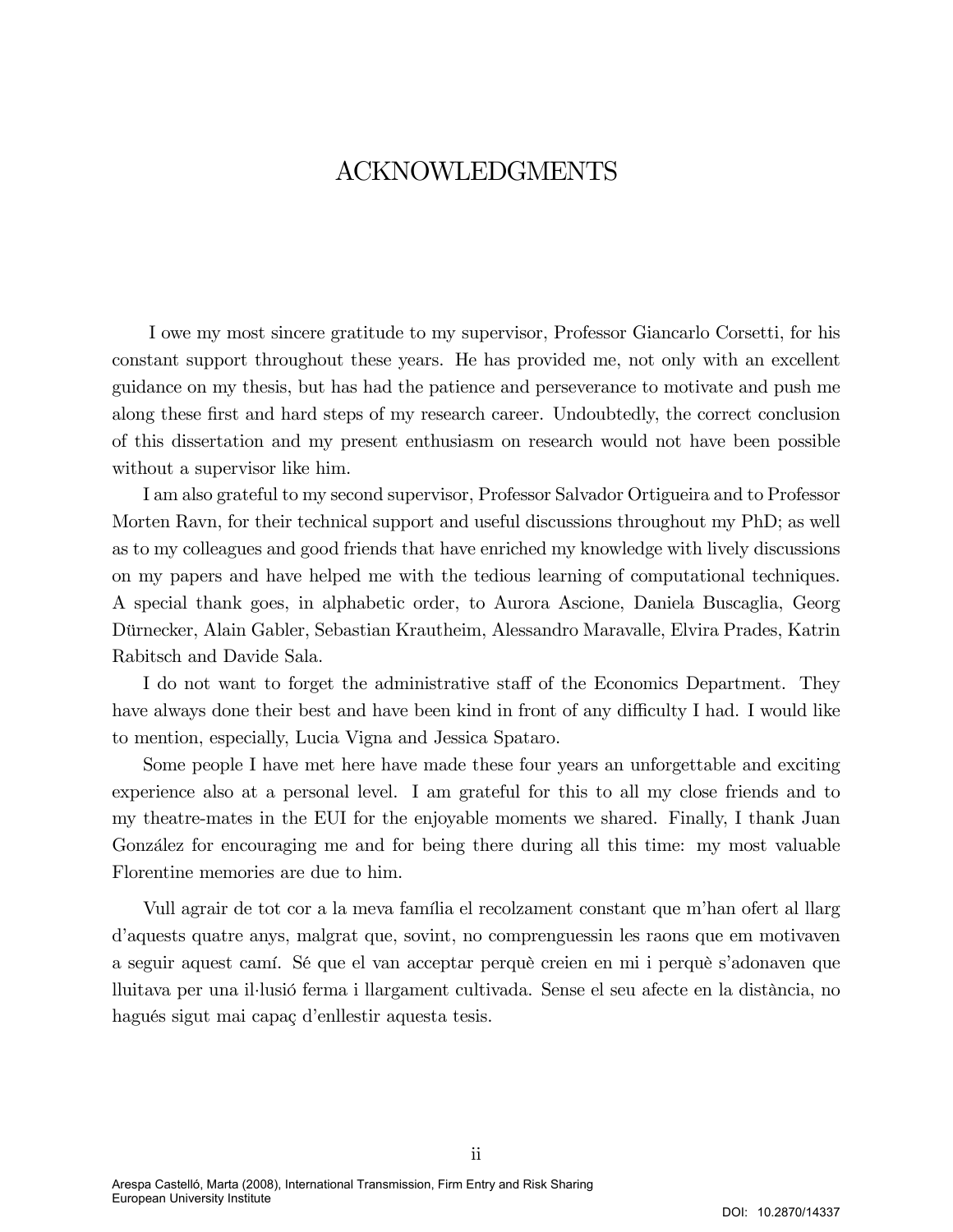### **CONTENTS**

| I Introduction |  |
|----------------|--|
|                |  |

| ×<br>۰ |  |
|--------|--|

| $\mathbf{I}$   |                                                        | Chapters                                            |                                                                                                                                     | $\mathbf{1}$   |  |  |  |
|----------------|--------------------------------------------------------|-----------------------------------------------------|-------------------------------------------------------------------------------------------------------------------------------------|----------------|--|--|--|
| $\mathbf{1}$   |                                                        | MACROECONOMICS OF EXTENSIVE MARGINS: A SIMPLE MODEL |                                                                                                                                     |                |  |  |  |
|                | 1.1                                                    |                                                     |                                                                                                                                     | $\mathbf 1$    |  |  |  |
| 1.2            |                                                        |                                                     |                                                                                                                                     | 3              |  |  |  |
|                | 1.3                                                    |                                                     |                                                                                                                                     | 6              |  |  |  |
|                |                                                        | 1.3.1                                               |                                                                                                                                     | 6              |  |  |  |
|                |                                                        | 1.3.2                                               |                                                                                                                                     | $\overline{7}$ |  |  |  |
|                | 1.4                                                    |                                                     |                                                                                                                                     | $\overline{7}$ |  |  |  |
|                |                                                        | 1.4.1                                               |                                                                                                                                     | $\overline{7}$ |  |  |  |
|                |                                                        |                                                     | 1.4.1.1                                                                                                                             | 8              |  |  |  |
|                |                                                        |                                                     | 1.4.1.2                                                                                                                             | 9              |  |  |  |
|                |                                                        | 1.4.2                                               | Firm's size: $\ldots$ , $\ldots$ , $\ldots$ , $\ldots$ , $\ldots$ , $\ldots$ , $\ldots$ , $\ldots$ , $\ldots$ , $\ldots$ , $\ldots$ | 10             |  |  |  |
|                |                                                        | 1.4.3                                               |                                                                                                                                     | 12             |  |  |  |
|                |                                                        | 1.4.4                                               |                                                                                                                                     | 13             |  |  |  |
|                |                                                        | 1.4.5                                               |                                                                                                                                     | 13             |  |  |  |
|                |                                                        | 1.4.6                                               |                                                                                                                                     | 15             |  |  |  |
|                | 1.5                                                    |                                                     |                                                                                                                                     | 17             |  |  |  |
|                |                                                        | 1.5.1                                               |                                                                                                                                     | 18             |  |  |  |
|                |                                                        | 1.5.2                                               |                                                                                                                                     | 19             |  |  |  |
|                |                                                        |                                                     | A tool for macroeconomic stabilization<br>1.5.2.1                                                                                   | 19             |  |  |  |
|                |                                                        |                                                     | The Costs of an Insufficient Stabilization<br>1.5.2.2                                                                               | 20             |  |  |  |
|                | 1.6                                                    |                                                     |                                                                                                                                     | 21             |  |  |  |
|                | 1.7                                                    |                                                     |                                                                                                                                     | 23             |  |  |  |
|                |                                                        | 1.7.1                                               |                                                                                                                                     | 23             |  |  |  |
|                |                                                        | 172                                                 | Dynamic analysis                                                                                                                    | 24             |  |  |  |
| $\overline{2}$ | A NEW OPEN ECONOMY MACROECONOMIC (NOEM) MODEL WITH EN- |                                                     |                                                                                                                                     |                |  |  |  |
|                | DOGENOUS PORTFOLIO DIVERSIFICATION AND FIRMS ENTRY     | 30                                                  |                                                                                                                                     |                |  |  |  |
| 2.1            |                                                        |                                                     |                                                                                                                                     | 30             |  |  |  |
| 2.2            |                                                        |                                                     |                                                                                                                                     | 32             |  |  |  |
|                | 2.3                                                    |                                                     |                                                                                                                                     |                |  |  |  |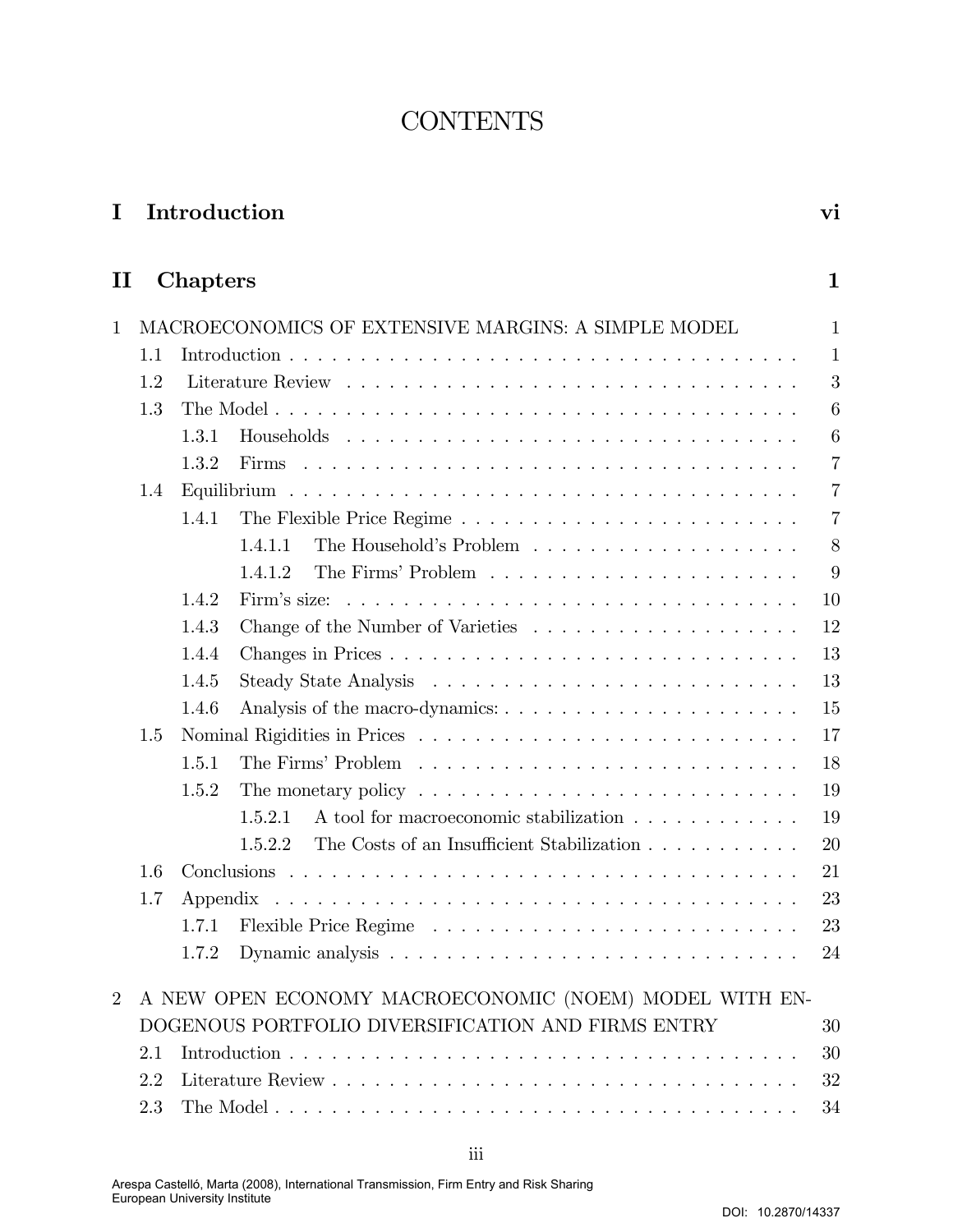|     | 2.3.1 |                                                                                         | 34 |
|-----|-------|-----------------------------------------------------------------------------------------|----|
|     | 2.3.2 |                                                                                         | 36 |
| 2.4 |       |                                                                                         | 37 |
|     | 2.4.1 |                                                                                         | 37 |
|     | 2.4.2 |                                                                                         | 38 |
|     | 2.4.3 |                                                                                         | 39 |
|     | 2.4.4 |                                                                                         | 40 |
|     | 2.4.5 | Derivation of the Terms of Trade                                                        | 42 |
|     | 2.4.6 |                                                                                         | 43 |
|     | 2.4.7 |                                                                                         | 47 |
|     | 2.4.8 | The labour demand in equilibrium. $\ldots \ldots \ldots \ldots \ldots \ldots$           | 47 |
| 2.5 |       |                                                                                         | 48 |
|     | 2.5.1 | The Optimal Monetary Policy to Replicate Flexible Prices Allocation                     | 48 |
|     |       | Production with Producer Currency Pricing -PCP-<br>2.5.1.1                              | 48 |
|     |       | The Firm's Problem                                                                      | 48 |
|     |       | Production with Local Currency Pricing -LCP-<br>2.5.1.2                                 | 50 |
|     | 2.5.2 | The General Monetary Policy (with Giancarlo Corsetti)                                   | 51 |
|     |       | 2.5.2.1                                                                                 | 53 |
|     |       | 2.5.2.2<br>Interpreting the solution $\ldots \ldots \ldots \ldots \ldots \ldots \ldots$ | 55 |
|     |       |                                                                                         | 55 |
|     |       | Cash flow of the forward contract $\dots \dots \dots \dots \dots \dots$                 | 56 |
| 2.6 |       |                                                                                         | 57 |
| 2.7 |       |                                                                                         | 59 |
|     | 2.7.1 | The households' problem in the foreign country under fully flexible prices              | 59 |
|     | 2.7.2 | The firms' problem in the foreign country under fully flexible prices:                  | 60 |
|     | 2.7.3 |                                                                                         | 62 |
|     | 2.7.4 |                                                                                         | 62 |
|     | 2.7.5 |                                                                                         | 63 |
|     | 2.7.6 | Derivation of the Terms of Trade                                                        | 64 |
|     | 2.7.7 |                                                                                         | 65 |
|     |       | 2.7.7.1                                                                                 | 65 |
|     |       | 2.7.7.2                                                                                 | 67 |
|     | 2.7.8 | Nominal Rigidities with a General Monetary Policy $\ldots \ldots \ldots$                | 68 |
|     |       | Checking the flexible-price solution $\ldots \ldots \ldots \ldots$<br>2.7.8.1           | 68 |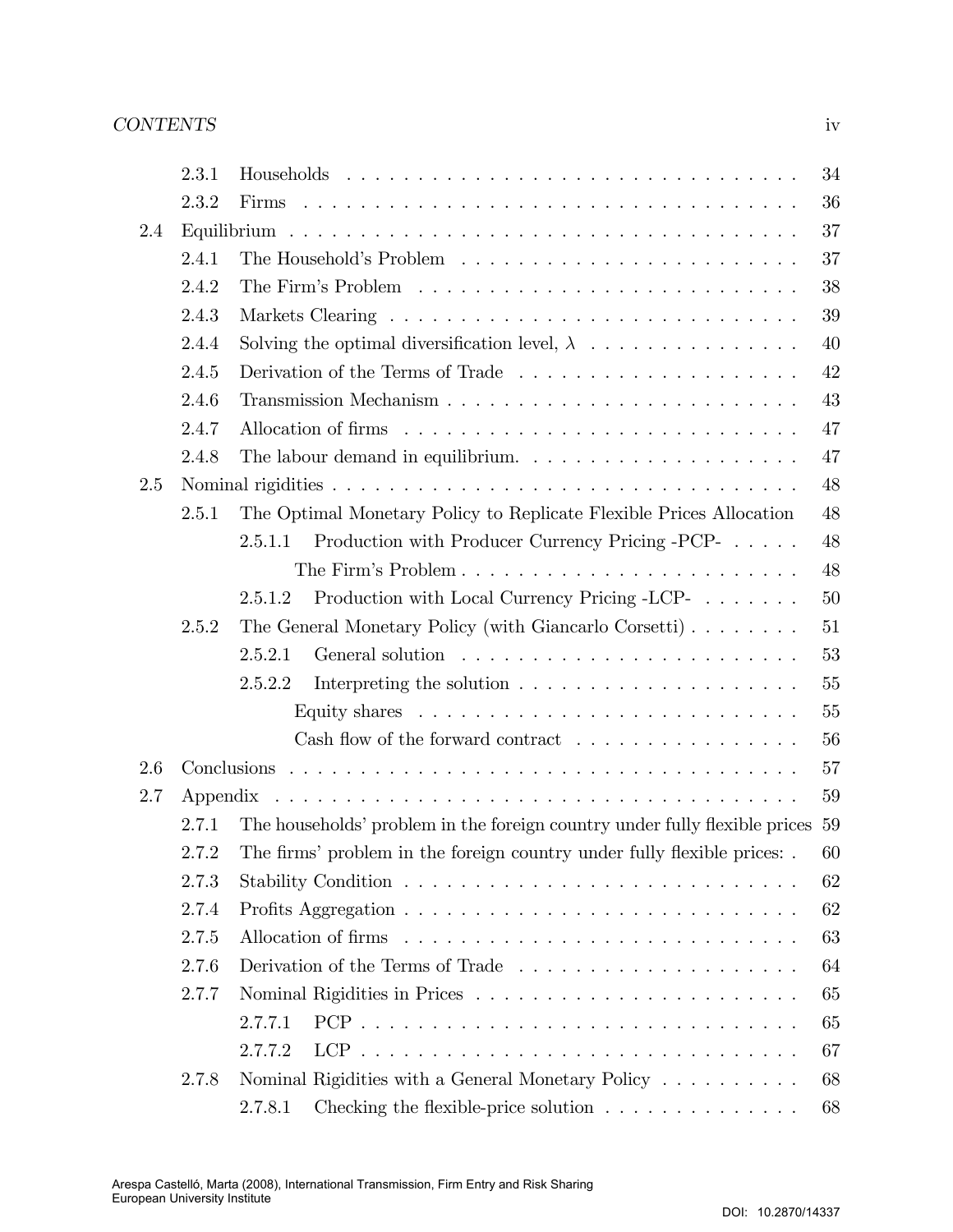| $\overline{3}$ |     | GAINS FROM FINANCIAL INTEGRATION AND TRADE OPENNESS: A QUAN- |                                                                                     |     |
|----------------|-----|--------------------------------------------------------------|-------------------------------------------------------------------------------------|-----|
|                |     | <b>TITATIVE ANALYSIS</b><br>73                               |                                                                                     |     |
|                | 3.1 |                                                              |                                                                                     | 73  |
|                | 3.2 |                                                              |                                                                                     | 75  |
|                |     | 3.2.1                                                        | Financial Integration and Volatility                                                | 75  |
|                |     | 3.2.2                                                        | Trade Integration and Volatility $\ldots \ldots \ldots \ldots \ldots \ldots \ldots$ | 76  |
|                | 3.3 |                                                              |                                                                                     | 77  |
|                |     | 3.3.1                                                        |                                                                                     | 77  |
|                |     |                                                              | 3.3.1.1                                                                             | 77  |
|                |     |                                                              | 3.3.1.2                                                                             | 78  |
|                |     | 3.3.2                                                        |                                                                                     | 80  |
|                |     |                                                              | Shock on Technology of Production, $A_H$<br>3.3.2.1                                 | 80  |
|                |     |                                                              | Shock on technology of creation, $K \dots \dots \dots \dots$<br>3.3.2.2             | 81  |
|                | 3.4 |                                                              |                                                                                     | 82  |
|                |     | 3.4.1                                                        |                                                                                     | 82  |
|                |     | 3.4.2                                                        |                                                                                     | 83  |
|                |     |                                                              | Shocks on the productivity of production, $A_H$<br>3.4.2.1                          | 84  |
|                |     |                                                              | 3.4.2.2<br>Shocks on the productivity of creations, $K \dots \dots \dots$           | 89  |
|                |     | 3.4.3                                                        |                                                                                     | 92  |
|                |     |                                                              | 3.4.3.1<br>Relative Volatilities: Financial Autarky vs Risk Sharing                 | 93  |
|                |     |                                                              | 3.4.3.2<br>Shocks on the productivity of production, $A_H$                          | 95  |
|                |     |                                                              | Shocks on the productivity of creation, $K$<br>3.4.3.3                              | 99  |
|                |     | 3.4.4                                                        |                                                                                     | 102 |
|                | 3.5 |                                                              |                                                                                     | 103 |
|                | 3.6 |                                                              |                                                                                     | 105 |
|                |     | 3.6.1                                                        |                                                                                     | 105 |
|                |     | 3.6.2                                                        |                                                                                     | 108 |

DOI: 10.2870/14337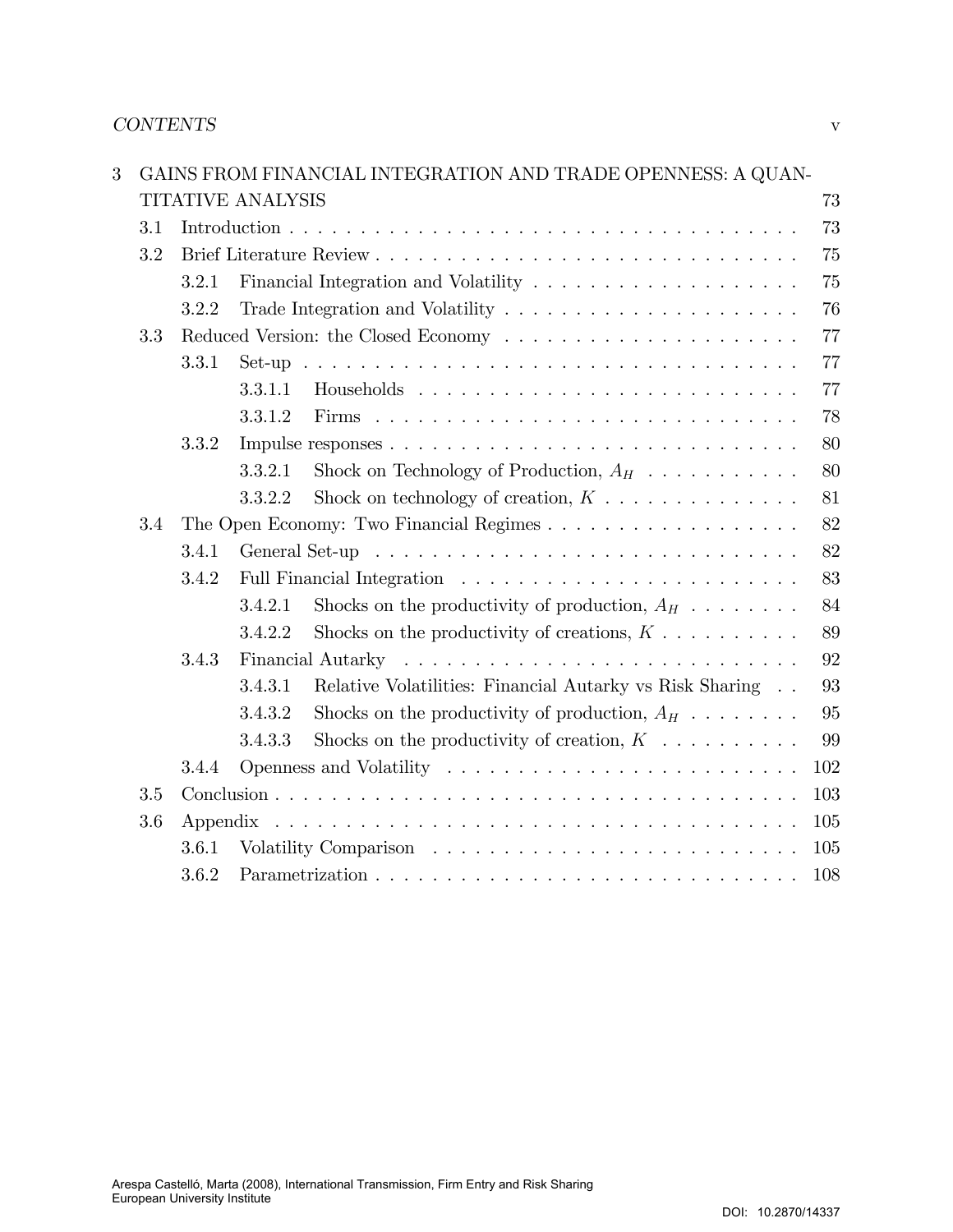## Part I

## Introduction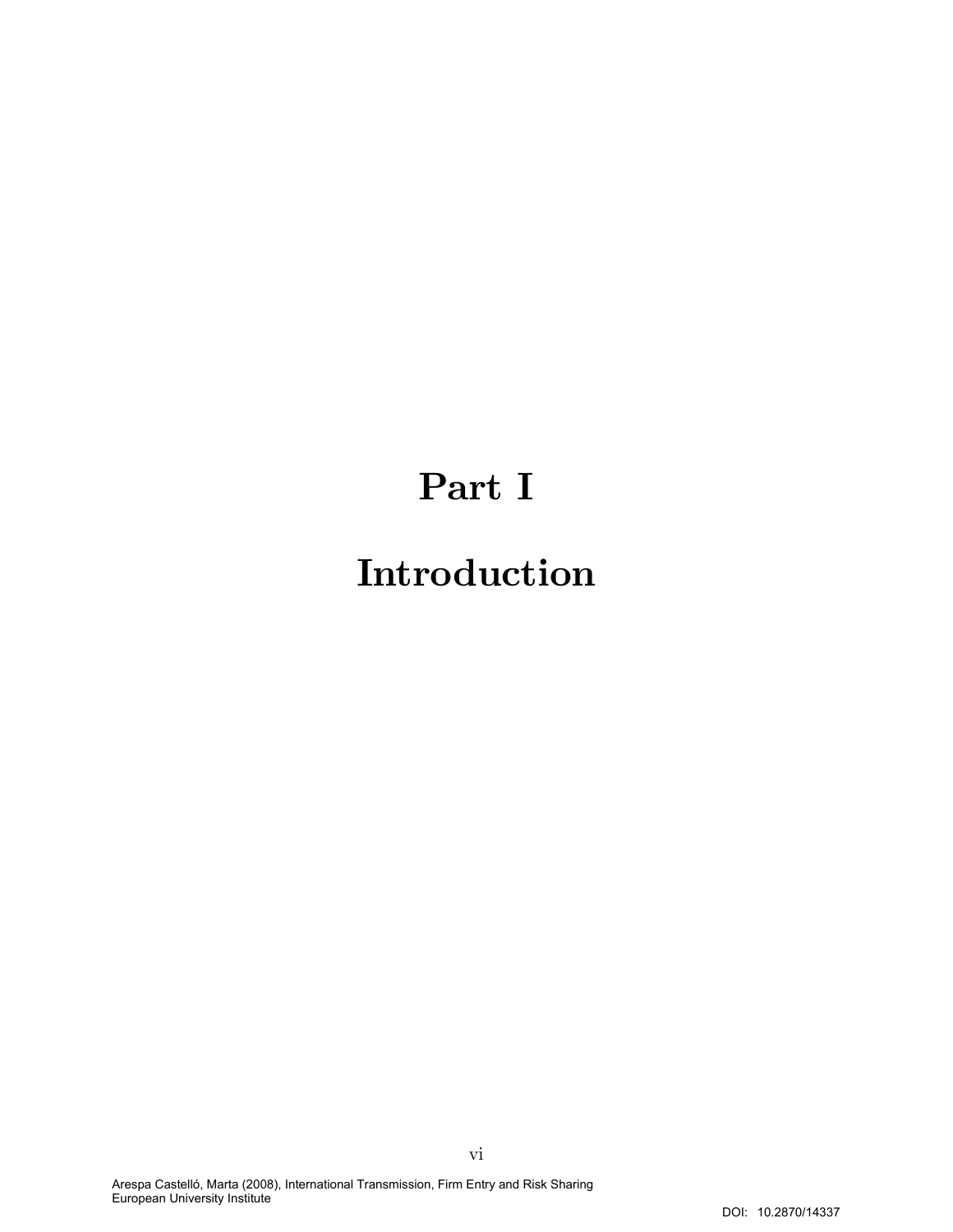This dissertation provides a contribution to the literature addressing issues in market dynamics and its implications for the international transmission of shocks. The thesis has been developed with the goal of building a tractable New Open Economics Macroeconomic (NOEM) model with capital accumulation and international portfolio diversification.

In the past decades, capital and goods markets have dramatically increased their international openness. Capital áows deregulation and goods trade globalization have made countries progressively more dependent on neighbours. This tendency has provided them with potential capability to hedge the risk tight to country-specific disturbances, although, at the same time, it has made them more vulnerable to foreign and global instabilities and crises.

Over the last thirty years, the share of imports in US GDP has more than doubled and worldwide trade, measured as the value of trade as a fraction of the value of GDP increased from around 8% in 1950 to more than 15% in 1990. It is crucial to realize that a large part of this enormous increment lays in the enlargement of the number of different goods traded, i.e. the expansion of the so called extensive margin.

On the capital áows side, the 1970s witnessed a remarkable boom to emerging economies. This surge was triggered by the oil shock in 1973-1974, the growth of the Eurodollar market and the remarkable increase in bank lending during 1979-1981. The pace of international lending came to an abrupt end in 1982 with the sharp increase in world real interest rates. Emerging countries were extremely damaged and almost excluded from capital markets. By the late 1980s, there was a revival of international lending. This time, however, the composition of capital áows was mainly on foreign direct investment and portfolio investment. Empirical evidence tells that the allocation of this international portfolio is, in fact, considerably biased towards home equities, contrary to what optimal risk hedging behaviour would suggest in a financial integrated world. This is usually known as the international equity puzzle.

New open-economy macroeconomic models have become a popular way of analyzing international policy issues, starting from Obstfeld and Rogoff (1995, OR from now on.) The main advantage of these kind of models is that they explicit micro-foundations. The baseline model differs from the traditional Mundell-Fleming in two features: first, all agents act under perfect foresight. Households decide their optimal consumption path, asset holdings and labour supply and, although there is no capital, output is not exogenous but depends on the decision of leisure and labour made by individuals. Firms are owned by households and use labour inputs to produce differentiated goods, which provides them with monopoly power. Second, the baseline model assumes that purchasing power parity and the law of one price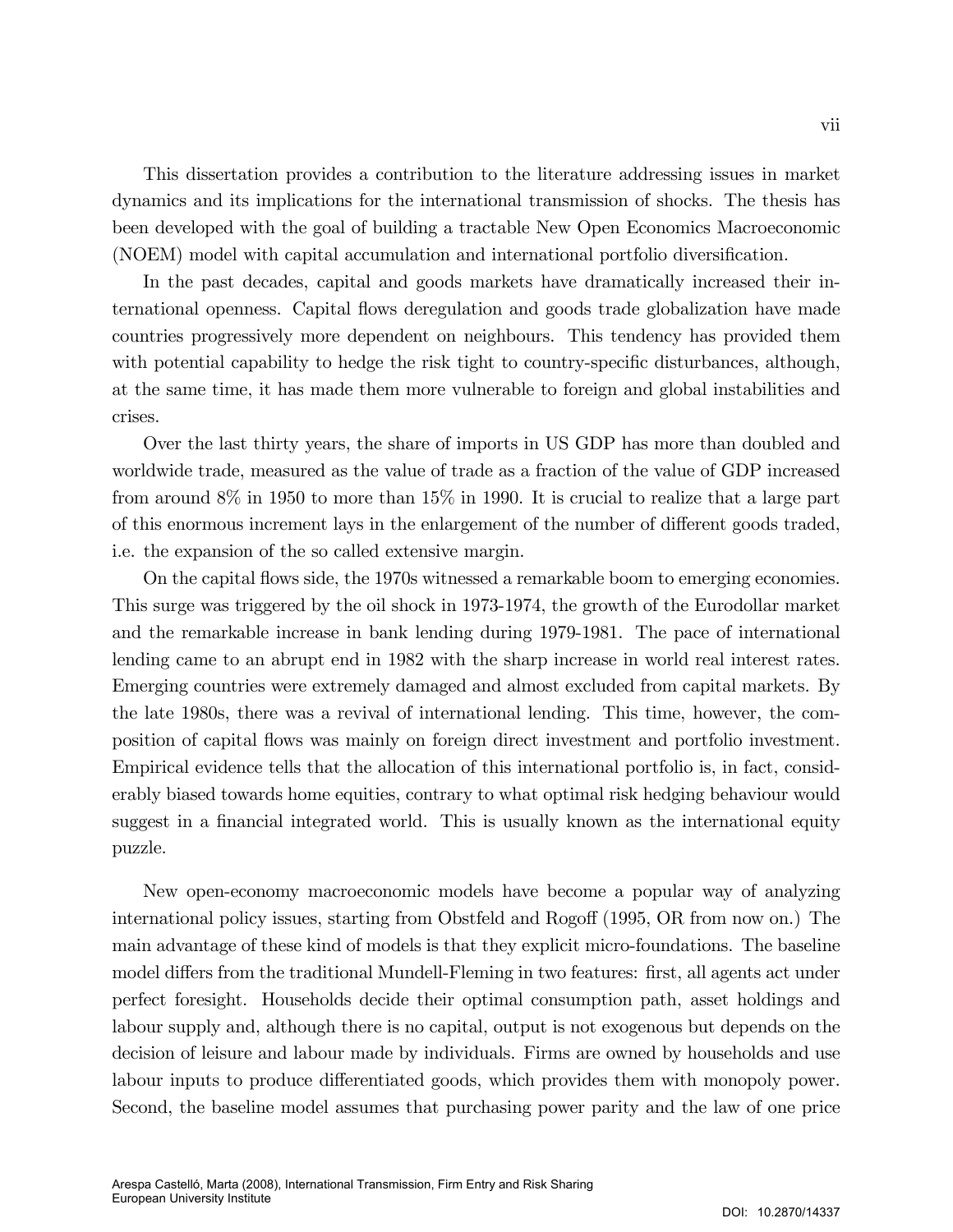hold. Although prices may diverge from marginal costs, there are no restrictions to arbitrage across markets or frictions on international financial markets. Hence, agents can hold foreign and domestic bonds at no costs. Any variation in net wealth of households has an impact on the choice between labour and leisure and, thus, affect output in the long-run. Finally, money markets are fully segmented and only domestic agents hold domestic money.

After OR, the first relevant steps were developed by Corsetti and Pesenti (2001) and Tille (2001), who provided a clear and useful synthesis of both. OR, however, accounted for national markets imperfections and their international implications when the economies open up (e.g. monopoly power,) Corsetti and Pesenti (2001)<sup>1</sup> developed a deep analysis of other distortions directly associated with openness: a country's power to affect its terms of trade by influencing the level of supply of its products, and explored the interplay between these internal (introduced by OR) and external (monopoly power of a country in trade) sources of economic distortion. Further completing the baseline literature on NOEM, and building on both OR and Corsetti-Pesenti, Tille (2001) set the importance of agents' preferences on domestic goods. He showed the asymmetric substitutability existent between goods produced in different countries in comparison of that between two domestically produced goods. This enhanced and sustained the claim by Corsetti-Pesenti on the power a country has on its terms of trade.

The First Chapter of this thesis focuses on the importance of the extensive margin and sets the bases of a model with which to tackle the consequences of international shocks in scenarios with an endogenous number of varieties. Households prefer to consume a wider range of varieties rather than a higher quantity of the same ones. Indeed, the chapter studies a simple closed-economy model with monopolistic competition and endogenous entry and exit of firms or varieties and show how these elements have crucial implications for the transmission of real shocks on national variables and welfare. The distinction made between the productivity of creation of new varieties and the productivity of labour becomes crucial for the results: a positive shock on the former causes an extensive effect on the production (i.e. more varieties), whereas a shock on the latter causes an intensive impact. An increment of the market size generates the entry of new firms because a larger demand and, consequently, larger profits are expected. Finally, a more patient population brings the economy to a richer market in terms of the number of varieties, although it cushions the extensive effect in the case of a shock on the productivity of creation.

The Second Chapter uses the main features exploited in Chapter I, i.e. the endogenous

<sup>&</sup>lt;sup>1</sup>First version, Corsetti and Pesenti (1997) NBER WP 6307.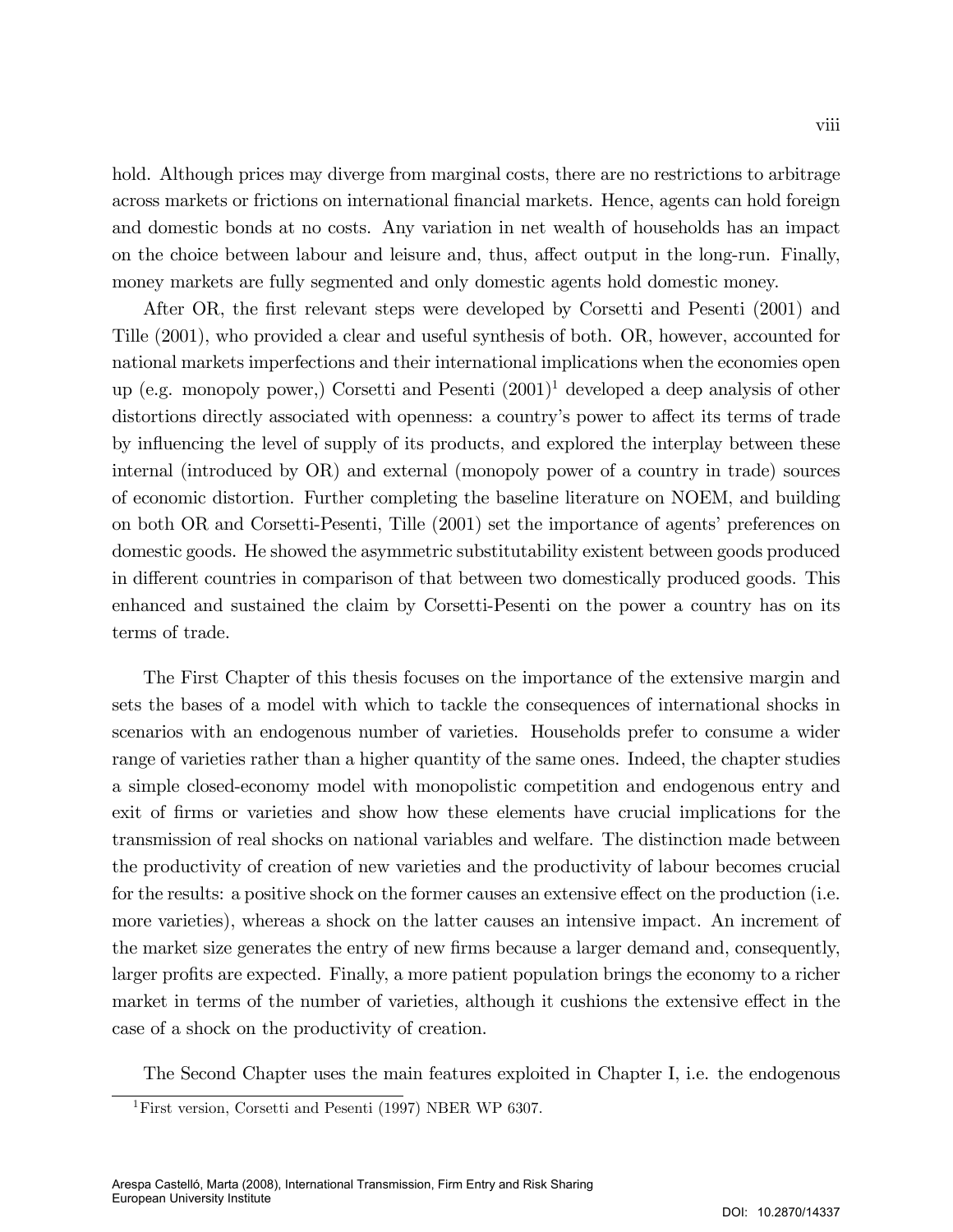dynamics of markets and the disentanglement of two kinds of productivity, and provides a new benchmark for the analysis of the international diversification puzzle in a tractable new open economics macroeconomy model. It builds on Cole and Obstfeld (1991) and Heathcote and Perri (2005) and specifies an equilibrium model of perfect risk-sharing with endogenous portfolio.

On the spirit of New Open Economics Macroeconomy literature, I use a simple model to isolate, in an analytically and transparent way, the core mechanisms of international transmission. The model is powerful enough to help explain some main international implications of real shocks that had been only partially understood by previous research.

As in earlier theoretical analyses, some investment is enough to rule out efficient risksharing from terms of trade adjustment. Relative to previous work, here it is shown that optimal international portfolio diversification is driven by home bias in capital goods, independently of home bias in consumption, and the share of income accruing to labour. Most importantly, optimal portfolio shares are independent of market dynamics and nominal rigidities. Hence the model provides a more general framework to reconsider the main result from the New Open Economy macroeconomics, in an environment with investment and firms entry, as well as endogenous portfolio diversification.

Finally, the Third Chapter sheds some light on the implications of financial and trade globalization on macroeconomic volatilities. It addresses this question by exploring quantitatively the model presented in Chapter II and carries the analysis for a two-country world under two different financial regimes: a financial autarky which is able to trade across the borders and the fully integrated economy used in the previous chapter, where risk sharing is matched regardless of the incompleteness of the capital markets. Moreover, I observe different levels of international trade in the form of home biases. I find that the terms of trade and the real exchange rate experience grater volatilities when there is financial integration, whereas changes on consumption dynamics depend on the source of the shock, either it comes from labour productivity or from the technology of firms' creation. However, the link between trade and volatility, as in previous literature, remains slightly ambiguous but, in general a positive relation seems to exist.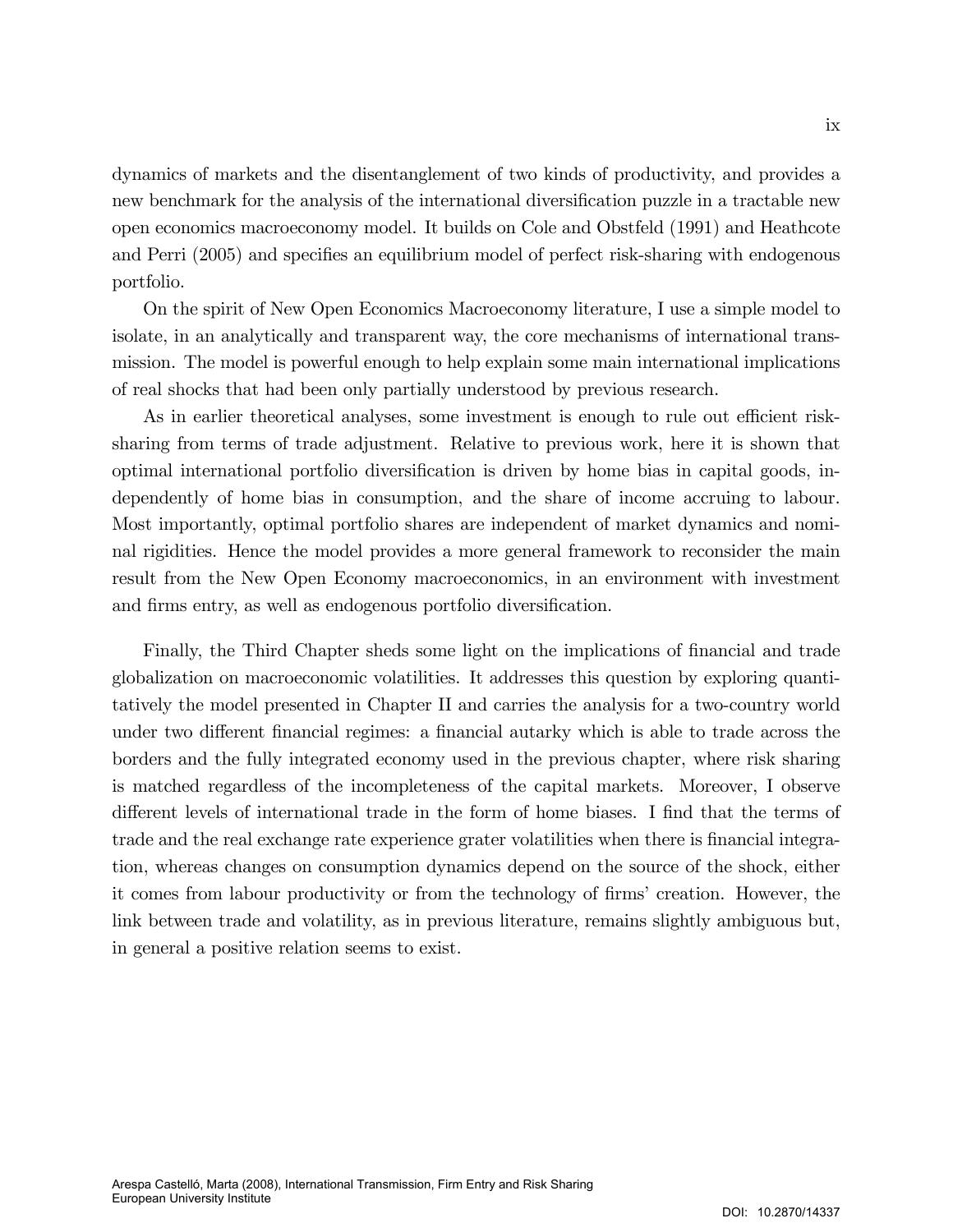## Part II

# **Chapters**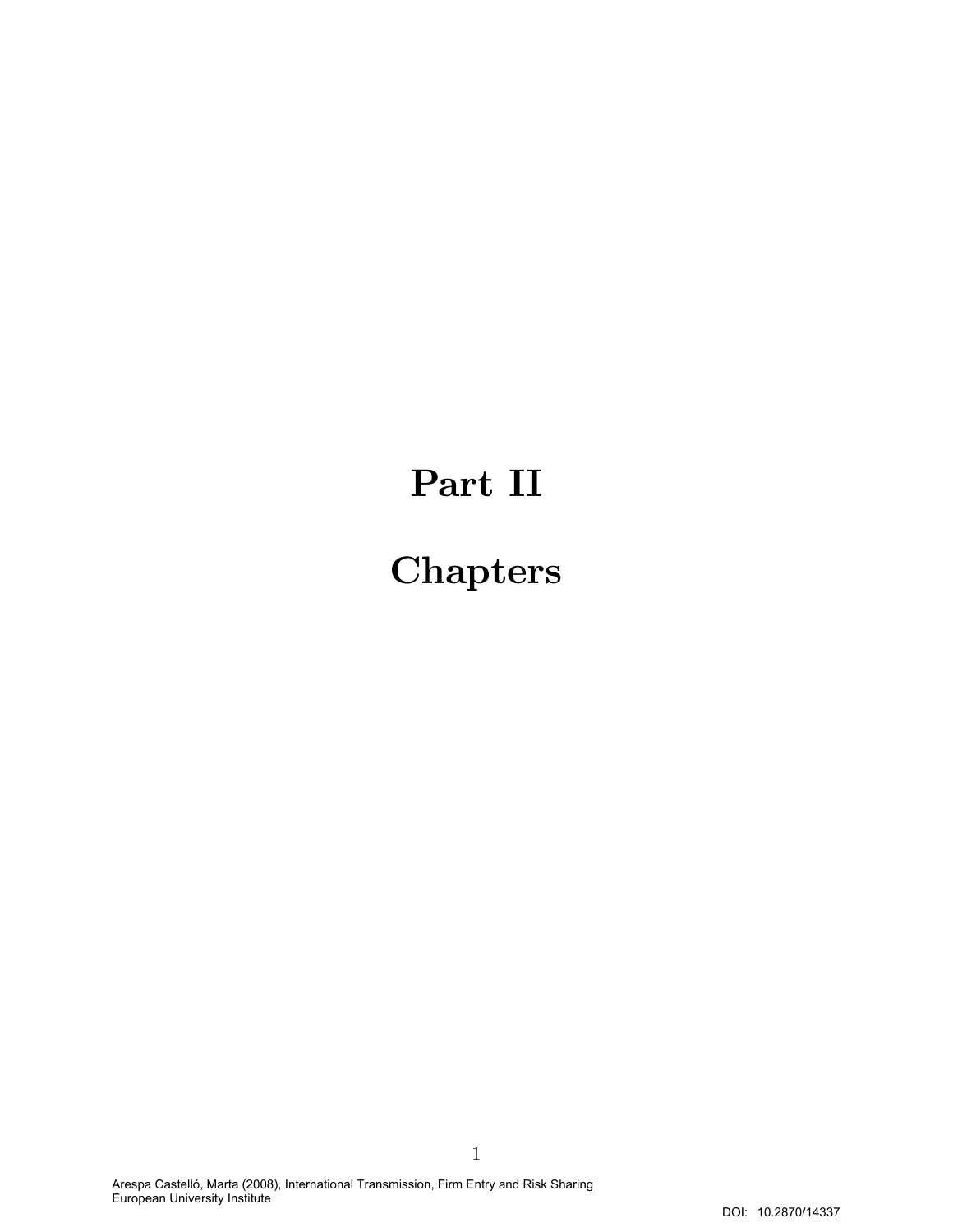### CHAPTER 1

## MACROECONOMICS OF EXTENSIVE MARGINS: A SIMPLE **MODEL**

#### 1.1 Introduction

This paper focuses on the impact that the gains of productivity and population size have on real variables, such as the size of Örms, the variety of goods and the total consumption. Thus, it allows a positive macro-analysis of real shocks. Welfare analysis (see for example Krugman $(1991)^1$  and Berry and Waldfogel $(2002)^2$ ) typically suggest that those variables influence the aggregate welfare of countries. Furthermore, the present research contributes to bridge international macroeconomics and trade theory. Although the two theories are extremely interrelated, the former usually disregards the effects of changes in the trade sector in taking the pattern of international trade and the structure of markets for goods as given. For example, the exogenous shocks to aggregate productivity induce firms to enter and exit the domestic and foreign markets, thus altering the composition of consumption baskets across countries over time<sup>3</sup>.

I take into account the existence of two sources of productivity: the ability of workers in the design and introduction of new goods into the market and the common productivity of the technology of production. This feature is relevant because, as it is shown, each source of productivity affects the variables in different ways.

To the best of my knowledge, these issues have been already analyzed by Corsetti, Martin and Pesenti (2006) in the context of static models. However, there are good reasons to believe that such effects may change considerably when intertemporal decisions and sticky price setting are also included in the model. For instance, economic agents in the real world care about the future when they take decisions, and therefore any productivity shock is likely to affect future values of the aforementioned variables and, consequently, future welfare. Also uncertainty may play a role in affecting the maximizing behaviour of economic agents and thus, the variables of interests. I shall introduce uncertainty through some price rigidities in the economy.

 $1$ <sup>1</sup>He emphasizes the role of product differentiation on welfare in a spatial-economics context.

<sup>&</sup>lt;sup>2</sup>They highlighted the market size as responsible for the creation of more (and of higher quality) varieties. <sup>3</sup>See Ghironi and Melitz $(2004)$  for further discussion.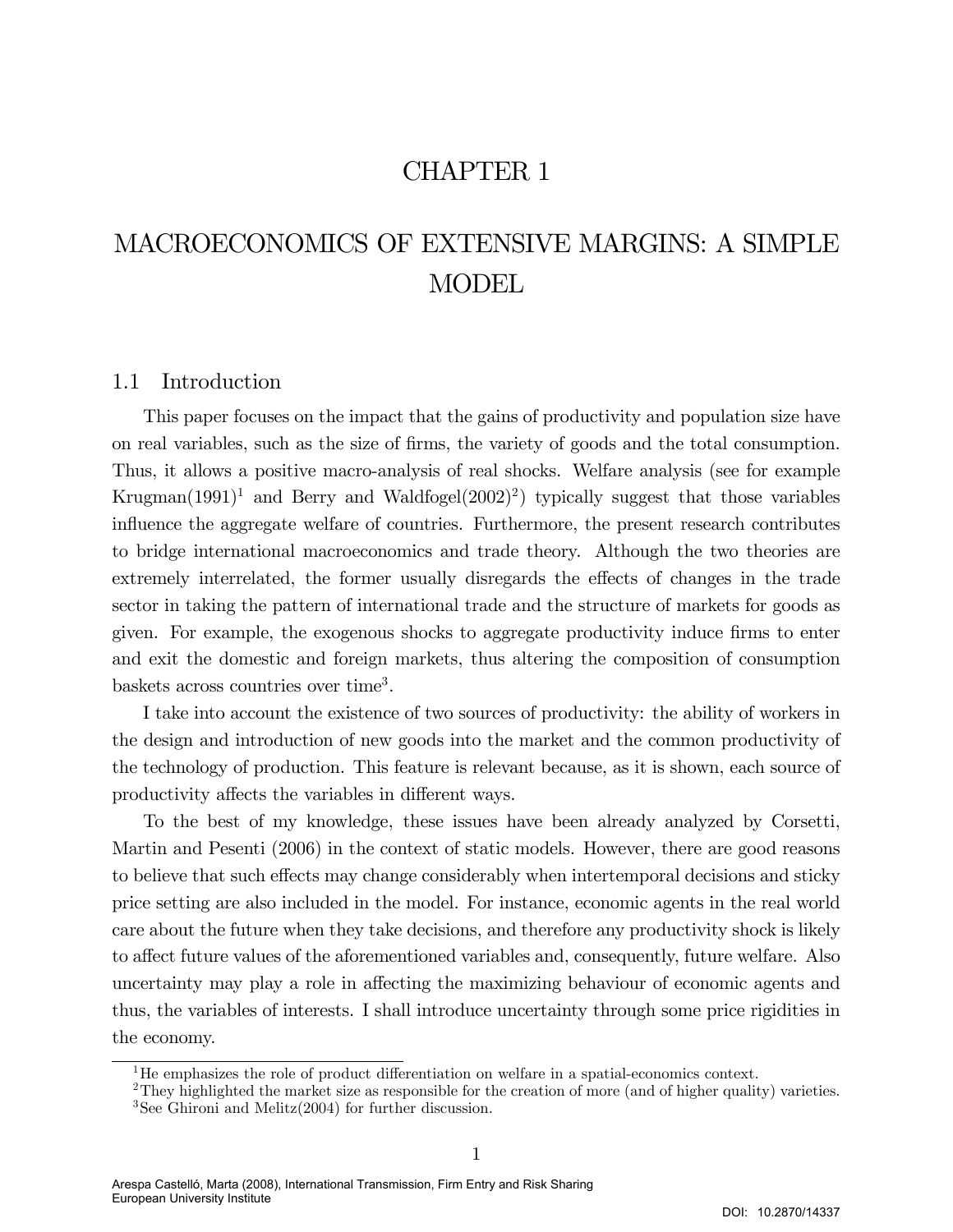#### 1.1. INTRODUCTION 2

target.

The main contribution of this paper is the incorporation of dynamics to allow for intertemporal decisions and the analysis of business cycles in the framework of both fully flexible prices and rigid price setting. I follow Corsetti et al. $(2006)$  in constructing the model. To introduce dynamics, I assume "time to build" of a new variety or firm: firms incur in a fixed cost and need one period to set up an operational plant. Although, at first sight, the focus on the closed economy set-up that I give to the present paper may seem to be a step back from Corsettiís research, this is, instead, a suitable and necessary intermediate step to create solid foundations for my research agenda. Other authors such as Antràs or Melitz also resorted to the autarchic framework before going into further details in some of their open-economy analysis. The development of the closed economy, both with completely flexible prices and, afterwards, with price rigidities is used, here, to observe the variations on the number of varieties due to different shocks on real variables and to the monetary policy

The results of the present study agree with the main findings of the two-country version, showing, once more, that the autarky set-up is a useful approach. As in Corsetti et al.(2006), the distinction of two kinds of productivity (on creation and on production) is crucial. The former increases production in an extensive way and enlarges the size of firms, while the latter has a negative impact on the number of varieties. A shock on the size of the population generates an increment on the number of firms, known as the "home market" effect in the open-economy literature (i.e. a country exports the goods for which it offers a relatively large local demand). The presence of the fixed costs generates dependence between the number of Örms and the patience of households: when households are more patient, they save more. Thus, the economy reaches a larger number of acting firms. However, this cushions a shock on the ability of creation of new varieties.

When I account for nominal rigidities, the economy is situated in a suboptimal point in terms of welfare because, in comparison with the flexible-price scenario, prices are higher and number of firms lower. The government is able to correct these imperfections by setting a stance of money tied to the level of productivity in production. Finally, the consequences of an insufficient stabilization (i.e. a failure in choosing the suitable monetary policy.) are commented.

Once the behaviour of entry and exit of Örms under these frameworks is clear, one is ready to build on an open-economy set-up and investigate, not only the allocation of firms among countries, but also the behaviour of the terms of trade and the exchange rate, and their implications on welfare. The comparison between the closed and the open economy will shed some light on the channels of the transmission of real shocks in autarky and in the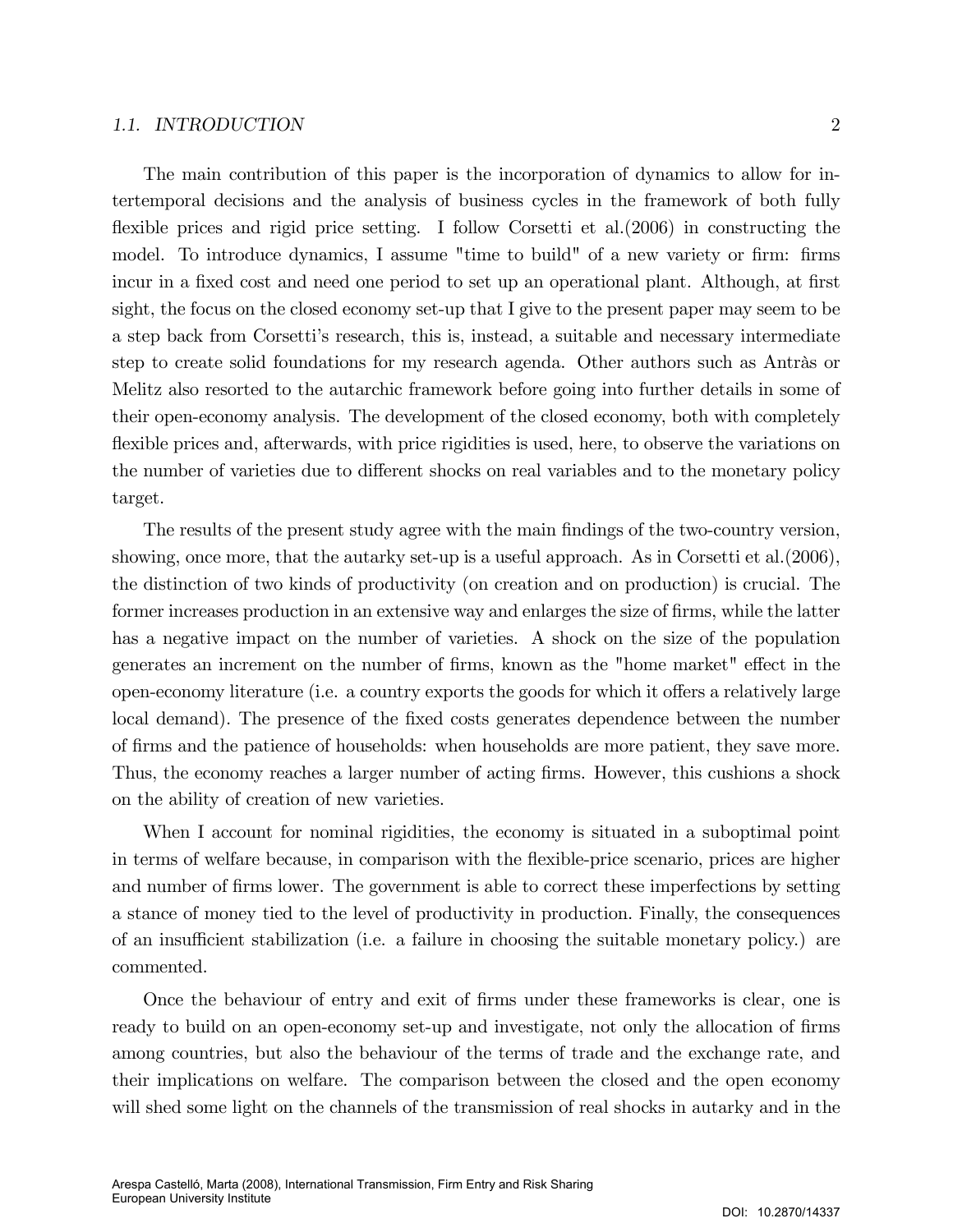#### 1.2. LITERATURE REVIEW 3

global economy.

This paper is organized as follows: Section 2 presents a brief overview on the existent literature. The next sections delve into building the main analytical tools in a closed economy setting, covering both normative and positive issue. Section 3 establishes the general setup for the basic model; section 4 develops the áexible-price version; section 5 incorporates rigidities in the prices chosen by the firms and deals with monetary policy and the problems generated by an insufficient stabilization; finally, section 6 concludes. The appendix contains some algebraic details.

#### 1.2 Literature Review

Although there were some clear antecedents, including most notably Svensson and van Wijnbergen (1989), Obstfeld and Rogoff's (1995) Redux model was the starting point of an outpouring of research on a new class of open-economy macroeconomic models. This surge of literature incorporates a number of distinguishing key features: optimization-based dynamic general-equilibrium modelling; stochastic shocks; imperfect competition; nominal rigidities and evaluation of monetary policies based explicitly on household welfare. The presence of a foundation in microeconomic optimization allows a rigorous welfare analysis of policies and regimes. The approach also invites a rich analysis of alternative product, labour, and asset-market structures, bringing international research closer to the complexity of the real world.

Imperfect competition is a key ingredient in these new models<sup>4</sup>. Monopoly power brings the equilibrium of production below the social optimum, which is a distortion that can potentially be corrected by activist monetary policy intervention. Both nominal rigidities and market imperfections alter the transmission mechanism for shocks. By addressing issues of concern to policymakers, this new strand of research tries to provide an analytical framework that is relevant for policy analysis. In fact, very recent contributions have sought to understand more deeply the positive macroeconomic effects of uncertainty as well as the normative implications for alternative international monetary regimes. As Obstfeld and Rogoff (1998) showed, important effects of uncertainty can compound or offset the more obvious welfare effects of variability, including effects on economic activity levels.

Empirics provide enough motivation for theoretical economists to go further into the analysis of the consequences of the globalization. It is well known that trade has been

<sup>&</sup>lt;sup>4</sup>Median elasticity of substitution has been decreasing over time. Thus, trade goods become more and more differentiated. See Broda and Weinstein(2003). Furthermore, focusing on the increase in trade among industrialized countries, Markusen (1986) stressed unequal income elasticity of demands that result from nonhomothetic preferences: demand for differentiated products is superior to that for homogeneous products.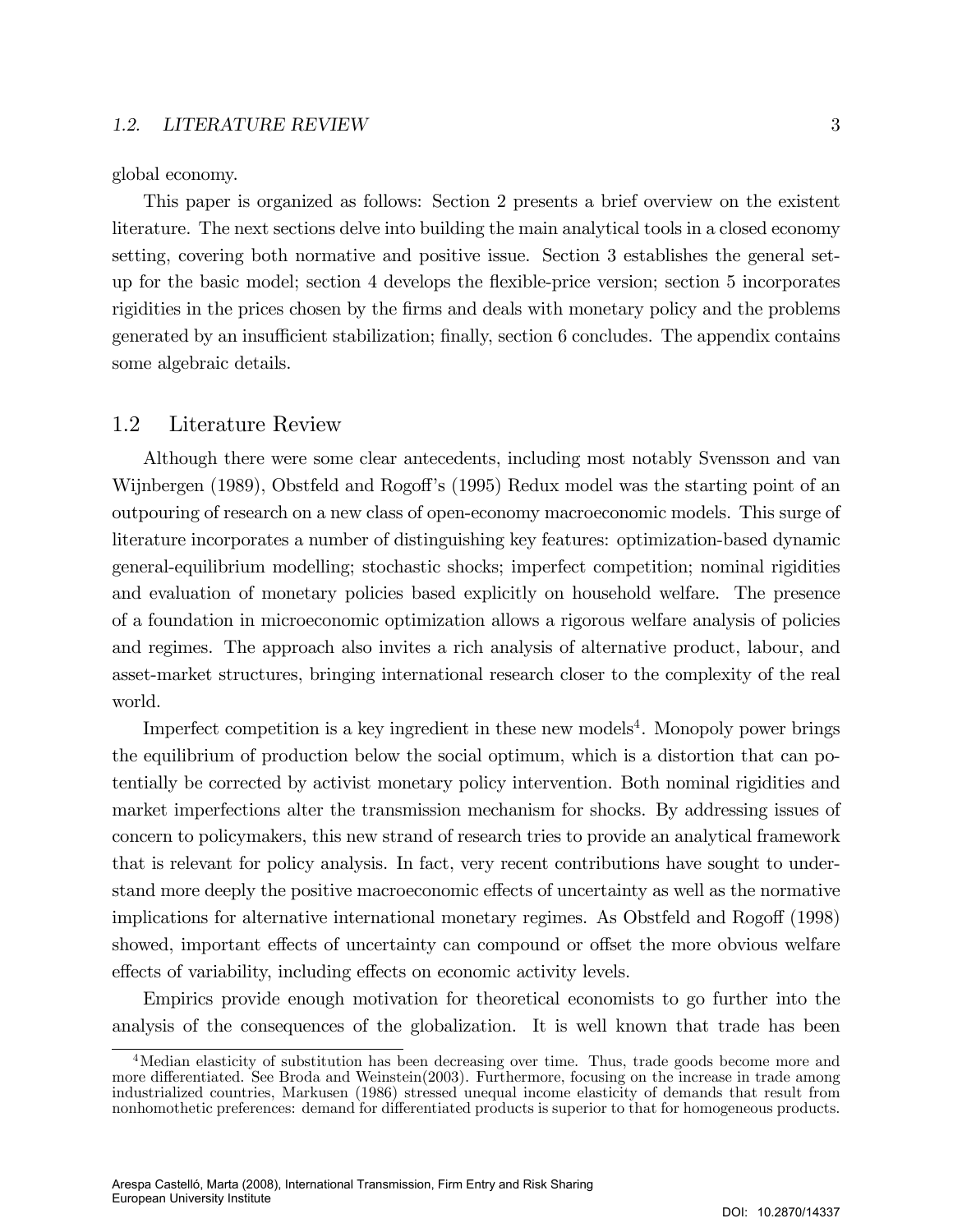growing faster than GDP for many decades. Over the last thirty years, the share of imports in US GDP has more than doubled: rising from 4.8 percent in 1972 to 11.5 percent in 2002, while the worldwide trade, measured as the value of trade as a fraction of the value of GDP, increased from 7.9 percent in 1950 to 15.4 percent in 1990, a 94.9 percent increase<sup>5</sup>. Most of the literature claims that the causes for this explosion in trade originate in three interrelated sources: the reduction in trade costs, the relaxation of capital controls, and the relative growth of many East Asian and other economies outside of the United States.

The new trade theory has provided insights for these stylized facts hardly explainable by the traditional trade approach. Helpman and Krugman (1985), for example, point out that conventional trade models such as the Ricardian model and the Heckscher-Ohlin model cannot hope to explain these facts and go on to say: "These (...) empirical weaknesses of conventional trade theory (...) become understandable once economies of scale and imperfect competition are introduced into the analysis."

However, this vast literature called "new-trade theory" often disregards another simultaneous change in the economies: the US trade did not only exploit in terms of total value of imports and exports, it jumped from a range of 74,667 imported varieties in 1972 to 259,215 in 2001. Hence, the introduction of endogenous entry and exit of firms (considering firms as producers of unique and differentiated goods, i.e. one variety for each firm) may represent a crucial feature to capture the real world evolution.

On the theoretical side of the literature, although almost all studies predict that large economies export more in absolute terms than small economies, there is no agreement on how this happens. Models that assume Arlington (1969) national differentiation emphasize the "intensive" margin (i.e. a country which doubles the resources will trade twice as much but will not trade a greater number of goods.) Monopolistic competition models in the vein of Krugman (1980, 1981) stress the "extensive" margin for exports (i.e. economies twice the size will produce and export twice as many goods.) Hummels, Klenow (2002), for instance, analyzed exports in 1995 from 110 countries to 59 importers and decomposed the greater trade of larger economies into contributions from intensive and extensive margins. The main finding was that the extensive margin accounts for two-thirds of the greater exports of larger economies, and one-third of the greater imports of larger economies. Similar results are obtained by Feenstra et al. (1999) and Funke and Ruhwedel (2001). However, Hummels, Klenow (2002) widely extend the results of previous studies regarding the relation between the largeness of an economy, international trade, and product variety i.e. they shed some

<sup>&</sup>lt;sup>5</sup>See Bergoeing and Kehoe 2001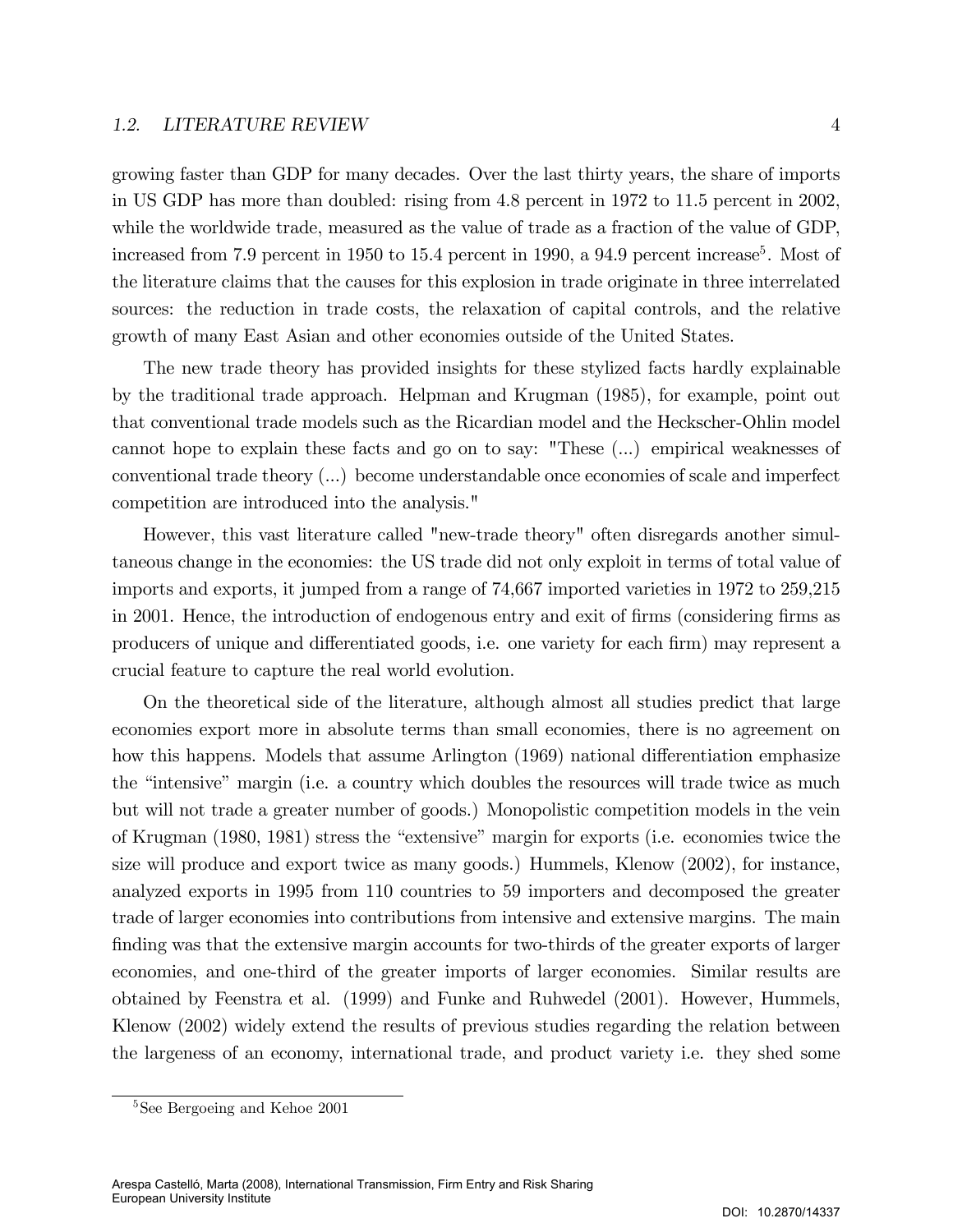#### 1.2. LITERATURE REVIEW 5

light on the empirical side of the home market effect.<sup>6</sup>

Mangani and Luini(2004) developed a small empirical analysis with cross-sectional data of the extensive increase in trade. To do so, they use an innovative source of data to estimate the variety of goods and services: the registered trademarks (the Community and the International trademarks protected by the World Intellectual Property Organization.) The use of trademarks probably reduces the scope of the questions that can be examined, but it permitted the authors to carry out a synthetic analysis of product variety. The main result of their research was that, exploiting the mentioned data, they were able to verify the finding obtained by Hummels, Klenow $(2002)$ , that larger economies (in terms of GDP) not only produce and export more in absolute terms, but also produce and trade more goods. This implies that the strong relationship between larger economies and product variety is important in terms of consumer welfare. However, the authors invite us to a cautious interpretation of the findings because of the special characteristics of the type of data they used.

On the theoretical side, nevertheless, the traditional literature always assumed that the number of firms was given or fixed. This fact prevented experts from studying accurately the implications of different shocks on the range of available varieties in different countries and, consequently, on national and international welfare. Broda and Weinstein (2003), through an empirical analysis, offer an extensive discussion of the dramatic consequences this traditional set-up has for research Öndings. Notice that the suitable import price index for this kind of models (without endogenous variety) is an index that does not take into account the changes in the number of goods. Broda and Weinstein $(2003)$ , assuming that Krugman  $(1980)$  fits to model the US data, show the relevant mismeasurement caused by the use of an incorrect price index: they conclude that the US welfare increased by 2.83 percent only as a result of the changes in varieties (from 1990-2001). These gains from variety are 3 to 6 times larger than the estimated gains from eliminating protectionism (e.g., Krugman (1990), Feenstra (1992) and Romer (1994)) and around 10 times larger than the estimated gains from eliminating business cycles (Alvarez and Jermann (2000)).

A few "new-open economists" (See for example Ghironi and Melitz $(2004)$  and Corsetti, Martin and Pesenti (2006)) have recently begun to take into account this relevant characteristic. This allows them to consider the relationship between the macroeconomic effects of productivity differential and the substitutability or complementarity of goods, i.e. elasticities matter on determining levels of production and allocations. Ghironi and Melitz(2004) is

 ${}^{6}$ In fact, they found that countries with more workers export higher quantities to each market-category, not at lower prices. This is consistent with a model in which larger countries avoid terms of trade deterioration by enlarging the set and/or increasing the quality of the goods they produce .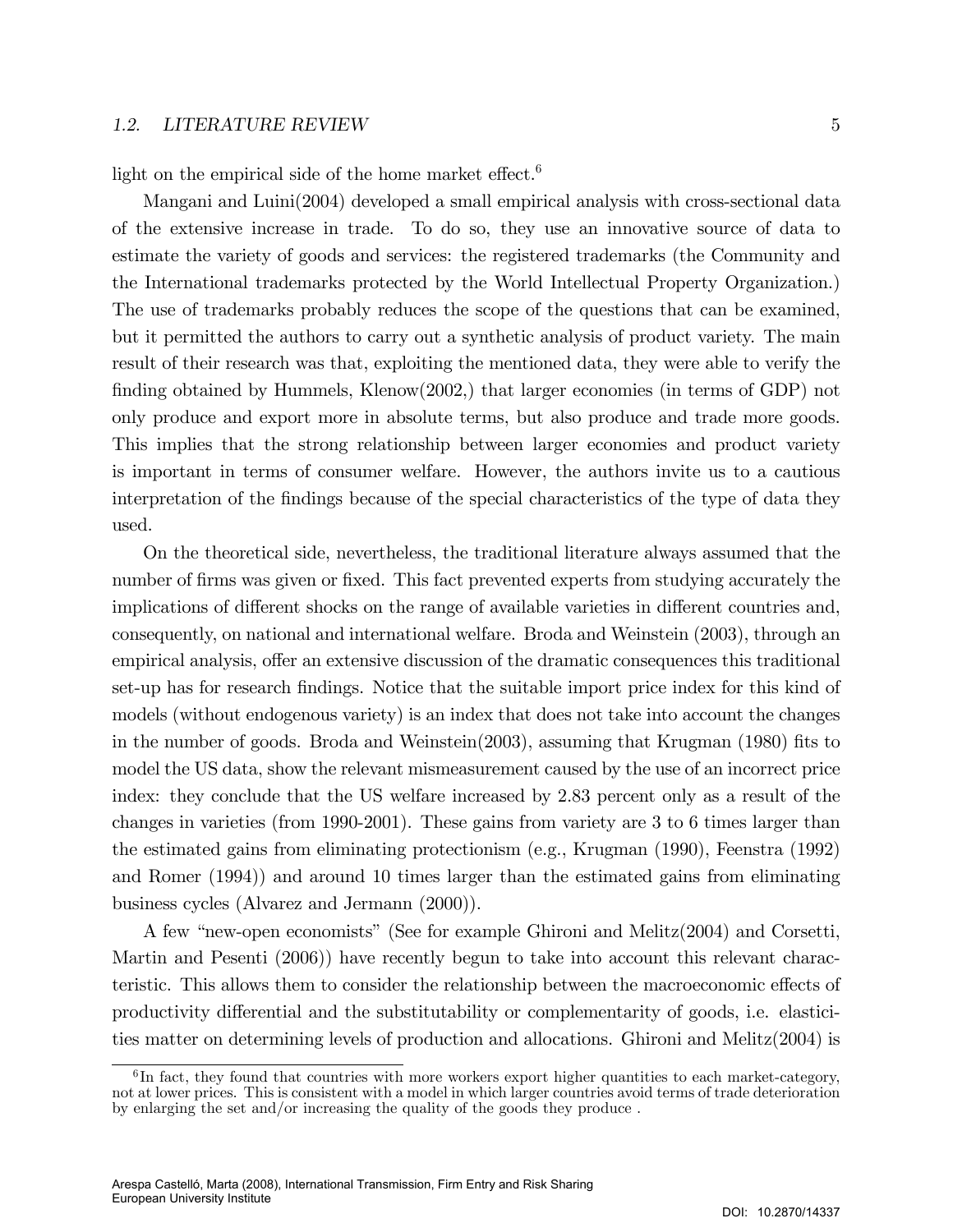#### 1.3. THE MODEL 6

the closest paper to my research, on the open economy scenario. They differ from Corsetti et al(2006) mainly in three features: a) they endogenize tradability of goods instead of the creation of new varieties; b) allow for heterogeneity of Örms and, thus are able to observe idiosyncratic shocks; and c) they use a more elaborated mechanism to generate dynamics: firms must pay a sunk cost to start their production.

Nevertheless, while our understanding of international economics has somewhat improved, a number of challenges and open questions remain in the international macroeconomics debate and continue to stimulate both theorists and empiricists in the field.

#### 1.3 The Model

I develop a stylized closed-economy macroeconomic model. Hence, there is no external trade in goods or assets. The economy consists of  $L_t$  infinitely-lived households, an endogenously determined number of firms, and a government. The only source of investment lay on the start-up cost of every new monopolistic Örm.

#### 1.3.1 Households

The economy is populated by  $L_t$  infinitely-lived households whose utility function is:

$$
E_t \sum \beta U = E \sum_{t=0}^{\infty} \beta^t \left[ \frac{C_t^{1-\frac{1}{\psi}}}{1-\frac{1}{\psi}} - k\ell_t \right],
$$
\n(1.1)

where C is the index of consumption defined below;  $\ell$  is the labour supply which generates a constant disutility measured by k, thus the labour supply is endogenous;  $\psi$  is the intertemporal elasticity of substitution; and  $\beta$  is the subjective discount factor.

Households can be employed either in the creation of next-period productive firms with productivity  $v_t$ - or in production tasks of the currently active firms -with productivity  $\alpha_{t}$ . However, they are homogeneous and they receive the same wage regardless of their occupation in the economy.

The index of consumption takes the usual form:

$$
C_t = \left[\int\limits_{h=0}^{n_t} c_t(h)^{1-\frac{1}{\sigma}} dh\right]^{\frac{\sigma}{\sigma-1}},
$$
\n(1.2)

where  $\sigma$  is the elasticity of substitution between varieties. Households' preferences are assumed to be stated over a very large set of goods, so that their utility is well defined (and increasing) in any new good introduced in the market, given technology and labour endowment.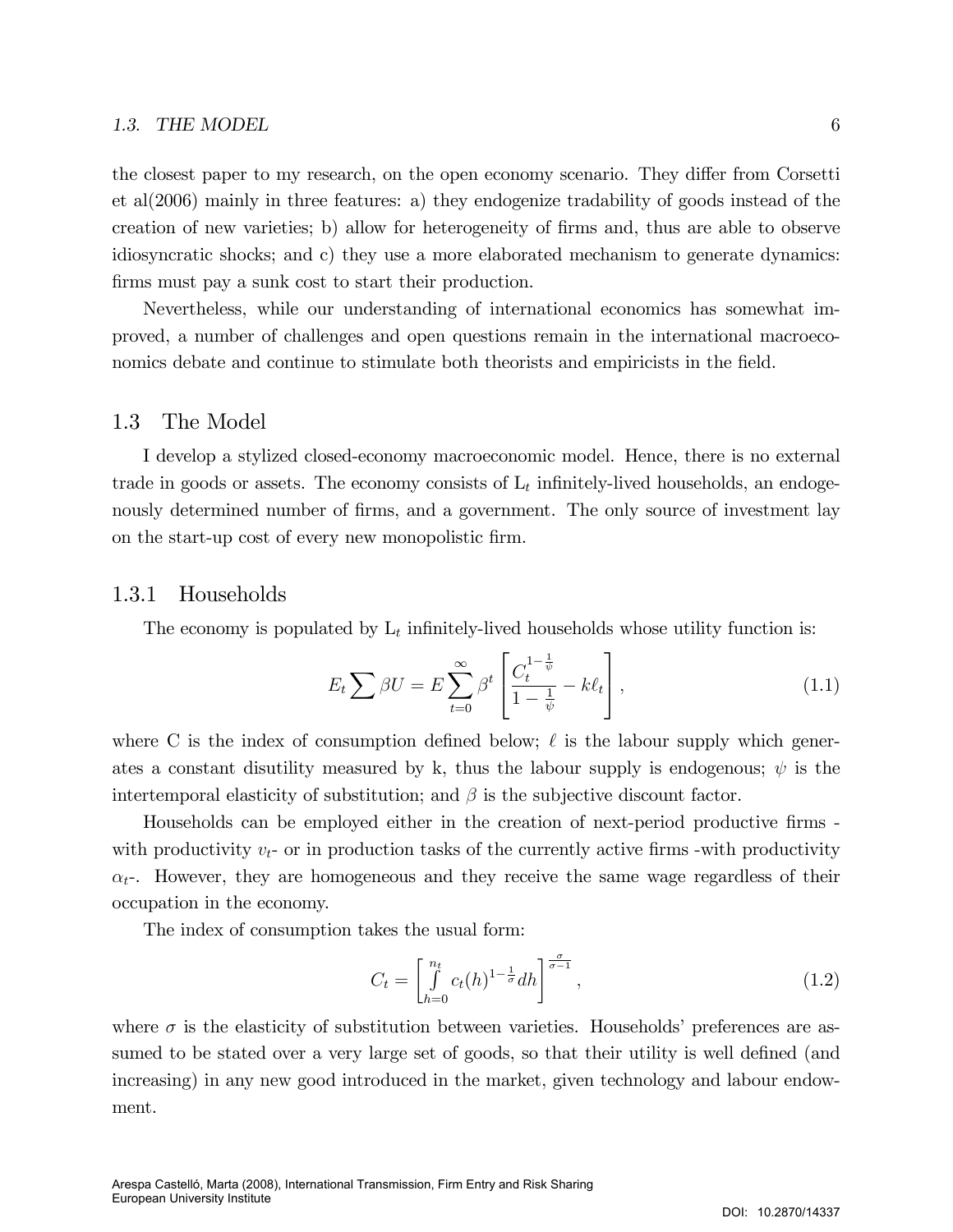The budget identity for the consumers is:

$$
s_t I_t + B_t = s_{t-1} \int\limits_{h=0}^{n_t} \Pi_t(h) dh + (1 + i_t) B_{t-1} + w_t \ell_t - \int\limits_{h=0}^{n_t} p_t(h) c_t(h) dh - T_t, \tag{1.3}
$$

where s are savings expressed as a proportion of total investment, B are riskless bonds and,  $\pi(h)$  are the profits generated by firm h. There are n monopolistic firms, producing differentiated varieties, i is the nominal interest rate paid by the bonds,  $w$  represents the wage,  $p(h)$  is the price for variety h and  $c(h)$  is the demand for variety h, T is a lump-sum tax paid each period and  $I_t$  denotes total investment, which is equal to:

$$
I_t = \left[ \int_{h=0}^{n_{t+1}} q_t(h) dh \right] = q_t n_{t+1}, \tag{1.4}
$$

where  $q(h)$  is the cost necessarily paid in order to create a new firm today, which starts to produce a new variety tomorrow. So  $s_t = \frac{1}{L}$  $\frac{1}{L_t}$  due to the homogeneity among households.

#### 1.3.2 Firms

A continuum of  $n_t$  monopolistic firms act in the economy at t. Investment appears under the form of an exogenous start-up cost,  $q_t$ , entrepreneurs need to incur in, at time t, to develop their new variety, which enters the market at  $t+1$ . This cost consists in the wages paid to the labour force allocated in creation tasks, that has productivity  $\nu_t$ , i.e.  $q_t = \frac{1}{n}$  $\frac{1}{v_t}$ . Investment is fully depreciated at the end of the productive period, thus all firms die after two periods of existence.

Once created, firms produce a differentiated variety with a homogeneous and linear technology which requires only labour:

$$
y_t(h) = \alpha_t \ell_t(h), \tag{1.5}
$$

where  $y(h)$  is production of variety h;  $\alpha$  is the productivity parameter, which is completely exogenous in this model; and  $\ell(h)$  is the amount of labour demanded for productive activities of variety h.

#### 1.4 Equilibrium

#### 1.4.1 The Flexible Price Regime

All contracts and prices in the economy are written in nominal terms. Prices are flexible, thus, I only solve for the real variables in the model and do not model the demand for cash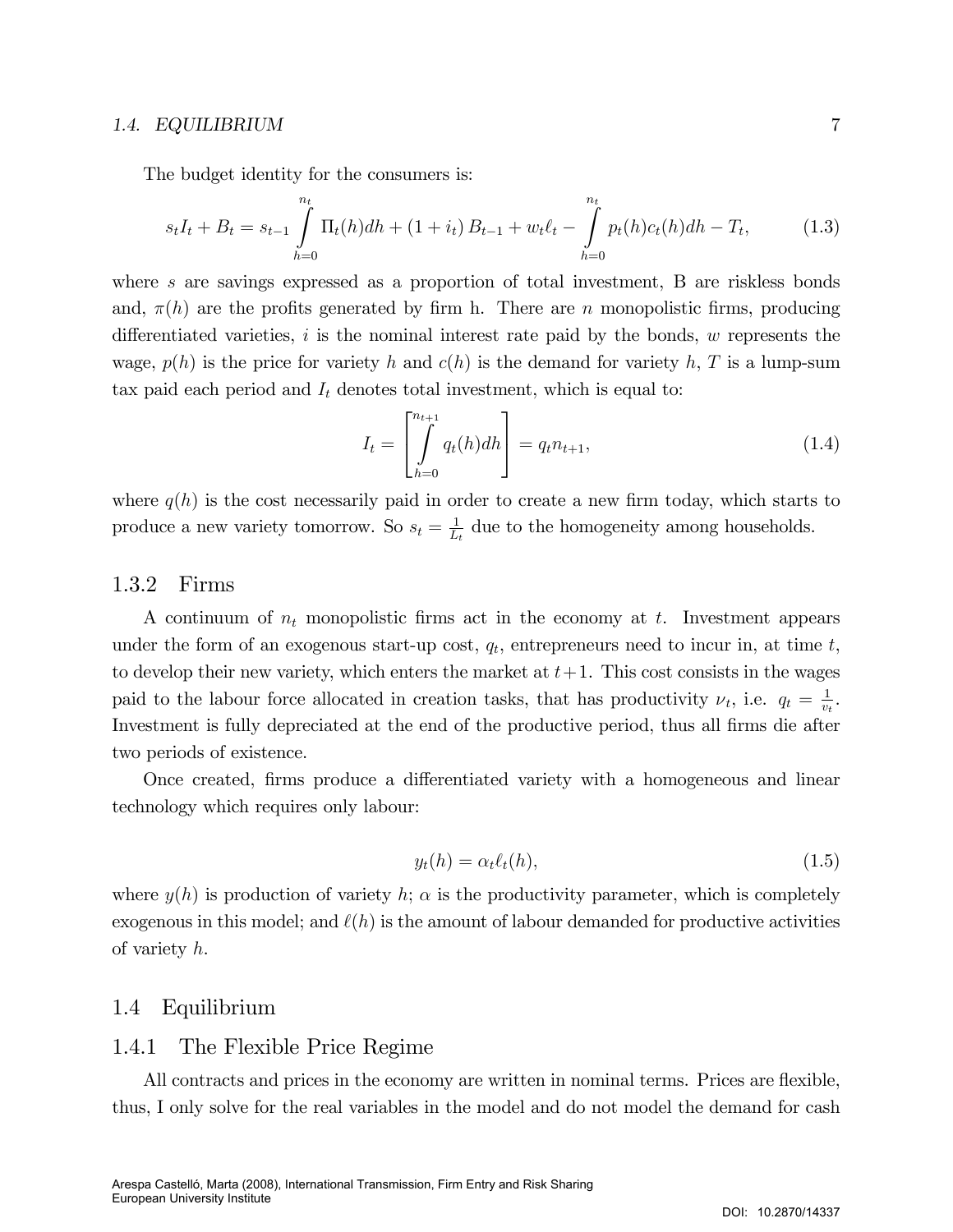currency, resorting to a cashless economy.

#### 1.4.1.1 The Household's Problem

The representative household decides on consumption, labour supply and savings. To do so, she maximizes  $(1.1)$  subject to  $(1.3)$ . The first-order conditions are:

$$
c_t(h) : c(h) = \left(\frac{p_t(h)}{P_t}\right)^{-\sigma} C_t,
$$
\n(1.6)

$$
C_t : \lambda_t = \frac{1}{P_t C_t^{\frac{1}{\psi}}},\tag{1.7}
$$

$$
\ell_t: w = k P_t C_t^{\frac{1}{\psi}}, \qquad (1.8)
$$

$$
B_t: \lambda_t = \beta \left(1 + i_t\right) E_t \lambda_{t+1},\tag{1.9}
$$

$$
s_t: \lambda_t q_t n_{t+1} = \beta E_t \lambda_{t+1} \Pi_{t+1} n_{t+1}, \tag{1.10}
$$

where P is the welfare-based price index and  $\lambda$  is the Lagrangian operator.

As regards portfolio choice, focusing on the equilibrium, there will be no borrowing or lending, so that  $B_t = 0$   $\forall t$ , and each household will hold an equal share of equities,  $s_t = \frac{1}{L}$  $\frac{1}{L_t}$ . Notice that in the case of population growth it is necessary to control for it. This result could be retained by introducing a redistributive scheme with lump sum taxes and transfers such that the government budget is:

$$
T + \int_{a=0}^{\infty} T_a = T = \int_{a=0}^{n} G(h), \qquad (1.11)
$$

where  $T_a$  is a positive transfer for the generations already working, but negative for the new generation that owns no share of firms. This transfer program is self-financed, so that  $\int_0^\infty$  $a=0$  $T_a = 0$ . The subscript a refers to the age of the individual. The welfare-based price index is:

$$
P_t = n_t^{\frac{1}{1-\sigma}} p_t,\tag{1.12}
$$

which is decreasing in the number of varieties.

For simplicity, I assume the public demand of the government to be similar to the private demand derived in  $(1.6)$  for each specific variety, hence: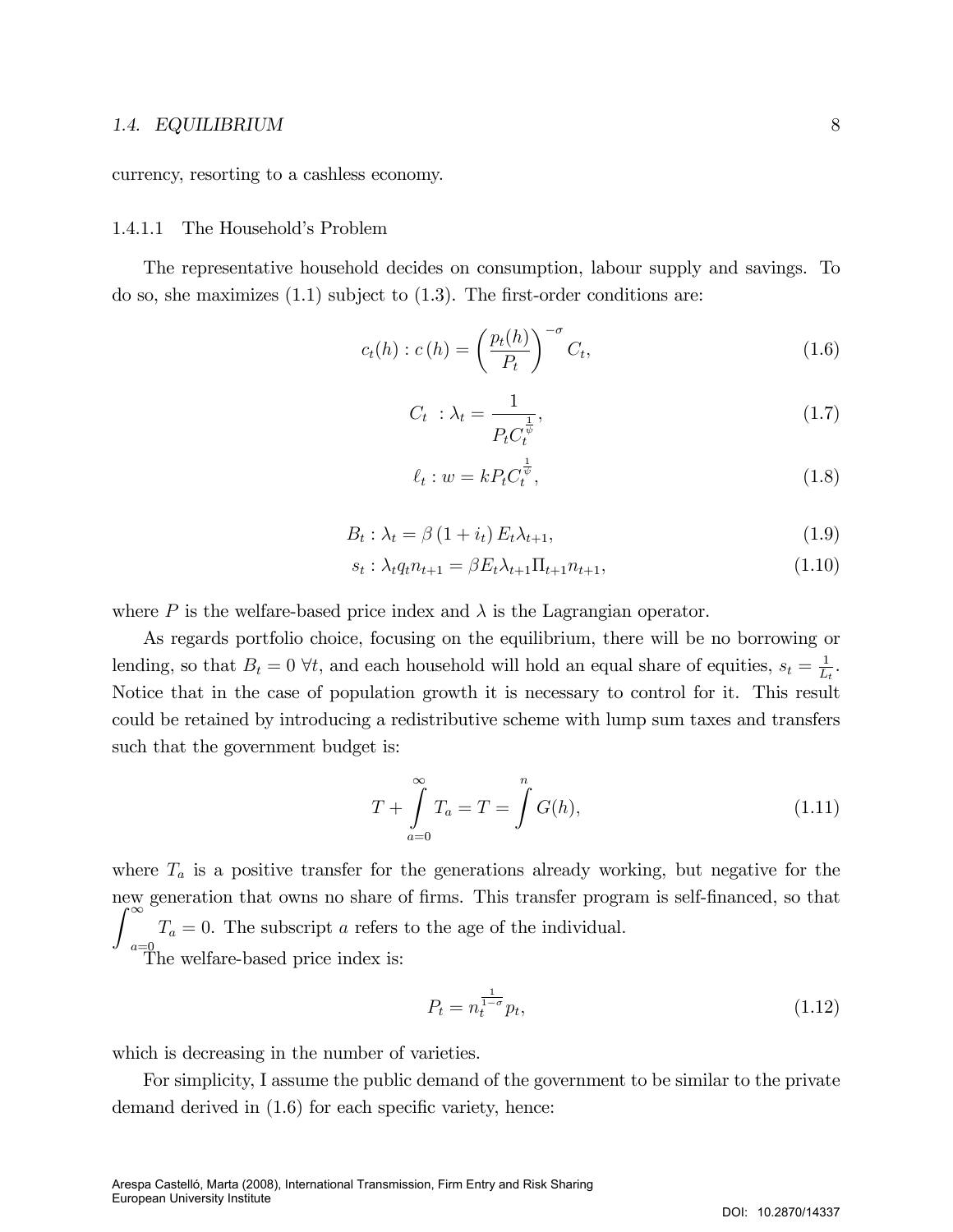$$
G_t(h) = \left(\frac{p_t(h)}{P_t}\right)^{-\sigma} G_t.
$$
\n(1.13)

To solve for  $n_{t+1}$ , observe that the last first-order condition implies free entry in the goods market. It tells new firms will be set up until the expected discounted profits of the marginal firm (i.e. the present value of the firm) is equal to the costs of creating it.

$$
q_t = E_t \beta \frac{P_t C_t^{\frac{1}{\psi}}}{P_{t+1} C_{t+1}^{\frac{1}{\psi}}} \Pi_{t+1},
$$
\n(1.14)

which, using the definition

$$
\mu_t = P_t C_t^{\frac{1}{\psi}},\tag{1.15}
$$

can be rewritten as:

$$
q_t = E_t \beta \frac{\mu_t}{\mu_{t+1}} \Pi_{t+1},
$$
\n(1.16)

where  $\mu$  must be interpreted as the monetary policy.

#### 1.4.1.2 The Firms' Problem

Firms maximise their profits with respect to price and labour and subject to the technology constraint. Profits are proportional to sales so, ex post

$$
\pi_{t+1} = \frac{1}{\sigma} p_{t+1}^{1-\sigma}(h) P_{t+1}^{\sigma-\psi} L_{t+1} \mu_{t+1}^{\psi} + \frac{1}{\sigma} p_{t+1}(h) G_{t+1}(h) , \qquad (1.17)
$$

which is a function of  $n_{t+1}$  via the expression for the CPI. That is,

$$
\Pi_{t+1} = \frac{1}{\sigma} \frac{p_{t+1}^{1-\sigma}(h)L_{t+1}\mu_{t+1}^{\psi}}{[P_{t+1}]^{\psi-\sigma}} + \frac{1}{\sigma} p_{t+1}(h)G_{t+1}(h) =
$$
\n
$$
= \frac{1}{\sigma} \frac{p_{t+1}^{1-\psi}(h)L_{t+1}\mu_{t+1}^{\psi}}{p_{t+1}^{\psi-\sigma}} + \frac{1}{\sigma} p_{t+1}(h)G_{t+1}(h).
$$
\n(1.18)

Literature generally opts to parameterize for the intertemporal elasticity of substitution  $\varphi$  between 1 and 1/2. The suitable choice for  $\sigma$  is less obvious, but in calibration exercises it is typically set around 1. However, values between 5 and 10 are also common. From now on, I will assume that  $\varphi \leq 1 < \sigma$ .

Under perfect foresight,  $n_{t+1}$  is the solution to the free entry condition:

$$
q_{t} = \frac{w_{t}}{\nu_{t}} = \frac{k\mu_{t}}{\nu_{t}} = \beta \frac{\mu_{t}}{\mu_{t+1}} \left[ \frac{1}{\sigma} \frac{p_{t+1}^{1-\psi}(h)L_{t+1}\mu_{t+1}^{\psi}}{n_{t+1}^{\frac{\psi-\sigma}{1-\sigma}}} + \frac{1}{\sigma} p_{t+1}(h) G_{t+1}(h) \right],
$$
 (1.19)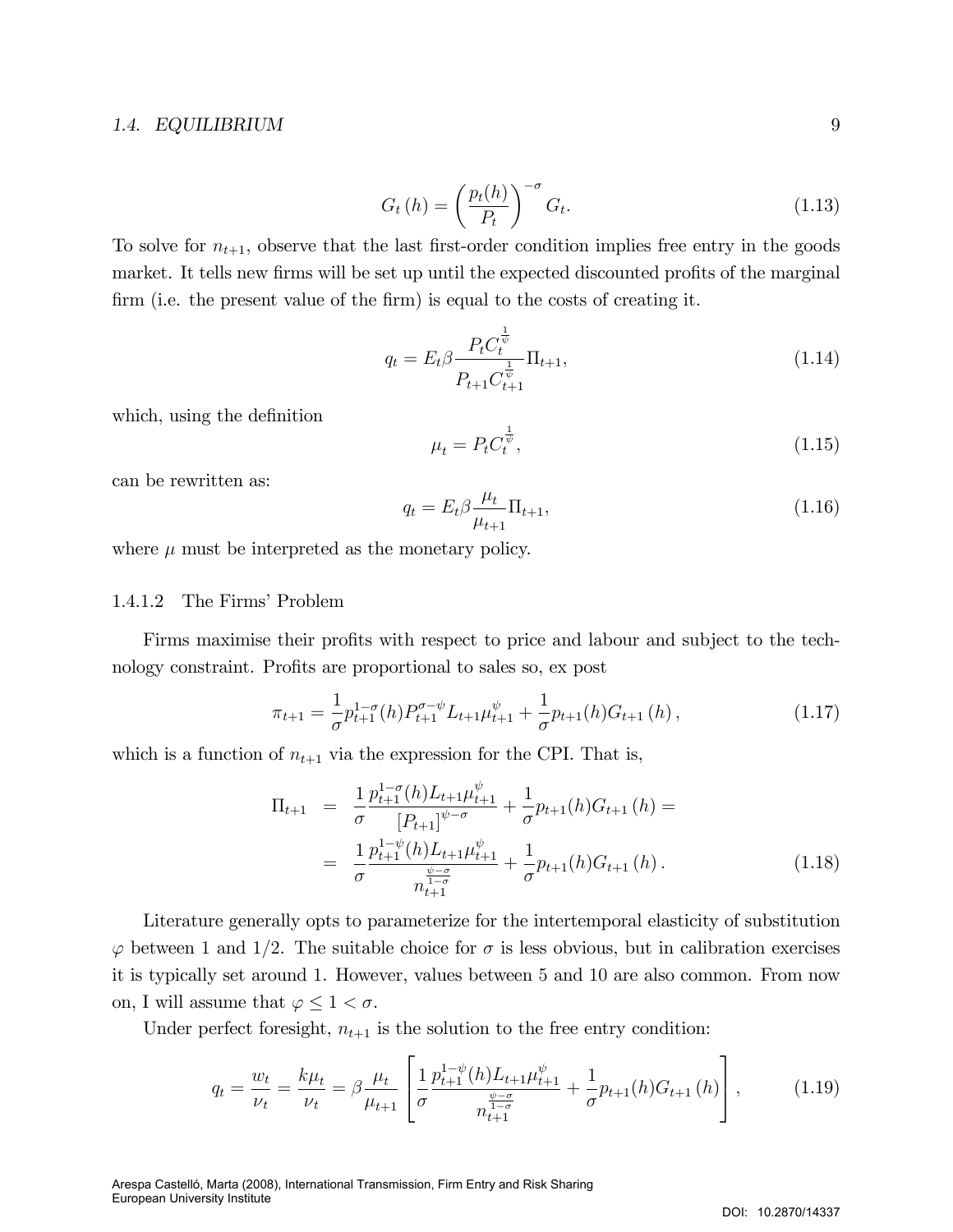where

$$
p_t = \frac{\sigma}{\sigma - 1} \frac{w_t}{\alpha_t} = \tag{1.20}
$$

$$
= \frac{\sigma}{\sigma - 1} \frac{k P_t C_t^{\frac{1}{\psi}}}{\alpha_t} = \frac{\sigma}{\sigma - 1} \frac{k \mu_t}{\alpha_t},
$$
\n(1.21)

:

from first-order conditions of the firm's maximization problem. So that,

$$
\frac{k\mu_{t}}{\nu_{t}} = \beta \frac{\mu_{t}}{\mu_{t+1}} \frac{1}{\sigma} \left[ \frac{\left[ \frac{\sigma}{\sigma-1} \frac{k\mu_{t+1}}{\alpha_{t+1}} \right]^{1-\psi} L_{t+1} \mu_{t+1}^{\psi}}{n_{t+1}^{\frac{\psi-\sigma}{1-\sigma}}} + \frac{\sigma}{\sigma-1} \frac{k\mu_{t+1}}{\alpha_{t+1}} G_{t+1}(h) \right],
$$
(1.22)

$$
n_{t+1} = \left[ \frac{\frac{k}{\nu_t} - \beta \frac{1}{\sigma - 1} \frac{k}{\alpha_{t+1}} G_{t+1}(h)}{\beta \frac{1}{\sigma} \left[ \frac{\sigma}{\sigma - 1} \frac{k}{\alpha_{t+1}} \right]^{1 - \psi} L_{t+1}} \right]^{\frac{\sigma - 1}{\psi - \sigma}}
$$

The relation between the number of active firms and the cost of creation is found using this equality.  $\sigma > \psi$  is needed in order to ensure a decreasing effect of entry cost on the number of available varieties. The reason for requiring this condition is that an increase in the number of firms, which will crucially affect the expected profits, generates two effects on the consumption demand. First, the CPI falls, pushing an intertemporal substitution impact (represented by  $\psi$ ), which consists of higher consumption today. Second, since there are more goods to consume, households will split their income among all of them. Thus, this reallocation of private expenditure among goods generates an intratemporal substitution away from existing goods, which is measured by  $\sigma$ . Notice that, under this reasoning process, the claimed inequality ( $\sigma > \psi$ ) becomes a necessary condition for the steady state equilibrium to be stable.

Due to the existence of the in-advance investment,  $\beta$ , the subjective discount factor, affects positively the number of firms. When people are more patient they choose to save more, buying firms' shares. Thus, the economy will be supplied with a larger range of varieties. Obviously, the cost of creating new firms decreases the quantity of companies acting in the next period.

#### 1.4.2 Firm's size:

It is worth being aware of all the different implications of a change in the number of firms. First, consider that consumers have a love for variety. This means they prefer to consume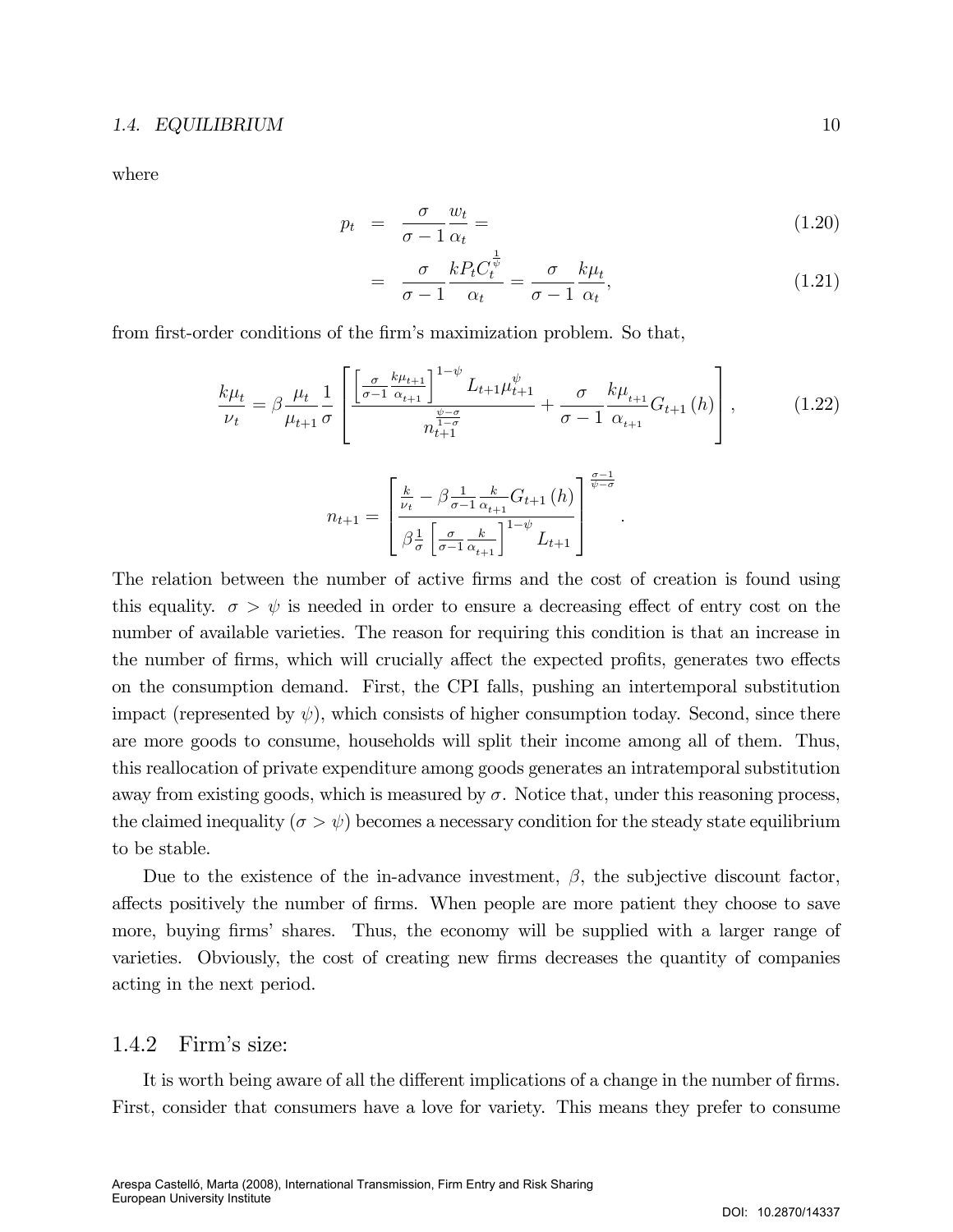a larger range of different goods rather than a large amount of only some goods<sup>7</sup>. So, in principle, they may be better off with more firms in the market. However, more firms means more labour used in non-production activities. Each new company needs a previous fixed cost which requires labour. Moreover, this new company will not supply a new good until the second period. During the first period, the workers employed to generate firms are kept away from the production of goods already available to consume. Here there is a traditional trade-off: households must renounce present consumption in order to invest (with the fixed cost) and enjoy more consumption tomorrow<sup>8</sup>.

The size of a firm is:

$$
Z_{t} = \frac{L_{t}\ell_{t} - \frac{n_{t+1}}{v_{t}}}{n_{t}} = \frac{L_{t}C_{t}(\alpha_{t}) + G_{t}(\alpha_{t})}{\alpha_{t}n_{t}},
$$
\n(1.23)

 $n_t Z_t$  is the quantity of workers not employed in the creation of new firms at t. So, it is the labour force available for the production of final goods in that period. Equation (1.23) represents the size of a firm producing at t. It informs that an increment in the number of currently producing Örms, ceteris paribus, reduces the quantity of workers in each one. Obviously, more Örms must share the same quantity of workers. If something increases the expected profits for the next period or reduces the cost of creation,  $n_{t+1}$  is higher. Labour force for final goods production is lost today to reach the new level of  $n$ ; so  $Z_t$  is undoubtedly reduced. Finally, if people experience a larger disutility for their labour effort and decide to increase their leisure time, either the total production per variety must be also reduced or they must renounce future varieties. Z can be written as a function of the GDP (second part of the equation above), although it does not allow to explain variations on Z. This is because of the two simultaneous effects that an increase on  $\alpha_t$  generates: equation (1.23) tells us that, for a given demand,  $\Delta \alpha_t$  would generate a reduction on the size of firms due to the fact that less labour is necessary to produce the same amount of goods; since  $n$  is given from previous period, the unique instantaneous effect of  $\alpha_t$  improvement is via the reduction of the price index, which produces an increase of the demand that completely offsets the first impact of  $\alpha_t$  movement.

<sup>7</sup>There is already some literature which deals with this consideration and explicitly separates the love for variety from the elasticity of substitution. See, for example De Groot and Nahuis (1998) and De Groot (2001).

<sup>&</sup>lt;sup>8</sup>Another consideration may be the existence of economies of scale. In this case, the cost of opportunity of enjoying a new variety would be much more important for scale ineficiencies. But this analysis is out of the scope of our paper.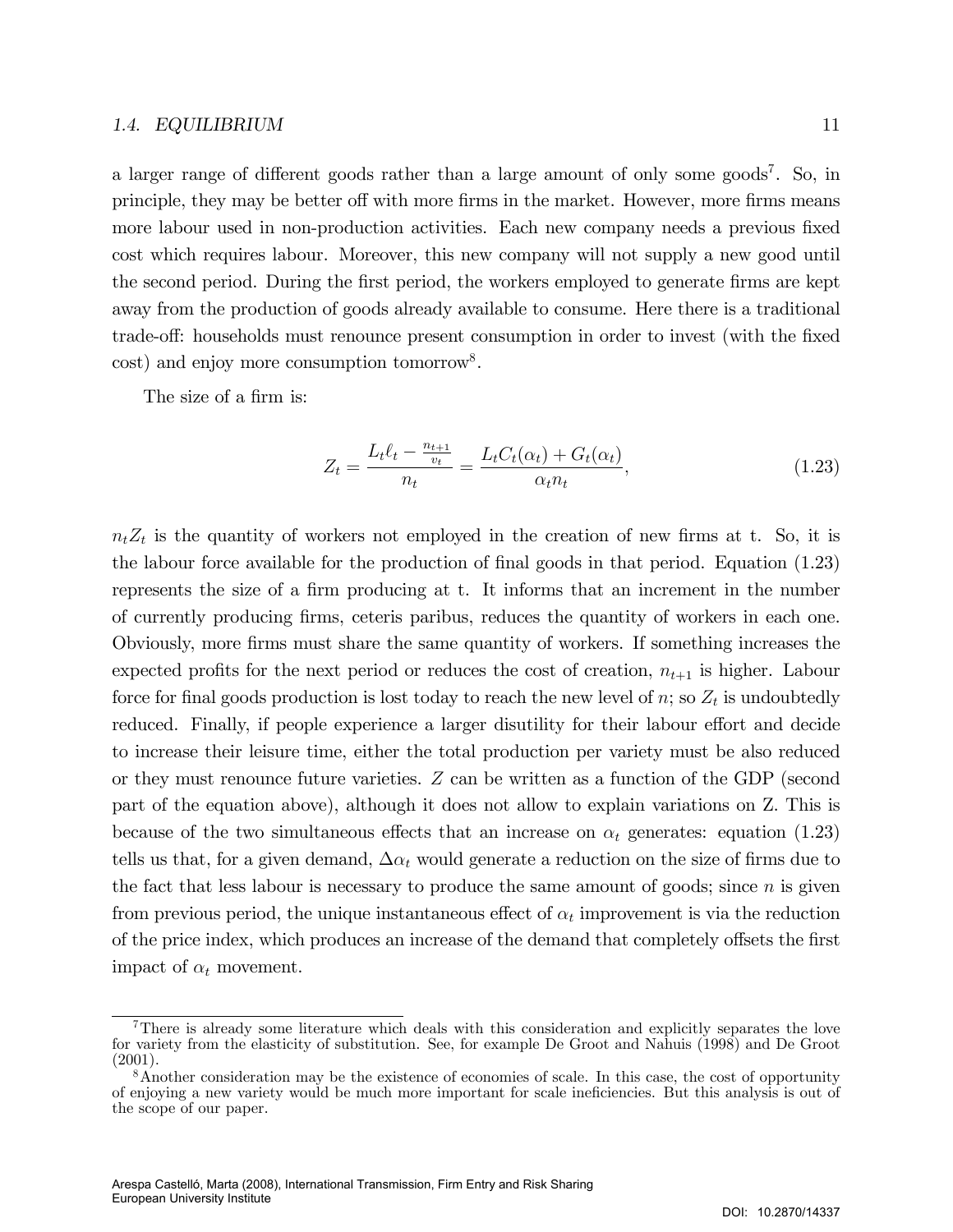#### 1.4.3 Change of the Number of Varieties

Let's differentiate the equilibrium condition  $(1.22)$  in the steady state defined above, take the assumption done in (1.13) and set public expenditure to zero  $(G = 0)$ , then:

$$
\frac{\sigma - \psi}{\sigma - 1} \frac{d n_{t+1}}{n} = \frac{d \nu_t}{\beta} + (\psi - 1) d \alpha_{t+1} + dL_{t+1} + k \left(\frac{\sigma}{\sigma - 1}\right)^{\psi} n^{\frac{\psi}{1 - \sigma}} d G_{t+1}.
$$
 (1.24)

Notice, first of all, that the sign of the effects are crucially tied to the relation between  $\sigma$  and  $\psi$ . Under the initial assumption,  $\psi \leq 1 < \sigma$ , if there is an increase in the efficiency of the creation of firms, i.e. when  $v_t$  goes up, the number of firms also increases. On the contrary, when firms are more productive in their production process, i.e. each firm is able to supply a larger amount of its good h with the same quantity of inputs  $(\triangle \alpha)$ , this productivity improvement disincentivizes the creation of new firms. The reason is that a lower marginal cost forces firms to set prices according to it. This is translated into smaller profits when the intertemporal elasticity of substitution is  $\psi$  < 1. It is worth noticing the consequences of an overall productivity change, i.e.  $d\alpha = dv$ . Although the two shocks acted in opposite directions, in the static model the dominant effect was unambiguously the positive impact of extra efficiency in new creation, except when  $\psi = 0$ . In this case, one of the shocks exactly balanced the other. Under the present framework, this is not so clear. It is the relation between the intertemporal elasticity of substitution  $(\psi)$  and the patience of the households  $(\beta)$  that determines if the total effect leads to entry or to exit of firms. Following the assumption of  $\psi$  < 1 and assuming  $0 < \beta \leq 1$ , the dominant effect is, as in the static case, the improvement on v. In fact, this positive impact is stronger as  $\beta$  goes down  $(\forall \beta < 1)$ . Hence, the more patient the consumers, the smaller the positive impact of a shock on the productivity of creation. The intuition behind this result is the following: on the one hand, when people are patient, they always choose to invest more; thus, in general, the economy reaches a range of varieties wider than in the case of impatient consumers (notice that the derivative of  $(1.22)$  with respect to  $\beta$  is unambiguously positive). On the other hand, if consumers tend to save more, their demand of each variety is lower and, consequently, the expected profits are also lower, which demotivates new entries. If, instead,  $\psi$  < 1 is not imposed the final result is uncertain.

A larger market size, i.e. larger  $L$ , generates an increase in the number of firms<sup>9</sup>. Public expenditure enlargement means an increase in total demand, so it also motivates the greater range of varieties. Notice that  $\mu$  is not present in the above equation. Monetary policy cannot have any impact on real variables when all prices are completely flexible.

 ${}^{9}$ Remember I have controlled for L growth with redistributive transferences.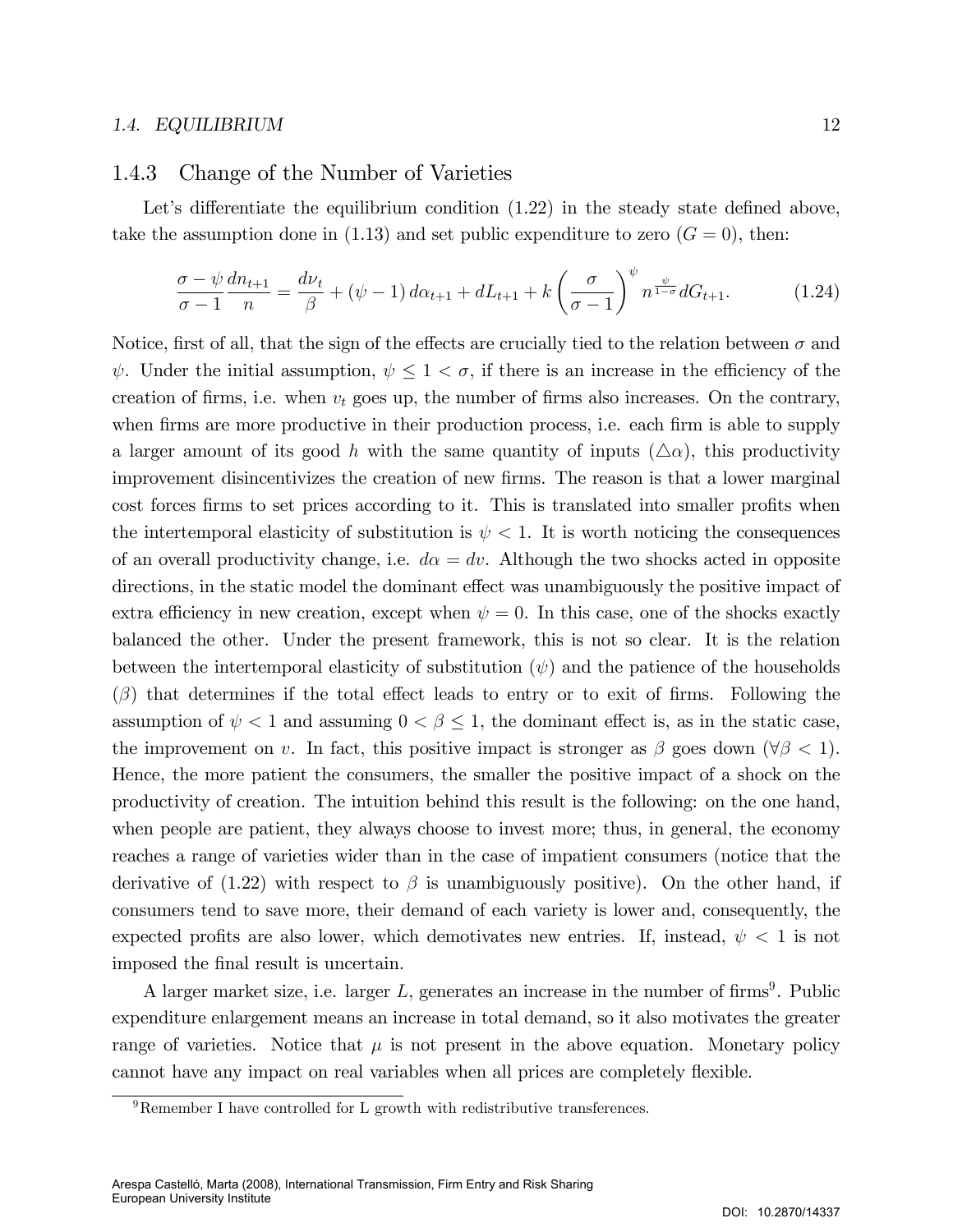To sum up, although most of the conclusions concerning the effects of the endogenous variables on the number of varieties may be quite obvious for the reader, it is important to keep in mind the crucial role of the explicit difference made between the two types of productivity (v and  $\alpha$ ).

#### 1.4.4 Changes in Prices

Differentiating equation  $(1.12)$ , the welfare-based CPI, one can analyze how it moves when the key variables change:

$$
\frac{dP_t}{P} = \frac{1}{1 - \sigma} \frac{dn_t}{n} + d\mu_t - d\alpha_t.
$$
\n(1.25)

Assuming again  $\sigma > 1$ , the more firms act in the market, the more the price index (P) decreases. It decreases more rapidly the larger the substitutability among varieties, i.e. the weaker the monopolistic power of firms is. A productivity improvement in the production of goods also reduces CPI. The latter implication has been widely studied in open economy models because it means that countries with better technology (i.e. more developed countries) experience a worsening in terms of trade (defined as the ratio between price of imports over price of exports). Finally, there is the effect of the monetary policy, which is positive, as expected.

#### 1.4.5 Steady State Analysis

In order to define a steady state, let's set  $\mu = 1, \alpha = \nu = 1, L = 1$ . Thus,  $w = k$  and

$$
k = \beta \frac{1}{\sigma} \left[ \left[ \frac{\sigma}{\sigma - 1} k \right]^{1 - \psi} \frac{1}{n^{\frac{\psi - \sigma}{1 - \sigma}}} + \left[ \frac{\sigma}{\sigma - 1} k \right] G \left( h \right) \right]. \tag{1.26}
$$

If, moreover, G=0 then:

$$
n = \left[\beta \frac{1}{\sigma k} \left(\frac{\sigma}{\sigma - 1} k\right)^{1 - \psi} \right]^{\frac{\sigma - 1}{\sigma - \psi}}.
$$
\n(1.27)

In the steady state, when firms are able to charge a high mark-up, new entry is more attracted due to higher expected profits. From the fact that there is  $(a \; kind \; of)$  investment, represented by the operating cost paid in advance,  $\beta$ , the subjective discount factor, affects the number of varieties in equilibrium. The impact will be positive or negative depending, again, on the relation between  $\sigma$  and  $\psi$ . If  $\psi > \sigma$  (goods are complements in the Edgeworth-Pareto sense) an increase in households' patience derives in a reduction of the number of firms in equilibrium. If, instead,  $\psi < \sigma$  (i.e. goods are substitutes), as assumed here, the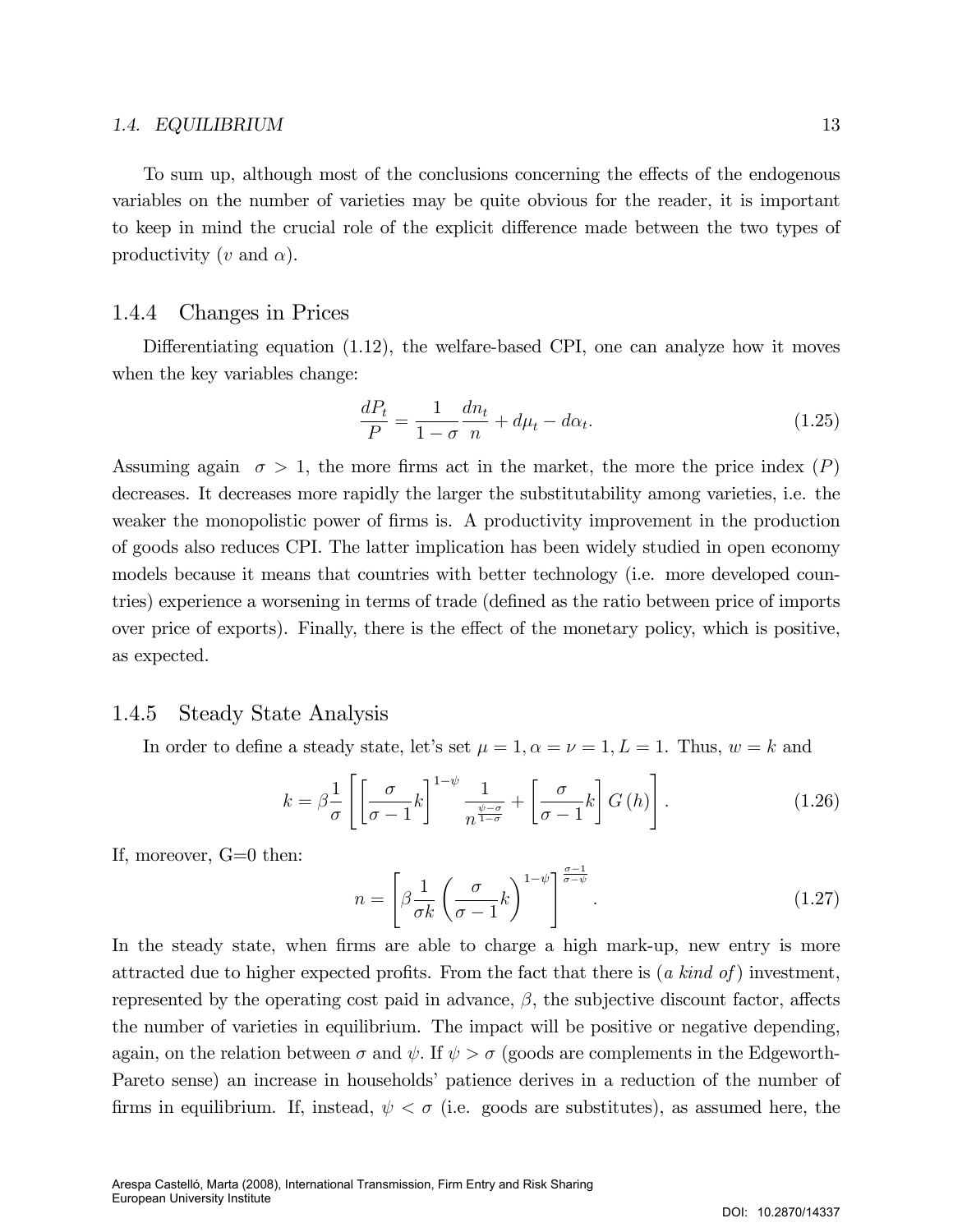more patient people are the more they choose to save by investing in firms' shares. Thus, a larger number of varieties is produced in equilibrium. On the contrary, as the disutility of labour effort increases  $(\Delta k)$ , consumers give relatively more value to leisure rather than to consumption. Hence, the number of varieties is reduced as labour supply decreases.

From equations (1.9) and (1.10) it is found that,

$$
\beta = \frac{\lambda_t}{\lambda_{t+1}} \frac{1}{1+i_t} = \frac{P_{t+1} C_{t+1}^{\frac{1}{\psi}}}{P_t C_t^{\frac{1}{\psi}}} \frac{1}{1+i_t} = \frac{\mu_{t+1}}{\mu_t} \frac{1}{1+i_t}.
$$

In equilibrium:

$$
\beta = \frac{1}{1+i}.\tag{1.28}
$$

For the rest of the endogenous variables I find:

$$
p = \frac{\sigma}{\sigma - 1} k,\tag{1.29}
$$

$$
P = \left(\beta \frac{1}{\sigma k}\right)^{\frac{1}{\psi - \sigma}} \left(\frac{\sigma k}{\sigma - 1}\right)^{\frac{\sigma - 1}{\sigma - \psi}}.
$$
\n(1.30)

In the steady state, individual prices depend positively on the monopolistic power of firms and marginal cost, measured by  $k = w$ . The price index value is subject to the size of the mark-up and the level of patience of the households. The effect of variations of these concepts on CPI differs depending on whether goods are substitutes or complements. If varieties are substitutes, a high level of patience reduces the price index: people work to generate more differentiated varieties, which acts to the detriment of  $P$ .

The consumption in equilibrium is:

$$
c = \frac{1}{\beta} (\sigma - 1) = (1 + i) (\sigma - 1), \qquad (1.31)
$$

$$
C = P^{-\psi} = \beta^{\frac{\psi}{\sigma - \psi}} (\sigma - 1)^{\frac{\psi(\sigma - 1)}{\sigma - \psi}} (\sigma k)^{-\psi \frac{\sigma}{\sigma - \psi}}.
$$
 (1.32)

Consumption per variety is only affected by patience and the elasticity of substitution. From (1.27) it is known that the elasticity of substitution has a negative relation with the number of Örms in equilibrium (when goods are substitutes). As varieties become more substitutable, people are more reluctant to work towards creating new Örms (and getting more of the same after paying the Öxed cost). Hence, they decide to invest less and consume a larger amount of each already available good. This is the reason that  $\sigma$  has a positive effect on c. The effects of the parameters on  $C$  are of exactly the opposite sign to those for CPI.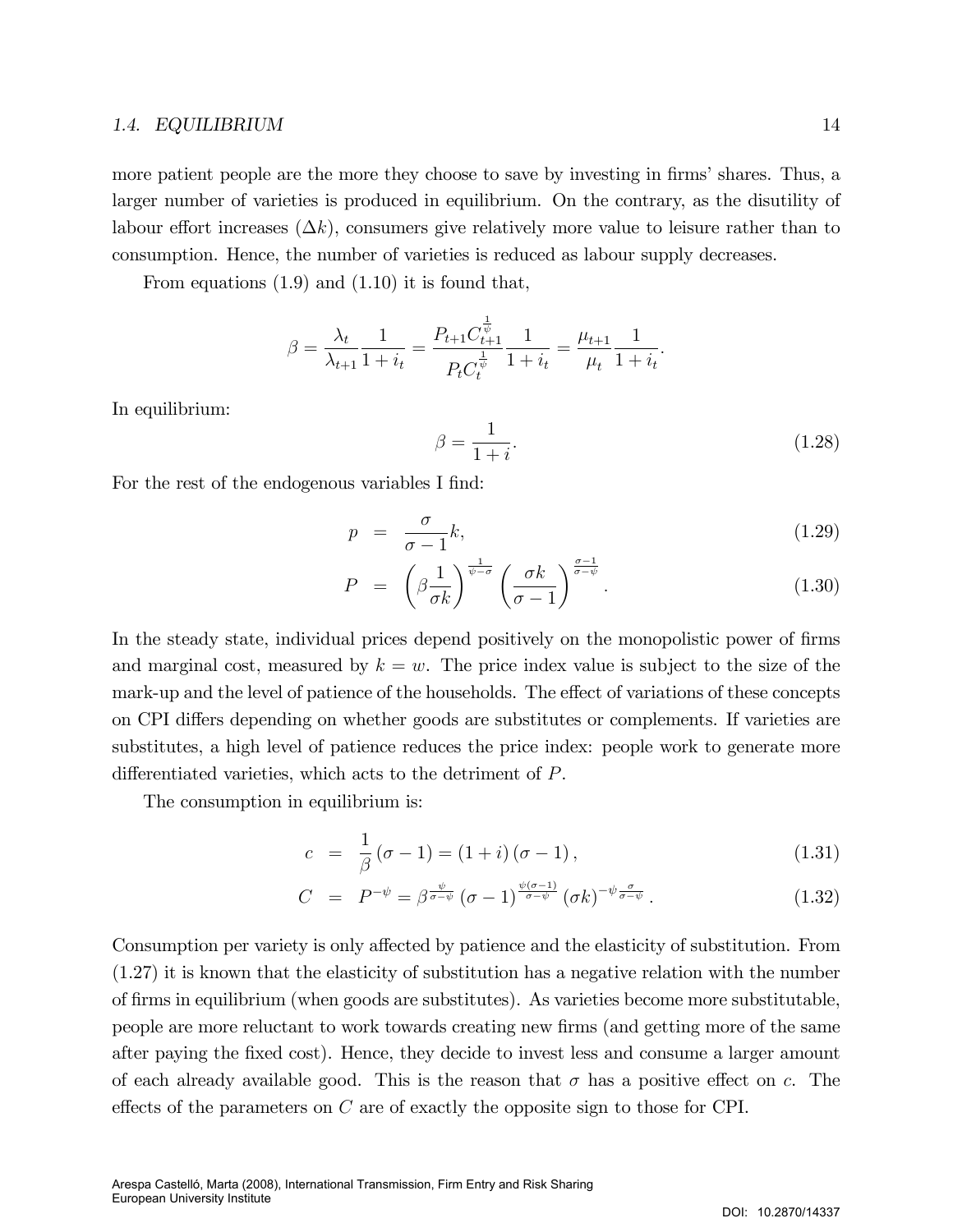Finally,

$$
Y = C,\t(1.33)
$$

$$
\pi = \frac{k}{\beta} \text{ per firm.} \tag{1.34}
$$

Notice the extremely simplified form found for profits. As households suffer more from their labour effort, they will renounce creating more firms and so profits per firm will increase. Instead, if consumers have a high level of patience, present consumption has a lower value, savings are larger and the economy is able to support more producers in equilibrium. However, this fact reduces profitability per firm.

$$
\ell = C + n = \left(\frac{\sigma}{\sigma - 1}k\right)^{-\psi} n^{\frac{\psi}{\sigma - 1}} + n; \tag{1.35}
$$

$$
= \beta^{\frac{\psi}{\sigma-\psi}}(\sigma-1)^{\frac{\psi(\sigma-1)}{\sigma-\psi}}(\sigma k)^{-\psi\frac{\sigma}{\sigma-\psi}} + \left(\frac{\beta}{\sigma k}\right)^{\frac{\sigma-1}{\sigma-\psi}}\left(\frac{\sigma}{\sigma-1}k\right)^{(1-\psi)\frac{\sigma-1}{\sigma-\psi}}.\tag{1.36}
$$

The last equation of the steady state shows the labour supply level. When the population becomes more patient, it obviously experiences an increment via the increase in n. On the other hand, an increase in the disutility of work reduces the labour supply. For values of  $\sigma$ larger than one, but not extremely high, labour supply decreases with substitutability. This is probably because of the decrease in the number of firms (less creation). However, if  $\sigma$ becomes very large, then labour supply of each individual retrocedes. The reason is that, at this point, the positive effect of  $\sigma$  on c per variety -which increases total demand and hence, production-dominates the negative effect of the reduction of firms.

#### 1.4.6 Analysis of the macro-dynamics:

Let's log-linearize all the relevant equations: first-order conditions, budget constraints and any equilibrium condition to study the dynamics of the model. There are fourteen unknowns, i.e. endogenous variables: P, p, n, C, c, s, B,  $G(h)$ ,  $\ell$ , i, w, Y, I and  $\pi$ , and fourteen linearized equations.<sup>10</sup> This system can be reduced to a rearranged expression for the free entry condition:

$$
\left(\frac{1}{\psi} - \frac{1}{\sigma}\right) \frac{nk}{\varpi} \hat{n}_{t+2} = -\hat{v}_t - \eta \hat{\mathbf{P}}_{t+1} + \chi \hat{L}_{t+1} - \theta \hat{n}_{t+1} - \left(\frac{1}{\sigma} - \frac{1}{\psi}\right) \frac{k}{\varpi} \left[ -\frac{n}{\beta} \hat{L}_t - \hat{\alpha}_{t+1} + n \hat{v}_{t+1} \right],
$$
\n(1.37)

 $10$ See appendix.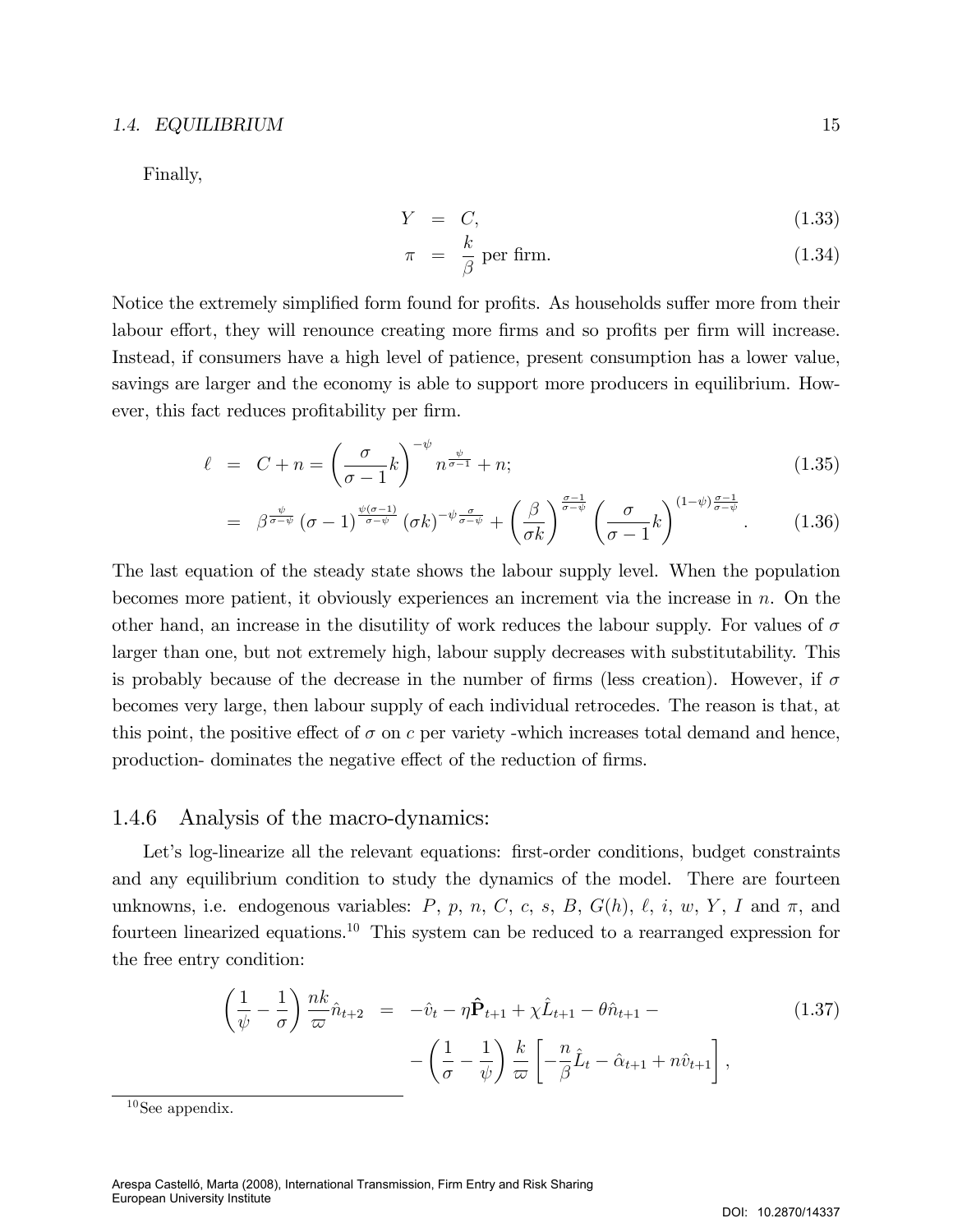where  $\varpi > 0$ ,  $\theta > 0$ ,  $\chi > 0$  for  $0 < \beta$  and  $\eta < 0$ 

Equation  $(1.37)$  is a first-order differentiate equation depending on the endogenous variables n and P, the exogenous variables  $v, \alpha$  and L and on constant parameters contained also in  $\varpi$ ,  $\theta$ ,  $\eta$  and  $\chi$ .

Notice that, when the CPI deviates above its steady state value, it has a positive impact on the future number of firms. That is because higher prices are transformed in higher profits. Hence firms will take advantage of this deviation and will enter the market. Moreover, consumption becomes relatively expensive with respect to investment. People expect that P will return to its steady state value in the long term, so they prefer to wait for consumption. If  $n_{t+1}$  deviates from n (above), at  $t+2$  the economy tends to correct that deviation lowering the number of firms. It is worth observing the effect of  $v$  and  $L$ . Both exogenous variables appear in two lagged periods  $(t \text{ and } t+1)$  and affect in opposite directions. An improvement on  $v_t$  increases  $n_{t+1}$ , but in a lower proportion.<sup>11</sup> Hence, at  $t+1$  there is already a high range of varieties available, i.e. in deviations,  $n$  is at a level higher than the steady state value. So, again, the negative effect on  $\hat{n}_{t+2}$  is the correction of this "excessive" value.  $\hat{L}_t$  comes from the substitution of  $\hat{C}_{t+1}$  in the budget constraint. Therefore, the impact is generated by the deviations of C. If the population was low last period, today, people receive a larger part of total profits generated by the existing firms. Hence, households can consume more. This higher demand gives incentives to businessmen and a higher creation of firms at  $t + 1$ is observed. So, the deviation in  $t + 1$  is corrected in  $t + 2$ .

To analyze the dynamic behaviour of the main variables, itís useful to organize the system to obtain a first-order difference equation. Notice that the unique variable with two-periods lag (a part from population) is the exogenous  $\hat{v}_t$ <sup>12</sup>

$$
\frac{kn}{\varpi}\hat{n}_{t+2} \simeq \vartheta_n \hat{n}_{t+1} + \gamma \hat{L}_{t+1} - \frac{kn}{\beta \varpi} \hat{L}_t + \frac{kn}{\varpi} \hat{v}_{t+1} + \Omega \frac{\sigma}{\sigma - 1} \hat{v}_t + \vartheta_\alpha \hat{\alpha}_{t+1}^{13} \tag{1.38}
$$

For the standardly accepted values of  $\sigma$ ,  $\psi$ ,  $\beta$  and k in the macro literature,<sup>14</sup> the intertemporal effects on n are the following:  $\vartheta_n > 0$ , i.e. positive deviations of n in t, increase the number of firms in the next one. The number of varieties in the market helps to reduce the CPI, hence it is cheaper to consume and households agree on saving more to create new

<sup>&</sup>lt;sup>11</sup>Keep in mind that  $n_{t+1}$  is decided at t, that is the reason why the relevant productivity of creation is  $v_t$ 

<sup>&</sup>lt;sup>12</sup>A further (numerical) analysis should study the roots, considering L and v as parameters from the characteristic polynomial, which, therefore, would depend on time. Here I stick to a simple reasoning about the coefficients of the variables.

 $13$ Check the appendix for detailed coefficients.

<sup>&</sup>lt;sup>14</sup>Standard macroeconomic literature usually sets  $\psi$ , the risk aversion parameter, around or below 0.5, so that  $\frac{1}{\psi} \simeq 2$ . The disutility of labour, k, in a linear technology is around 0.75.  $\beta$  is close to 1 and  $\sigma > 1$ . The signs of the coefficients in the equation are stable for a large range of values above and below the standard ones.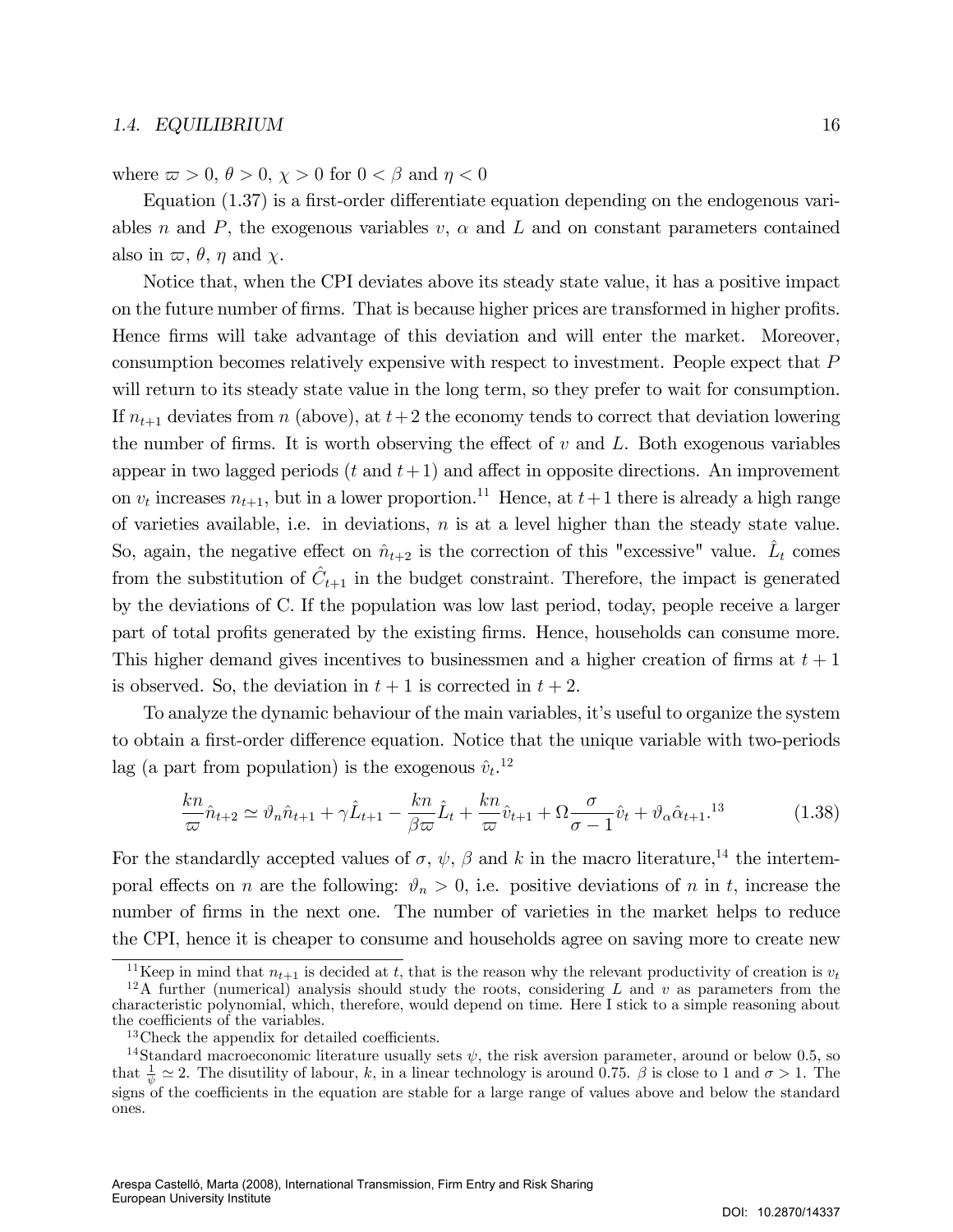firms. Variations in the size of the population has a longer term impact. First, since  $\gamma > 0$ , a larger population today encourages the creation of firms in the next period more than one to one. This is both due to the fact that there is more labour available and that expected profits are higher because of the extra demand. On the contrary,  $\hat{L}_t$  has a negative effect on  $\hat{n}_{t+2}$ , lower than one, which helps to correct the excess of creation.  $\Omega < 0$  and  $\varpi > 0$ , once more, one finds that the change on the variable has opposite intertemporal effects, as it has been explained above. Finally  $\vartheta_{\alpha} > 0$  for  $\beta$  really close to one and negative otherwise. A positive deviation on the productivity of production today will become in more varieties tomorrow if population is patient, if it is not, they will consume more. In this case, they, expect to benefit, also in the following period, from levels of  $\alpha$  over its steady state, so they overconsume and the number of varieties at  $t + 1$  decreases.

#### 1.5 Nominal Rigidities in Prices

The recent literature on the new open economy has often been concerned with nominal rigidities. It has studied them as a possible, although partial, explanation of the main economic puzzles which, nowadays, confuses the experts. Therefore, in order to consolidate the bases towards an open-economy analysis, I proceed to develop a version of the basic model: I introduce rigidities in prices of the varieties in this section.

Corsetti and Pesenti  $(2002)$  and Obstfeld and Rogoff  $(2000)$  argue that sticky wages and flexible prices are closer to reality. Despite this point, if prices are set as a constant mark-up over marginal cost, for certain applications it does not matter whether prices or wages are sticky.<sup>15</sup> The introduction of nominal rigidities allows me to analyse monetary policies and the capacity of governments to replicate the flexible-price regime.

Firms cannot flexibly change their prices any more when a shock occurs. Instead, in each period, they must sign contracts setting nominal prices for next year. To do so, they

 $^{15}$ Erceg, Henderson, and Levin (2000) show one example of when it does matter—in a closed economy with both staggered price- and staggered wage-setting, the monetary authority can no longer replicate the flexible price equilibrium.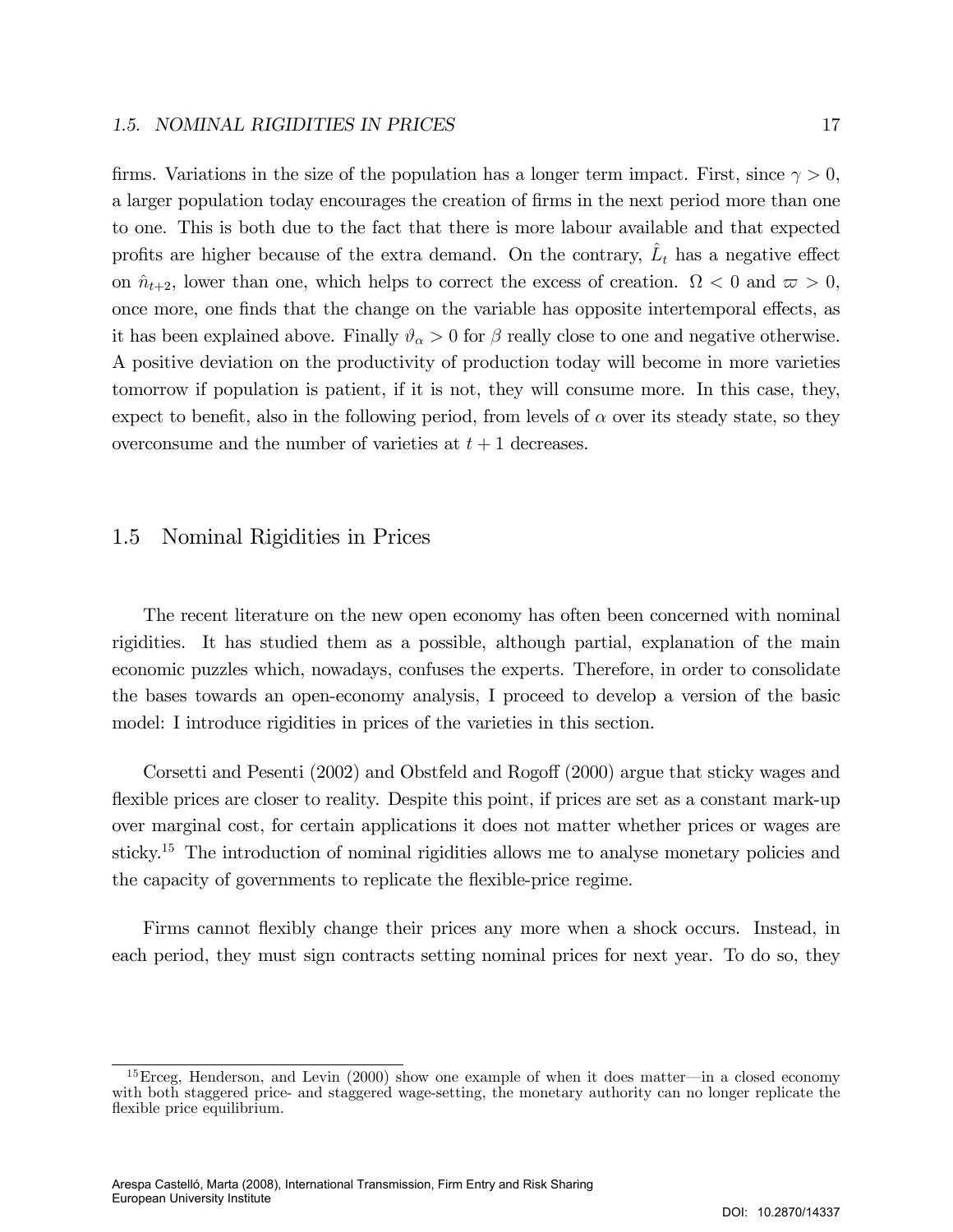#### 1.5. NOMINAL RIGIDITIES IN PRICES 18 18

take expectancies.<sup>16</sup>

Prices crucially depend on expected  $\mu$ . An expected monetary expansion raises the price level and nominal spending.

In the present model, the government controls the path of short-term rates  $i$ , providing a nominal anchor for market expectations. A forward-looking measure of monetary stance,  $\mu$  is provided by equation (1.9) and the definition in (1.15).

$$
\frac{1}{\mu_t} = \beta \left( 1 + i_t \right) E_t \frac{1}{\mu_{t+1}}.
$$

In a non-stochastic steady state,  $\frac{\mu_{t+1}}{\mu_t}$  represents the (gross) inflation target.

#### 1.5.1 The Firms' Problem

Firms maximize the expected profits with respect to  $\ell$  and p.

$$
\underset{\ell, p}{Max} E_t \left[ Q \left( p_{t+1} \left( L_{t+1} c_{t+1}(h) + G_{t+1}(h) \right) - \frac{w_{t+1}}{\alpha_{t+1}} \left( L_{t+1} c_{t+1}(h) + G_{t+1}(h) \right) \right) \right],
$$

where  $Q$  is the discount factor. Thus, the first-order conditions yields:

$$
p_{t+1} = \frac{\sigma}{\sigma - 1} \frac{E_t \left( \frac{\beta k}{\alpha_{t+1}} \mu_{t+1}^{\psi} \right)}{E_t \left( \beta \mu_{t+1}^{\psi - 1} \right)}.
$$
(1.39)

Considering the optimal choice of prices and assuming that the public expenditure is zero, the free entry condition (FEC) becomes:

$$
q_t = E_t \beta \frac{\mu_t}{\mu_{t+1}} \Pi_{t+1} = \frac{k}{v_t} = \beta E_t \left( \frac{p_{t+1}}{\mu_{t+1}} - \frac{k}{\alpha_{t+1}} \right) L_{t+1} c_{t+1}(h),
$$

$$
p_t - MC_t = \frac{\sigma}{\sigma - 1} \frac{k P_t C_t^{\frac{1}{\psi}}}{\alpha_t} - \frac{w_t}{\alpha_t} \ge 0
$$

$$
= \frac{\sigma k}{\sigma - 1} P_t C_t^{\frac{1}{\psi}} \ge w_t
$$

In what follows, one does not need to be concerned about this condition because it is never violated in the present framework.

<sup>&</sup>lt;sup>16</sup>Today, a number  $n_{t+1}$  of firms (matching condition 1.16) has been created. These firms will start producing tomorrow only if the price they have fixed in the previous period is at least as high as their marginal cost, i.e.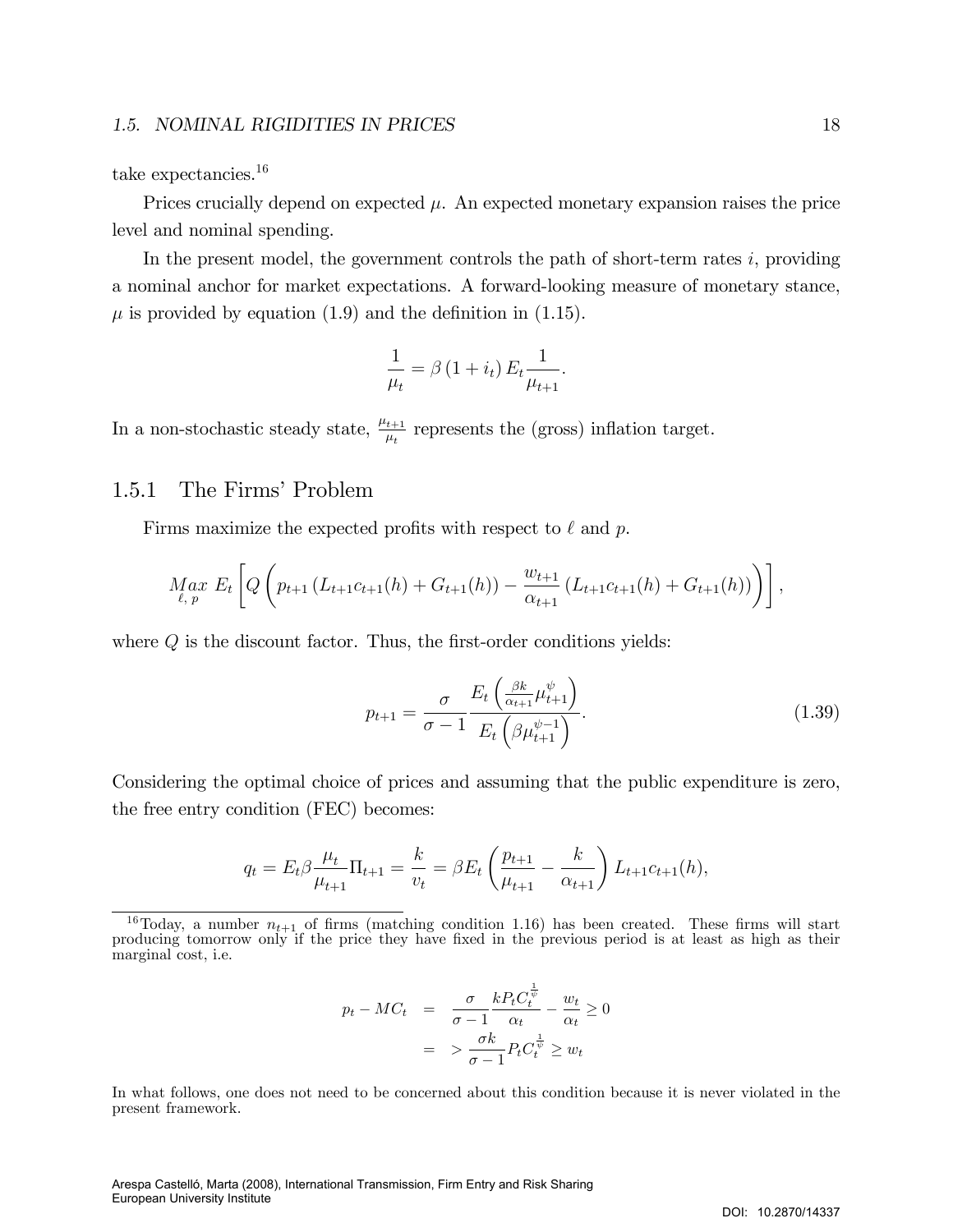#### 1.5. NOMINAL RIGIDITIES IN PRICES 1998. [19]

from where one can deduce the number of varieties in the economy:

$$
n_{r,t+1}^{\frac{\sigma-\psi}{\sigma-1}} = \frac{v_t}{k} \beta L_{t+1} E_t \left[ \left( \frac{p_{t+1}}{\mu_{t+1}} \right)^{1-\psi} - \frac{k}{\alpha_{t+1}} \left( \frac{p_{t+1}}{\mu_{t+1}} \right)^{-\psi} \right],
$$
  
\n
$$
n_{r,t+1}^{\frac{\sigma-\psi}{\sigma-1}} = \frac{v_t}{k} \beta L_{t+1} \left( \frac{\sigma}{\sigma-1} \right)^{-\psi} k^{1-\psi} * \left[ \mu_{t+1}^{\psi-1} \frac{\sigma}{\sigma-1} \left( \frac{E_t \left( \frac{\mu_{t+1}^{\psi}}{\alpha_{t+1}} \right)}{E_t \left( \mu_{t+1}^{\psi-1} \right)} \right)^{1-\psi} - \mu_{t+1}^{\psi} \left( \frac{E_t \left( \frac{\mu_{t+1}^{\psi}}{\alpha_{t+1}} \right)}{E_t \left( \mu_{t+1}^{\psi-1} \right)} \right)^{-\psi} \right],
$$
\n(1.40)

where  $n_{r,t+1}$  is the number of varieties available in the market of consumption goods when prices are rigid. The consumption under rigid prices is:

$$
c_{r,t}(h) = \left(\frac{p_t}{P_t}\right)^{-\sigma} C_t = n_t^{\frac{\sigma}{1-\sigma}} \left(\frac{\mu_t}{P_t}\right)^{\psi} = n_t^{\frac{\sigma-\psi}{1-\sigma}} \left(\frac{\mu_t}{\frac{\beta k E_{t-1}\left(\frac{\mu_t^{\psi}}{\alpha_t}\right)}{\sigma-1 \frac{\beta k E_{t-1}\left(\mu_t^{\psi^{-1}}\right)}{\beta E_{t-1}\left(\mu_t^{\psi^{-1}}\right)}}\right)^{\psi}.
$$
(1.41)

In this scenario, the real variables  $n_t$  and  $c_t$  are tied to the expected behaviour of the monetary authorities and the expected shocks on productivity of processes of production. Thus, the credibility of the government becomes relevant in this context.

#### 1.5.2 The monetary policy

#### 1.5.2.1 A tool for macroeconomic stabilization

A government may aim to close the output gap and replicate the flexible-price situation. To do so, it should commit a monetary policy  $\mu$  so that  $n_{r,t+1}$  equals  $n_{f,t+1}$ , the number of Örms in the áexible-price situation. Once more, authorities may have to deal with an important trade-off: it may not be true that by closing the output gap the economy reaches, simultaneously, the consumption of the flexible set-up (i.e. while closing the output gap, the consumption gap may remain.)

If it wants to reach the flexible-price number of firms, the government's optimal behaviour is to set, taking the CPI as given, a monetary policy  $\mu = \alpha$ . This policy rule consists of a commitment to provide a nominal anchor for the economy and deviate from such a stance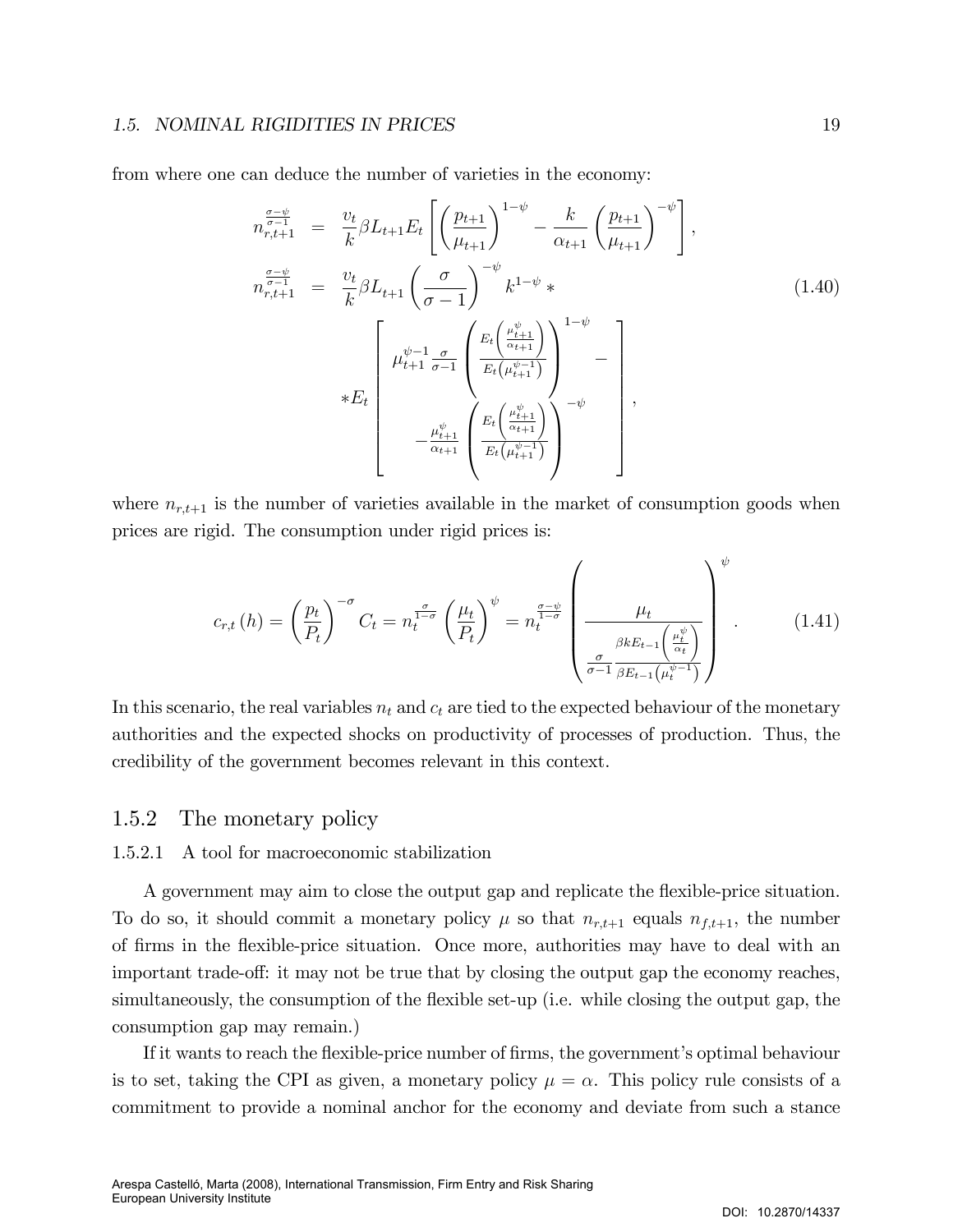#### 1.5. NOMINAL RIGIDITIES IN PRICES 20

only when productivity shocks shake the economy and destabilize marginal costs. By doing so, the policy eliminates uncertainty in marginal costs and, with it, also in profits.

Now, it is necessary to check the implications of this monetary policy on output. After plugging the optimal policy in (1.40),  $n_{r,t+1}$  becomes, exactly equal to  $n_{f,t+1}$ :

$$
n_{r,t+1}^{\frac{\sigma-\psi}{\sigma-1}} = \frac{v_t}{k} \beta L_{t+1} \left(\frac{\sigma}{\sigma-1}\right)^{-\psi} \left(\frac{1}{\sigma-1}\right) k^{1-\psi} E_t \left[\mu_{t+1}^{\psi-1}\right] = \left[\frac{\nu_t}{k} \beta k^{1-\psi} L_{t+1} \frac{1}{\sigma-1} \left(\frac{\sigma}{\sigma-1}\right)^{-\psi} \left[\frac{1}{\alpha_{t+1}}\right]^{1-\psi}\right] = n_{f,t+1}^{\frac{\sigma-1}{\sigma-\psi}} \tag{1.42}
$$

Notice that the government is able to catch both the output and consumption levels of the flexible-prices regime by using the defined policy. Consumption, (1.41), becomes  $c_{r,t}$  (h) =  $n_t^{\frac{\sigma-\psi}{1-\sigma}}\left(\frac{k\sigma}{\sigma-1}\right)$  $\sigma-1$  $\int_{-\psi}^{\psi} \alpha_t^{\psi}$  $_t^{\psi}$ , which is the same in the flexible version. In the steady state:

$$
n_r = \left(\beta \left(k\sigma\right)^{-\psi} \left(\sigma - 1\right)^{\psi - 1}\right)^{\frac{\sigma - 1}{\sigma - \psi}}.
$$

#### 1.5.2.2 The Costs of an Insufficient Stabilization

Although the desires of the monetary authority are to reach the flexible-price situation, it may fail in choosing the correct policy. What would be the consequences of adopting a sub-optimal monetary policy? By addressing this question, one will be able to observe the welfare consequences of macroeconomic uncertainty: insufficient stabilization translates into suboptimal prices and number of varieties.

Let's assume that the authority incorrectly sets a monetary policy  $\mu = \alpha^{\Gamma}$  where  $0 \leq$  $\Gamma \leq 1$  ( $\Gamma = 1$  would be the suitable policy for flex-price replication). For any value of  $\Gamma$ different from one, the policy response to shocks will be inefficient for government's target. Thus, now:

$$
p_{t+1} = \frac{\sigma k}{\sigma - 1} \frac{E_t\left(\alpha_{t+1}^{\Gamma \psi - 1}\right)}{E_t\left(\alpha_{t+1}^{\Gamma(\psi - 1)}\right)}.
$$

By Jensen's inequality, it is known that  $E_t\left(\alpha_{t+1}^{\Gamma\psi-1}\right) \geq E_t\left(\alpha_{t+1}\right)^{\Gamma\psi-1}$  and  $E_t\left(\alpha_{t+1}^{\Gamma(\psi-1)}\right) \geq$  $E_t(\alpha_{t+1})^{\Gamma(\psi-1)}$ . Without loss of generality, I choose  $\Gamma = 0$  and check the effect of this insufficient stabilization:

$$
p = \frac{\sigma k}{\sigma - 1} E_t\left(\frac{1}{\alpha}\right) > \frac{\sigma k}{\sigma - 1}.\tag{1.43}
$$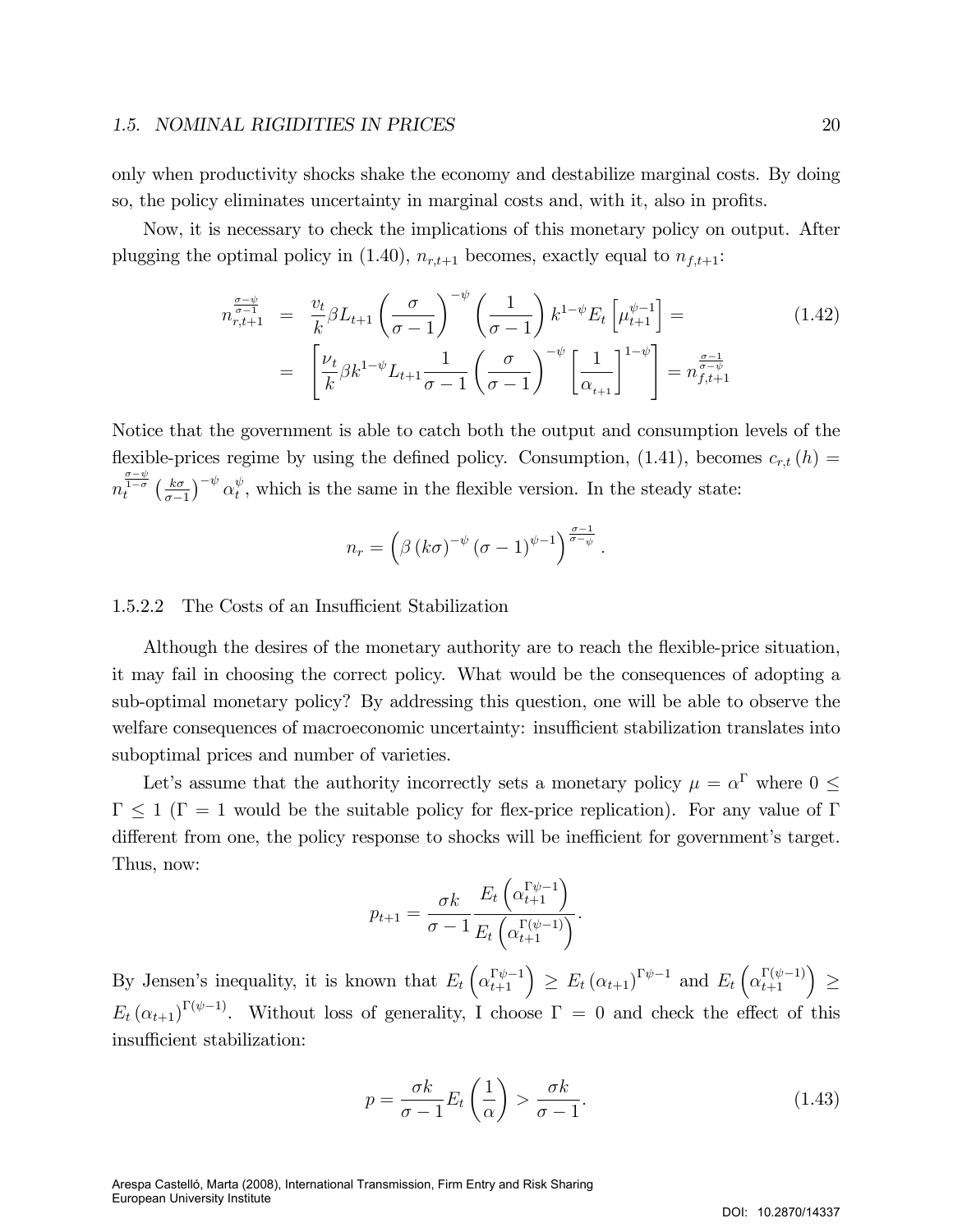#### 1.6. CONCLUSIONS 21

Uncertainty about marginal costs tends to reduce expected discounted profits. That is because people are risk avers: they prefer a certain amount x of income rather than an expected average income of x. In order to soften the sensitivity of discounted profits to shocks, firms raise the preset prices. Hence, the economy must stand up to higher prices<sup>17</sup> and, consequently, a lower level of consumption.

Let's refer to the number of varieties now. If the government tends to set a monetary stance which does not completely offset the productivity shock, the investors, who are risk avers, feel uncertain about future profits, so they create less firms:

$$
n_{r,t+1}^{\frac{\sigma-\psi}{\sigma-1}}(\mu = \alpha^{\Gamma}) - n_{r,t+1}^{\frac{\sigma-\psi}{\sigma-1}}(\mu = \alpha) \text{ is equal to}
$$
  
\n
$$
\delta \left[ \frac{\sigma}{\sigma-1} E_t \left( \alpha_{t+1}^{\Gamma(\psi-1)} \right) - E_t \left( \alpha_{t+1}^{\Gamma(\psi-1)} \right) \right] - \delta \left[ \frac{\sigma}{\sigma-1} E_t \left( \alpha_{t+1}^{(\psi-1)} \right) - E_t \left( \alpha_{t+1}^{\psi-1} \right) \right]
$$
  
\n
$$
= \frac{\sigma}{\sigma-1} \left[ E_t \left( \alpha_{t+1}^{\Gamma(\psi-1)} \right) - E_t \left( \alpha_{t+1}^{(\psi-1)} \right) \right] + \left[ E_t \left( \alpha_{t+1}^{\psi-1} \right) - E_t \left( \alpha_{t+1}^{\Gamma(\psi-1)} \right) \right],
$$
  
\n
$$
\delta = \frac{v_t}{k} \beta L_{t+1} \left( \frac{\sigma}{\sigma-1} \right)^{-\psi} k^{1-\psi}.
$$

where  $\delta = \frac{v_t}{k}$  $\frac{\omega_t}{k} \beta L_{t+1} \left( \frac{\sigma}{\sigma - 1} \right)$  $\sigma-1$  $\rangle^{-\psi}$ k  $1-\psi$ 

To sum up, when monetary authorities do not manage to use the replication policy,  $18$ the economy shows prices which are too high prices and a number of varieties which is too low. The surplus of consumers is seriously damaged, both for consumption level -which is damaged due to lower purchasing power- and for the short range of differentiated goods -people do not satisfy their desire for variety-.

#### 1.6 Conclusions

The paper presents a closed-economy general-equilibrium model with economic dynamics. Both the fully flexible price situation and the case with nominal rigidities in price settings have been analyzed. Within this framework, it has been shown that intertemporal decisions and uncertainty are relevant in determining the economic level of activity: a change in the level of patience of the consumer moves the economy to another steady state, the society enjoys more product diversity the more patient people are. On the other hand, when the society faces nominal rigidities, the firms tend to set higher prices to (partially) offset the losses they would suffer in the case of a negative shock on productivity (of production); managers tend to create less firms because the profits are not certain but risky.

The different types of productivity shocks have effects of opposite signs on the extensive level of production: an improvement of the technology of creation enlarges the number of

<sup>&</sup>lt;sup>17</sup>This result coincides with the conclusion in related papers. See, for instance, Corsetti and Pesenti(2004).

<sup>&</sup>lt;sup>18</sup>The suitable monetary policy which matches (replicates) the solution in the flexible-price framework.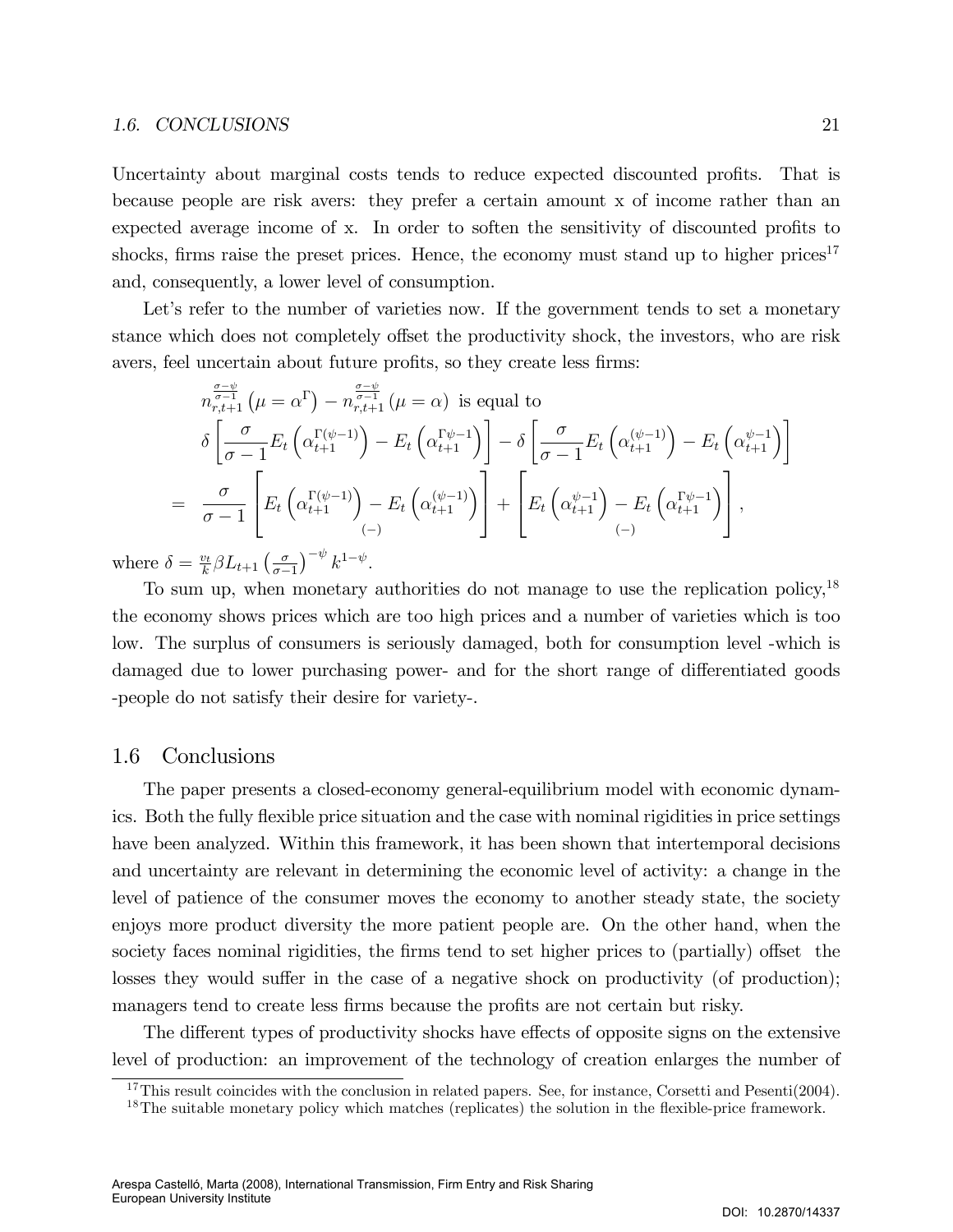varieties, while an increase in the productivity of operational firms reduces the number of supplied goods. Finally, an increase in the market size generates a positive effect on varieties.

In the present paper, as in most of the literature, the elasticity of substitution between goods and the love for varieties are perfectly tied (in the set-up I present, love for variety equals the mark-up of firms). It may be interesting to relax this assumption and consider the explicit separation of them. De Groot and Nahuis(1998) suggested that the disentanglement of these two elasticities may have important implications on the economic growth and welfare.

Finally, it is worth stressing the lack of empirical research. The separation between both kinds of productivity in empirics is a difficult task. Debaere and Lee (2003) made a first attempt to identify them separately, but there is still much work to do.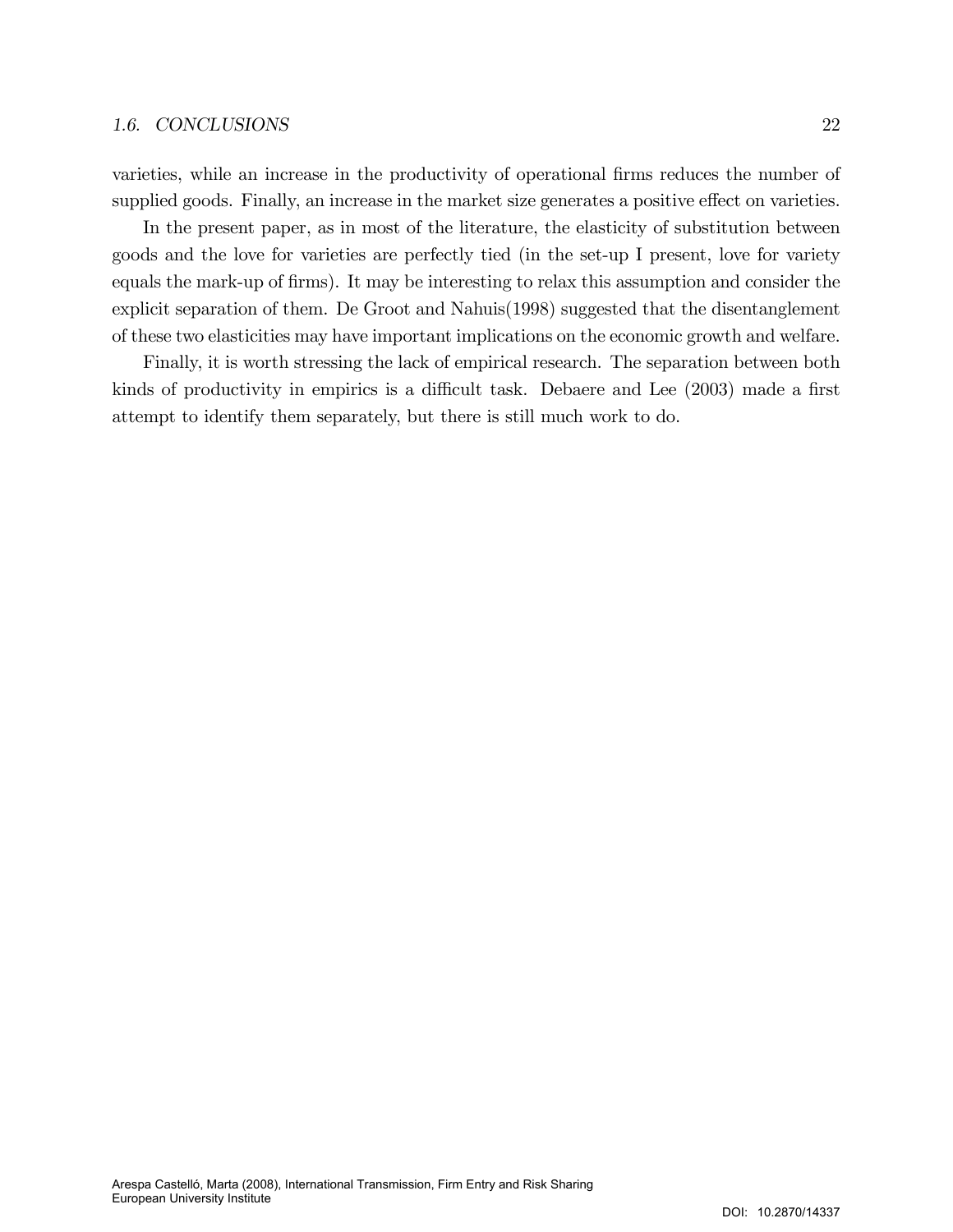#### 1.7. APPENDIX 23

#### 1.7 Appendix

#### 1.7.1 Flexible Price Regime

Profits expression is:

$$
\Pi_t = p_t(h) \left[ L_t c_t(h) + G_t(h) \right] - w_t \ell_t \tag{1.44}
$$

or

$$
\Pi_t = \left( p_t(h) - \frac{w_t}{\alpha_t} \right) \left[ L_t c_t(h) + G_t(h) \right], \tag{1.45}
$$

where the first bracket on the RHS determines the marginal profit and the second bracket is total demand for this variety.

The expression of profits becomes a fraction of total revenue:

$$
\Pi_{t+1} = \frac{1}{\sigma} p_{t+1}(h) \left[ \int_{t+1}^{L_{t+1}} c_{t+1}(h) d j + G_{t+1}(h) \right] =
$$
\n
$$
= \frac{1}{\sigma} p_{t+1}(h) \left[ L_{t+1} \left( \frac{p_{t+1}(h)}{P_{t+1}} \right)^{-\sigma} \left( \frac{\mu_{t+1}}{P_{t+1}} \right)^{\psi} + G_{t+1}(h) \right].
$$
\n(1.46)

The complete model:

The model may be summarized into fourteen nonlinear equations depending on fourteen endogenous variables  $(P, p, n, C, c, s, B, G(h), l, i, w, Y, I, and \pi)$  which, together, determines the equilibrium. After using all of them, I can reduce the system to a second-order nonlinear difference equation. This depends on n, the exogenous variables and parameters.

The BC depends only on the endogenous variables n, P and G:

BC : 
$$
n_{t+1} = n_t^{\frac{\psi-2}{\sigma-1}} \frac{\nu_t L_t}{k} \left( \alpha_t \frac{\sigma - 1}{k\sigma} \right)^{\psi-1} \left( \frac{L_t}{\sigma} \left( \frac{n_t}{L_{t-1}} + \sigma - 1 \right) - n_t^{\frac{1}{\sigma-1}} \right) +
$$
  
+  $G_t \frac{\nu_t L_t}{k} \frac{n_t^{\frac{1}{1-\sigma}}}{\alpha_t \frac{\sigma - 1}{k\sigma}} \left( \frac{1}{\sigma L_{t-1}} + \frac{\sigma - 1}{\sigma} n_t^{\frac{1}{1-\sigma}} - \frac{1}{P_t L_t} \right).$ 

The free entry condition becomes an expression which depends on n and G. Notice that the previous period affects only through the fixed cost  $q_t = \frac{k}{\nu_s}$  $\frac{k}{\nu_t}$ . With flexible prices, CPI does not affect the amount of varieties in the market:

$$
\frac{k}{\nu_t} = E_t \beta \left( \frac{L_{t+1} n_{t+1}^{\frac{\psi-2}{\sigma-1}}}{\alpha_{t+1} \frac{\sigma-1}{k}} \left( \alpha_{t+1} \frac{\sigma-1}{k \sigma} \right)^{\psi} + \frac{n_{t+1}^{-\frac{\sigma}{\sigma-1}} G_{t+1}}{\alpha_{t+1} \frac{\sigma-1}{k}} \right).
$$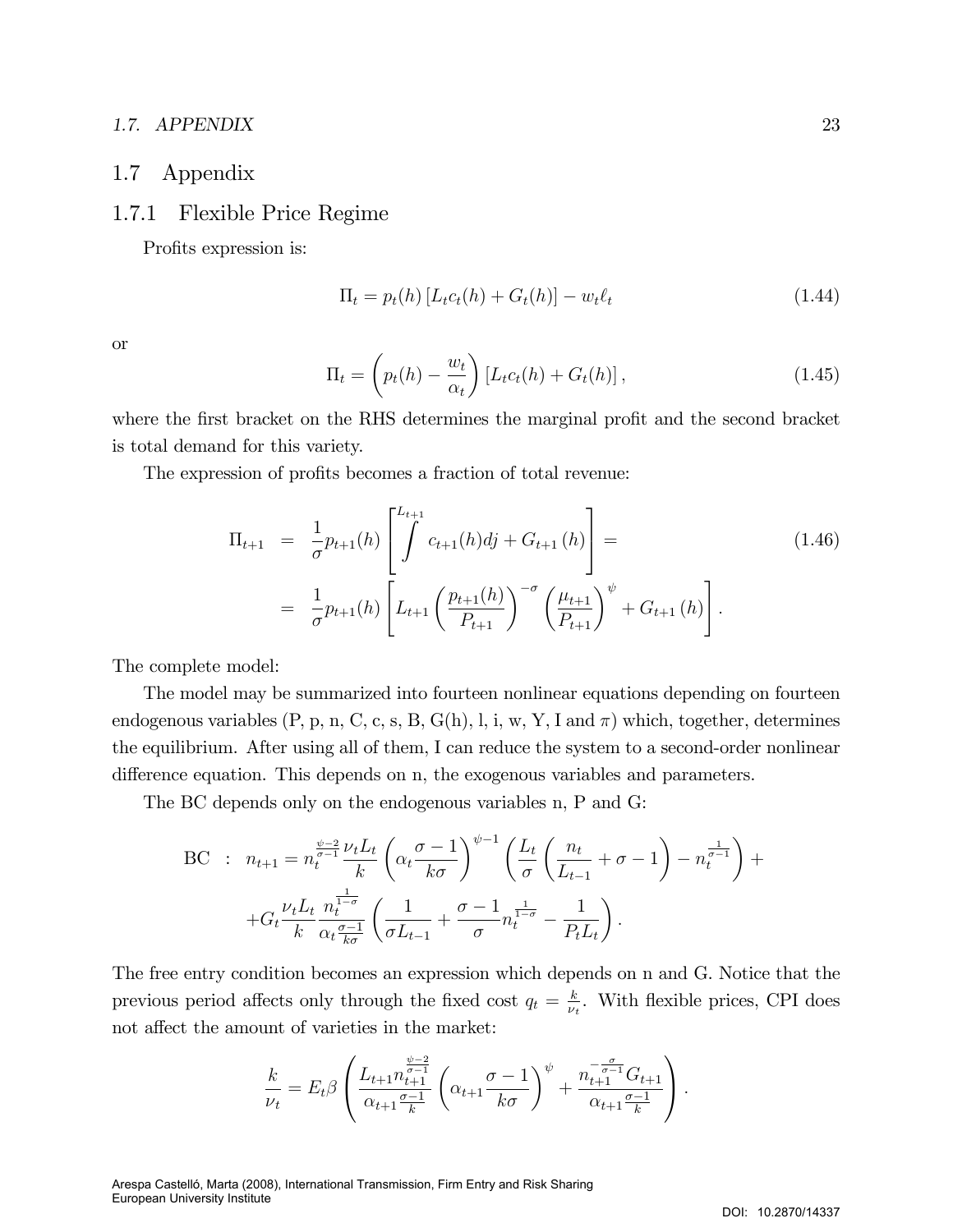#### 1.7. APPENDIX 24

If  $G=0$ ,

$$
\text{FEC:} n_{t+1}^{\frac{2-\psi}{\sigma-1}} = E_t \beta \frac{\nu_t L_{t+1}}{k \alpha_{t+1} \frac{\sigma-1}{k}} \left( \alpha_{t+1} \frac{\sigma-1}{k \sigma} \right)^{\psi};
$$
  

$$
\text{BC:} \mathbf{n}_{t+1} = \frac{L_t^2 \nu_t}{k} \left( \alpha_t \frac{\sigma-1}{k \sigma} \right)^{\psi-1} \mathbf{n}_t^{\frac{\psi-\sigma}{\sigma-1}} \left( \frac{\mathbf{n}_t}{L_{t-1} \sigma} \frac{1}{\sigma} + \frac{\sigma-1}{\sigma} - \frac{\mathbf{n}_t^{\frac{1}{\sigma-1}}}{L_t} \right).
$$

#### 1.7.2 Dynamic analysis

The fourteen log-linearized equations are:

(1) Euler equation: 
$$
0 \approx \hat{r}_t - \frac{1}{\psi} \left( \hat{C}_{t+1} - \hat{C}_t \right) - \left( \hat{\mathbf{P}}_{t+1} - \hat{\mathbf{P}}_t \right),
$$
  
\n(2) :  $\hat{w}_t \approx \frac{1}{\psi} \hat{C}_t + \hat{\mathbf{P}}_t = \hat{\mu}_t,$   
\n(3) CPI :  $\hat{\mathbf{P}}_t \approx \frac{1}{1-\sigma} \hat{n}_t + \hat{p}_t,$   
\n(4) :  $\hat{c}_t \approx -\sigma \hat{p}_t + \sigma \hat{\mathbf{P}}_t + \hat{C}_t,$   
\n(5) :  $\hat{G}_t(h) \approx -\sigma \hat{p}_t + \sigma \hat{\mathbf{P}}_t + \hat{C}_t,$   
\n(6) :  $\hat{p}_t \approx \hat{w}_t - \hat{\alpha}_t,$   
\n(7) B.C. :  $sgn(\hat{s}_t + \hat{q}_t + \hat{n}_{t+1}) \approx s\pi n (\hat{s}_{t-1} + \hat{\pi}_t + \hat{n}_t) +$   
\n $+ k\mathbf{P}C_{\psi}^{\perp} (\hat{w}_t + \hat{\ell}_t) - npc(\hat{n}_t + \hat{p}_t + \hat{c}_t),$   
\n(8) FEC :  $\hat{q}_t = \hat{\mathbf{P}}_t - \hat{\mathbf{P}}_{t+1} + \frac{1}{\psi} (\hat{C}_t - \hat{C}_{t+1}) + \hat{\pi}_{t+1} \approx$   
\n $= \hat{\mu}_t - \hat{\mu}_{t+1} + \hat{\pi}_{t+1},$   
\n(9) :  $\hat{\mu}_t \approx \hat{\mathbf{P}}_t + \frac{1}{\psi} \hat{C}_t,$   
\n(10) :  $\hat{\pi}_{t+1} \approx \frac{1}{\sigma} \left( \hat{p}_{t+1} + \hat{L}_{t+1} + \frac{\sigma}{1-\sigma} \hat{n}_{t+1} + \hat{C}_{t+1} \right),$   
\n(11) :  $\hat{Y}_t \approx \hat{\alpha}_t + \hat{\ell}_t = \hat{L}_t + \hat{C}_t,$   
\n(12) :  $\hat{C}_t \approx \frac{\$ 

where  $r_t = 1 + i_t$ . Notice that, from government's budget constraint, which is not allowed to incur in deficits,  $B_t = 0$ . That is the reason B is not present in the linearized equations.

Proceeding to substitute one into the other in the above system of fourteen equations in order to rearrange expressions for the free entry condition and the budget constraint for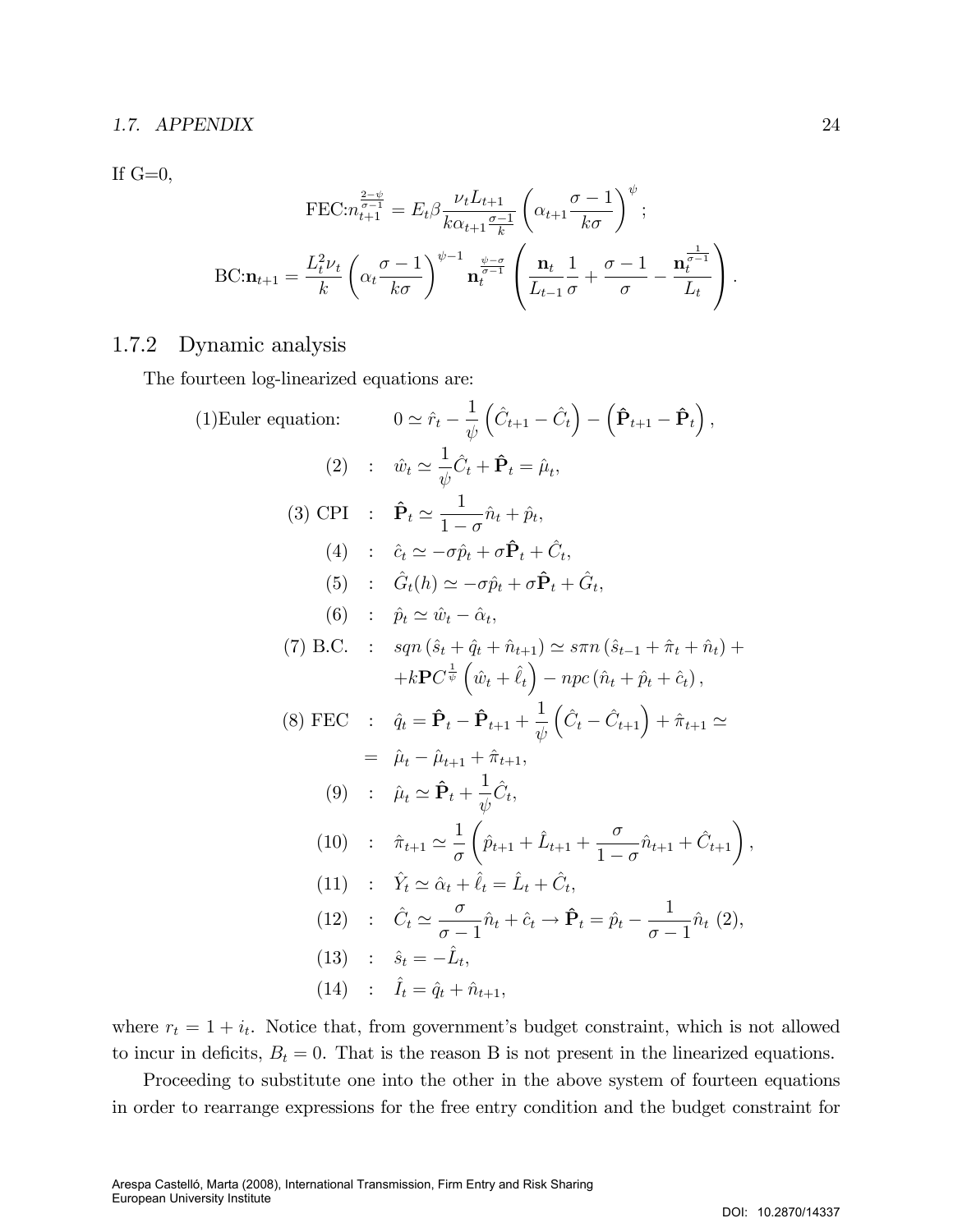#### 1.7. APPENDIX 25

households, one obtains:

(7) B.C. : 
$$
\hat{C}_t \simeq \frac{s\pi n}{\varpi} \left( -\hat{L}_{t-1} + \frac{1}{\sigma} \left( \hat{\mathbf{P}}_t + \hat{L}_t \right) + \left( 1 - \frac{1}{\sigma} \right) \hat{n}_t \right) +
$$
  
\n
$$
+ \frac{k \mathbf{P} C^{\frac{1}{\psi}}}{\varpi} \left( + \hat{\mathbf{P}}_t + \hat{L}_t - \hat{\alpha}_t \right) - \frac{npc}{\varpi} \hat{\mathbf{P}}_t - \frac{sqn}{\varpi} \left( -\hat{L}_t + \hat{\mathbf{P}}_t - \hat{v}_t + \hat{n}_{t+1} \right);
$$
\n(8) FEC :  $-\hat{v}_t = \left( \frac{1}{\sigma} - 1 \right) \hat{\mathbf{P}}_{t+1} + \left( \frac{1}{\sigma} - \frac{1}{\psi} \right) \hat{C}_{t+1} +$   
\n
$$
+ \frac{1}{\sigma} \hat{L}_{t+1} + \left( \frac{1}{1 - \sigma} - \frac{1}{\sigma \left( 1 - \sigma \right)} \right) \hat{n}_{t+1},
$$

where  $\varpi = s q n \frac{1}{\psi} - s \pi n \frac{1}{\sigma} - k P C^{\frac{1}{\psi}} \frac{1+\psi}{\psi} + npc = k \left[ \left( \frac{1}{\psi} + \frac{\sigma}{\beta} - \frac{1}{\sigma \beta} \right) n - \frac{1+\psi}{\psi} \right]$ ψ  $\big] > 0$ Plugging the budget constraint in the free entry condition:

(8) FEC : 
$$
\theta \hat{n}_{t+1} = -\hat{v}_t - \eta \hat{P}_{t+1} + \chi \hat{L}_{t+1}
$$
  
 
$$
- \left( \frac{1}{\sigma} - \frac{1}{\psi} \right) \frac{k}{\varpi} \left[ -n \hat{n}_{t+2} - \frac{n}{\beta} \hat{L}_t - \hat{\alpha}_{t+1} + n \hat{v}_{t+1} \right],
$$

where  $\theta = \left(\frac{1}{\sigma} - \frac{1}{\sigma}\right)$  $\left(\frac{1}{\sigma}-\frac{1}{\psi}\right)$ ψ  $\frac{k}{n}$  $\frac{kn}{\beta\varpi}\frac{\sigma-1}{\sigma}$  $=$  0 and  $\chi = \frac{k}{\pi}$  $\varpi$  $\left(\frac{1}{\psi} - \frac{1}{\sigma}\right)$  $\sigma$  $\left(\frac{n}{\beta\sigma}+n+1\right)-\frac{1}{\sigma}>0,$ because  $0 > \frac{1+\sigma(1+n)}{n} + \frac{1-\beta}{\beta} \left(1+\frac{\sigma}{\beta}\right)$ )  $\psi$  for  $0 < \beta$  and finally,

$$
\eta = \left( \frac{1-\sigma}{\sigma} + \frac{n}{\varpi} \left( \frac{1}{\sigma} - \frac{1}{\psi} \right) \left[ \frac{\pi}{\sigma} + \frac{k \mathbf{P} C^{\frac{1}{\psi}}}{n} - pc - k \right] \right) =
$$
  

$$
= \frac{1-\sigma}{\sigma} + \frac{k}{\varpi} \left( \frac{1}{\sigma} - \frac{1}{\psi} \right) + \frac{nk}{\varpi \beta} \left( \frac{1}{\sigma} - \frac{1}{\psi} \right) \left[ \frac{1}{\sigma} - \sigma + \beta \right] < 0,
$$

because  $\sigma^2 > \frac{n-1}{n} \beta \sigma$ .

Now there is one equation and two (endogenous) unknowns n and P. So, a system is needed to work it out. Remember that  $\hat{C}_t \simeq \left[ \hat{\alpha}_t + \frac{1}{\sigma_-} \right]$  $\frac{1}{\sigma-1}\hat{n}_t\big] \psi$ . Then,

B.C. : 
$$
\left[\hat{\alpha}_{t+1} + \frac{1}{\sigma - 1}\hat{n}_{t+1}\right] \psi \simeq \frac{kn}{\beta \omega} \left(-\hat{L}_t + \frac{1}{\sigma} \left(\hat{\mathbf{P}}_{t+1} + \hat{L}_{t+1}\right) + \left(1 - \frac{1}{\sigma}\right)\hat{n}_{t+1}\right) +
$$
  
  $+ \frac{k}{\omega} \left(+\hat{\mathbf{P}}_{t+1} + \hat{L}_{t+1} - \hat{\alpha}_{t+1}\right) - \frac{n\sigma k}{\omega \beta} \hat{\mathbf{P}}_{t+1} - \frac{kn}{\omega} \left(-\hat{L}_{t+1} + \hat{\mathbf{P}}_{t+1} - \hat{v}_{t+1} + \hat{n}_{t+2}\right);$   
FFC :  $-\hat{v}_t = \left(\frac{1}{\sigma} - 1\right) \hat{\mathbf{P}}_{t+1} + \left(\frac{1}{\sigma} - \frac{1}{\psi}\right) \left[\hat{\alpha}_{t+1} + \frac{1}{\sigma - 1}\hat{n}_{t+1}\right] \psi +$   
  $+ \frac{1}{\sigma} \hat{L}_{t+1} + \left(\frac{1}{1 - \sigma} - \frac{1}{\sigma (1 - \sigma)}\right) \hat{n}_{t+1},$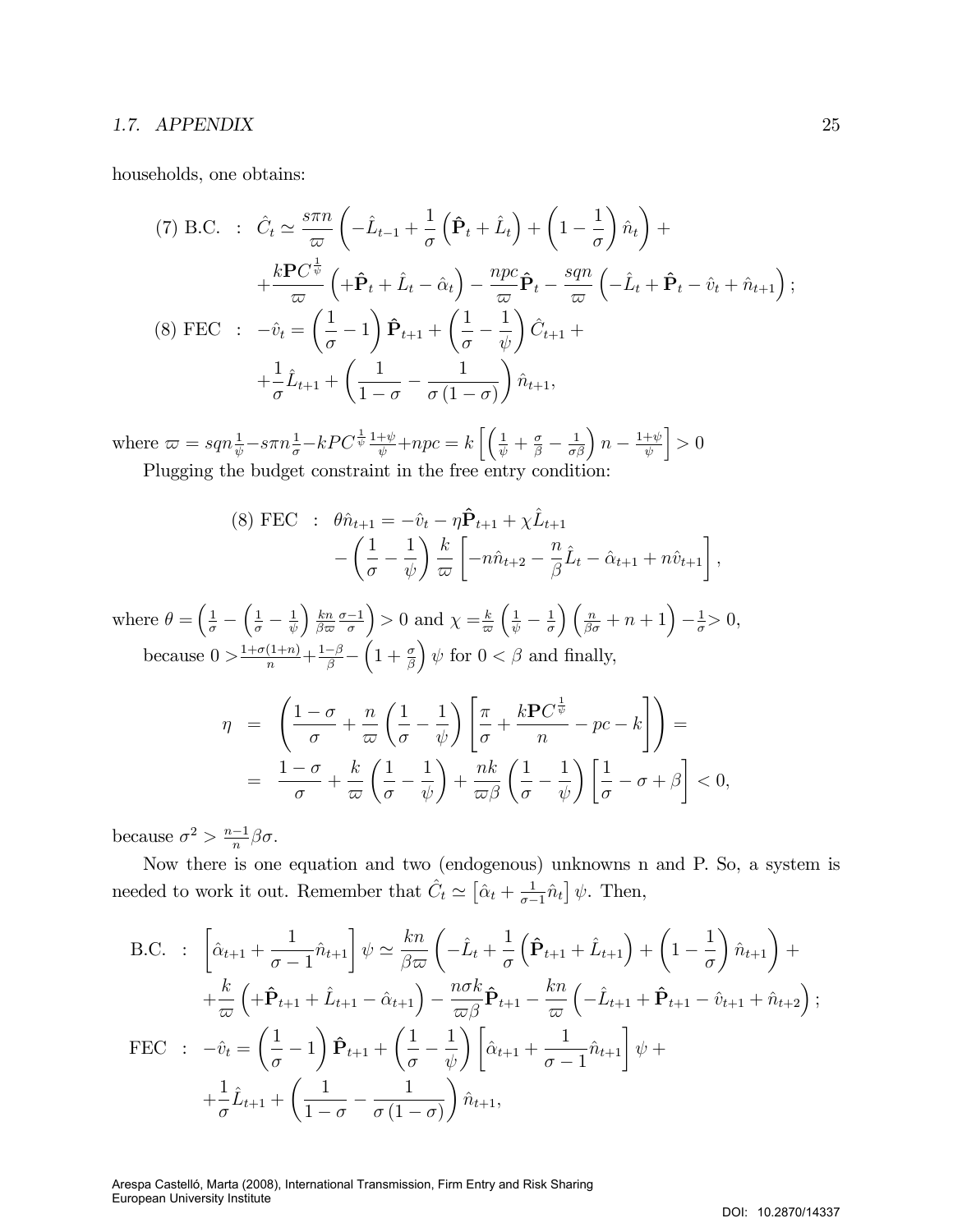Rearranging and plugging the free entry condition into the budget constraint (substituting P):

B.C. : 
$$
\frac{kn}{\omega}\hat{n}_{t+2} \simeq -\frac{kn}{\beta\omega}\hat{L}_t + \frac{k}{\omega}\left[\frac{n}{\sigma\beta} + 1\right]\hat{L}_{t+1} + \Omega\hat{P}_{t+1} +
$$

$$
+ \frac{kn}{\omega}\left(\hat{L}_{t+1} + \hat{v}_{t+1}\right) - \left[\psi + \frac{k}{\omega}\right]\hat{\alpha}_{t+1} - \left[\frac{\psi}{\sigma - 1} - \frac{kn}{\beta\omega}\frac{\sigma - 1}{\sigma}\right]\hat{n}_{t+1};
$$
  
FEC : 
$$
\hat{P}_{t+1} = \frac{\sigma}{\sigma - 1}\hat{v}_t + \psi\frac{\sigma}{\sigma - 1}\left(\frac{1}{\sigma} - \frac{1}{\psi}\right)\hat{\alpha}_{t+1} +
$$

$$
+ \frac{\sigma}{(\sigma - 1)^2}\left[\psi\left(\frac{1}{\sigma} - \frac{1}{\psi}\right) + \frac{1 - \sigma}{\sigma}\right]\hat{n}_{t+1} + \frac{1}{\sigma - 1}\hat{L}_{t+1},
$$

where  $\Omega = \frac{nk}{\varpi}$  $\left[\frac{1}{n} + \frac{1}{\sigma\beta} - \frac{\sigma}{\beta} - 1\right]$ . Then:

(7) B.C. : 
$$
\frac{kn}{\varpi} \hat{n}_{t+2} \simeq -\frac{kn}{\beta \varpi} \hat{L}_t + \left(\frac{k}{\varpi} \left[\frac{n}{\sigma \beta} + 1\right] + \frac{\Omega}{\sigma - 1} + \frac{kn}{\varpi}\right) \hat{L}_{t+1} + \left(\Omega \frac{\sigma}{\sigma - 1} \hat{v}_t + \frac{kn}{\varpi} \hat{v}_{t+1} + \left(\Omega \psi \frac{\sigma}{\sigma - 1} \left(\frac{1}{\sigma} - \frac{1}{\psi}\right) - \left[\psi + \frac{k}{\varpi}\right]\right) \hat{\alpha}_{t+1} + \left(\Omega \frac{\sigma}{(\sigma - 1)^2} \left[\psi \left(\frac{1}{\sigma} - \frac{1}{\psi}\right) + \frac{1 - \sigma}{\sigma}\right] - \left[\frac{\psi}{\sigma - 1} - \frac{kn}{\beta \varpi} \frac{\sigma - 1}{\sigma}\right]\right) \hat{n}_{t+1}.
$$

Changing names:

B.C. : 
$$
\frac{kn}{\omega} \hat{n}_{t+2} \simeq -\frac{kn}{\beta \omega} \hat{L}_t + \gamma \hat{L}_{t+1} +
$$

$$
+ \Omega \frac{\sigma}{\sigma - 1} \hat{v}_t + \frac{kn}{\omega} \hat{v}_{t+1} + \vartheta_\alpha \hat{\alpha}_{t+1} + \vartheta_n \hat{n}_{t+1},
$$

$$
\vartheta_{\alpha} = \left(\Omega \psi \frac{\sigma}{\sigma - 1} \left( \frac{1}{\sigma} - \frac{1}{\psi} \right) - \left[ \psi + \frac{k}{\varpi} \right] \right);
$$
  

$$
\vartheta_{n} = \left(\Omega \frac{\sigma}{(\sigma - 1)^{2}} \left[ \psi \left( \frac{1}{\sigma} - \frac{1}{\psi} \right) + \frac{1 - \sigma}{\sigma} \right] - \left[ \frac{\psi}{\sigma - 1} - \frac{kn}{\beta \varpi} \frac{\sigma - 1}{\sigma} \right] \right);
$$
  

$$
\gamma = \left( \frac{k}{\varpi} \left[ \frac{n}{\sigma \beta} + 1 \right] + \frac{\Omega}{\sigma - 1} + \frac{kn}{\varpi} \right).
$$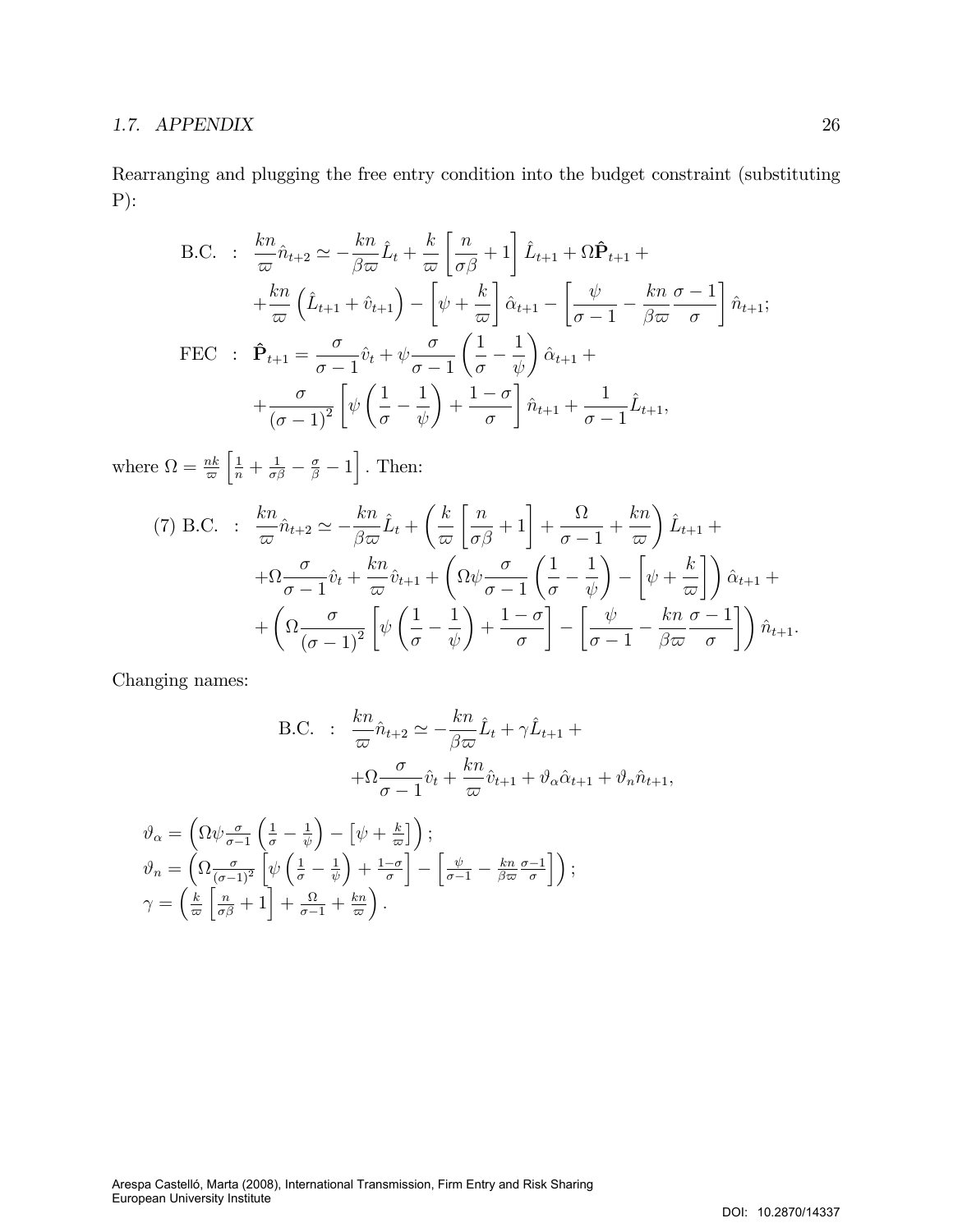## BIBLIOGRAPHY

- [1] Akram, Q.F. (2000.) "PPP Despite Real Shocks: an Empirical Analysis of the Norwegian Real Exchange Rate" . Institute of Economics and Statistics Oxford DP. WP2000/7, Norges Bank.
- [2] Ambler, S. and Hakizimana, E. (2002.) "Nominal wage rigidities in an optimizing model of an open economy." The new open economy approach to exchange rate dynamics: theory and evidence Jean-Olivier Hairault and Thepthida Sopraseuth, editors, London, Routledge.
- [3] BÈnassy, J.P. (2004) "Optimal indexation and the cyclical behaviour of prices." Economics Letters 83 83-88.
- [4] Bergoeing, R. and Kehoe, T.J., (2001.) "Trade theory and trade facts," Staff Report 284, Federal Reserve Bank of Minneapolis.
- [5] Bergin, PR. and Glick, R (2003.) "Endogenous Nontradability and Macroeconomic Implications." NBER WP 9739.
- [6] Berry, S. and Waldfoger, J. (2002.) "Product quality and market size." NBER WP No.W9675
- [7] Bowman, D. and Doyle, B. (2003.) "New Keynesian, Open-Economy Models and Their Implications for Monetary Policy" Survey. FRB International Finance DP 762
- [8] Broda, C. and. Weinstein, D. E. (2003.) "Globalization and the Gains from Variety" FRB of New York Staff Report No. 180.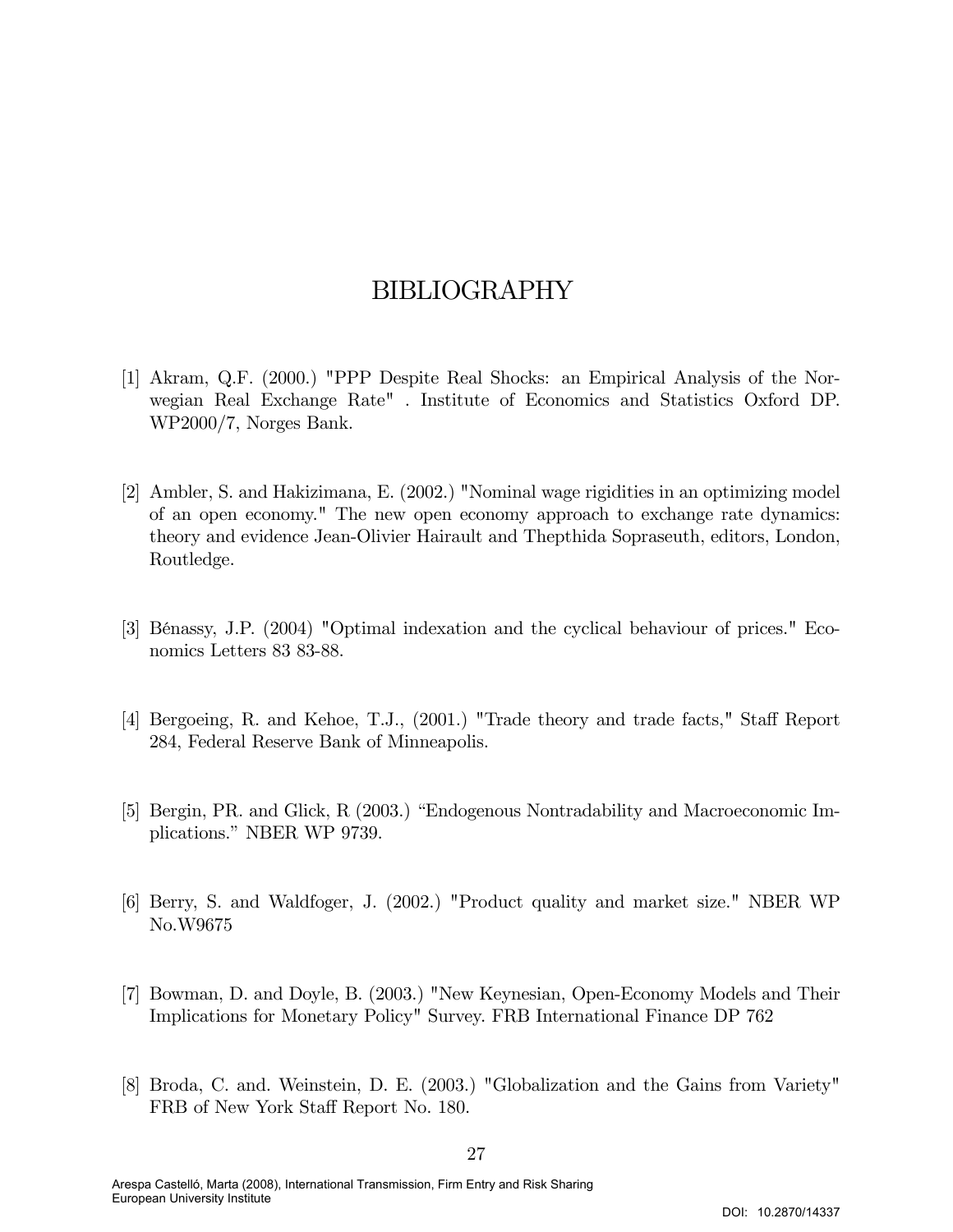- [9] Chia, W.M. and Alba J.D. (September 2006.) "Terms-of-Trade Shocks and Exchange Rate Regimes in a Small Open Economy" Economic Record Vol. 82 Issue s1 Page S41
- [10] Corsetti, G. and Pesenti, P. (May 2005.) "The simple geometry of transmission and stabilization in closed and open economy", NBER wp no. 11341 CEPR dp no. 5080 New York Fed Staff Report no. 209.
- [11] Corsetti, G; Martin, P. and Pesenti, P. (2006.) "Productivity spillovers, terms of trade and the 'home market effect", (forthcoming Journal of International Economics). (NBER WP No. 11165.)
- [12] Debaere, P. and Lee, H.  $(2003.)$  "The real-side determinants of countries' terms of trade: a panel data analysis" Forthcoming Journal of Development Economics.
- [13] Dixit, A. K. (1989.) "Entry and exit decisions under uncertainty." Journal of Political Economy Vol 97(3), 620-638.
- [14] Dixit, A. K. and Stiglitz, J. E. (June 1977.) "Monopolistic Competition and Optimum Product Diversity." American Economic Review, 67(3), pp. 297-308.
- [15] Engel, C. (2002.) "The Responsiveness of Consumer Prices to Exchange Rates And the Implications for Exchange-Rate Policy: A Survey Of a Few Recent New Open-Economy" NBER WP8725.
- [16] Feenstra, Robert C. (March, 1994.) "New Product Varieties and the Measurement of International Prices." American Economic Review, 84(1), pp. 157-77.
- [17] Ghironi, F. and Melitz, M. (2004.) "International Trade and Macroeconomic Dynamics with Heterogeneous Firms" CEPR DP 4595
- [18] Groot, H.LF. de and Nahuis, R. (1998.) "Taste for diversity and the optimality of economic growth." Economic Letters 58 pp.291-295.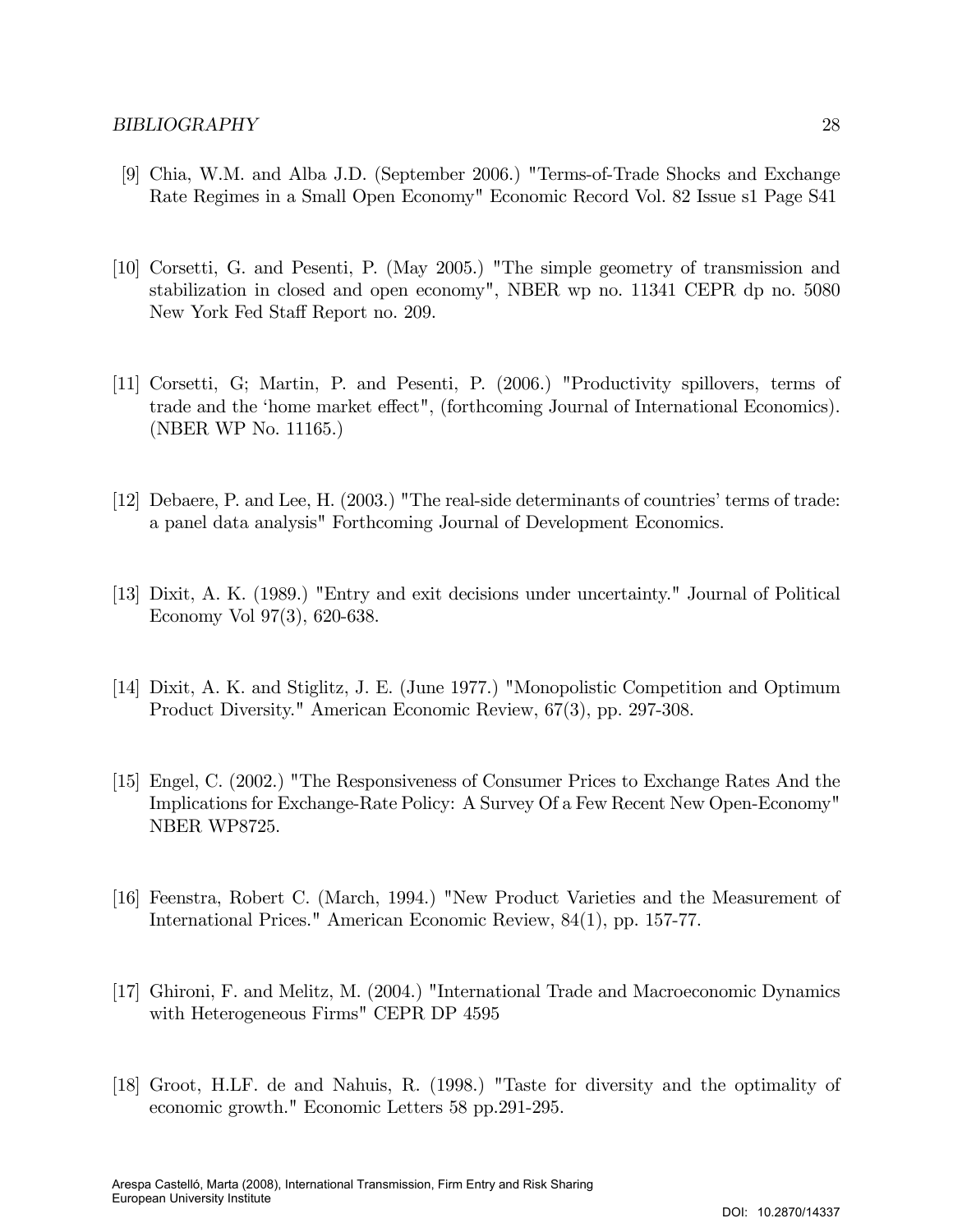- [19] Helpman, E. and Krugman, P.R. (1985.) "Market structure and foreign trade." Cambridge: MIT Press.
- [20] Hummels, D. and P. J. Klenow (2002.) "The variety and quality of nation's trade." NBER Working Paper 8712.
- [21] Krugman, P.R. (1991.) "Increasing returns and economic geography." Journal of Political Economy, 99, 483-499.
- [22] Lane, P. R., (2001.) "The new open economy macroeconomics: a survey". Journal of International Economics 54(2001) 235-266.
- [23] Luini, L. and Mangani, A. (2004.) "Trademarks, Product Variety, and Economic Activity." Università degli Studi di Siena Quaderni Dipartimento di Economia Politica n. 422.
- [24] Neary, J.P. (2000.) "Monopolistic competition and international trade theory." University College, Dublin. CER WP 00/25.
- [25] Obstfeld, M. "Exchange Rates and adjustment: perspectives from the new openeconomy macroeconomics" DP2002/8(December) IMES- Bank of Japan- Monetary and economic studies (Special edition).
- [26] Obstfeld, M. and Rogoff, K. (2000.) "New directions for stochastic open economy models" Vol. 50 Issue 1(2) p.117-153.
- [27] Sarno, L. (2001.) "Towards a New Paradigm in Open Economy Modeling: Where Do We Stand?," FRB of St Louis Review, vol 83, n°3.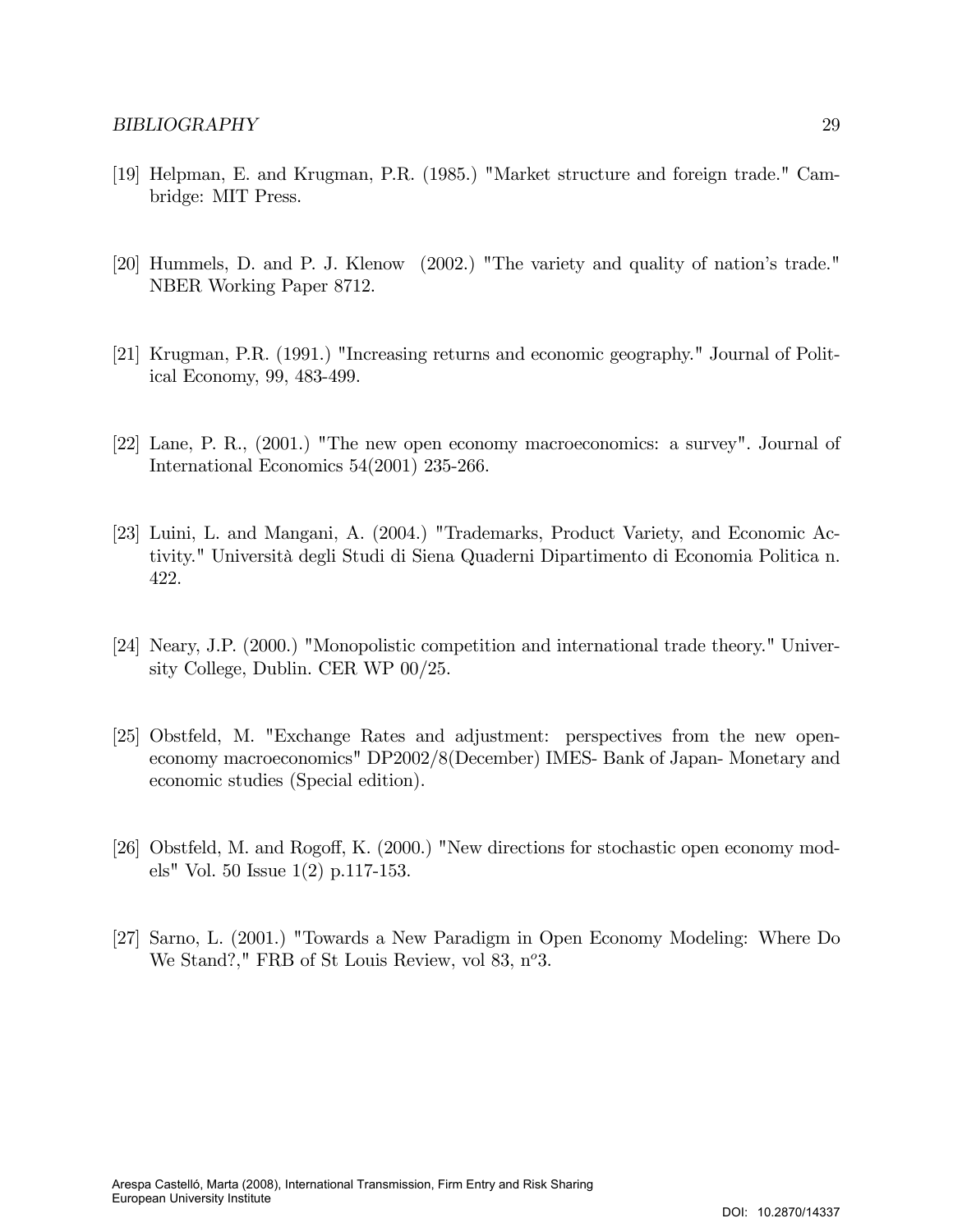# CHAPTER 2

# A NEW OPEN ECONOMY MACROECONOMIC (NOEM) MODEL WITH ENDOGENOUS PORTFOLIO DIVERSIFICATION AND FIRMS ENTRY

### 2.1 Introduction

Home bias in international investment is one of the main puzzles in international finance. Investors tend to invest mostly in domestic assets, apparently without taking advantage of the possibilities of international risk diversification. Placed in the border between international macroeconomics and Önance, the home bias in portfolio has important implications for economic analysis and policy-making.

Traditional theory, starting from Lucas' (1982) seminal paper, tends to claim that in a frictionless world with perfectly-mobile factors, portfolio should be allocated following perfect pooling. However, when people talk about home bias in portfolio formation, the crucial issue is: "What is the benchmark for perfect diversification?" It may be that a little proportion of foreign equity is, indeed, efficient.

This paper, drawn on Heathcote and Perri (2005, henceforth H&P,) explores the demand for diversification due to investment fluctuations in a Cole and Obstfeld economy. Indeed, terms of trade (TOT) mechanism to hedge risk works only when there is no possibility of intertemporal transmission of consumption. i.e. the mere existence of some investment kills out the power of TOT in offsetting productivity shocks. It provides insurance only in a "static sense". If households account for expectations of the future they need something else to ensure perfect risk sharing: some portfolio diversification.

I build a new benchmark for the analysis of the international equity puzzle in a tractable New Open Economics Macroeconomy Model. Unlike in H&P, I disentangle the technology of the consumption goods from that of the capital goods. Second, I introduce nominal rigidities in prices and provide robustness for the main result. Third, I introduce dynamics to the markets.

The main features and findings of my analysis are the following:

1. First, I differentiate the cobb-douglas aggregator for the goods used in the creation of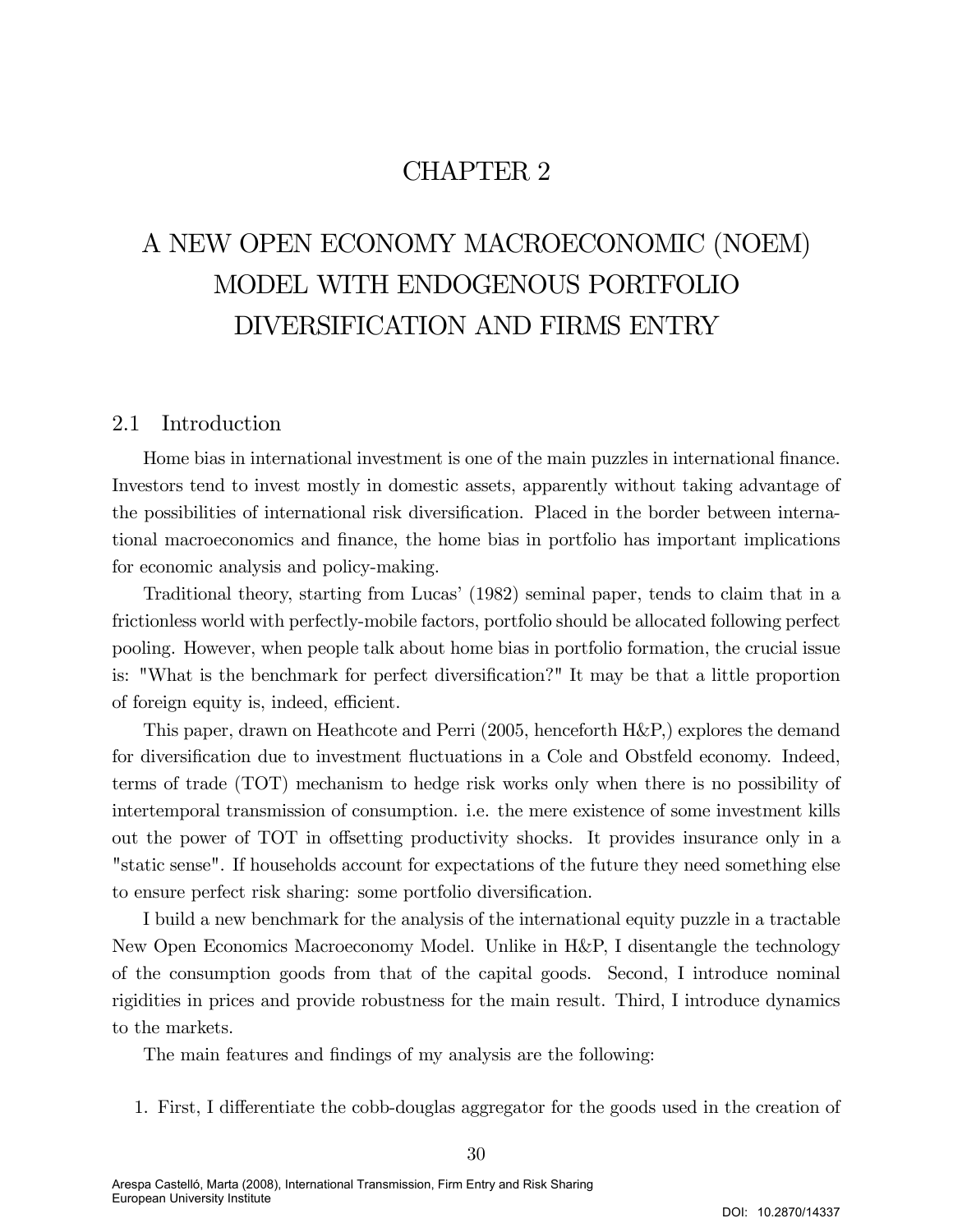### 2.1. INTRODUCTION 31

the Örms from that of the consumption goods. It is useful to ensure that one is not overlooking the role of the preferences in this model. Indeed, I show that it is the parameter tied to investment demand which deals the optimal bias in portfolio.

- 2. Second, I explore the interrelation between investment allocation and firms allocation, by adding the extensive margin in the markets. To do so, I assume that the introduction of a new variety requires an initial sunk cost and some time to build-up the plant before starting the production. I find that the allocation of the firms -and so, the number of varieties supplied in the market- is independent of the ownership of their shares and, consequently, that the constant allocation of investment is optimal even with market dynamics.
- 3. Third, I show that, when assuming a monetary policy which replicates the áexible price equilibrium allocation, the previous result holds independently of the price regime of the economy. I introduce nominal rigidities in prices, first assuming producer currency pricing (PCP) and then local currency pricing (LCP). In both cases, the optimal level of diversification coincides with that of the flexible price regime.<sup>1</sup> The analysis of the general case, which allows for any monetary policy, is a work in progress with Giancarlo Corsetti. When the authorities apply a general monetary policy, the endogenous portfolio arising from the benchmark setup is no longer constant. A generic forward contract with pay-offs tied to the monetary stance and realization of shocks is needed to ensure perfect risk diversification. By adding it, the same constant portfolio is still optimal and, together with the asset, provides perfect risk sharing.
- 4. Finally, the role of the undiversifiable labour income must not be dismissed. I agree with  $H\&P$  on its relevance and, like in their paper, the technology parameter (i.e. the labour income share) affects crucially the degree of diversification, with a negative relation. I stick to the complete-market framework<sup>2</sup> and all my goods are tradable.

The optimal proportion of diversification resultant from this theoretical model is compatible with European actual data, for the parameterization usually used in the literature. A bias on capital goods between 70 and 75%, an elasticity of substitution of 5 and a labour income share of  $2/3$ , implies a diversification of the portfolio around  $33\%$ - $37\%$ . EU-15 portfolio in 2003 was  $65\%$  biased towards home equities.<sup>3</sup> Concerning the bias on capital goods,

<sup>&</sup>lt;sup>1</sup>Like in H&P, I find that a constant, homely-biased portfolio exists for an equilibrium with perfect risk sharing, although my result differs from that of  $H\&P$ .

<sup>2</sup> I write "complete" in the sense it provides perfect risk sharing, although it is not a complete market o§ering a full set of arrow-debreu securities.

<sup>3</sup>Source: Bruegel estimates based on OECD and IMF CPIS.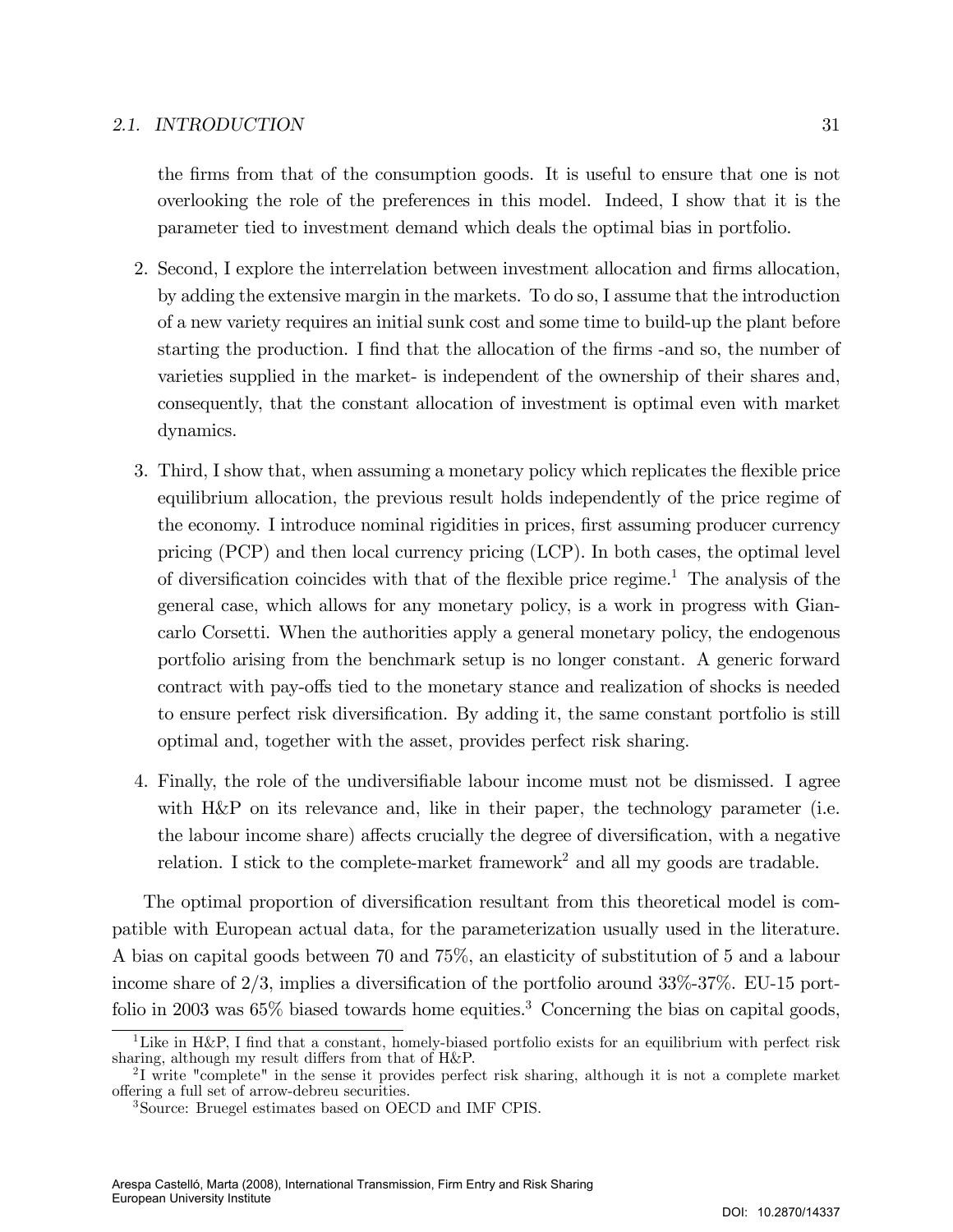a large part of the literature agrees on the fact that physical capital is mostly bought or built domestically. It is not difficult to defend this claim: first of all, construction (of the plants and some equipment installation) is almost entirely local and it represents a large proportion of total set-up costs; moreover, equipment trade is tight to costs arising from marketing overseas, the negotiations for foreign purchases, transportation, tariffs and non-tariff barriers, the distribution in foreign markets, adaptations to foreign conditions and standards, installation in foreign production facilities, the need to train foreign workers to use the equipment and the provision of parts, maintenance and customer service from abroad. All these features make capital home bias even greater than that of consumption goods.<sup>4</sup>

The roadmap for the remainder of the paper is the following: section two provides a small literature review. Section three presents the setup of the model under fully flexible prices. Section four gives us the equilibrium results. Section five introduces nominal rigidities. First, I consider a monetary authority who uses an optimal policy to replicate the flexible prices equilibrium allocation. I analyse it under a producer currency price (PCP) regime and, later, under locally currency price (LCP). Second, I assume a general monetary policy, following the work in progress with Giancarlo Corsetti. The conclusions and plans for future research are in section seven. The appendix contains some algebraic details which are not necessary for the understanding of the text and conclusions of the paper.

### 2.2 Literature Review

The first question which is worth addressing is whether diversification raises the level of consumer's welfare. If this is not the case, the lack of diversification of the international portfolio would not be such a puzzle but simply the result of agents' optimal decisions. Van Wincoop (1999) performed an accurate empirical estimation of the magnitude of these gains and explained the main reason for which past literature disagrees dramatically on the ranges where these benefits fall. He found that welfare gains increase with the level of risk aversion and that they are between  $1.1\%$  and  $3.5\%$  in a fifty-year horizon and between  $2.5$ -7.9% for a horizon of a hundred years. These are very large values. Thus, as Van Wincoop argued, if potential gains are so significant, the natural question that must be analysed by economic researchers is why financial markets have not achieved more risk sharing. One needs to better understand both why investors do not take diversified positions in existing stock and

<sup>4</sup>See Eaton and Kortum (2001) for an empirical study on equipment trade. Notice, however, that the analysis refers only to equipment and disregards construction. In the model I present, one must consider "construction goods" to be aggregated in the composites for consumption and capital. Thus, the correct proportion of capital produced domestically must be, necessarily higher than the levels indicated by Eaton and Kortum.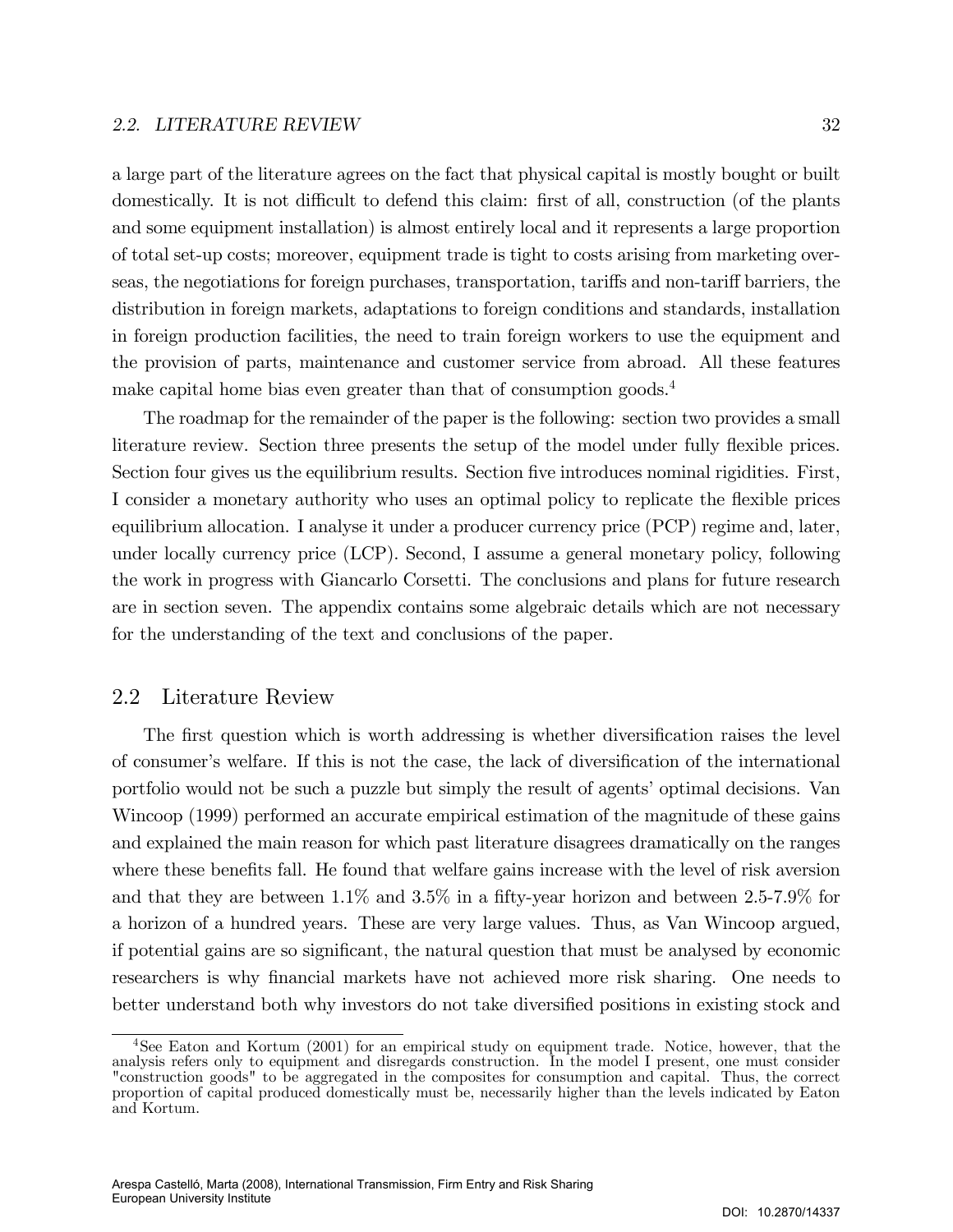#### 2.2. LITERATURE REVIEW 33

bond markets, and why markets that allow for trade in broad claims on national income (macro markets) have not yet developed.

In Lucas' (1982) seminal paper, households optimally split the portfolio half and half to each country. They live in a one-good endowment economy. Baxter and Jermann (1997) went a step forward and introduced production with non-diversifiable labour. They conclude that the international equity puzzle was even worse that what was claimed by Lucas: households should go short in home assets in order to hedge the extra risk generated by the undiversifiable factor.

Economic research has moved in several directions to explain the home biased equities puzzle which still remains an unexplained behaviour. Gehrig (1993), Brennan and Cao (1997) and Martínez-García (2005), for instance, focus on the existence of informational asymmetries as the principal source of the bias, whereas Pesenti and van Wincoop (1996) found empirical evidence against this theory. Another strand of literature quite in line with the latter is that focusing on the costs of diversification as relevant investment allocation barriers.<sup>5</sup> It is also argued that investment may principally be an issue of control, instead of having the scope of risk sharing. The concentration of the ownership of savings in a relatively small number of individuals may be evidence in favour of this explanation. It seems that it is the familiarity that investors have with a (local) firm rather than the preferences on the aggregated domestic portfolio that makes them bias their savings towards home assets.<sup>6</sup> The role of non-tradable goods was a well-known direction of research by the nineties. Tesar (1993) showed that the high correlation between savings and investment, the low cross-country correlation between consumption growth rates and the home bias in investment portfolios are consistent with complete financial markets when agents face stochastic fluctuations in the output of non-traded goods. Consumer preferences over traded and non-traded goods and over the intertemporal allocation of consumption may skew portfolios toward claims on domestic output. Recently, some authors have expressed the conviction that home bias in data is due to a mere error of misspecification (Coeurdacier and Guibaud 2005).

Cole and Obstfeld (1991) depart from the widespread view taken by most of the authors that home bias is the result of market frictions or agents' unoptimal behaviour. They presented an extreme case where the lack of diversification was efficient. The hedge of risk went via terms of trade movements: any variation in the relative value of home output was compensated by a change in relative prices, keeping nominal intercountry difference of con-

<sup>&</sup>lt;sup>5</sup>See Obstfeld and Rogoff 2000 for a view in favour of this explanation. They claim that trading costs may be relevant if modelled right. See French and Poterba 1991 or Tesar and Werner 1995 for arguments against it.

 ${}^{6}$ See, for example, Kang and Stulz 1997; and Mankiw and Zeldes 1991 for a discussion on equity holdings concentration on a small number of better-off individuals.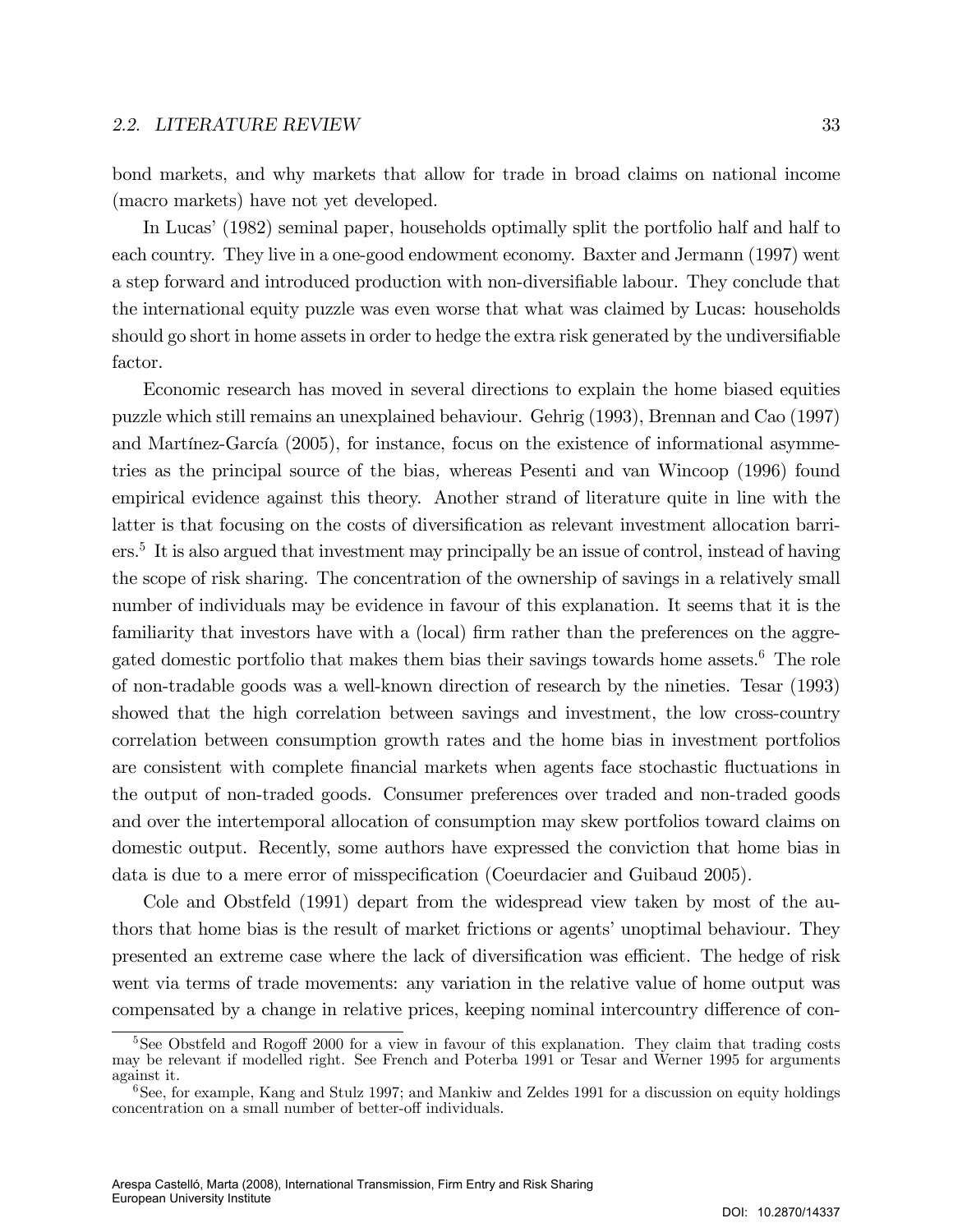sumption equal to zero. Hence, the effect of country-specific productivity shocks could be perfectly offset through the international transmission. However, they limited the analysis to a labour-economy set-up, missing the potentially relevant role of investment.

H&P and a small bunch of quite recent papers argue that the home bias corresponds to optimal rational agents' strategies for portfolio diversification. They go one step further and include capital in the model. As Cole and Obstfeld did, they rely on relative international prices adjustment after shocks as the main mechanism to ensure the diversification of risk. Their main finding is that a time-invariant share of investment on home and foreign firms yields perfect risk sharing. Their model is built on Backus, Kehoe and Kydland (1992, 1995), assuming that households only trade shares in domestic and foreign firms. They allow for capital investment dynamics and imperfect substitutability between traded goods.

Finally, the recent paper by Coeurdacier et al. (2007) addresses three main stylised facts on international portfolios and exchange rate in an incomplete markets scenario. The first one of these empirical facts is, precisely, the home equity puzzle. They argue that previous literature fails in accounting only for supply shocks. Indeed, they are the first to introduce two extra types of shocks: redistributive and relative demand shocks, which produce a home biased portfolio in equilibrium. They do so in a two-country two-good world.

### 2.3 The Model

The world consists of two symmetric countries, denoted by  $H$  (home) and  $F$  (foreign) and an endogenously determined number of varieties, all of them perfectly tradable. Home (foreign) country is inhabited by a continuum of homogeneous households who sum up to 1 and supply their labour to domestic firms. There is no capital accumulation but only a cost to entry into the market. Firms and agents are homogeneous within countries. However, preferences are symmetrically biased towards domestically-produced goods. The monopolistic firms set prices flexibly, by maximizing profits.

### 2.3.1 Households

Each country is populated by a continuum of households, whose preferences are defined over the consumption of  $n_t+n_t^*$  goods: a composite of home + foreign final produced varieties. The preferences of home households are represented by

$$
U_t = E_t \sum_{t=0}^{\infty} \beta^t \left[ \ln C_t - \kappa \ell_t(j) \right],\tag{2.1}
$$

where  $0 < \beta < 1$  is the discount factor and  $U(.)$  is a utility function defined over the consumption of a basket  $C_t$  and a linear disutility of labour effort,  $\kappa \ell_t (j)$ . The consumption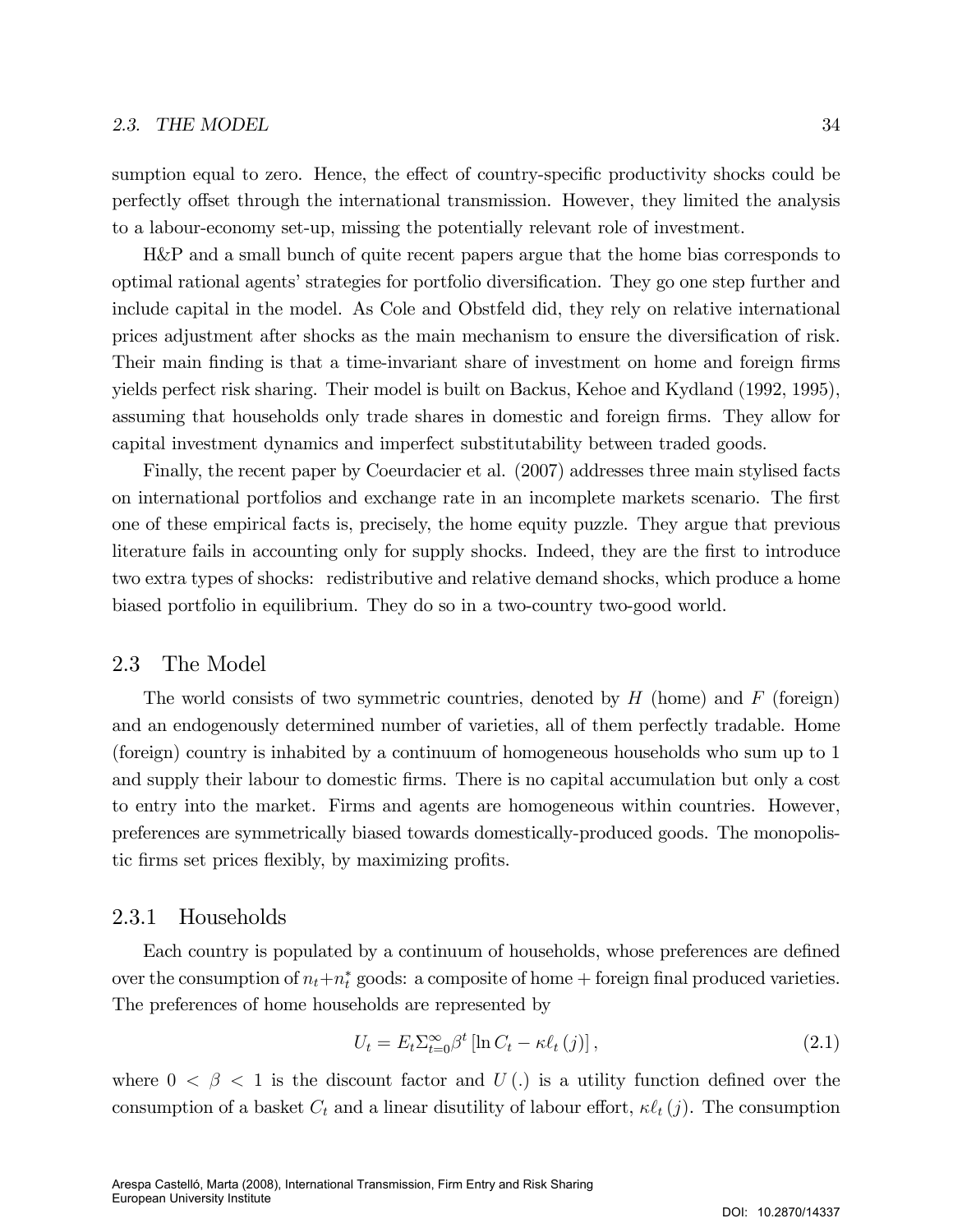basket is given by a Cobb-Douglas aggregator over the bundles of tradables produced in the home  $(C_H)$  and foreign  $(C_F)$  country (i.e. a CES basket with unit elasticity),

$$
C_t = C_{H,t}^{\gamma} C_{F,t}^{1-\gamma},\tag{2.2}
$$

where  $\gamma$  < 1.  $C_H$  and  $C_F$  are CES aggregators over the  $n(n^*)$  varieties produced in the home(foreign) country. For simplicity, I assume identical elasticity of substitution,  $\sigma$ .

$$
C_{H,t} = \left( \int_{h=0}^{n_t} c_t (h)^{1-\frac{1}{\sigma}} dh \right)^{\frac{\sigma}{\sigma-1}}; \tag{2.3}
$$

$$
C_{F,t} = \left( \int_{f=0}^{n_t^*} c_t (f)^{1-\frac{1}{\sigma}} df \right)^{\frac{\sigma}{\sigma-1}}.
$$
 (2.4)

Here, h and f denote a specific variety of the corresponding country. Households all over the world finance the creation of firms in both countries. In order to construct her portfolio of investment, the home household purchases a fraction  $\lambda_{F,t+1}$ , of the shares issued by foreigncountry firms and  $\lambda_{H,t+1}$  of the domestic firms, which will start producing next period. She affords her consumption expenditure and investment with the dividends received from currently active Örms at home and abroad, proportionally to her current portfolio allocation:  $\lambda_{H,t}$ ,  $\lambda_{F,t}$  and her labour income. The budget constraint is

$$
B_{t+1} + \lambda_{H,t+1} \int_{0}^{n_{t+1}} q_t(h) \, dh + e_t \lambda_{F,t+1} \int_{0}^{n_{t+1}^*} q_t^*(f) \, df +
$$
\n
$$
+ \int_{0}^{n_t} p_t(h) \, c_t(h) \, dh + \int_{0}^{n_t^*} p_t(f) \, c_t(f) \, df =
$$
\n
$$
= \lambda_{H,t} \int_{0}^{n_t} \pi_t(h) \, dh + e_t \lambda_{F,t} \int_{0}^{n_t^*} \pi_t^*(f) \, df + w_t \ell_t(j) + (1 + i_t) \, B_t
$$
\n
$$
(2.5)
$$

where labour supply  $(\ell_t (j))$  is elastic,  $\kappa$  being the linear disutility for the effort of working;  $\pi_t(h)$  are the profits of firm h. An initial investment is needed for a new firm to start producing.  $q_t(h)$   $(q_t^*(f))$  is the cost necessary for the creation of a firm at home (foreign).  $\pi_t(h)$  ( $\pi_t^*(f)$ ) are the profits of a single home (foreign) firm in home (foreign) currency;  $e_t$  is the nominal exchange rate  $(p_t(h) = e_t p_t^*(h))$ ,  $c_t(h)$  the domestic demand for good h,  $n_t$  is the number of firms allocated at home and  $w_t$  is the wage.  $B_t$  is the international riskless bond. Finally,  $\gamma$  indicates the home-bias on consumption preferences. The super script  $^*$ ,  $x^*$ , stands for the foreign country.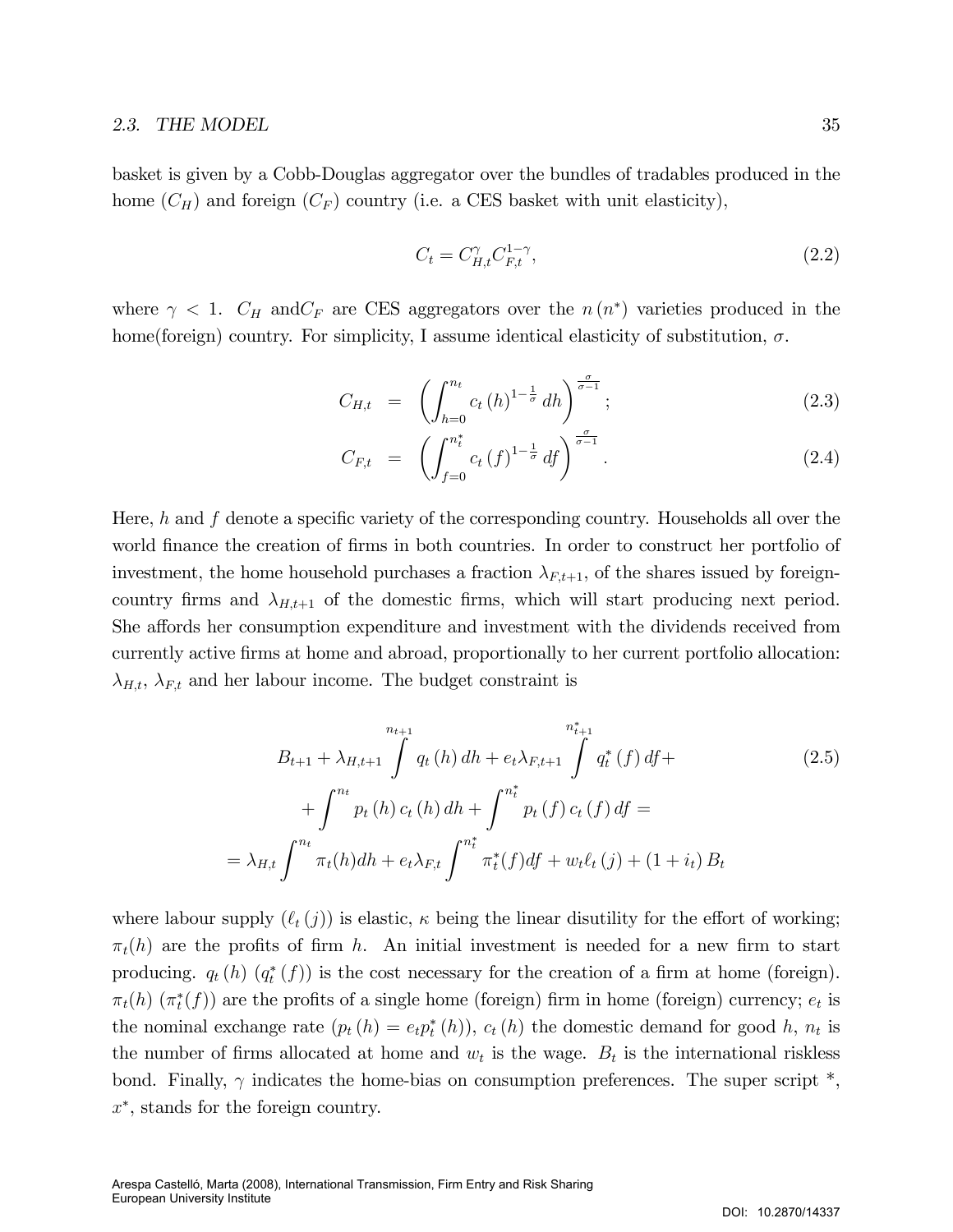#### 2.3. THE MODEL 36

### 2.3.2 Firms

A continuum of  $n(n^*)$  tradable goods firms in the home (foreign) country act in a monopolistically competitive economy. All of them sell their products in both home and foreign markets. A sunk cost is paid at time t to develop a new variety, which will enter the market at  $t+1$  and disappear at the end of that period (full amortization.) This cost is financed by issuing equities in the international stock market, i.e. both home and foreign agents have access to shares of any firm created all over the world.

#### Creation of new firms

To produce a new home variety at time  $t + 1$ , entrepreneurs must incur a startup cost of  $q_t(h) = P_{k,t}K_t$  today. Firms are fully depreciated after one year of production.  $K_t$ is a composite good containing both home and foreign varieties following a Cobb-Douglas aggregator, the size of which is randomly determined every period,

$$
K_t = K_{H,t}^{\delta} K_{F,t}^{(1-\delta)},
$$

where  $K_{H,t}$  and  $K_{F,t}$  are the baskets of home and foreign final goods used in capital. The lower the  $K_t(K_t^*)$  the more efficient home (foreign) country in the creation of new firms or varieties.  $P_{k,t}$  is the CPI for the basket  $K_t$ .<sup>7</sup> Finally,  $\delta$  indicates the bias in the preferences of capital goods. And,

$$
K_{H,t} = \left(\int_{h=0}^{n_t} k_t (h)^{1-\frac{1}{\sigma}} dh\right)^{\frac{\sigma}{\sigma-1}}; K_{F,t} = \left(\int_{f=0}^{n_t^*} k_t (f)^{1-\frac{1}{\sigma}} df\right)^{\frac{\sigma}{\sigma-1}}.
$$
 (2.6)

with  $*$  on all the K and k for the foreign country.<sup>8</sup> Hence, total investment at home is

$$
I_{H,t} = n_{t+1}q_t(h) = n_{t+1}P_{K,t}K_t
$$

#### Production

Once created, firms produce a differentiated variety with an homogeneous technology which requires only labour:

$$
Y_t(h) = A_{H,t} \ell_t(h)^\theta.
$$
\n
$$
(2.7)
$$

The state of the economy is

$$
\{A_{H,t}, A_{F,t}\}.
$$

<sup>8</sup>See the appendix for details.

 $7$ One may easily have different CES aggregators and/or an extra parameter of productivity for K in the model (e.g. of the type  $K_{i,t} = A_{Ki,t} \left( \int_{h=0}^{n_t} k_t (h)^{1-\frac{1}{\varrho}} dh \right)^{\frac{\varrho}{\varrho-1}}$ , where  $i = H, F$  and  $\varrho$  stands for the elasticity of substitution between capital goods, which may differ from  $\sigma$ , the elasticity between consumption goods). However, the set-up presented in the paper disregards this alternative to concentrate only on the scope explained in the introduction. In this case, the closed-economy version would have  $P = P_K$ , since the unique differentiation between C and K would be, by assumption, the Cobb-Douglas parameter  $(\delta \neq \gamma)$ .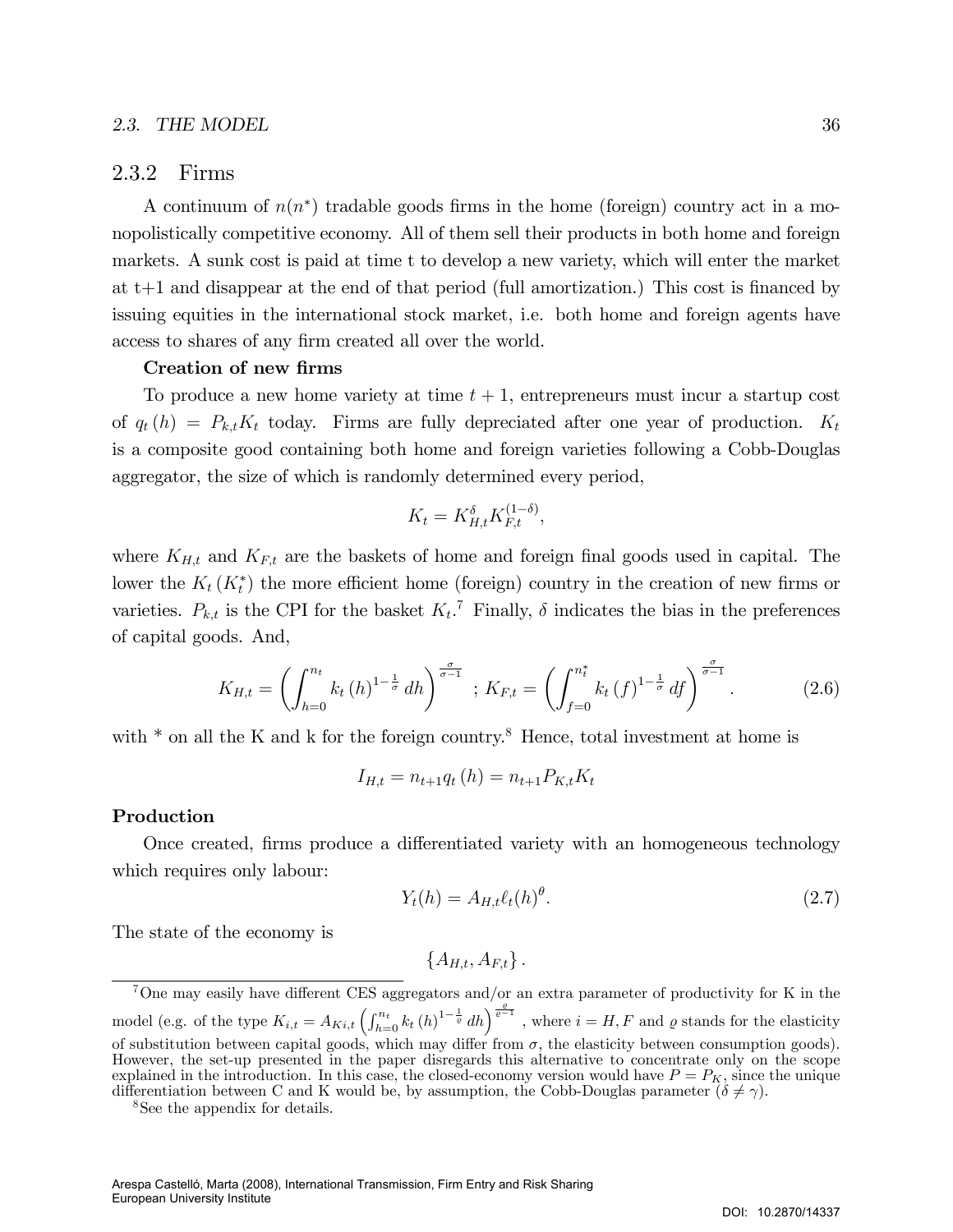$\theta$  is, indeed, the share of output going to labour. The  $(1 - \theta)$ , which belongs to capital, is distributed among investors via dividends.  $Y_t(h)$  is the production of one firm, and  $k_t(h)$  is the demand of the final good h by new entrants to build up their plants.  $p_t(h)$  is the price of variety h which is flexibly set by the monopolistic firm and  $\ell_t (h)$  is labour demand for good h:

### 2.4 Equilibrium

### 2.4.1 The Household's Problem

Households maximize utility subject to the budget constraint. The first-order conditions are:

$$
\frac{\kappa}{w_t} = \xi_t = \frac{1}{P_t C_t} \to w_t = \kappa P_t C_t; \tag{2.8}
$$

$$
C_{H,t} = \gamma \frac{P_t C_t}{P_{H,t}}; C_{F,t} = (1 - \gamma) \frac{P_t C_t}{P_{F,t}};
$$
\n(2.9)

$$
c_{t}(h) = C_{H,t} \left(\frac{p_{t}(h)}{P_{H,t}}\right)^{-\sigma}; \ c_{t}(f) = C_{F,t} \left(\frac{p_{t}(f)}{P_{F,t}}\right)^{-\sigma}; \tag{2.10}
$$

$$
B_{t+1:} \quad \frac{1}{P_t C_t} = \beta \left( 1 + i_t \right) E_t \frac{1}{P_{t+1} C_{t+1}} \tag{2.11}
$$

$$
\lambda_{H,t+1}: q_{H,t} = E_t Q_{t,t+1} \Pi_{H,t+1};
$$
\n(2.12)

$$
\lambda_{F,t+1}: e_t q_{F,t}^* = E_t Q_{t,t+1}^* e_{t+1} \Pi_{F,t+1}^*;
$$
\n(2.13)

where  $Q_{t,t+1}$  is the discount factor of future dividends and  $q_{H,t}$   $(q_{F,t}^*)$  is the country aggregate of  $q_t(h)$   $(q_t^*(f))$ . Equation (2.8) is the endogenous supply of hours of labour; (2.9) shows the allocation of the consumption expenditure among home and foreign-produced goods which is constant due to the Cobb-Douglas assumption; (2.12) and (2.13) provide us with the free entry conditions for new firms. Firms will enter the market whilst the initial fixed cost is lower or equal to the expected profits.  $\Pi_{H,t}$  are the aggregate profits of all domestic firms. Finally, (2.11) is the usual Euler equation, the intertemporal rate of substitution between the consumption in period t and  $t + 1$ . The welfare-based price index is

$$
P_t = \frac{P_{H,t}^{\gamma} P_{F,t}^{1-\gamma}}{\Gamma},\tag{2.14}
$$

where  $\Gamma = \gamma^{\gamma} (1 - \gamma)^{1 - \gamma}$ . And,

$$
Q_{t,t+1} = \frac{1}{1+i_t} = \beta E_t \left( \frac{P_t C_t}{P_{t+1} C_{t+1}} \right) = \beta E_t \left( \frac{\mu_t}{\mu_{t+1}} \right),
$$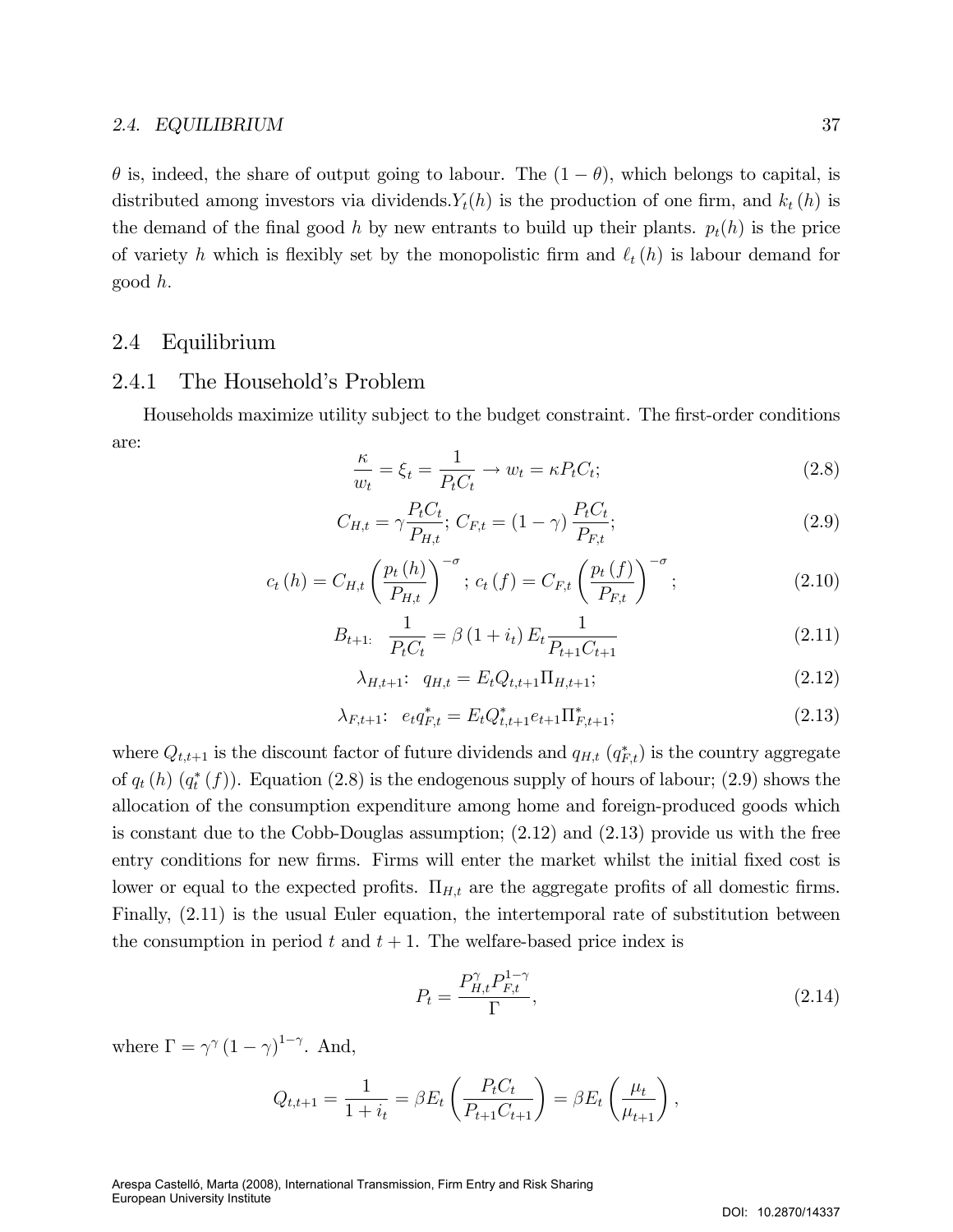is the intertemporal rate of substitution between the consumption in period t and  $t + 1$ . Foreign households solve an analogous problem with symmetric preferences, i.e. they prefer the foreign-produced goods, f, as much as home households prefer home-produced ones,  $h$ .<sup>9</sup>

### 2.4.2 The Firm's Problem

### Creation of new varieties:

During the creation of the variety, home firms choose the demand of each capital good,  $k_t(h)$  and  $k_t(f)$ , by solving the following minimization problems:

$$
\min_{k_t(h)} \int_0^{n_t} p_t(h) k_t(h) dh - \zeta_t \left( \left( \int_0^{n_t} k_t(h)^{1-\frac{1}{\sigma}} dh \right)^{\frac{\sigma}{\sigma-1}} - K_{H,t} \right).
$$

The first-order condition is:

$$
k_t(h) = \left(\frac{p_t(h)}{P_{H,t}}\right)^{-\sigma} K_{H,t}
$$
\n(2.15)

and

$$
\min_{k_t(f)} \int_0^{n_t^*} p_t(f) k_t(f) dh - \zeta_t^* \left( \left( \int_0^{n_t^*} k_t(f)^{1-\frac{1}{\sigma}} df \right)^{\frac{\sigma}{\sigma-1}} - K_{F,t} \right)
$$

thus,

$$
k_t(f) = \left(\frac{p_t(f)}{P_{F,t}}\right)^{-\sigma} K_{F,t},
$$

where the shadow price,  $\zeta_t = P_{H,t} = n_t^{\frac{1}{1-\sigma}} p_t(h)$  and  $\zeta_t^* = P_{F,t}$ . The optimal baskets of home and foreign capital are

$$
K_{H,t} = \delta \frac{P_{k,t} K_t}{P_{H,t}} \; ; \; K_{F,t} = (1 - \delta) \frac{P_{k,t} K_t}{P_{F,t}}.
$$

Firm h today has a demand of variety h, to be used in building firms, of  $n_{t+1}k_t(h)$ .  $\sigma > 1$ , is the intratemporal elasticity of substitution between goods and the price indexes for capital are,

$$
P_{K,t} = \frac{(P_{H,t})^{\delta} (P_{F,t})^{1-\delta}}{\Gamma_{\delta}} ; P_{K,t}^{*} = \frac{(P_{H,t}^{*})^{1-\delta} (P_{F,t}^{*})^{\delta}}{\Gamma_{\delta}},
$$

where  $\Gamma_{\delta} = \delta^{\delta} (1 - \delta)^{1 - \delta}$ .<sup>10</sup>

### Cost Minimization and Optimal Prices:

 $9$ See the appendix for details.

<sup>&</sup>lt;sup>10</sup>The condition for stability requires that  $1 > \theta \frac{\sigma - 1}{\sigma}$ . See appendix for details.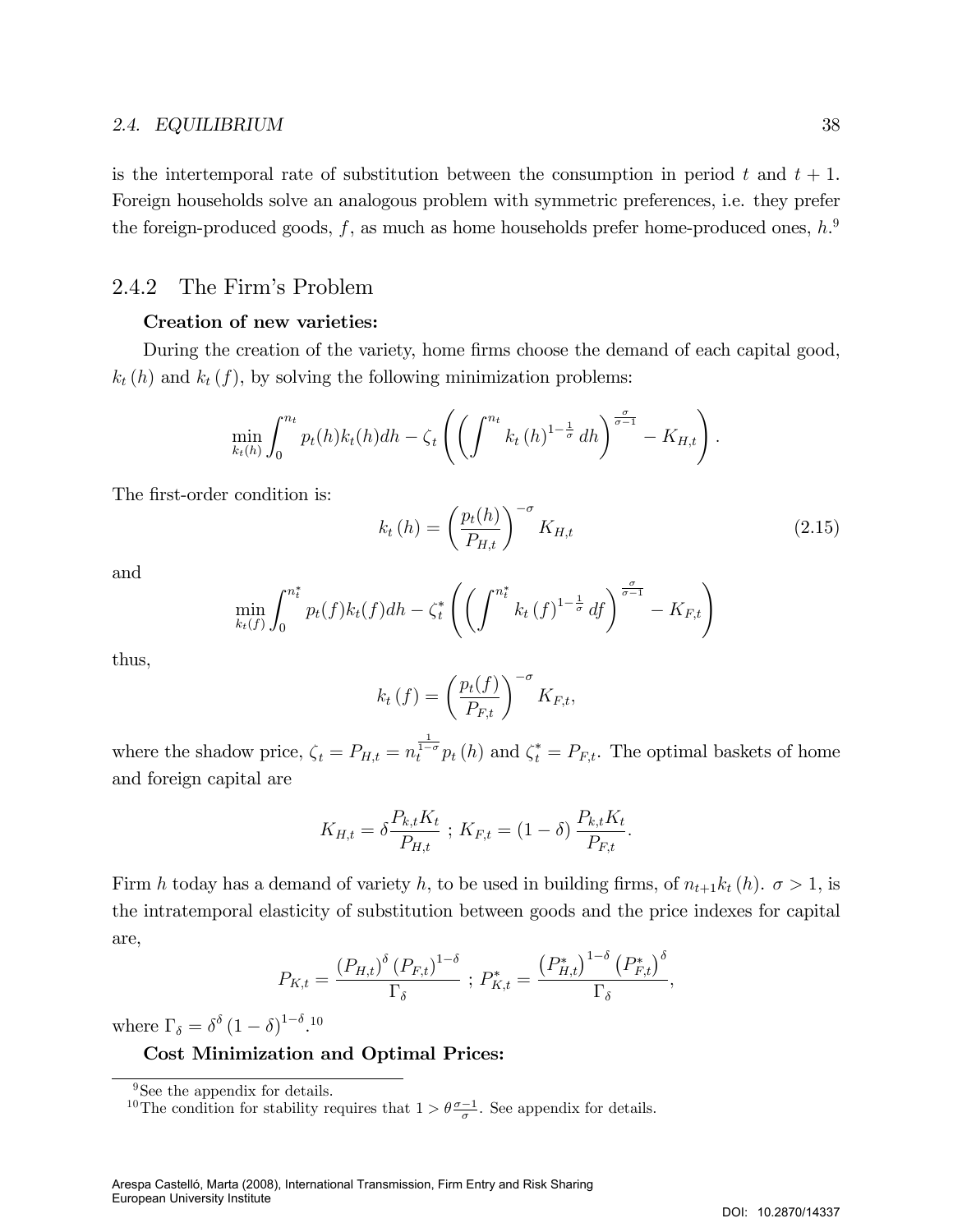Firms choose the amount of labour which minimizes costs,

$$
\min w_t \ell_t(h),
$$

subject to the technology constraint. Thus, the first order condition is,

$$
\phi_t = \frac{w_t}{\theta A_{H,t}} \ell_t (h)^{1-\theta} = \text{mg cost},
$$

where  $\phi_t$  it the lagrange multiplier. Once operative, firms maximize profits:<sup>11</sup>

$$
\max_{p_t(h)} p_t(h) Y_t(h) - w_t \ell_t(h) , \qquad (2.16)
$$

:

subject to the technology restriction and demand. Thus, the optimal price is

$$
p_t(h) = \frac{\sigma}{\sigma - 1} \frac{1}{\theta} \frac{w_t}{A_{H,t}^{\frac{1}{\theta}}} Y_t(h)^{\frac{1}{\theta} - 1}
$$

Prices consist of a constant mark-up over the expression of marginal costs which depends crucially on the level of production, due to the non-linear technology.

### 2.4.3 Markets Clearing

The clearing conditions for the domestic and foreign goods markets are:

$$
c_{t}(h) + c_{t}^{*}(h) + n_{t+1}k_{t}(h) + n_{t+1}^{*}k_{t}^{*}(h) = Y_{t}(h); \qquad (2.17)
$$

$$
c_t(f) + c_t^*(f) + n_{t+1}k_t(f) + n_{t+1}^*k_t^*(f) = Y_t(f). \qquad (2.18)
$$

A firm satisfies four sources of demand: those of the home and the foreign households and those of the Örms which will produce next year in the home and foreign country.

The labour market is emptied when:

$$
n_t \ell_t (h) = \ell_t (j); \qquad (2.19)
$$

$$
n_t^* \ell_t^* (f) = \ell_t^* (j^*).
$$
 (2.20)

Finally, the financial markets in equilibrium must fulfill:

$$
B_t = -B_t^*; \tag{2.21}
$$

$$
\lambda_{H,t} = 1 - \lambda_{H,t}^*;
$$
\n
$$
(2.22)
$$

$$
\lambda_{F,t} = 1 - \lambda_{F,t}^*.
$$
\n
$$
(2.23)
$$

<sup>&</sup>lt;sup>11</sup>See appendix for details.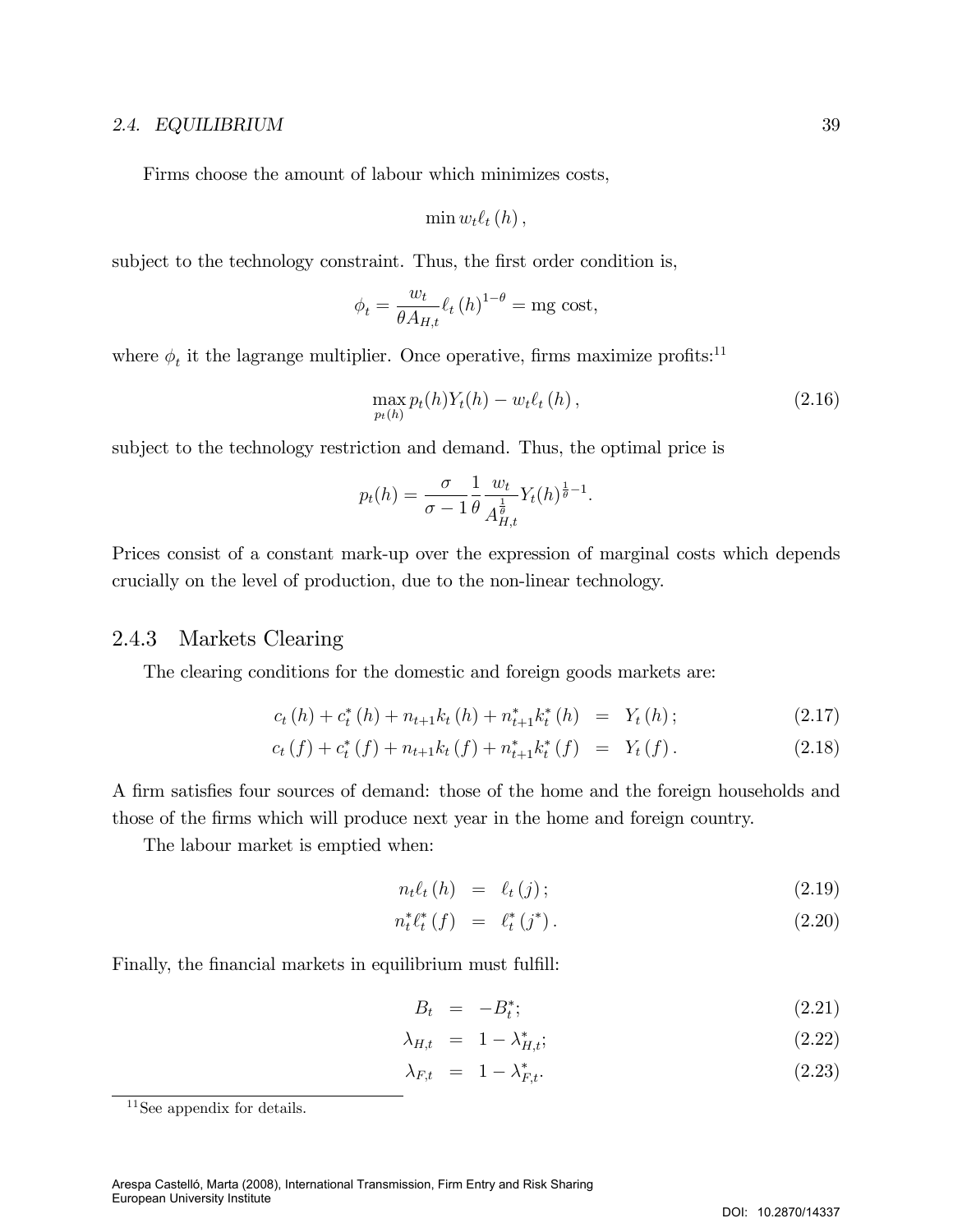Under this non-linear technology, one can write home aggregate profits as a constant fraction of total revenue, although this fraction is different from that found under constant returns to scale (with linear technology  $\Pi_H^{CRS} = \frac{1}{\sigma}$  $\frac{1}{\sigma}P_HY_H < \Pi_H^{DRS}$ ). This depends both on the elasticity of substitution and the technological parameter. Hence,<sup>12</sup>

$$
\Pi_{H,t} = P_{H,t} Y_{H,t} \left( 1 - \frac{\sigma - 1}{\sigma} \theta \right) = \left( \frac{\sigma \left( 1 - \theta \right) + \theta}{\sigma} \right) P_{H,t} Y_{H,t}.
$$
\n(2.24)

Notice that  $\frac{\sigma(1-\theta)+\theta}{\sigma} - \frac{1}{\sigma} > 0$ . The amount of profits over total income is higher due to the diminishing returns to scale in the technology. One can also write the labour cost as a fraction of the output of the firms:

$$
w_t \ell_t(h) = \frac{\sigma - 1}{\sigma} \theta p_t(h) Y_t(h).
$$
 (2.25)

### 2.4.4 Solving the optimal diversification level,  $\lambda$

Let's conjecture that an equilibrium allocation exists with  $B = 0$  and constant portfolio demand  $\lambda_{H,t}^* = \lambda_{F,t} = \lambda$  for symmetric countries  $(L_t = L_t^* = 1)$  such that:

$$
P_t C_t = e_t P_t^* C_t^*,\tag{2.26}
$$

i.e. where households get perfect risk sharing. So that  $Q_t = e_t Q_t^*$ , stochastic discount rates are the same across countries. Hereafter it is shown that this is, indeed, an equilibrium allocation, by characterizing the associated vector of equilibrium prices, and verifying that prices and quantities satisfy households' first-order conditions, market clearing conditions and the resource constraints.

Let's define the following relative variables in nominal terms:

$$
\Delta \mathbb{C} = P_t C_t - e_t P_t^* C_t^*,
$$
  
\n
$$
\Delta \mathbb{k} = n_{t+1} P_{k,t} K_t - e_t n_{t+1}^* P_{k,t}^* K_t^* = I_{H,t} - e_t I_{F,t}^*,
$$
  
\n
$$
\Delta \mathbf{Y} = P_{H,t} Y_{H,t} - e_t P_{F,t}^* Y_{F,t}.
$$
\n(2.27)

These are the intercountry differences in consumption, investment and output in nominal

 $12$ See appendix for profits aggregation.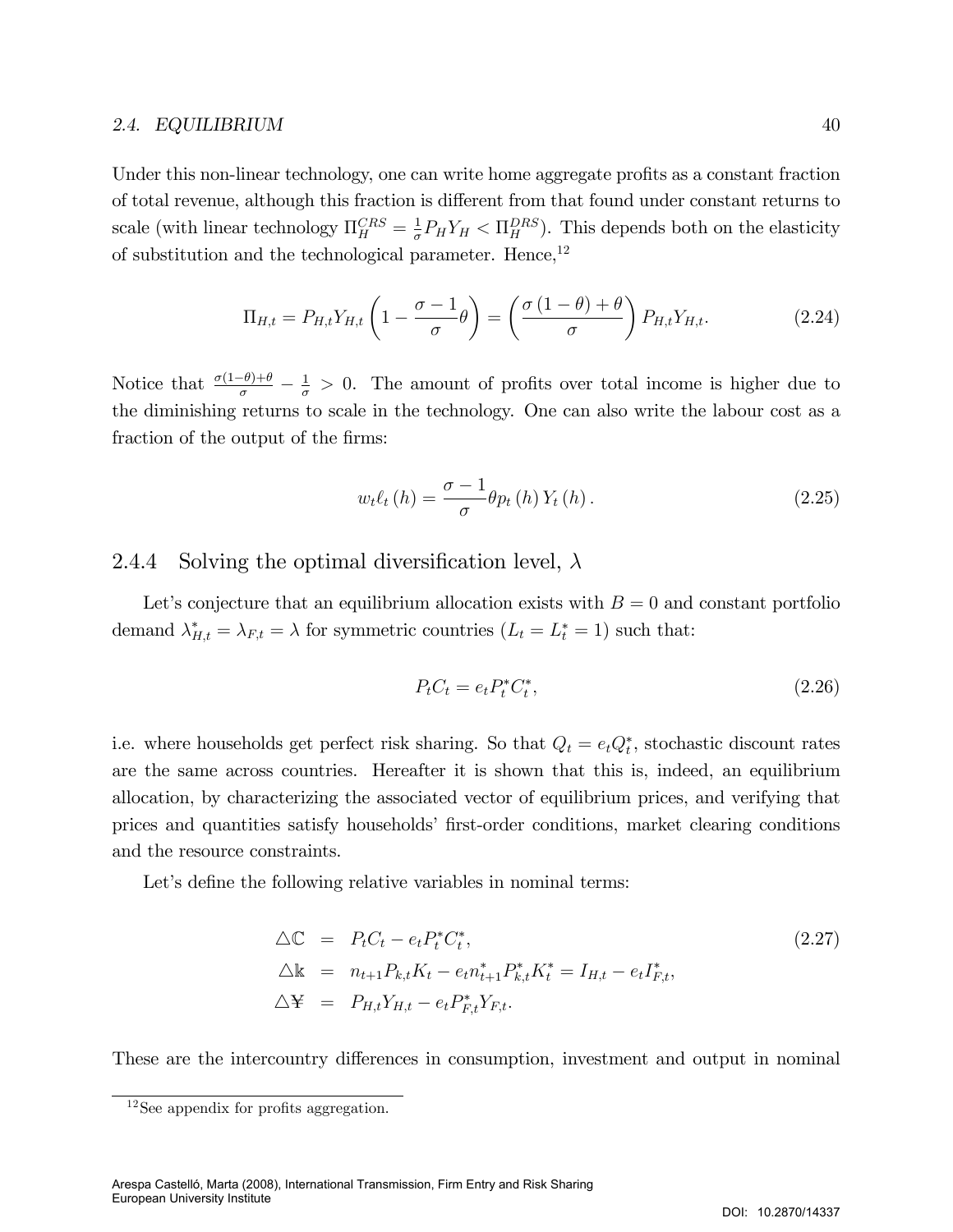terms. Moreover, from goods market clearing conditions,

Home Output

$$
P_{H,t}Y_{H,t} = P_{H,t} \frac{\gamma P_t C_t}{P_{H,t}} + e_t P_{H,t}^* (1 - \gamma) \frac{P_t^* C_t^*}{P_{H,t}^*} + n_{t+1} P_{H,t} \frac{\delta P_{k,t} K_t}{P_{H,t}} + n_{t+1}^* e_t P_{H,t}^* (1 - \delta) \frac{P_{k,t}^* K_t^*}{P_{H,t}^*}.
$$
  
Foreign Output

$$
P_{F,t}^* Y_{F,t} = \gamma P_t^* C_t^* + \frac{P_t C_t}{e_t} (1 - \gamma) + n_{t+1} \frac{P_{H,t}}{e_t} (1 - \delta) \frac{P_{k,t} K_t}{P_{H,t}} + n_{t+1}^* P_{H,t}^* \frac{\delta P_{k,t}^* K_t^*}{P_{H,t}^*}.
$$

By taking differences, I have an expression for the output absorption in the economy.<sup>13</sup>

$$
\Delta \mathbf{F} = (2\gamma - 1) \Delta \mathbb{C} + (2\delta - 1) \Delta \mathbb{k}.
$$
 (2.28)

The difference in nominal output is due to the differences in consumption and in investment. The size of each of them in  $\Delta \mathbf{\hat{y}}$  depends on the corresponding parameter of the Cobb-Douglas aggregator in C or K,  $\delta$  or  $\gamma$ . Hence, in the conjectured equilibrium,

$$
\Delta \mathbf{F}|_{\Delta \mathbb{C}=0} = (2\delta - 1) \Delta \mathbb{k}.\tag{2.29}
$$

Let's take the home and foreign households' aggregate budget constraints

$$
P_t C_t = w_t \ell_t L_t + (1 - \lambda) n_t \pi_t (h) + \lambda e_t n_t^* \pi_t^* (f) - (1 - \lambda) I_{H,t} - e_t \lambda I_{F,t}^*
$$
  

$$
P_t^* C_t^* = w_t^* \ell_t^* L_t^* + \frac{1}{e_t} \lambda \Pi_{H,t} + (1 - \lambda) \Pi_{F,t}^* - \frac{1}{e_t} \lambda I_{H,t} - (1 - \lambda) I_{F,t}^*
$$

and substitute the expressions for profits and labour income as a function of GDP (eq. 2.24) and 2.25).

$$
P_t C_t = \frac{\sigma - 1}{\sigma} \theta P_{H,t} Y_{H,t} + (1 - \lambda) \left( 1 - \frac{\sigma - 1}{\sigma} \theta \right) P_{H,t} Y_{H,t} +
$$

$$
\lambda e_t \left( 1 - \frac{\sigma - 1}{\sigma} \theta \right) P_{F,t}^* Y_{F,t} - (1 - \lambda) I_{H,t} - \lambda e_t I_{F,t}^*
$$

$$
+ (1 + i_t) B_t - B_{t+1}
$$

<sup>&</sup>lt;sup>13</sup>This equation is the equivalent of number 27 in H&P.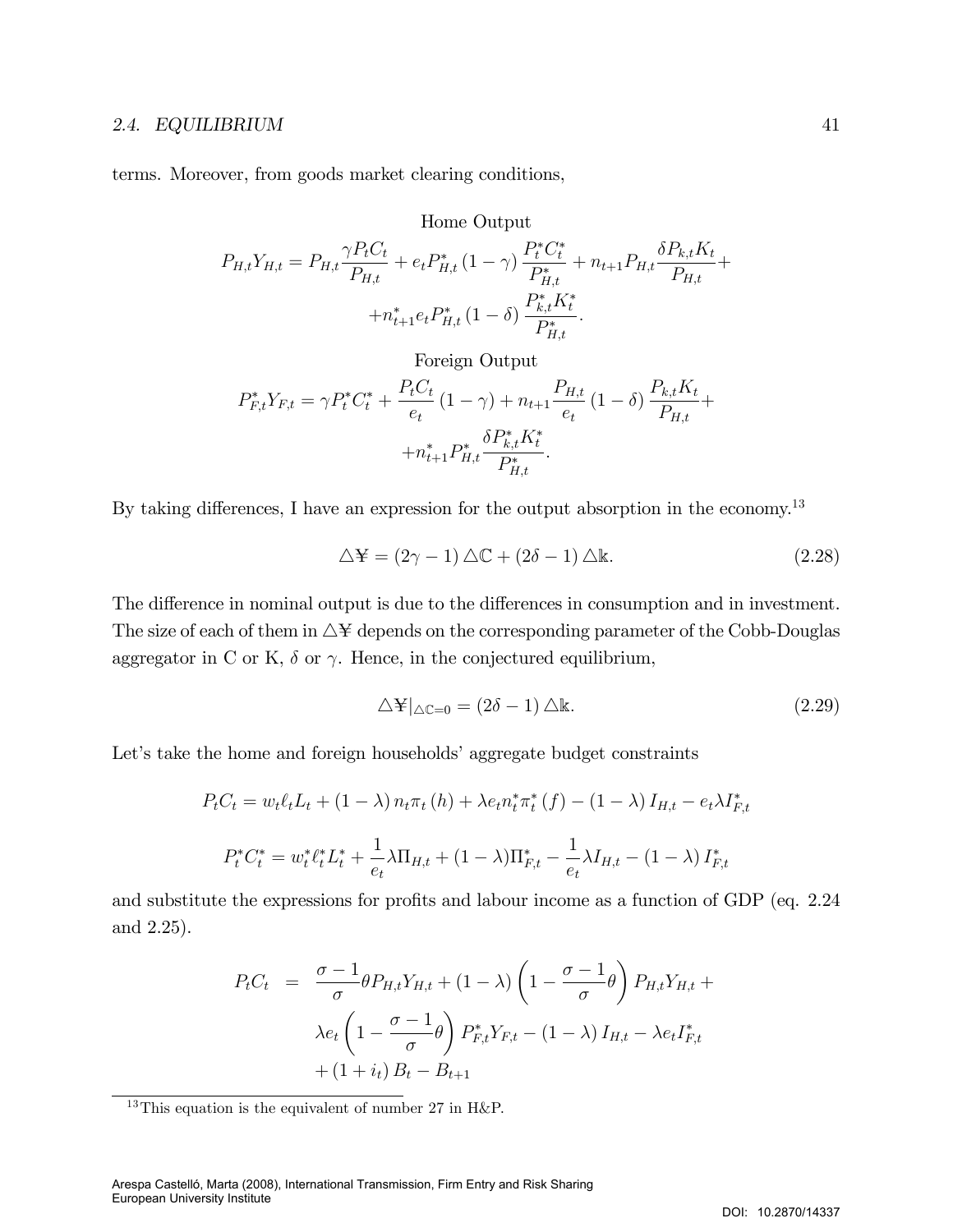and

$$
P_t^* C_t^* = \frac{\sigma - 1}{\sigma} \theta P_{F,t}^* Y_{F,t} + \lambda \frac{1}{e_t} \left( 1 - \frac{\sigma - 1}{\sigma} \theta \right) P_{H,t} Y_{H,t} +
$$
  
+ 
$$
(1 - \lambda) \left( 1 - \frac{\sigma - 1}{\sigma} \theta \right) P_{F,t}^* Y_{F,t} - \lambda \frac{1}{e_t} I_{H,t} - (1 - \lambda) I_{F,t}^* +
$$
  
+ 
$$
(1 + i_t^*) B_t^* - B_{t+1}^*,
$$

where  $P_{H,t}Y_{H,t}$  is the nominal domestic output  $(\yen)$  and  $P_{F,t}^*Y_{F,t}$  the foreign output  $(\yen^*)$  and I is the investment of the current period. By imposing  $P_t C_t - e_t P_t^* C_t^* = 0$ ,

$$
\Delta \mathbb{C} = \Delta \mathbb{F} \left[ \frac{\sigma - 1}{\sigma} \theta + (1 - 2\lambda) \left( 1 - \frac{\sigma - 1}{\sigma} \theta \right) \right] - \Delta \mathbb{K} (1 - 2\lambda)
$$

$$
+ \left( (1 + i_t) B_t - B_{t+1} \right) - e_t \left( (1 + i_t^*) B_t^* - B_{t+1}^* \right).
$$

Plugging equation (2.29) and setting the gross and net holding of bonds identically equal to zero,  $B = 0,14$ 

$$
\Delta \mathbb{C} = \left( 1 + 2\lambda \left( \frac{\sigma - 1}{\sigma} \theta - 1 \right) \right) \left( 2\delta - 1 \right) \Delta \mathbb{k} - \Delta \mathbb{k} \left( 1 - 2\lambda \right). \tag{2.30}
$$

### 2.4.5 Derivation of the Terms of Trade

Terms of trade are defined as the price of a country's exports in terms of their imports, i.e.  $TOT = \frac{P_{H,t}^{*}}{P_{F,t}}$ . One can derive TOT from the resource constraints. In the case of symmetric countries I have assumed,  $L_t = L_t^* = 1$ ,

$$
C_{H,t} + C_{H,t}^* + n_{t+1}K_{H,t} + n_{t+1}^*K_{H,t}^* = Y_{H,t};
$$
  

$$
C_{F,t} + C_{F,t}^* + n_{t+1}K_{F,t} + n_{t+1}^*K_{F,t}^* = Y_{F,t}.
$$

Taking the ratio of the two equations on  $\frac{P_t C_t}{P_{F,t}}$  and  $\frac{P_t^* C_t^*}{P_{H,t}^*}$ ,<sup>15</sup> yields an expression for the terms of trade,<sup>16</sup>

$$
TOT_{H,t} = \frac{1}{e_t} \frac{Y_{F,t} - n_{t+1}^* K_{F,t}^* - n_{t+1} K_{F,t}}{Y_{H,t} - n_{t+1} K_{H,t} - n_{t+1}^* K_{H,t}^*}.
$$

<sup>14</sup>This equation is the equivalent of 32 in H&P.

<sup>15</sup>See appendix for computations in detail.

<sup>16</sup>If I allow for  $L_t \neq L_t^*$ ,

$$
L_t C_{H,t} + L_t^* C_{H,t}^* + n_{t+1} K_{H,t} + n_{t+1}^* K_{H,t}^* = Y_{H,t};
$$
  

$$
L_t C_{F,t} + L_t^* C_{F,t}^* + n_{t+1} K_{F,t} + n_{t+1}^* K_{F,t}^* = Y_{F,t}.
$$

Then,

$$
TOT_{H,t} = \frac{1}{e_t} \frac{\left[\gamma L_t + (1 - \gamma) L_t^*\right] \left[Y_{F,t} - n_{t+1}^* K_{F,t}^* - n_{t+1} K_{F,t}\right]}{\left[(1 - \gamma) L_t + \gamma L_t^*\right] \left[Y_{H,t} - n_{t+1} K_{H,t} - n_{t+1}^* K_{H,t}^*\right]}.
$$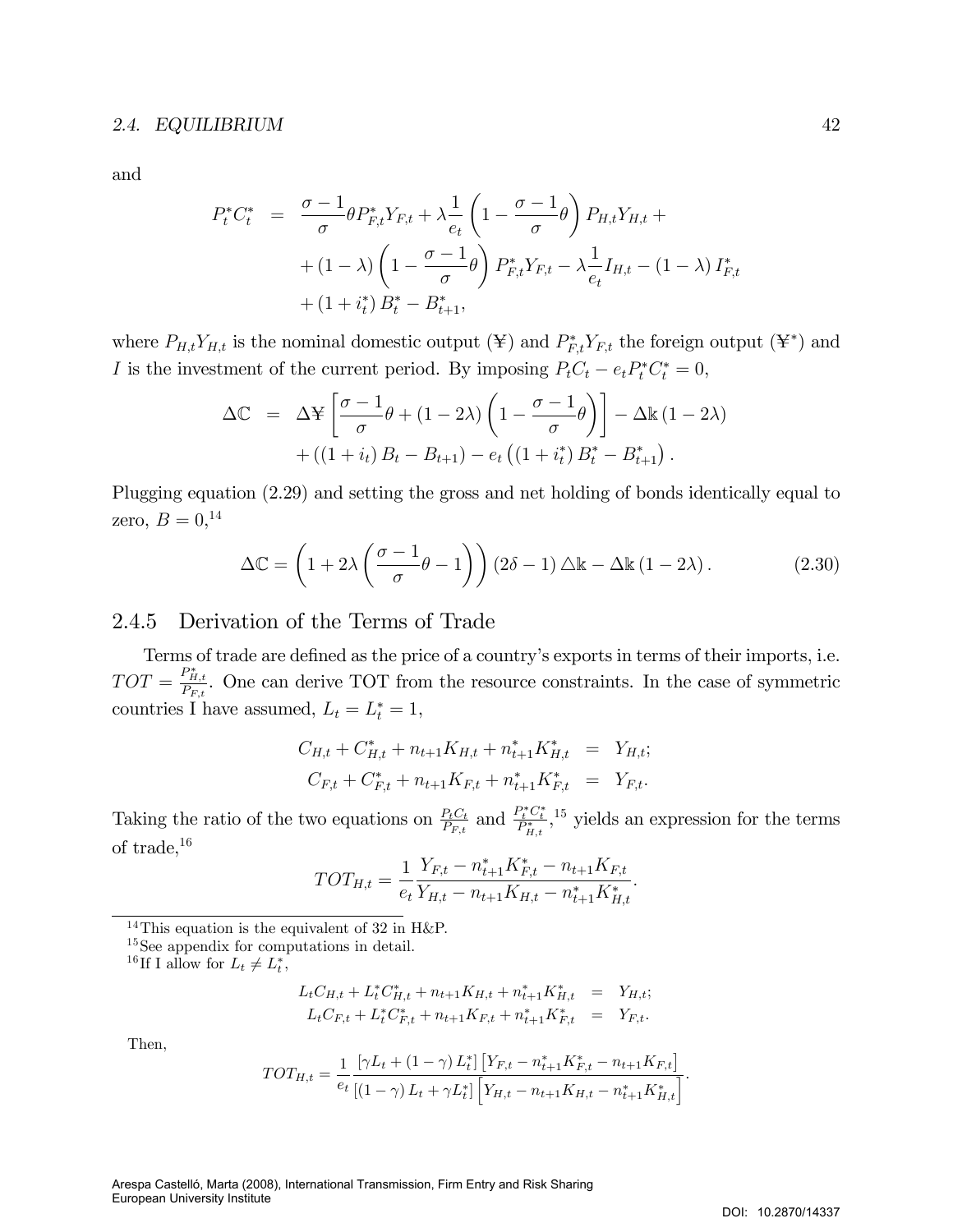The terms of trade depend on the relative supply of output net of investment. Given investment, the international transmission is positive: an increase in net home output benefits foreign households by lowering the home output prices. At the same time, a positive productivity shock at Home raises investment.

Let  $\Gamma = \gamma^{\gamma} (1 - \gamma)^{1 - \gamma}$ . Hence, the price indexes can be rewritten as

$$
P_t = \frac{P_{H,t}}{\Gamma} \left( \frac{Y_{H,t} - n_{t+1} K_{H,t} - n_{t+1}^* K_{H,t}^*}{Y_{F,t} - n_{t+1} K_{F,t}^* - n_{t+1} K_{F,t}} \right)^{1-\gamma};
$$
\n(2.31)

$$
P_t^* = \frac{P_{H,t}}{e_t \Gamma} \left( \frac{Y_{H,t} - n_{t+1} K_{H,t} - n_{t+1}^* K_{H,t}^*}{Y_{F,t} - n_{t+1}^* K_{F,t}^* - n_{t+1} K_{F,t}} \right)^{\gamma}.
$$
\n(2.32)

For  $\gamma = 1/2$ , households' preferences are identical, the real exchange rate  $P/P^*$  is identically equal to 1. In other words, purchasing power parity holds.<sup>17</sup> For  $\gamma \neq 1/2$ , instead, home bias in consumption implies that the real exchange rate is not constant, but moves with the terms of trade:

$$
RER_t = \frac{P_t}{e_t P_t^*} = \left(\frac{P_{F,t}}{P_{H,t}}\right)^{1-2\gamma}.
$$
\n(2.33)

With perfect risk sharing, it follows that the ratio between consumption levels is also equal to the RER.

$$
\frac{C_t^*}{C_t} = \left(\frac{P_{F,t}}{P_{H,t}}\right)^{1-2\gamma}.\tag{2.34}
$$

### 2.4.6 Transmission Mechanism

Equation (2.30), which I recall below, is the key equation yielding the explanations for investors' behaviour.

$$
\Delta \mathbb{C} = \underbrace{\overbrace{(2\delta-1)}^{\text{via } Y} \overbrace{\left(1-2\lambda \left(1-\frac{\sigma-1}{\sigma}\theta\right)\right)}^{\text{via prices}} \Delta k}_{\text{indirect effect}} - \underbrace{(1-2\lambda)\Delta k}_{\text{direct effect}}.
$$

To make the mechanism clear, let's assume that a fully anticipated shock consistent in a rise in relative investment occurs<sup>18</sup> (i.e.  $\Delta I_{H,t+1}$  whereas  $I_{F,t+1}^*$  keeps constant.) First, consider an environment where the basket of capital goods is biased towards domestic varieties  $(\delta > \frac{1}{2})$ . In this case,  $\lambda < \frac{1}{2}$ .

 $^{17}\mathrm{Cole}$  and Obstfeld case.

<sup>&</sup>lt;sup>18</sup>A typical example of  $\Delta I_H$  is the expectancy of a future increase in home productivity, so that agents want to create more firms to take advantage of such improvement.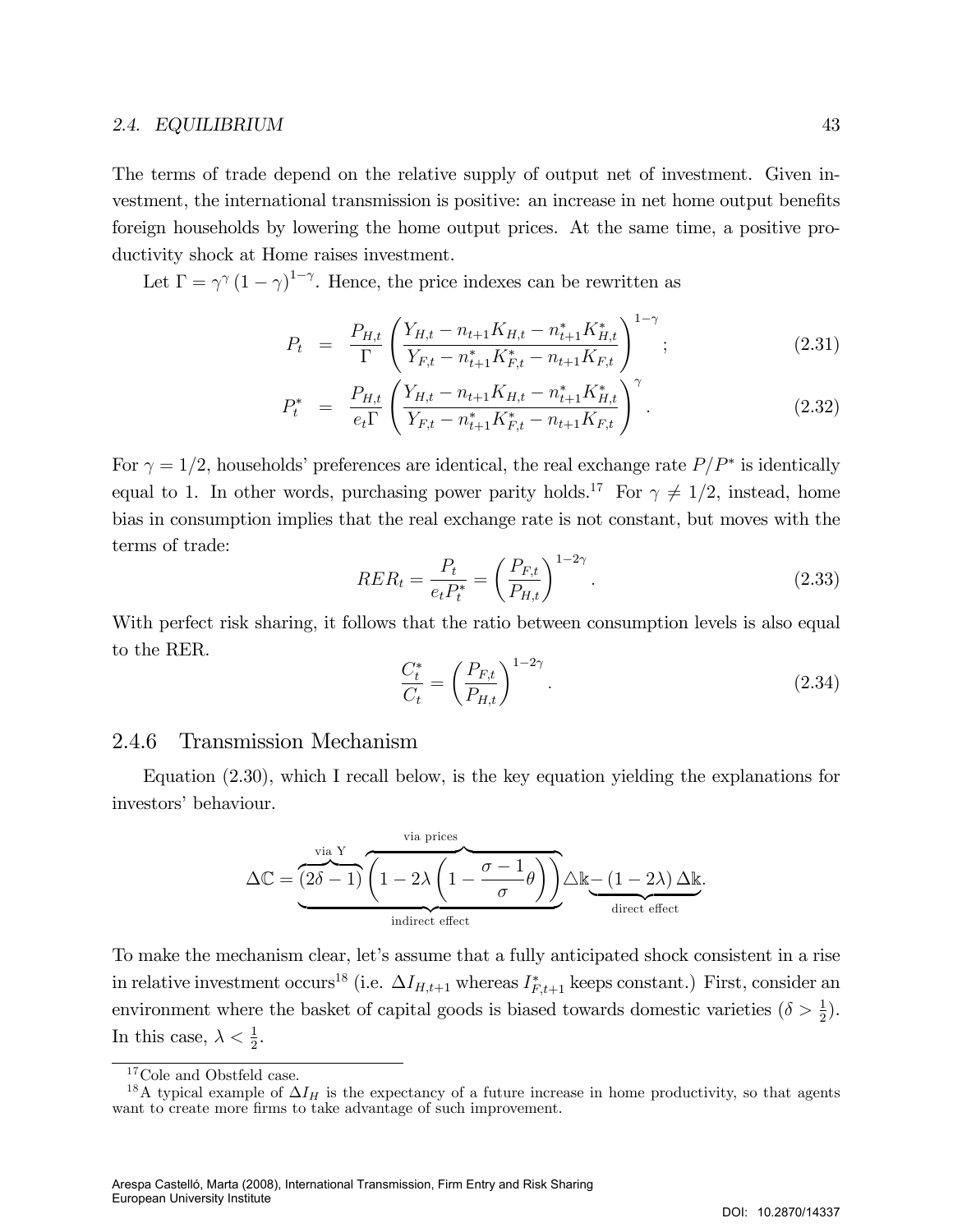In brief, one can say that the  $\Delta I_{H,t+1}$  causes a quantity and a valuation effect and these disturb perfect risk sharing. The shock generates an increment in home households' wealth whereas foreign wealth decreases. This is reflected on the valuation of home output via the increase in prices.

I may split the overall impact into two simultaneous effects which move in opposite directions. On the one hand,  $\Delta \mathbb{K}$  has a negative direct effect on  $\Delta \mathbb{C}$ . The relative demand of home goods increases because they are used to satisfy the extra investment. Although part of this cost is financed by foreigners through ownership  $(\frac{1}{2} > \lambda > 0)$ , the home household is forced to reduce her relative consumption. This impact on  $\Delta \mathbb{C}$  helps to regulate the financial flows and thus avoids disturbing perfect risk sharing.

Notice that when  $\lambda = 0$  (no diversification), the term  $(-(1 - 2\lambda))$  equals  $-1$ . So, an increment of one euro in domestic investment directly implies a one euro reduction in domestic consumption because it generates a one unit decline in dividends received by home households. By contrast, if  $\lambda = 1$  (home households only own foreign assets) the direct term equals 1. Thus, an extra euro of home investment generates a reduction of one euro in the foreign consumption because it is the foreign households who finance the whole cost of it.

On the contrary, the indirect effect, the impact of  $\Delta \mathfrak{Y}$  on  $\Delta \mathbb{C}$ , is positive. This can also be separated into two parts. The first,  $(2\delta - 1)$ , captures the extent to which an increase in domestic absorption (in this case, investment) increases the relative value of home output. The second part,  $(1 - 2\lambda \left(1 - \frac{\sigma - 1}{\sigma}\theta\right))$ , reflects the impact of a change in relative output on relative consumption. It shows the fact that an increment in relative demand for home goods has a positive effect on the terms of trade for the domestic economy. This effect is negatively related to  $\lambda$  and positively to  $\theta$ . This is the case because, the larger the non-diversifiable labour's share, the larger the impact of an improvement in the domestic economy's terms of trade on relative consumption, given  $\lambda$ <sup>19</sup> Similarly, the smaller the diversification level  $\lambda$ , the larger the impact of a variation in relative prices on  $\Delta \mathbb{C}$ .

To sum up, when the shock is anticipated, home output has a higher relative value due to the increment of the demand. In consequence, the distributed dividend, which belongs partly to foreign households, is larger. The increase in the output demand pushes the quantity of labour up and so the total labour income increases, making households become richer.

Indeed, the magnitude of this general equilibrium effect is greater than the magnitude of the direct effect when  $\lambda$  (the proportion of foreign assets) is inefficiently high and vice versa.

In order to compensate a situation like this and re-establish perfect risk sharing,  $\lambda$ 

 $19$ This is due to the fact that most of the revenue goes directly to labour, via wages. Real wages are affected by the changes on relative prices. On the contrary, when a large part of the household's income comes from dividends,  $TOT$  loses its capacity of offsetting the impact of the shocks.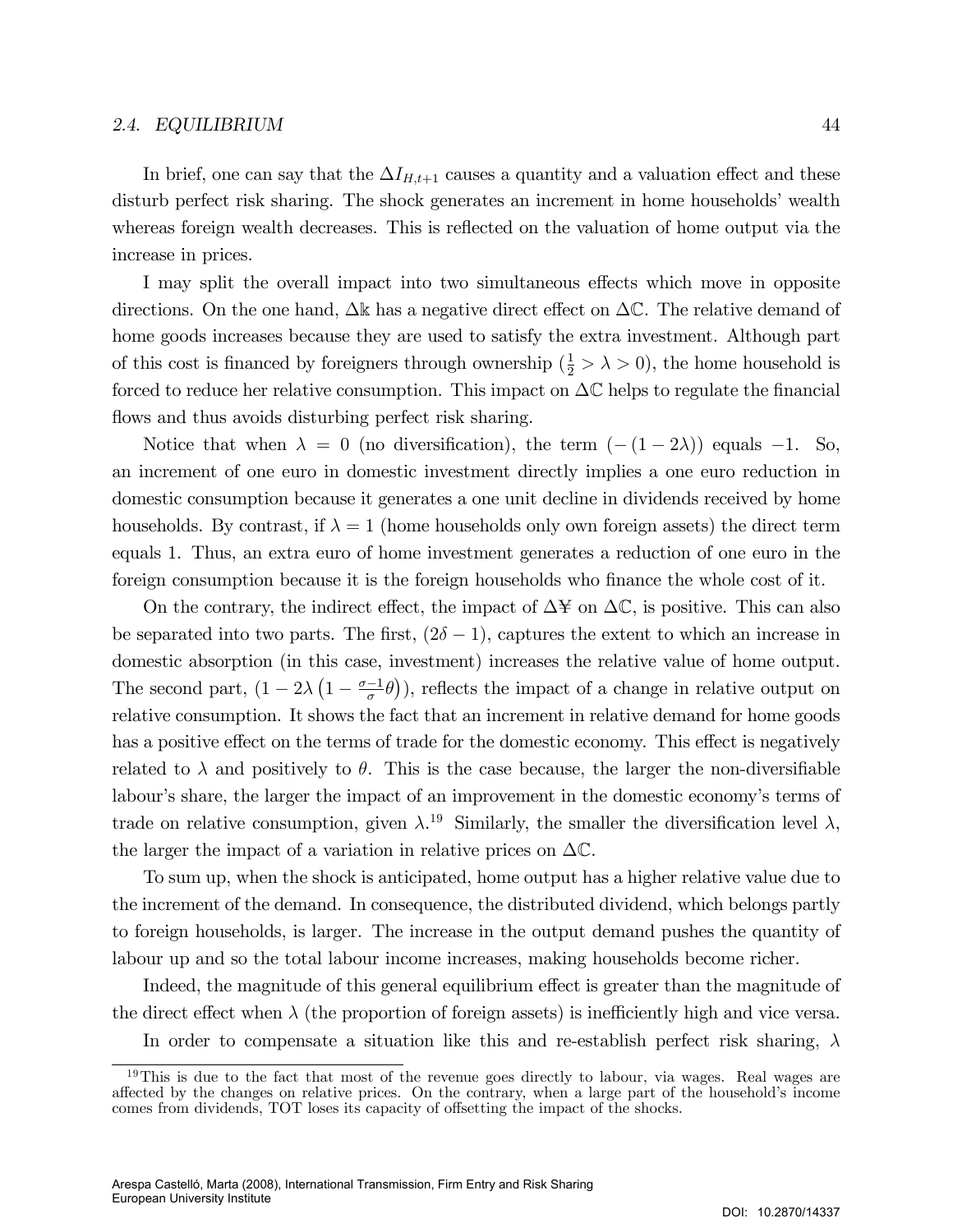must increase. Therefore, a larger proportion of dividends is redistributed to the foreign households in order to get a smooth consumption. In this way home households pass part of their wealth to the other country and, simultaneously, reduce the demand effect. The latter occurs because, although they are importing more, these imports are partly financed by giving extra ownership to the foreigners.

In the case in which capital goods are mostly composed by foreign varieties ( $\delta < \frac{1}{2}$ )  $\delta > \frac{1}{2}$ , all the effects act in the opposite direction. The direct effect is positive, whereas the indirect effect becomes negative. This change is reasonable since the demand generated by the extra investment, now, must be mostly covered by foreign goods and so foreign output increases its value with respect to home production.

This result yields a basic conclusion: diversification is not a tool to redistribute the purchasing power, but to control the excess of demand.<sup>20</sup> And it is the existence of investment which makes diversification necessary, because terms of trade are not able to neutralize the consequences of the shocks.

By setting  $\Delta \mathbb{C} = 0$  I solve for  $\lambda$ ,

$$
\lambda = \frac{1 - \delta}{1 + (2\delta - 1)\left(\frac{\sigma - 1}{\sigma}\theta - 1\right)}.\tag{2.35}
$$

Equation (2.35) is the equilibrium value for  $\lambda$ , i.e. the diversification level for which the direct and indirect effects of a shock disturbing relative consumption (for instance, a shock in investment) are exactly offset.

Households allocate a positive part of their portfolios on foreign assets,  $0 \leq \lambda \leq 1$ . Notice that it is not the parameter from the preferences on consumption  $(\gamma)$  which plays a role in the diversification, but the parameter of the preferences on capital goods  $(\delta)$ . Hence, it is important to disentangle these two, allowing them to be different. This is not done in H&P. The larger the home bias in the preferences for capital goods, the less they diversify.  $\lambda$  decreases with  $\delta$  and is kept above  $\frac{1}{2}$  for  $\delta < \frac{1}{2}$  and below  $\frac{1}{2}$  for  $\delta > \frac{1}{2}$ . Thus, as H&P did, I find a portfolio biased towards home assets as the optimal allocation for households to reach perfect risk sharing. A larger trade share (smaller  $\delta$ ) in capital goods implies a weaker terms of trade response to changes in relative final demand. So, for any given diversification level, the indirect effect of demand changes on relative consumption that works through prices is going to be smaller. Moreover, whilst  $\delta \geq \frac{1}{2}$  $\frac{1}{2}$ ,  $\lambda$  decreases with labour income share. This is

<sup>&</sup>lt;sup>20</sup>Notice that  $\delta$  and  $\lambda$  appear multiplied by 2. When investment at home goes up, home country increases both the demand for domestic goods (by  $\delta$ ) and for foreign goods (by  $1 - \delta$ ) and  $e_t P_{F,t}^* K_{F,t}^* =$  $(1 - \delta) P_{K,t} K_t, P_{H,t} K_{H,t} = \delta P_{K,t} K_t$ . Thus,  $\Delta k$  includes the term  $(2\delta - 1)$ . By the same token,  $P_t C_t$  $e_t P_t^* C_t^* = \dots - (1 - \lambda) P_{K,t} K_t - (-\lambda) P_{K,t} K_t = (2\lambda - 1) P_{K,t} K_t.$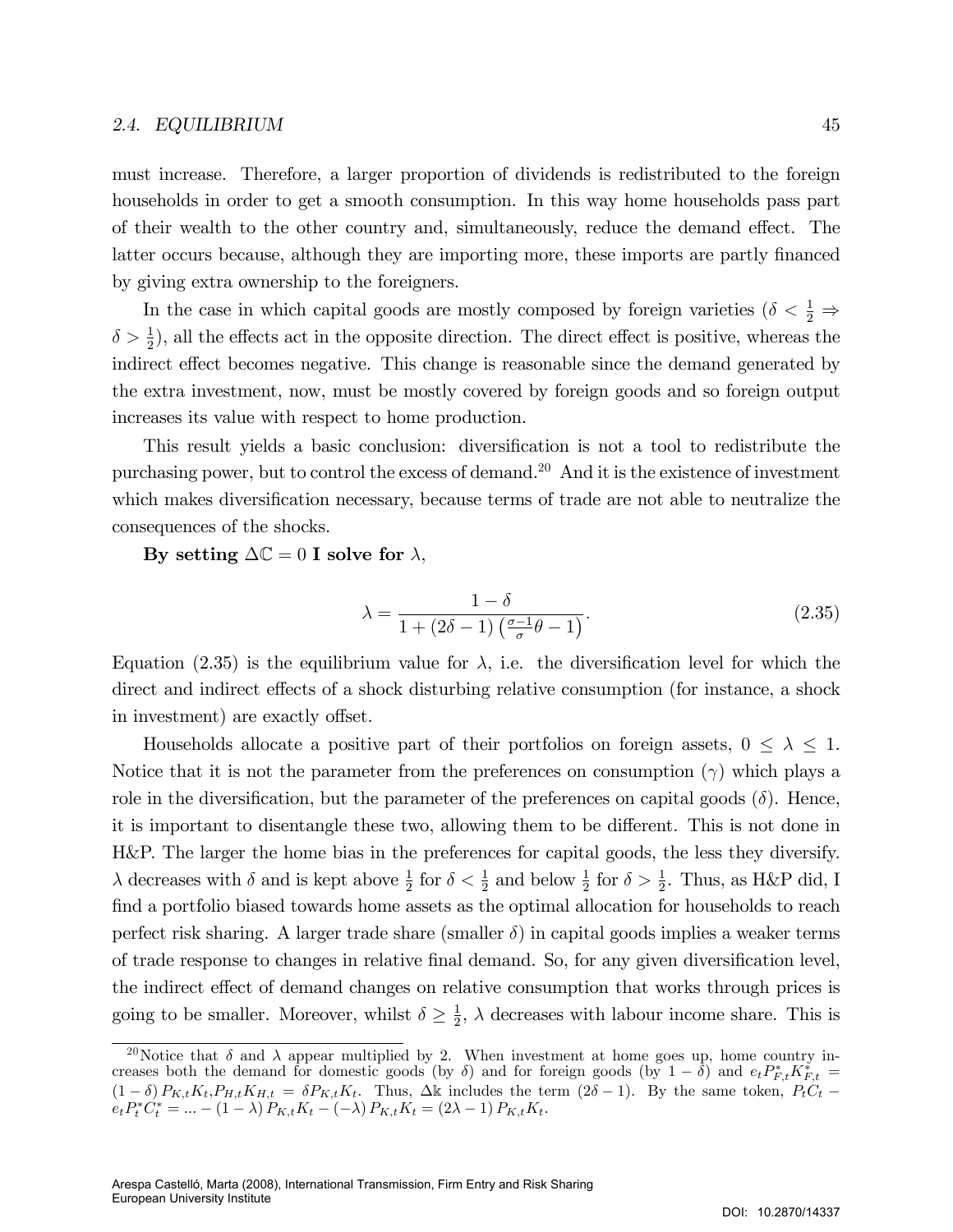In the extreme case of  $\delta \to 1$ , i.e. the country uses only domestically produced goods as capital in the creation of new firms, households do not diversify at all,  $\lambda \to 0$ . This shows, again, that the home bias on consumption preferences is not relevant for diversification, but also that the size of the labour income share alone, without the presence of some bias in demand (here in capital goods), is not important either. This is easy to understand: when home agents use only their own goods to create firms, the first term of the indirect effect, the one explaining the impact of relative output on relative consumption, is zero. There is no valuation of home output because flexible prices react one to one to the excess of demand, compensating the shock and ensuring perfect risk sharing. Thus, it agrees with Cole and Obstfeldís result. Finally, when the bundle of capital goods is equally divided between home and foreign varieties, households need perfect pooling (i.e. they perfectly divide their portfolios between home and foreign equities) in order to get perfect risk sharing, as in Heathcote and Perri's paper.

In H&P, the share of diversification of the portfolio is

smaller diversification is needed to match perfect risk sharing.

$$
\left[1 - \lambda^{HP}\right] = \left[\frac{1 - \omega}{1 + \theta - 2\omega\theta}\right]_{\omega = \frac{1}{2}} = \frac{1}{2},
$$

where  $\theta$  is the capital income share,  $\omega$  is the parameter of the Cobb-Douglas aggregator in consumption (i.e. the indicator of the bias in consumption) and  $1 - \lambda^{HP}$  is the level of diversification in the portfolio (i.e. the equivalent of  $\lambda$  in this paper.)

This happens because, when the demand on capital goods is equally allocated on home and foreign goods, any increase of either home or foreign investment pushes the demand for domestic and foreign varieties in the same proportion, keeping terms of trade invariable (the indirect effect is zero). So, if agents rely on perfect pooling, they share the weight of the financing whichever country is affected by the shock.

The model provides an example of complementarity between terms of trade movements and income transfers via asset holdings in insuring against consumption risk from productivity fluctuations.

Relative price movements already provide some consumption risk insurance, but this is not perfect. The reason lays on the fact that trade flows among countries move terms of trade in response, not only to consumption but also, to investment needs. These needs are possibly driven by expectations of future returns to capital. Portfolio diversification provides a way to insulate terms of trade from the components of demand due to investment. Hence,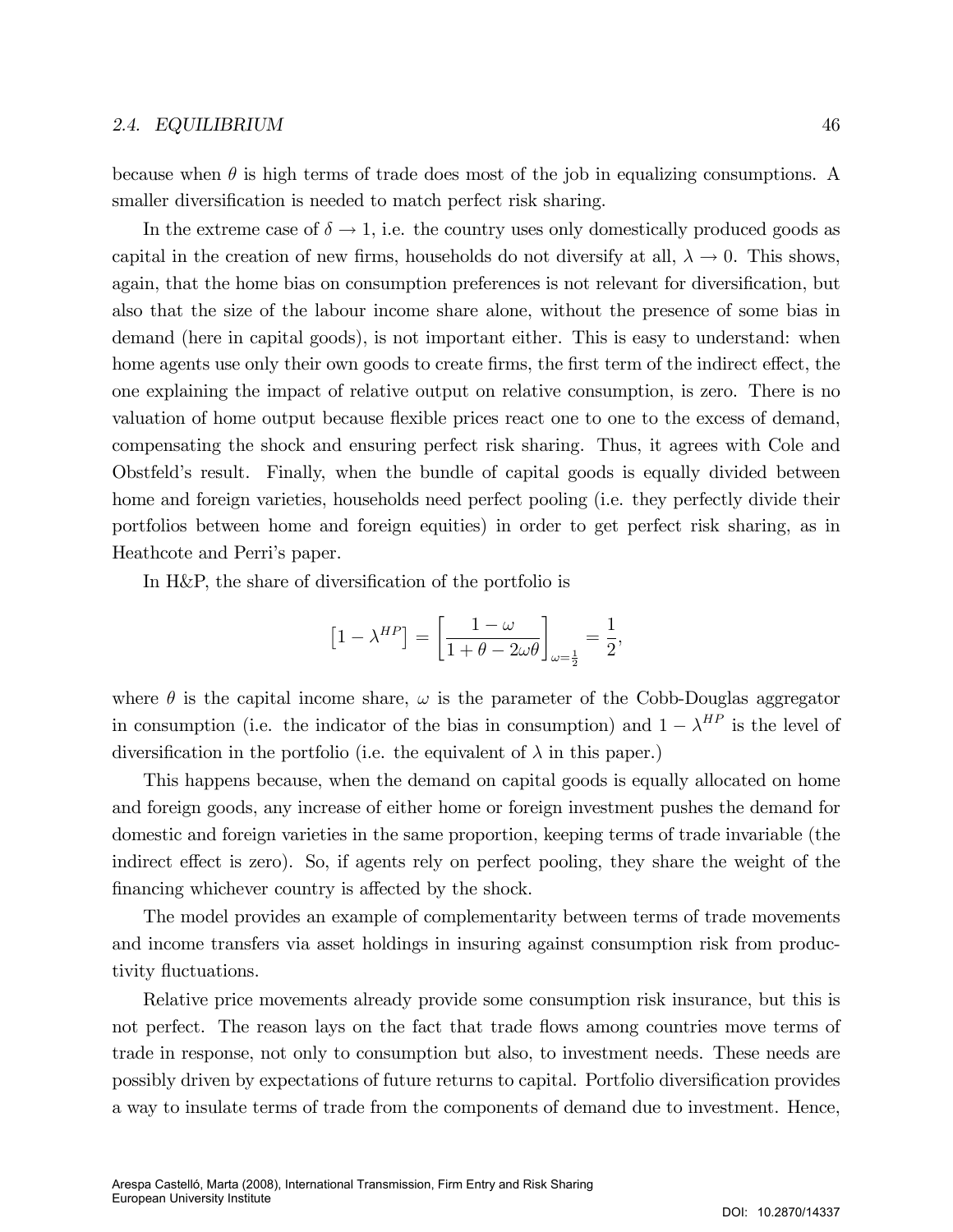income flows from assets cover the demand for local inputs by foreign firms: the higher the proportion of investment which is local, the lower the need to diversify.

### 2.4.7 Allocation of firms

The free entry conditions (FECs) provide us with a system of two difference equations to solve for  $n$  and  $n^*$ . At Home, the FEC is,

$$
P_{K,t}K_t = P_{H,t}K_{H,t} + P_{F,t}K_{F,t} = E_t Q_{t,t+1} \pi_{t+1} (h).
$$

After some algebra,<sup>21</sup> one finds a system of two non-linear differentiated equations on n and  $n^*,$ 

$$
n_{t+1} \left[ K_{H,t} \frac{Y_t(h)^{\frac{1}{\theta}-1}}{A_{H,t}^{\frac{1}{\theta}}} \left( 1 - \beta \left( 1 - \frac{\sigma - 1}{\sigma} \theta \right) \right) + K_{F,t} \frac{Y_t(f)^{\frac{1}{\theta}-1}}{e_t A_{F,t}^{\frac{1}{\theta}}} \right] = \beta \left( 1 - \frac{\sigma - 1}{\sigma} \theta \right) \theta \frac{\sigma - 1}{\sigma \kappa}
$$

$$
E_t \left[ L_{t+1} \gamma + L_{t+1}^* \left( 1 - \gamma \right) \left[ \frac{A_{F,t+1}}{A_{H,t+1}} \right]^{\frac{1}{\theta}} \left[ \frac{Y_{t+1}(h)}{Y_{t+1}(f)} \right]^{\frac{1}{\theta}-1} \frac{n_{t+1}}{n_{t+1}^*} + \frac{1}{\theta} \frac{\sigma \kappa}{\sigma - 1} \frac{Y_{t+1}(h)^{\frac{1}{\theta}-1}}{A_{H,t+1}^{\frac{1}{\theta}}} n_{t+2}^* K_{H,t+1}^*
$$

and, symmetrically,

$$
n_{t+1}^{*} \left[ K_{F,t}^{*} \frac{Y_{t}(f)^{\frac{1}{\theta}-1}}{A_{F,t}^{\frac{1}{\theta}}} \left( 1 - \beta \left( 1 - \frac{\sigma - 1}{\sigma} \theta \right) \right) + K_{H,t}^{*} \frac{Y_{t}(h)^{\frac{1}{\theta}-1}}{A_{H,t}^{\frac{1}{\theta}}} e_{t} \right] = \beta \left( 1 - \frac{\sigma - 1}{\sigma} \theta \right) \theta \frac{\sigma - 1}{\sigma \kappa}
$$

$$
E_{t} \left[ L_{t+1}^{*} \gamma + L_{t+1} \left( 1 - \gamma \right) \left[ \frac{A_{H,t+1}}{A_{F,t+1}^{\frac{1}{\theta}}} \right]^{\frac{1}{\theta}} \left[ \frac{Y_{t+1}(f)}{Y_{t+1}(h)} \right]^{\frac{1}{\theta}-1} \frac{n_{t+1}^{*}}{n_{t+1}} + \frac{1}{\theta} \frac{\sigma \kappa}{\sigma - 1} \frac{Y_{t+1}(f)^{\frac{1}{\theta}-1}}{A_{F,t+1}^{\frac{1}{\theta}}} n_{t+2} K_{F,t+1} \right]
$$

Although an analytical solution for  $n$  and  $n^*$  cannot be provided, it is worth noticing that the expressions above do not depend on  $\lambda$  at all. Hence, the decision on the allocation of plants of production is completely disconnected from the decision on the ownership of firms made by agents in the home and foreign country. So, it follows that the dynamics of markets do not invalidate H&P result, found in a perfectly competitive world.

### 2.4.8 The labour demand in equilibrium.

The f.o.c. for home firms was

$$
\ell_t(h) = \left[\frac{w_t}{A_{H,t}}\frac{1}{\theta}\frac{1}{\phi_t}\right]^{\frac{1}{\theta-1}}.
$$

<sup>21</sup>See appendix for the computations.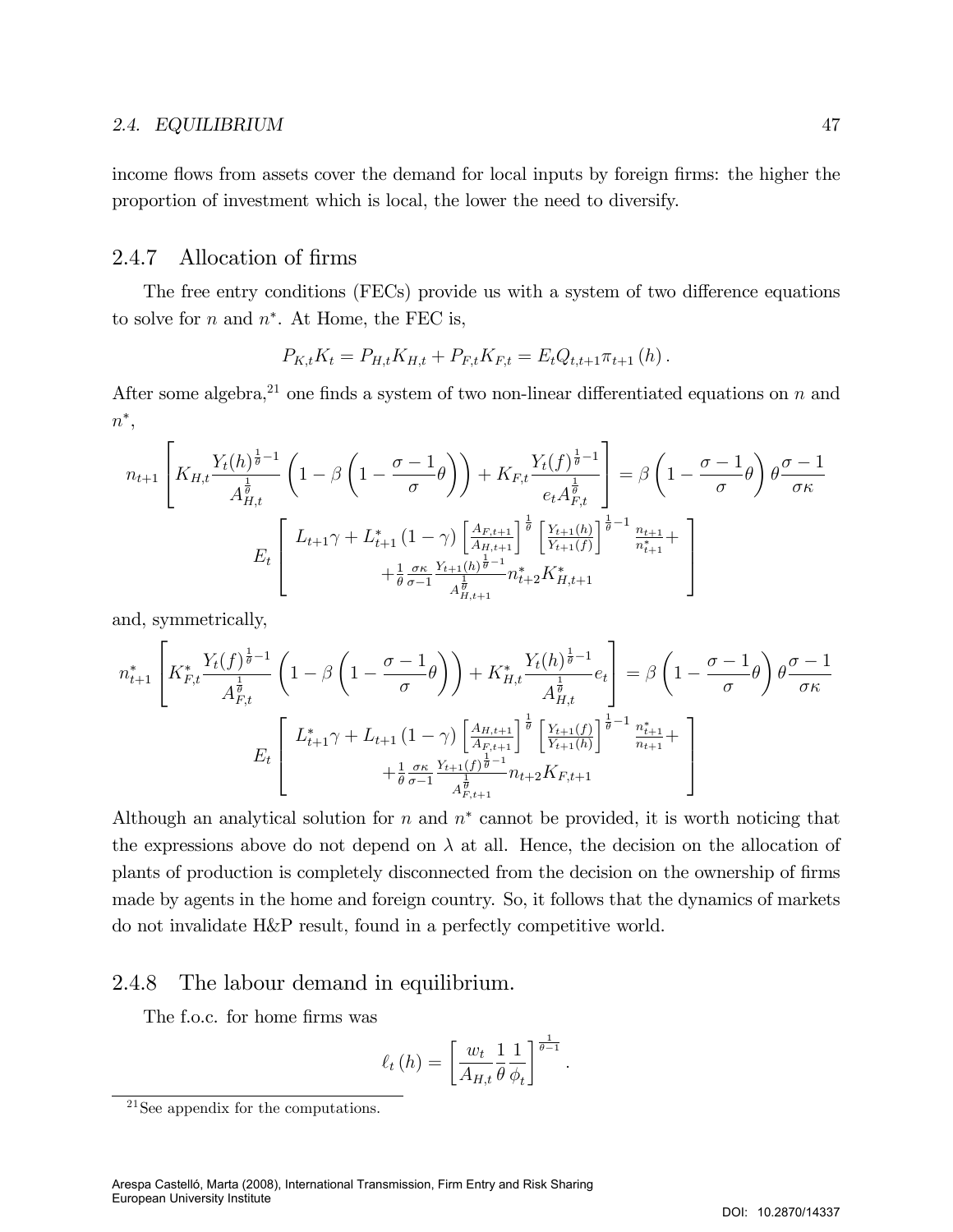I use the technology restriction to get the lagrangian multiplier,  $\phi_t = p_t(h) \frac{\sigma - 1}{\sigma}$ . So that,

$$
\ell_t(h) = \left[\frac{\sigma - 1}{\sigma} \frac{A_{H,t}}{w_t} p_t(h)\right]^{\frac{1}{1-\theta}}.
$$

Households supply an elastic amount of labour. It increases with the increment of the returns to scale of their effort, i.e. the higher  $\theta$  is, the more productive labour is and the more they are willing to work. Labour supply goes up for higher levels of  $A_{H,t}$  -the productivity of technology- and for higher prices, since, in this case, they need more income to be able to consume the same amount of goods. Finally, they supply less labour when wages are high, given prices.

### 2.5 Nominal rigidities

This subsection checks whether the main result of the model holds under the assumption that prices are sticky. Suppose the simplest case of nominal rigidities: Örms must set their prices one period in advance, at the moment they are created, whilst the optimal level of labour is chosen when the production starts.

### 2.5.1 The Optimal Monetary Policy to Replicate Flexible Prices Allocation

To start with the analysis of an economy with price stickiness, let's assume that the monetary authority decides to commit to a simple monetary policy. It determines a monetary stance tied to productivity shocks in such a way it is able to optimally obtain the equilibrium allocation we found when prices were perfectly áexible. Under this restrictive assumption, the optimal portfolio derived in the first part of the chapter holds.

### 2.5.1.1 Production with Producer Currency Pricing -PCP-

The Firm's Problem At time t, the firm maximizes the discounted value of future profits subject to the technology restriction. Let's assume that they set prices in the currency of the country of production. They are paid  $p_t(h)$  for any unit sold at home or abroad, although foreign households account for the exchange rate,  $e_t$ , in deciding the level of consumption of variety  $h (p_t^*(h) = \frac{1}{e_t} p_t(h),$  so  $c_t^*(h) = C_{H,t}^* \left[ \frac{p_t^*(h)}{P_{H,t}^*} \right]$  $\left[\frac{p_t^*(h)}{P_{H,t}^*}\right]^{-\sigma} = C_{H,t}^*\left[\frac{p_t(h)}{e_tP_{H,t}^*}\right]$  $\left[\frac{p_t(h)}{e_t P_{H,t}^*}\right]^{-\sigma}$ .) However, since the law of one price holds also for the price indexes  $(P_{H,t}^* = \frac{1}{e_t})$  $\frac{1}{e_t} P_{H,t}$ ),  $\left[ \frac{p_t^*(h)}{P_{H,t}^*} \right]$  $\left[\frac{p_t^*(h)}{P_{H,t}^*}\right]^{-\sigma} = \left[\frac{p_t(h)}{P_{H,t}}\right]^{-\sigma}.$ Hence, one can simply maximize,

$$
\max_{p_{t+1}(h)} E_t Q_{t,t+1} \left[ p_{t+1}(h) Y_{t+1}(h) - w_{t+1} \ell_{t+1}(h) \right], \tag{2.36}
$$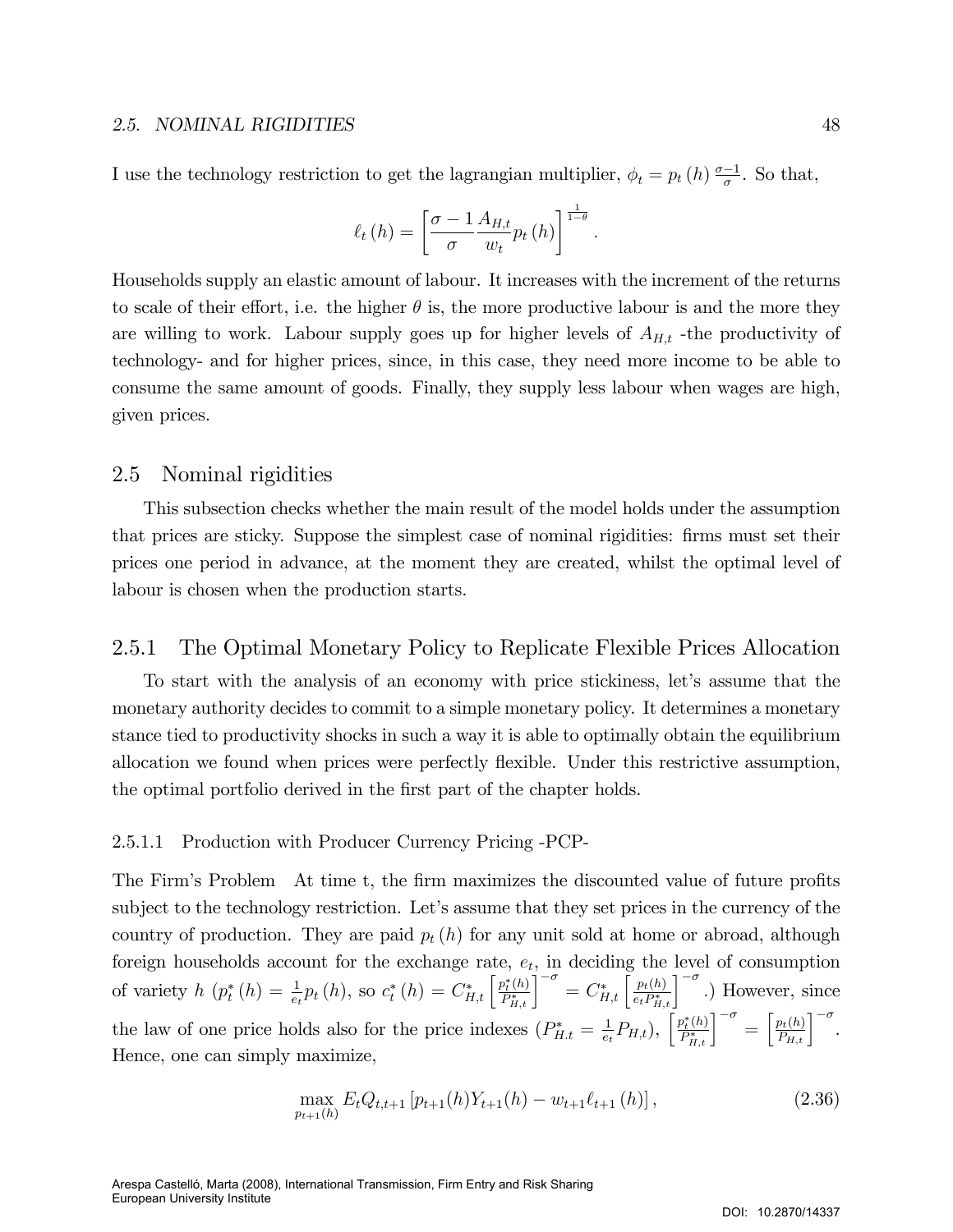which yields the optimal price-setting, $2^2$ 

$$
p_{t+1}(h) = \frac{\kappa}{\theta} \frac{\sigma}{\sigma - 1} \frac{E_t \left( \left( \frac{Y_{t+1}(h)}{A_{H,t+1}} \right)^{\frac{1}{\theta}} \frac{Y_{H,t+1}}{Y_{t+1}(h)} \frac{1}{N - \ell_{t+1}(j)} \right)}{E_t \left( \frac{Y_{H,t+1}}{\mu_{t+1}} \right)},
$$
(2.37)

where  $\mu_{t+1} = P_{t+1}C_{t+1}$ . Prices crucially depend on expected  $\mu$ . An expected monetary expansion raises the price level and nominal spending.

Since, in equilibrium  $P_{H,t} = n_t^{\frac{1}{1-\sigma}} p_t(h)$  and recalling that  $Y_{H,t+1} = Y_{t+1}(h) \left(\frac{p_{t+1}(h)}{P_{H,t+1}}\right)^{-\sigma}$ ,

$$
p_{t+1}(h) = \frac{1}{\theta} \frac{\sigma}{\sigma - 1} \frac{E_t \frac{\kappa}{A_{H,t+1}^{\frac{1}{\theta}}}}{E_t \frac{1}{\mu_{t+1}} Y_{t+1}(h)}.
$$

Let's assume a monetary stance  $\mu_t = A_{H,t}^{\frac{1}{\theta}}$ . Thus, the government reacts one to one to any productivity shock affecting the domestic economy. In this case, the preset price is a constant proportion of the expected output  $(E_tY_{t+1}(h))$  weighted by the technology parameter,

$$
p_{t+1}(h) = \frac{\sigma \kappa}{\sigma - 1} E_t Y_{t+1}(h)^{\frac{1}{\theta} - 1}.
$$

The government controls the path of short-term rates  $i$ , providing a nominal anchor for market expectations. A forward-looking measure of monetary stance,  $\mu$  is provided by equation  $(2.11)$  and the definition  $\mu_{t+1} = P_{t+1}C_{t+1}$ .

At time t+1, the firm created at t chooses  $\ell_{t+1} (h)$  by minimizing costs. The f.o.c. does not change from the flexible-price case,

$$
\phi_{t+1} = \frac{w_{t+1}}{\theta A_{H,t+1}} \ell_{t+1} (h)^{1-\theta} = mgC.
$$

#### Determination of  $\lambda$

In order to compute  $\lambda$ , I use the expressions of profits and labour income as a proportion of domestic output, as well as the definitions in  $(2.27)$ . All of them are in aggregate terms. Since the individual price is not used, but only the price indexes and I have assumed that firms are atomistic, the optimal  $\lambda$  is not affected by the nominal rigidities in the economy, when prices are set in the currency of the producer. For example, from

$$
w_t \ell_t (h) = \theta \frac{\sigma - 1}{\sigma} p_t (h) Y_t (h) ,
$$

 $22$  Go to the appendix for details.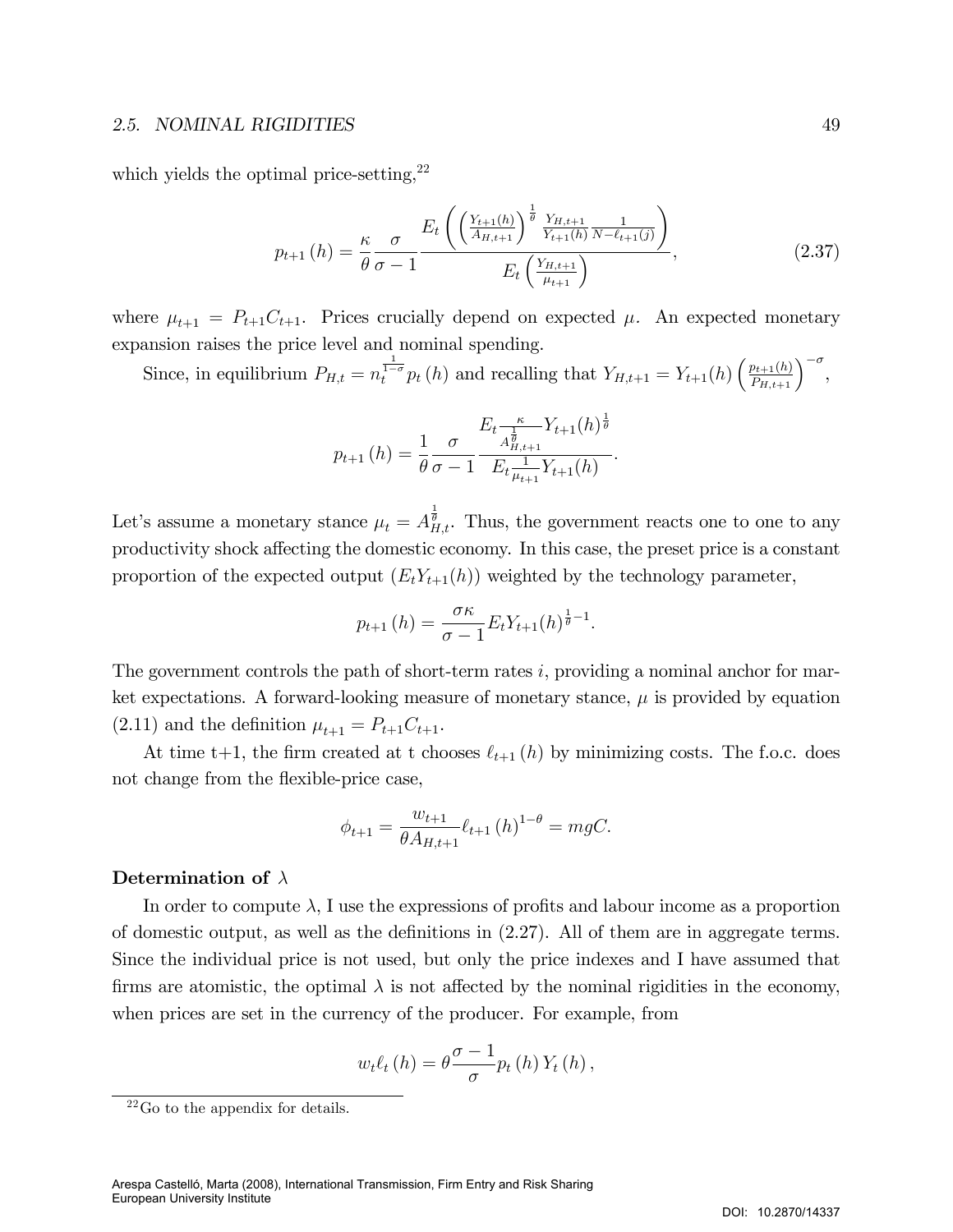the aggregate is

$$
w_t \int^{n_t} \ell_t(h) dh = \theta \frac{\sigma - 1}{\sigma} \int^{n_t} p_t(h) Y_t(h) dh
$$

$$
n_t w_t \ell_t(h) = \theta \frac{\sigma - 1}{\sigma} Y_{H,t} P_{H,t}.
$$

The same expression from the fully-flexible price version applies, as happens with that of profits. $^{23}$ 

#### 2.5.1.2 Production with Local Currency Pricing -LCP-

In this subsection, I show how fundamental equations change when prices are set on the local currency (i.e. on the currency of the market where the variety is consumed). However, the conclusions for the optimal portfolio allocation do not vary. In this case, firms maximize,

$$
\max_{p_{t+1}(h), p_{t+1}^*(h)} E_t Q_{t,t+1} \left[ \frac{p_{t+1}(h) \left( L_{t+1} c_{t+1}(h) + n_{t+2} k_{t+1}(h) \right) +}{e_{t+1} p_{t+1}^*(h) \left( L_{t+1}^* c_{t+1}^*(h) + n_{t+2}^* k_{t+1}^*(h) \right) - \frac{w_{t+1}}{A_{H,t+1}^{\frac{1}{\theta}}} Y_{t+1}^{\frac{1}{\theta}}(h)} \right].
$$
 (2.38)

When prices are set per market, firms must suffer from the uncertainty generated by the exchange rate volatility. The new f.o.c. yield the following optimal price setting,

$$
p_{t+1}(h) = \frac{\sigma}{\sigma - 1} \frac{E_t \frac{Y_{t+1}^{\frac{1}{\theta}-1}(h)}{A_{H,t+1}^{\frac{1}{\theta}}}(C_{H,t+1} + n_{t+2}K_{H,t+1})}{E_t \frac{1}{\mu_{t+1}}(C_{H,t+1} + n_{t+2}K_{H,t+1})}
$$
(2.39)

and

$$
p_{t+1}^{*}\left(h\right) = \frac{\sigma}{\sigma - 1} \frac{\kappa}{\theta} \frac{E_{t} \frac{Y_{t+1}^{\frac{1}{\theta}-1}\left(h\right)}{A_{H,t+1}^{\frac{1}{\theta}}}\left(C_{H,t+1}^{*} + n_{t+2}^{*} K_{H,t+1}^{*}\right)}{E_{t} \frac{e_{t+1}}{\mu_{t+1}}\left(C_{H,t+1}^{*} + n_{t+2}^{*} K_{H,t+1}^{*}\right)}.
$$
\n(2.40)

Notice that the price of variety h at home depends also on the part of the production effectively used in the home country  $(L_{t+1}C_{H,t+1} + n_{t+2}K_{H,t+1});$  and the price of the same variety h in the foreign country, on the part used in that foreign country  $(L_{t+1}^*C_{H,t+1}^* +$  $n_{t+2}^* K_{H,t+1}^*$ ,  $^{24}$  both for consumption and investment.

 $^{23}$ However, this is true under the most simple example of price stickiness. If I introduce costs of adjustment, the parameter of the quadratic form may appear in a new expression of  $\lambda$ .

<sup>&</sup>lt;sup>24</sup>Under flexible prices would be:  $p_t(h) = \frac{\sigma}{\sigma-1} \frac{\kappa}{\theta} \frac{\kappa \mu_t}{\frac{1}{\theta}}$  $\overline{A_{H,t}^{\frac{1}{\theta}}}$  $Y_{H,t}^{\frac{1}{\theta}-1}$  and  $p_{t+1}^{*}(h) = \frac{1}{e_t} \frac{\sigma}{\sigma-1} \frac{\kappa}{\theta} \frac{\kappa \mu_t}{A^{\frac{1}{\theta}}}$  $\overline{A_{H,t}^{\frac{1}{\theta}}}$  $Y_{H,t}^{\frac{1}{\theta}-1}$  as it was in our model.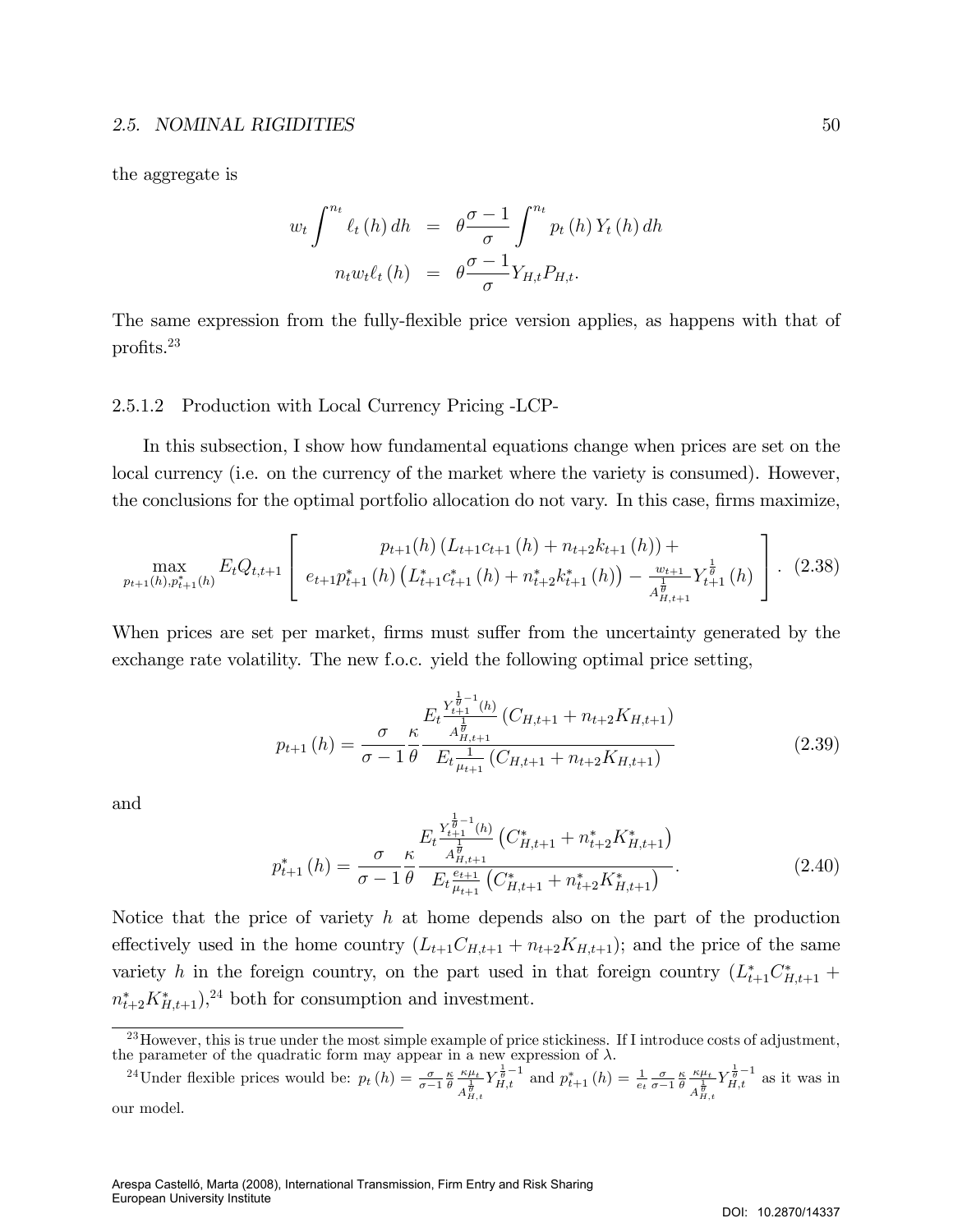Under this setup, equations  $(2.24)$  and  $(2.25)$  are no longer true. Here instead,

$$
\pi_t(h) = \left(1 - \theta \frac{\sigma - 1}{\sigma}\right) p_t(h) V_t + \left(1 - \theta \frac{\sigma - 1}{\sigma}\right) e_t p_t^*(h) D_t,
$$

where  $V_t = c_t(h) + n_{t+1}k_t(h)$ ,  $D_t = c_t(h) + n_{t+1}k_t(h)$  and, symmetrically,  $V_t^* = c_t(f) +$  $n_{t+1}k_t(f), D_t^* = c_t^*(f) + n_{t+1}^*k_t^*(f)$ . Moreover,

$$
w_t \ell_t(h) = \theta \frac{\sigma - 1}{\sigma} p_t(h) V_t + \theta \frac{\sigma - 1}{\sigma} e_t p_t^*(h) D_t
$$

and using the new expressions for  $(2.24)$  and  $(2.25)$  in the difference of the budget constraints,

$$
\Delta \mathbb{C} = \left[ \theta \frac{\sigma - 1}{\sigma} + (1 - 2\lambda) \left( 1 - \theta \frac{\sigma - 1}{\sigma} \right) \right] \Delta \Psi - (1 - 2\lambda) \Delta \mathbb{k}
$$

where  $\Psi_t = p_t(h) V_t + e_t p_t^* D_t$  and  $\Psi_t^* = \frac{p_t(f)}{e_t}$  $\sum_{e_t}^{(\underline{t}I)} V_t^* + p_t^* (f) D_t^*.$  Let's define  $\Delta \Psi = \Psi_t - e_t \Psi_t^*.$ Thus, the new equation for output absorption in the economy is,

$$
\triangle \Psi = (2\gamma - 1) \triangle \mathbb{C} + (2\delta - 1) \triangle \mathbb{k}.
$$

Notice that  $\Delta \Psi = \Delta \Psi$  and, so,  $\Delta \mathbb{C}$  is equal to that in the previous cases. Hence, the expression of  $\lambda$  is still true.

### 2.5.2 The General Monetary Policy (with Giancarlo Corsetti)

In this section, we allow authorities to introduce a general monetary policy. If we keep the previous setup mainly unchanged and we only introduce one-period preset prices, the optimal portfolio is not constant anymore. Instead, it is linked to the present discounted values of nominal labour income and nominal output.

The presence of nominal rigidities in prices, causes a negative correlation between labour income and dividends. After a positive shock on labour productivity, prices do not adjust. Hence, demand remains untouched and firms release some labour force because they are able to produce the same within less hours of work.

However, nominal rigidities do not prevent households from getting perfect risk sharing in equilibrium. We just need to create a new asset per country, a part from firm shares.

Let's introduce two new assets  $X$ , one denominated in Home currency, the other in Foreign currency. The number of assets exchanged across the border are  $X_H$  and  $X_F$  and their prices,  $q_H$  and  $q_F$ .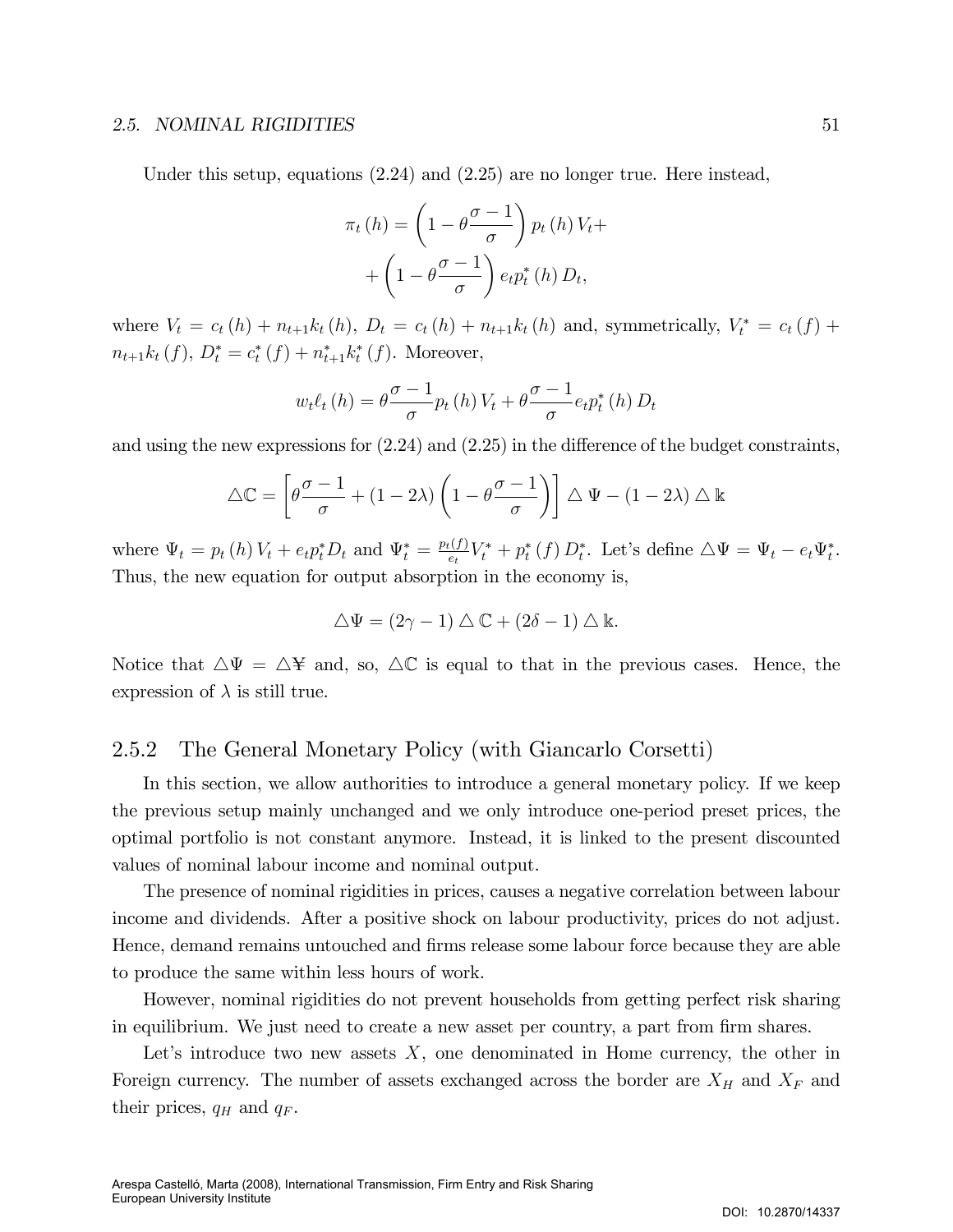Let's define these assets as generic one-period forward contracts (i.e. there is no exchange of cash at the time when the contract is entered.) The Euler equation must satisfy:

$$
q_{X,t} = 0 = \beta E \frac{P_t C_t}{P_{t+1} C_{t+1}} \Theta_{X,t+1},
$$
\n(2.41)

where  $\Theta_X$  is the payoff of the contract.

Using the budget constraint under our educated conjecture of efficient risk sharing with constant shares  $\lambda$  and X we get:

$$
PC = (1 - \lambda) \left[ 1 - \frac{\mu}{A_H P_H} \right] P_H Y_H + \frac{\mu}{A_H P_H} P_H Y_H + \lambda \left[ 1 - \frac{\mu^*}{A_F P_F^*} \right] \mathcal{E} P_F^* Y_F + \\ + X_{H,t} \Theta_{X,t} - \mathcal{E} X_{F,t} \Theta_{X,t}^* - q_{X,t} X_H + \mathcal{E} q_{F,t}^* X_F - (1 - \lambda) P_K I - \lambda \mathcal{E} P_K^* I^*
$$
(2.42)

and

$$
\mathcal{E}P^*C^* = \lambda \left[ 1 - \frac{\mu}{A_H P_H} \right] P_H Y_H + \frac{\mu^*}{A_F P_F^*} \mathcal{E} P_F^* Y_F + (1 - \lambda) \left[ 1 - \frac{\mu^*}{A_F P_F^*} \right] \mathcal{E} P_F^* Y_F + (2.43) - X_H \Theta_X + \mathcal{E} X_F \Theta_X^* + q_{X,t} X_H - \mathcal{E} q_{F,t}^* X_F - \lambda P_K I - (1 - \lambda) \mathcal{E} P_K^* I^*.
$$

If we take differences under the maintained hypothesis of perfect risk sharing and use the equilibrium condition for forward contracts:

$$
0 = (1 - \lambda) \left[ 1 - \frac{\mu}{A_H P_H} \right] P_H Y_H + \frac{\mu}{A_H P_H} P_H Y_H + \lambda \left[ 1 - \frac{\mu^*}{A_F P_F^*} \right] \mathcal{E} P_F^* Y_F - \lambda \left[ 1 - \frac{\mu}{A_H P_H} \right] P_H Y_H - \frac{\mu^*}{A_F P_F^*} \mathcal{E} P_F^* Y_F - (1 - \lambda) \left[ 1 - \frac{\mu^*}{A_F P_F^*} \right] \mathcal{E} P_F^* Y_F ++ 2X_H \Theta_t - 2 \mathcal{E} X_F \Theta_t^* - (1 - 2\lambda 1) \Delta P_K I,
$$

which yields:

$$
0 = (1 - 2\lambda) \left[ 1 - \frac{\mu}{A_H P_H} \right] P_H Y_H + \frac{\mu}{A_H P_H} P_H Y_H -
$$

$$
(1 - 2\lambda) \left[ 1 - \frac{\mu^*}{A_F P_F^*} \right] \mathcal{E} P_F^* Y_F - \frac{\mu^*}{A_F P_F^*} \mathcal{E} P_F^* Y_F
$$

$$
+ 2 \left[ X_H \Theta_t - \mathcal{E} X_F^* \Theta_t^* \right] - (1 - 2\lambda) \Delta P I.
$$

Collecting terms we derive:

$$
0 = P_H Y_H \left\{ (1 - 2\lambda) \left[ 1 - \frac{\mu}{A_H P_H} \right] + \frac{\mu}{A_H P_H} + 2 \frac{X_H \Theta_t}{P_H Y_H} \right\} -
$$
\n
$$
\mathcal{E} P_F^* Y_F \left\{ (1 - 2\lambda) \left[ 1 - \frac{\mu^*}{A_F P_F^*} \right] + \frac{\mu^*}{A_F P_F^*} + 2 \frac{X_F \Theta_t^*}{\mathcal{E} P_F^* Y_F} \right\} +
$$
\n
$$
- (1 - 2\lambda) \Delta P I.
$$
\n(2.44)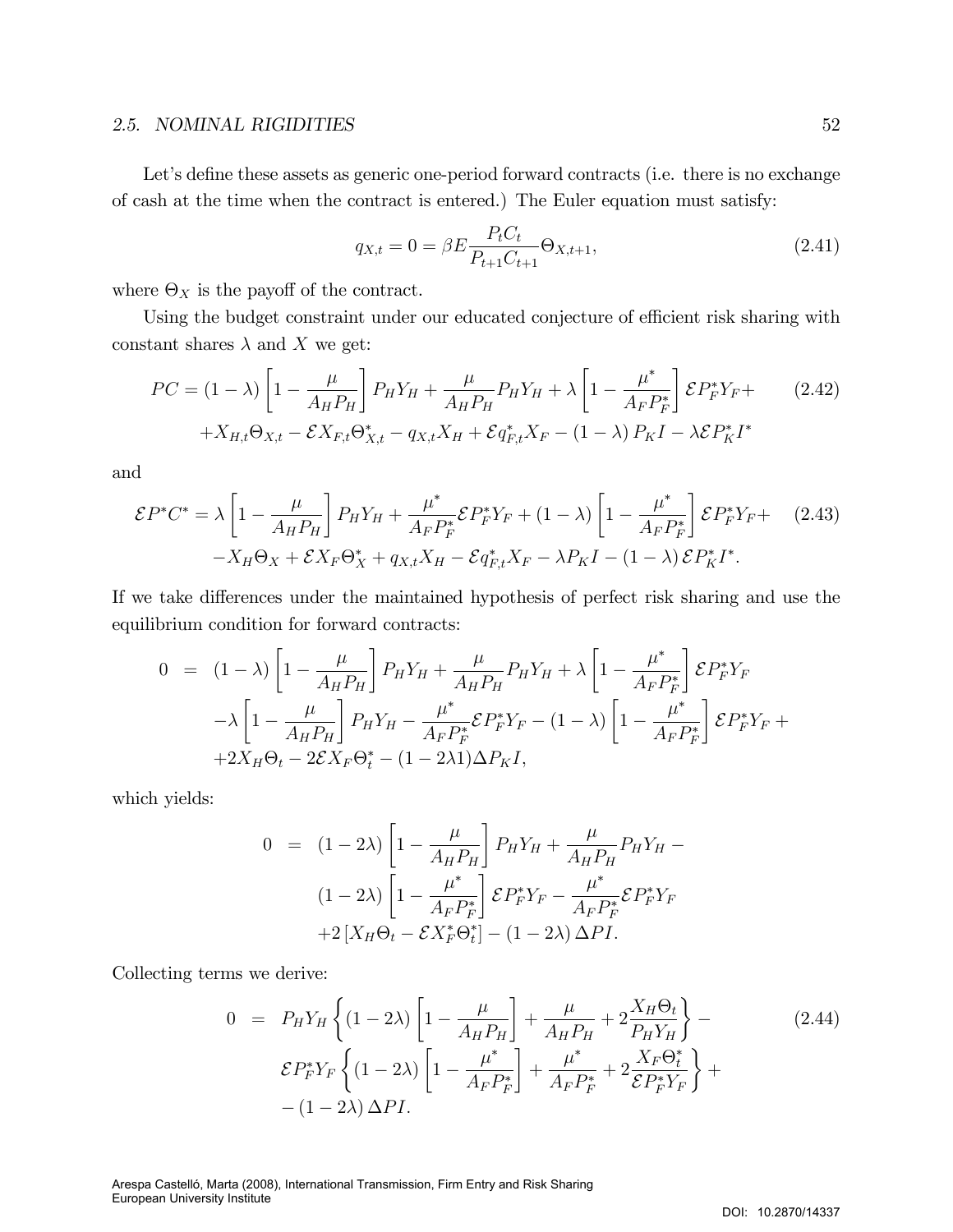From the resource constraint, we know that under perfect risk sharing:

$$
0 = P_H Y_H - \mathcal{E} P_F^* Y_F - (2\delta - 1) \Delta P I. \tag{2.45}
$$

Equating these two expressions:

$$
(1 - 2\lambda) \left[ 1 - \frac{\mu}{A_H P_H} \right] + \frac{\mu}{A_H P_H} + 2 \frac{X_H \Theta_t}{P_H Y_H} = \frac{(1 - 2\lambda)}{(2\delta - 1)} =
$$
\n
$$
= (1 - 2\lambda) \left[ 1 - \frac{\mu^*}{A_F P_F^*} \right] + \frac{\mu^*}{A_F P_F^*} + 2 \frac{X_F \Theta_t^*}{\mathcal{E} P_F^* Y_F}.
$$
\n(2.46)

Given that the cash flow of the forward contract is endogenous, we can set arbitrarily the Xs equal to 1. We then have 3 unknowns  $\lambda$ ,  $\Theta_t$  and  $\Theta_t^*$  and four equations:

$$
(1 - 2\lambda) \left[ 1 - \frac{\mu}{A_H P_H} \right] + \frac{\mu}{A_H P_H} + 2 \frac{X_H \Theta_t}{P_H Y_H} = \frac{(1 - 2\lambda)}{(2\delta - 1)}; \tag{2.47}
$$

$$
(1 - 2\lambda) \left[ 1 - \frac{\mu^*}{A_F P_F^*} \right] + \frac{\mu^*}{A_F P_F^*} + 2 \frac{X_F \Theta_t^*}{\mathcal{E} P_F^* Y_F} = \frac{(1 - 2\lambda)}{(2\delta - 1)}; \tag{2.48}
$$

$$
q_{X_{H,t}} = 0 = E\beta \frac{\mu_t}{\mu_{t+1}} \Theta_{t+1};
$$
\n(2.49)

$$
q_{X_F}^* = 0 = E\beta \frac{\mu_t^*}{\mu_{t+1}^*} \Theta_{t+1}^*.
$$
\n(2.50)

But, by symmetry, one of the two last equations is redundant.<sup>25</sup>

### 2.5.2.1 General solution

In the general case, for  $\Theta_t$  we get:

$$
\Theta_t = \frac{P_H Y_H}{2X_H} \left[ \frac{(1-2\lambda)}{(2\delta - 1)} - (1-2\lambda) \left[ 1 - \frac{\mu}{A_H P_H} \right] - \frac{\mu}{A_H P_H} \right] =
$$
  

$$
P_H Y_H \frac{\lambda}{X_H} \left[ (1-2\lambda) \frac{\frac{1}{(2\delta - 1)} - 1}{2\lambda} - \frac{\mu}{A_H P_H} \right].
$$
 (2.51)

Note above that the size of  $X$  only enters multiplicatively to the cash flow, which confirms that it is irrelevant.

 $25T$ o find the flexible-price solution presented in the previous section from the first two equations above, see the appendix.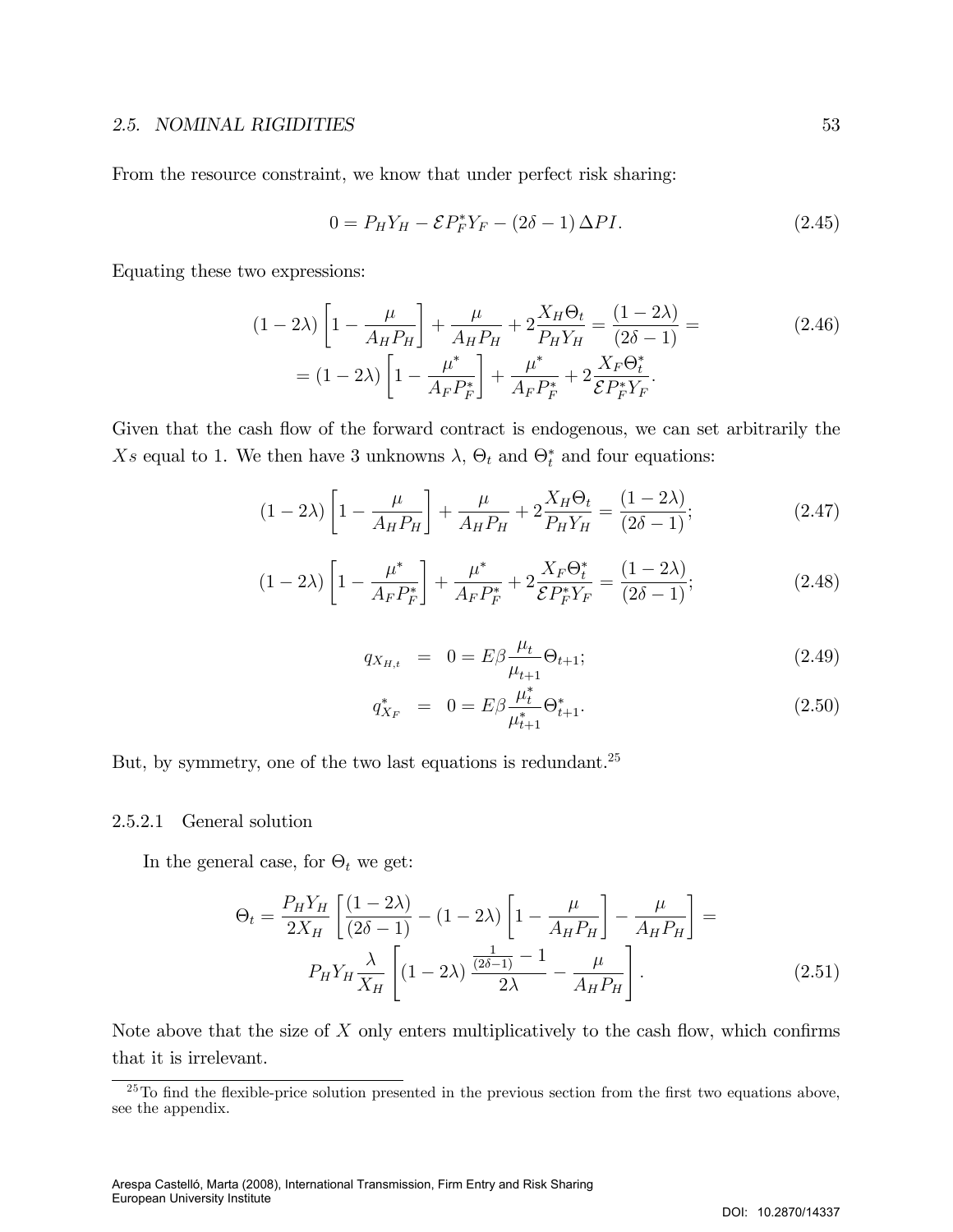To derive  $\lambda$ , we use:

$$
0 = E\beta \frac{\mu_{t-1}}{\mu_t} \Theta_t =
$$
  
= 
$$
E\beta \frac{\mu_{t-1}}{\mu_t} P_H Y_H \frac{\lambda}{X_H} \left[ (1 - 2\lambda) \frac{\frac{1}{(2\delta - 1)} - 1}{2\lambda} - \frac{\mu}{A_H P_H} \right]
$$

Simplifying:

$$
0 = (1 - 2\lambda) \frac{\frac{1}{(2\delta - 1)} - 1}{2\lambda} PDV(PY) - PDV(W\ell).
$$

Hence,

$$
0 = (1 - \lambda) \left( \frac{2(1 - \delta)}{(2\delta - 1)} + \frac{PDV(W\ell)}{PDV(PY)} \right) - \left( \frac{(1 - \delta)}{(2\delta - 1)} + \frac{PDV(W\ell)}{PDV(PY)} \right). \tag{2.52}
$$

The equilibrium share holding of home assets is:<sup>26</sup>

$$
1 - \lambda = \frac{(1 - \delta) + (2\delta - 1) \frac{PDV(W\ell)}{PDV(PY)}}{2(1 - \delta) + (2\delta - 1) \frac{PDV(W\ell)}{PDV(PY)}}.
$$
\n(2.53)

This share is not constant. It depends on the present discounted value of labour income relative to the present discounted value of output. The case of flexible prices, instead, implies that the share of labour income in total income is constant. Thus,

$$
1 - \lambda = \frac{(1 - \delta) + (2\delta - 1) \frac{E\beta \frac{\mu_{t-1}}{\mu_t} \frac{\sigma - 1}{\sigma}}{E\beta \frac{\mu_{t-1}}{\mu_t} PY}}{2(1 - \delta) + (2\delta - 1) \frac{E\beta \frac{\mu_{t-1}}{\mu_t} \frac{\sigma - 1}{\sigma}}{E\beta \frac{\mu_{t-1}}{\mu_t} PY}}{E\beta \frac{\mu_{t-1}}{\mu_t} PY}}
$$
\n
$$
= \frac{\sigma\delta - 2\delta + 1}{\sigma - 2\delta + 1}.
$$
\n(2.54)

This value makes the pay-off of the forward contract equal to Aero:

$$
P_H Y_H \frac{(1 - S_H)}{X_H} \left[ (2S_H - 1) \frac{\frac{1}{(2\delta - 1)} - 1}{2(1 - S_H)} - \frac{\mu}{A_H P_H} \right]
$$
  
=  $P_H Y_H \frac{(1 - S_H)}{X_H} \left[ (2\frac{\sigma \delta - 2\delta + 1}{\sigma - 2\delta + 1} - 1) \frac{\frac{1}{(2\delta - 1)} - 1}{2(1 - \frac{\sigma \delta - 2\delta + 1}{\sigma - 2\delta + 1})} - \frac{\sigma - 1}{\sigma} \right] = 0.$ 

:

<sup>&</sup>lt;sup>26</sup>Observe that, without home bias  $\delta = 1/2$ , the solution is again perfect pooling, i.e.  $\lambda = 1/2$  always.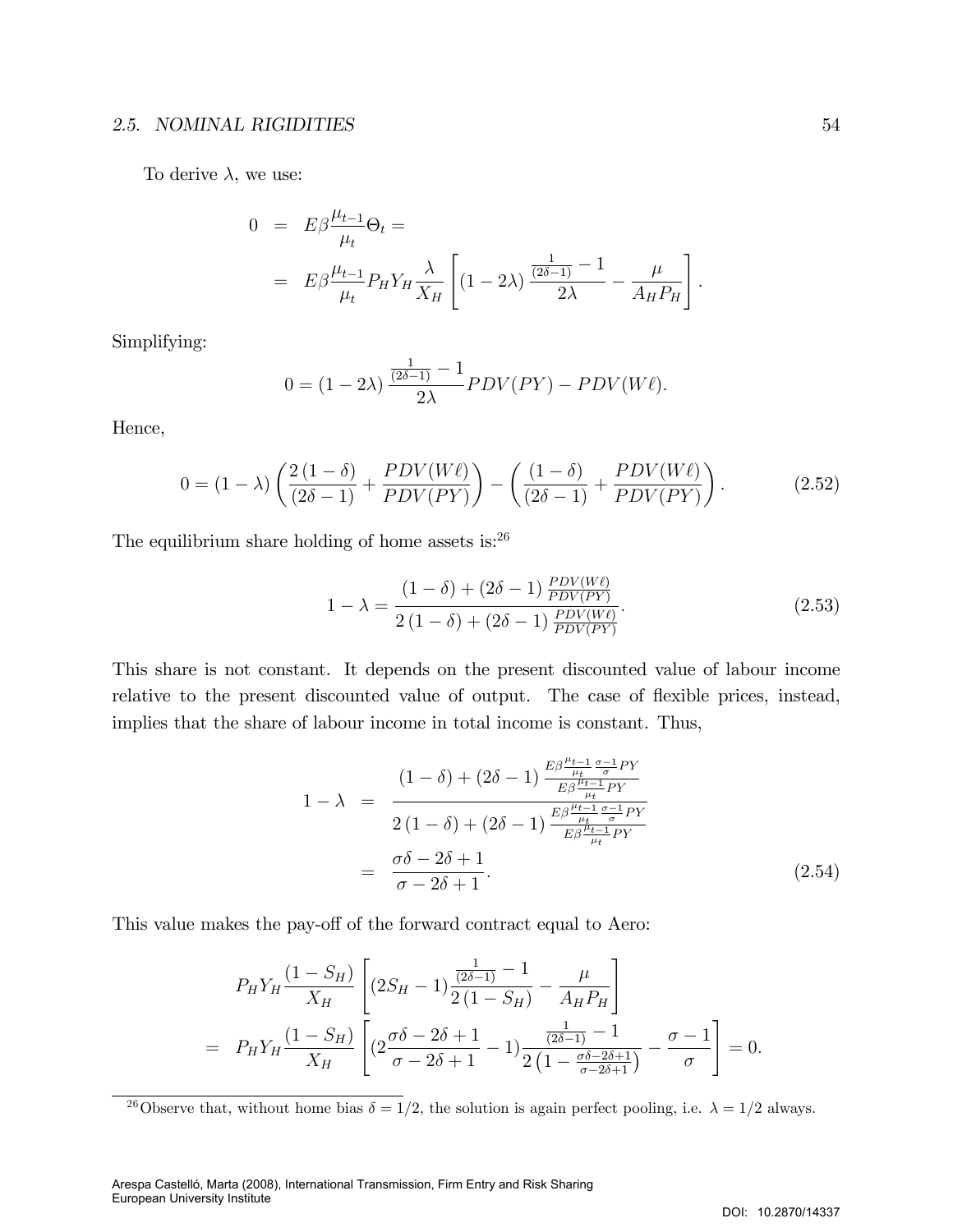#### 2.5.2.2 Interpreting the solution

Equity shares With nominal rigidities,  $\lambda$  depends crucially on the properties of the shock and on monetary policy:

$$
1 - \lambda = \frac{(1 - \delta) + (2\delta - 1)\frac{EY_H \frac{1}{A_H}}{E \frac{1}{\mu_t} Y_H}}{2(1 - \delta) + (2\delta - 1)\frac{EY_H \frac{1}{A_H}}{E \frac{1}{\mu_t} Y_H}}.
$$
(2.55)

If monetary policy targets the flex-price equilibrium  $\mu = A_H$ ,<sup>27</sup> we have:

$$
1 - \lambda = \frac{(1 - \delta) + (2\delta - 1) \frac{E \frac{Y_H}{\mu_t} \frac{\mu_t}{A_H}}{E \frac{1}{\mu_t} Y_H}}{2(1 - \delta) + (2\delta - 1) \frac{E \frac{Y_H}{\mu_t} \frac{\mu_t}{A_H}}{E \frac{1}{\mu_t} Y_H}}
$$
  
= 
$$
\frac{(1 - \delta) + (2\delta - 1)}{2(1 - \delta) + (2\delta - 1)}.
$$
(2.56)

For a generic distribution of  $\mu$ :

$$
E\frac{1}{\mu_t}\mu_t \ell = E\frac{1}{\mu_t}E\mu_t \ell + Cov\left(\frac{1}{\mu_t}, \mu_t \ell\right). \tag{2.57}
$$

Hence,

$$
1 - \lambda = \frac{(1 - \delta) + (2\delta - 1)\frac{E \frac{1}{\mu_t} E \mu_t \ell + Cov\left(\frac{1}{\mu_t}, \mu_t \ell\right)}{E \frac{1}{\mu_t} Y_H}}{2(1 - \delta) + (2\delta - 1)\frac{E \frac{1}{\mu_t} E \mu_t \ell + Cov\left(\frac{1}{\mu_t}, \mu_t \ell\right)}{E \frac{1}{\mu_t} Y_H}}.
$$

Other things equal, with home bias in investment  $\delta > 1/2$  the share  $(1 - \lambda)$  is increasing in the covariance between the labour income and the inverse of the monetary stance:

$$
\frac{\partial S_H}{\partial Cov} = \frac{\partial}{\partial Cov} \frac{(1-\delta) + (2\delta - 1) \frac{A + Cov\left(\frac{1}{\mu_t}, \mu_t \ell\right)}{B}}{2(1-\delta) + (2\delta - 1) \frac{A + Cov\left(\frac{1}{\mu_t}, \mu_t \ell\right)}{B}} = \frac{(2\delta - 1) \frac{1}{B} [1-\delta]}{\left(\frac{1}{2}\right)^2} > 0 \text{ if } \delta > 1/2.
$$
\n(2.58)

and decreasing otherwise.

<sup>&</sup>lt;sup>27</sup>Which is the same policy I assumed in the previous subsection, for the case of  $\theta = 1$ .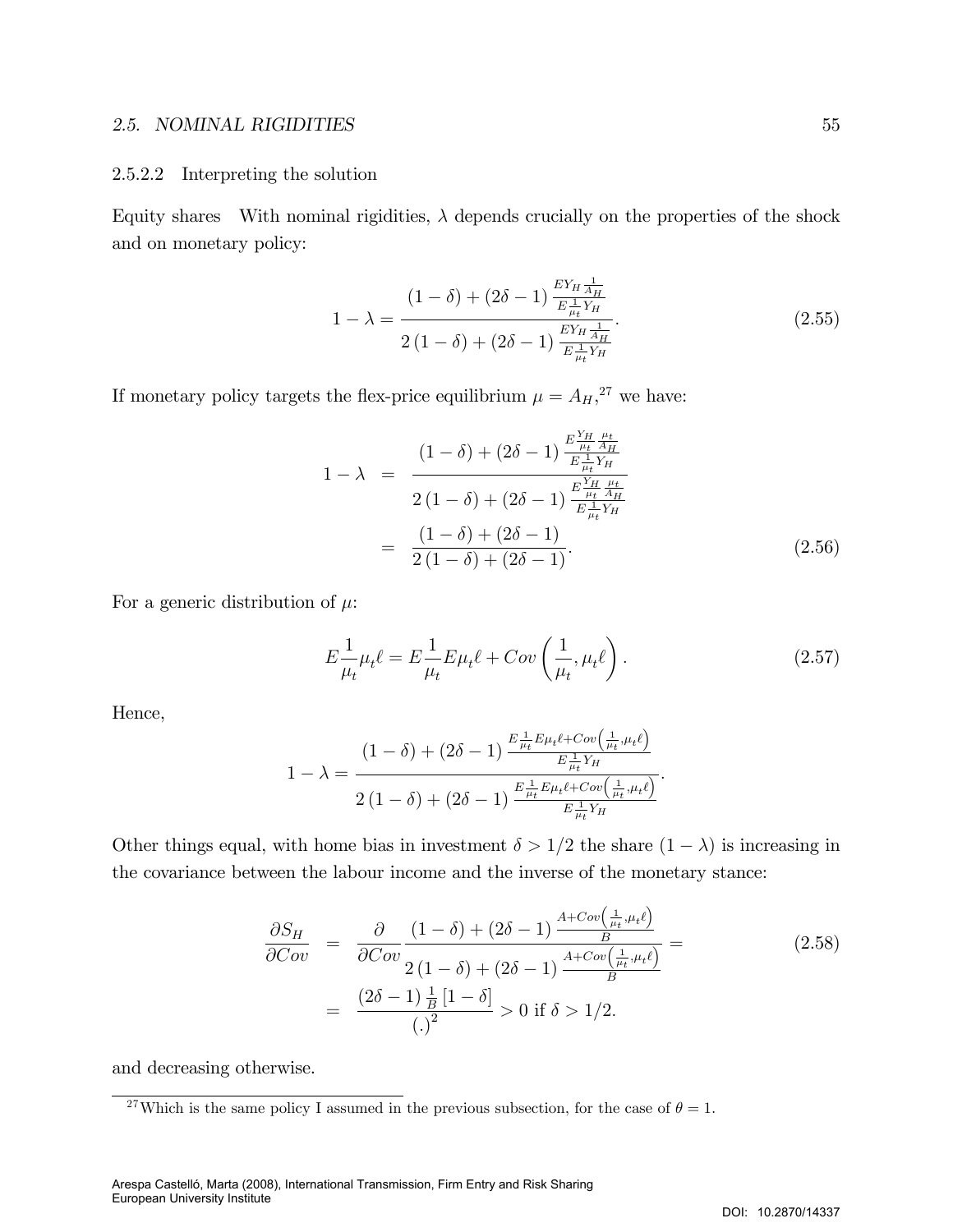Let's suppose now that  $\mu$  is held constant. For instance, arbitrarily set  $\mu = 1$ :

$$
1 - \lambda = \frac{(1 - \delta) + (2\delta - 1) \frac{E\ell}{EY_H}}{2(1 - \delta) + (2\delta - 1) \frac{E\ell}{EY_H}}
$$
  
= 
$$
\frac{(1 - \delta) + (2\delta - 1) \frac{EY_H - Cov(A_H, \ell)}{EX_H}}{2(1 - \delta) + (2\delta - 1) \frac{EY_H - Cov(A_H, \ell)}{EY_H}}
$$
  
= 
$$
\frac{(1 - \delta) + (2\delta - 1) \left(\frac{1}{EA_H} - \frac{Cov(A_H, \ell)}{EY_H EA_H}\right)}{2(1 - \delta) + (2\delta - 1) \left(\frac{1}{EA_H} - \frac{Cov(A_H, \ell)}{EY_H EA_H}\right)}.
$$
(2.59)

With a constant monetary stance, the covariance between productivity shocks and employment is negative. Hence, provided  $\delta > 1/2$ , the share of domestic portfolio invested in domestic equities is increasing in the absolute value of this covariance.<sup>28</sup>

Cash flow of the forward contract We have seen that:

$$
\Theta_t = P_H Y_H \left[ (1 - 2\lambda) \frac{\frac{1}{(2\delta - 1)} - 1}{2} - \lambda \frac{\mu}{A_H P_H} \right] =
$$
  
=  $P_H Y_H \left[ \frac{(1 - 2\lambda)}{2} \left( \frac{1}{(2\delta - 1)} - 1 \right) - \lambda \frac{W\ell}{Y_H P_H} \right]$ 

With nominal rigidities, unless monetary policy stabilizes the economy at the flex-price equilibrium, a positive productivity shock raises markups above the flex-price level and lowers labour income. The last term of the cash flow above implies that, by entering a forward, foreign investors 'pay back' the excess profits in proportion of the share they own of the domestic capital (and domestic investors receive it.) Labour income share goes down, hence the cash flow is high:

$$
1 - \lambda = \frac{(1 - \delta) + (2\delta - 1) \frac{E \frac{P_H Y_H}{\mu_t} \frac{\mu_t}{Z_H P_H}}{E \frac{P_H Y_H}{\mu_t}}}{2(1 - \delta) + (2\delta - 1) \frac{E \frac{P_H Y_H}{\mu_t} \frac{\mu_t}{Z_H P_H}}{E \frac{P_H Y_H}{\mu_t}}},
$$
(2.60)

:

the term  $\frac{\mu_t}{Z_H P_H}$  is just marginal costs over prices. Hence it is the inverse of the markup. The term  $\frac{P_H Y_H}{\mu_t}$  $\frac{P_HY_H}{P_tC_t}$  is total value of output over total value of consumption, hence it is equal to 1 plus the ratio of the value of investment goods produced in the economy (also for export) to total value of consumption.

<sup>28</sup>Another way of looking at it:

In the expression,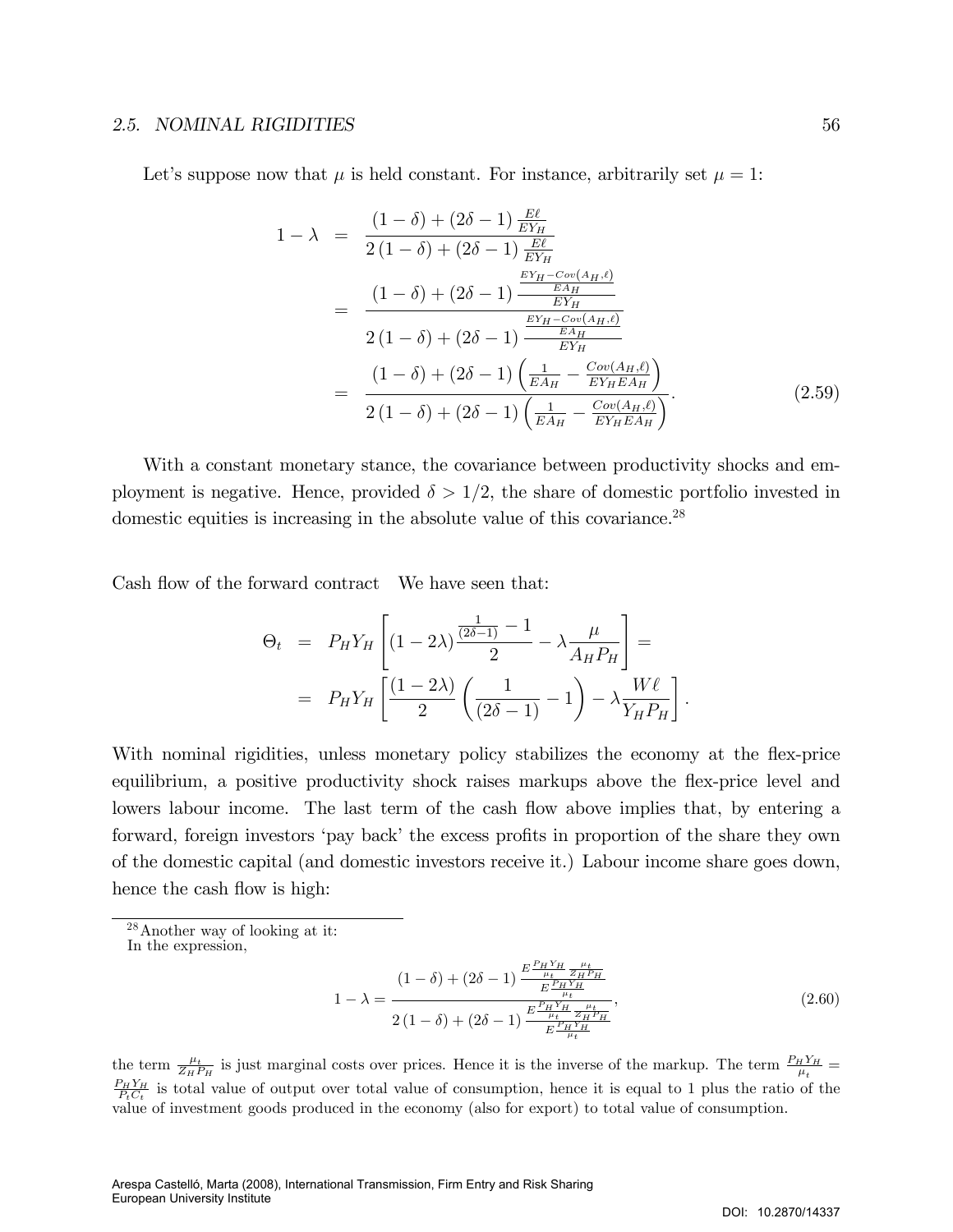$$
\frac{\Theta_{t}}{P_{H}Y_{H}} = \left[\frac{1-2\lambda}{2} \left(\frac{1}{(2\delta-1)} - 1\right) - \lambda \frac{W\ell}{Y_{H}P_{H}}\right]
$$
\n
$$
= \left(\frac{(1-\delta) + (2\delta-1)\frac{E\frac{P_{H}Y_{H}}{\mu_{t}} \frac{\mu_{t}}{A_{H}P_{H}}}{E\frac{P_{H}Y_{H}}{\mu_{t}}}}{2(1-\delta) + (2\delta-1)\frac{E\frac{P_{H}Y_{H}}{\mu_{t}} \frac{\mu_{t}}{A_{H}P_{H}}}{E\frac{P_{H}Y_{H}}{\mu_{t}}}}{E\frac{P_{H}Y_{H}}{\mu_{t}}}\right] \left(\frac{1}{(2\delta-1)} - 1\right) - \left(\frac{(1-\delta) + (2\delta-1)\frac{E\frac{P_{H}Y_{H}}{\mu_{t}} \frac{\mu_{t}}{A_{H}P_{H}}}{E\frac{P_{H}Y_{H}}{\mu_{t}}}}{2(1-\delta) + (2\delta-1)\frac{E\frac{P_{H}Y_{H}}{\mu_{t}} \frac{\mu_{t}}{A_{H}P_{H}}}{E\frac{P_{H}Y_{H}}{\mu_{t}}}}{E\frac{P_{H}Y_{H}}{\mu_{t}}}\right) \frac{\mu}{A_{H}P_{H}}.
$$
\n(2.61)

### 2.6 Conclusions

I developed a stylized two-period two-country model with perfect risk sharing. The dynamic number of firms and the international portfolio diversification is endogenously determined. The model builds on Heathcote and Perri's idea of the compatibility of the home bias in portfolio found in actual data and perfect risk sharing.

The model presented here confirms Heathcote and Perri's result in the sense that an equilibrium exists where a home-biased and constant portfolio allocation is able to provide households with perfect risk sharing. It shows that terms of trade play an important role in neutralizing the effects of country-specific shocks on relative consumption, as Cole and Obstfeld (1991) claimed. However, they are not able to offset the disturbances on investment. One needs to diversify assets to control for these.

The main contributions of this analysis are the following: first, it highlights the need to distinguish between the preferences of demand on capital and those on consumption goods. Contrary to H&P's result, it is the home-bias parameter in the Cobb-Douglas aggregator for capital demand that determines the level of diversification. Second, I checked the role of the endogenous number of firms or varieties in the determination of the portfolio allocation. I find that these two endogenous variables are completely independent when the economy has flexible determination of prices, i.e. in the long run horizon. Finally, it is shown that, when the monetary authority imposes a monetary policy to replicate the áexible price allocation in equilibrium, the result for the optimal portfolio is still true, whatever the price regime applied to the economy. When a more general monetary policy is allowed, we are still able to provide perfect risk sharing under our incomplete-markets scenario.<sup>29</sup> However, in this case, we need to add a generic forward contract which pay-off must allow foreign investors to

 $^{29}$ We do not need a complete arrow-debreu security set to get perfect risk sharing.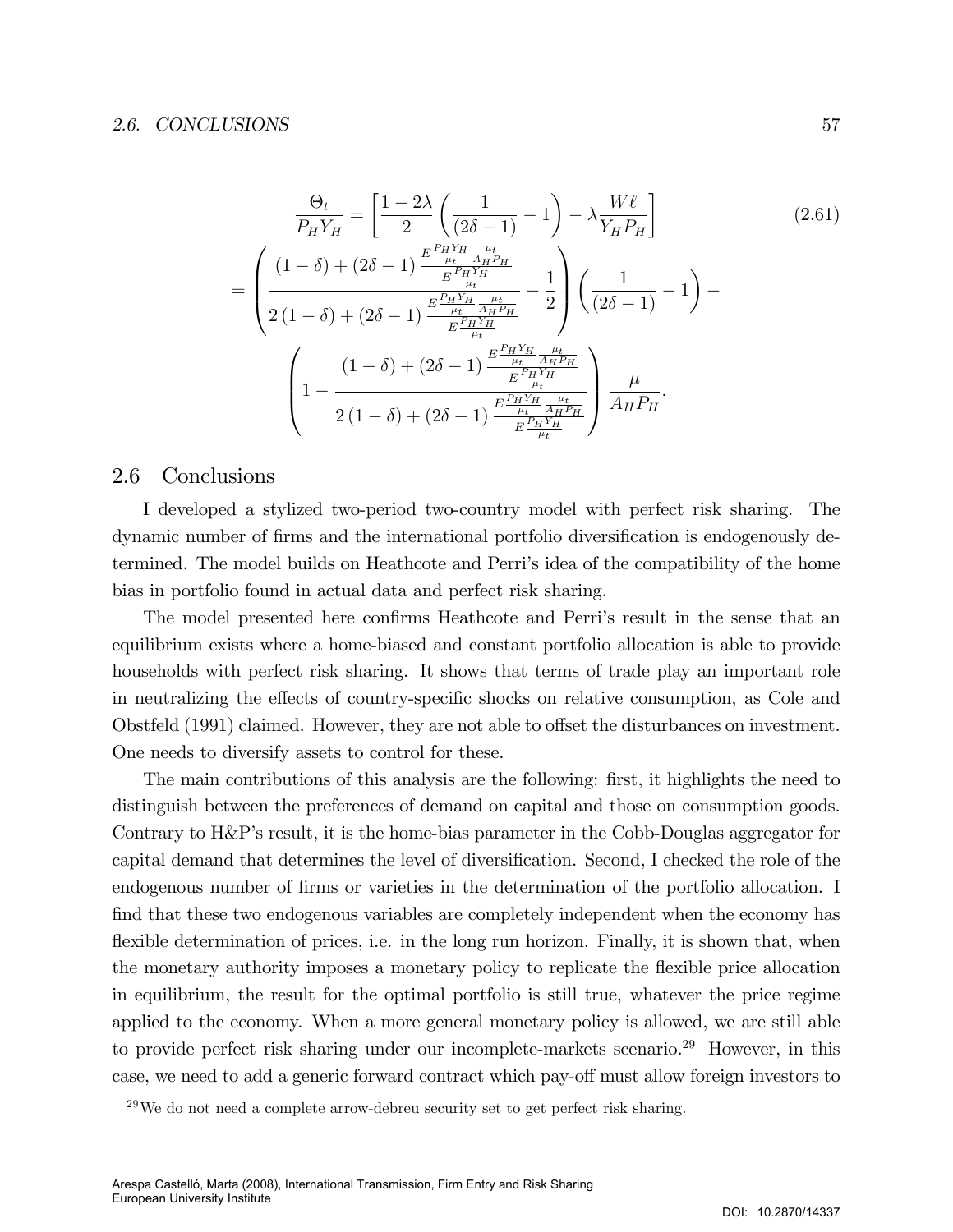"pay back" the excess profits generated by the negative correlation between dividends and labour income. This section is a work-in-progress with Giancarlo Corsetti.

This chapter offers a powerful framework to explore different dimensions of the world economy. With it, one is able to study the disturbances generated by shocks both on the productivity of production  $(A_H, A_F)$  and on the productivity of creation  $(K, K^*)$  and analyse the role of the monetary policy in their stabilization. One can consider the differences between PCP and LCP and observe the transmission of shocks in an environment with market dynamics. Finally, one can take into account and compare both the set-up with perfect risk sharing and the Önancial autarky version. The simulations of these alternative economies may provide extremely interesting results to go one step further in international macroeconomics research.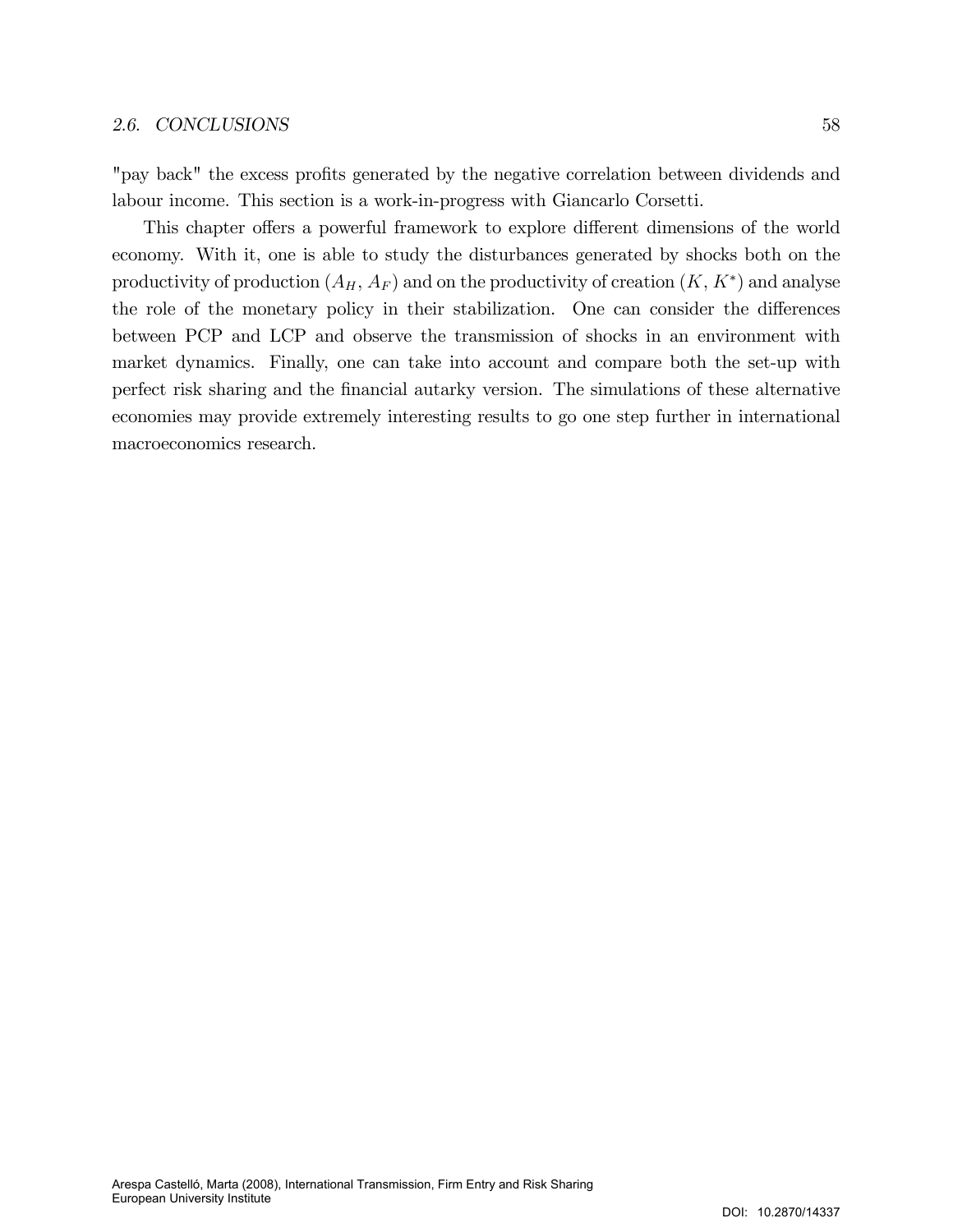### 2.7. APPENDIX 59

2.7 Appendix

# 2.7.1 The households' problem in the foreign country under fully flexible prices

Utility maximization

$$
\max E_t \Sigma \beta^t C_t^* = E_t \Sigma \beta^t \left[ \ln \left[ \left( C_{H,t}^* \right)^{1-\gamma} \left( C_{F,t}^* \right)^\gamma \right] - \kappa \ell_t^* \left( j \right) \right],\tag{2.62}
$$

subject to the budget constraint,

$$
B_{t+1}^{*} + \lambda_{H,t+1}^{*} \frac{1}{e_t} \int_{t}^{n_{t+1}} q_t(h) \, dh + \lambda_{F,t+1}^{*} \int_{t}^{n_{t+1}^{*}} q_t^{*}(f) \, df + \tag{2.63}
$$

$$
+P_{H,t}^* C_{H,t}^* + P_{F,t}^* C_{F,t}^* =
$$
\n
$$
C_{H,t}^* \tag{2.64}
$$

$$
= \frac{1}{e_t} \lambda_{H,t}^* \int^{n_t} \pi_t(h) dh + \lambda_{F,t}^* \int^{n_t^*} \pi_t^*(f) df + w_t^* \ell_t^*(j) + (1 + i_t^*) B_{t+1}^*.
$$

Symmetrically to those in the Home country, the first-order conditions are:

$$
\frac{\kappa}{w_t^*} = \xi_t^* = \frac{1}{P_t^* C_t^*} \to w_t^* = \kappa P_t^* C_t^*; \tag{2.65}
$$

$$
C_{H,t}^* = (1 - \gamma) \frac{P_t^* C_t^*}{P_{H,t}^*}; C_{F,t}^* = \gamma \frac{P_t^* C_t^*}{P_F^{*,t}};
$$
\n(2.66)

$$
c_{t}^{*}(h) = C_{H,t}^{*}\left(\frac{p_{t}(h)}{P_{H,t}}\right)^{-\sigma};\,c_{t}^{*}(f) = C_{F,t}^{*}\left(\frac{p_{t}(f)}{P_{F,t}}\right)^{-\sigma};\tag{2.67}
$$

$$
\frac{1}{P_t^* C_t^*} = \beta \left( 1 + i_t^* \right) E_t \frac{1}{P_{t+1}^* C_{t+1}^*}
$$
\n
$$
q_{H,t}^* = n_{t+1} q_t \left( h \right) \frac{1}{e_t} = Q_{t,t+1}^* \frac{1}{e_{t+1}} \Pi_{H,t+1};
$$
\n(2.68)

$$
q_{F,t}^* = Q_{t,t+1}^* \Pi_{F,t+1}^*,\tag{2.69}
$$

where the welfare-based price index is symmetric to the domestic one:

$$
P_t^* = \frac{\left(P_{H,t}^*\right)^{1-\gamma} \left(P_{F,t}^*\right)^{\gamma}}{\Gamma} \tag{2.70}
$$

and

$$
Q_{t,t+1}^* = \beta E_t \left( \frac{P_t^* C_t^*}{P_{t+1}^* C_{t+1}^*} \right) = \beta E_t \left( \frac{\mu_t^*}{\mu_{t+1}^*} \right). \tag{2.71}
$$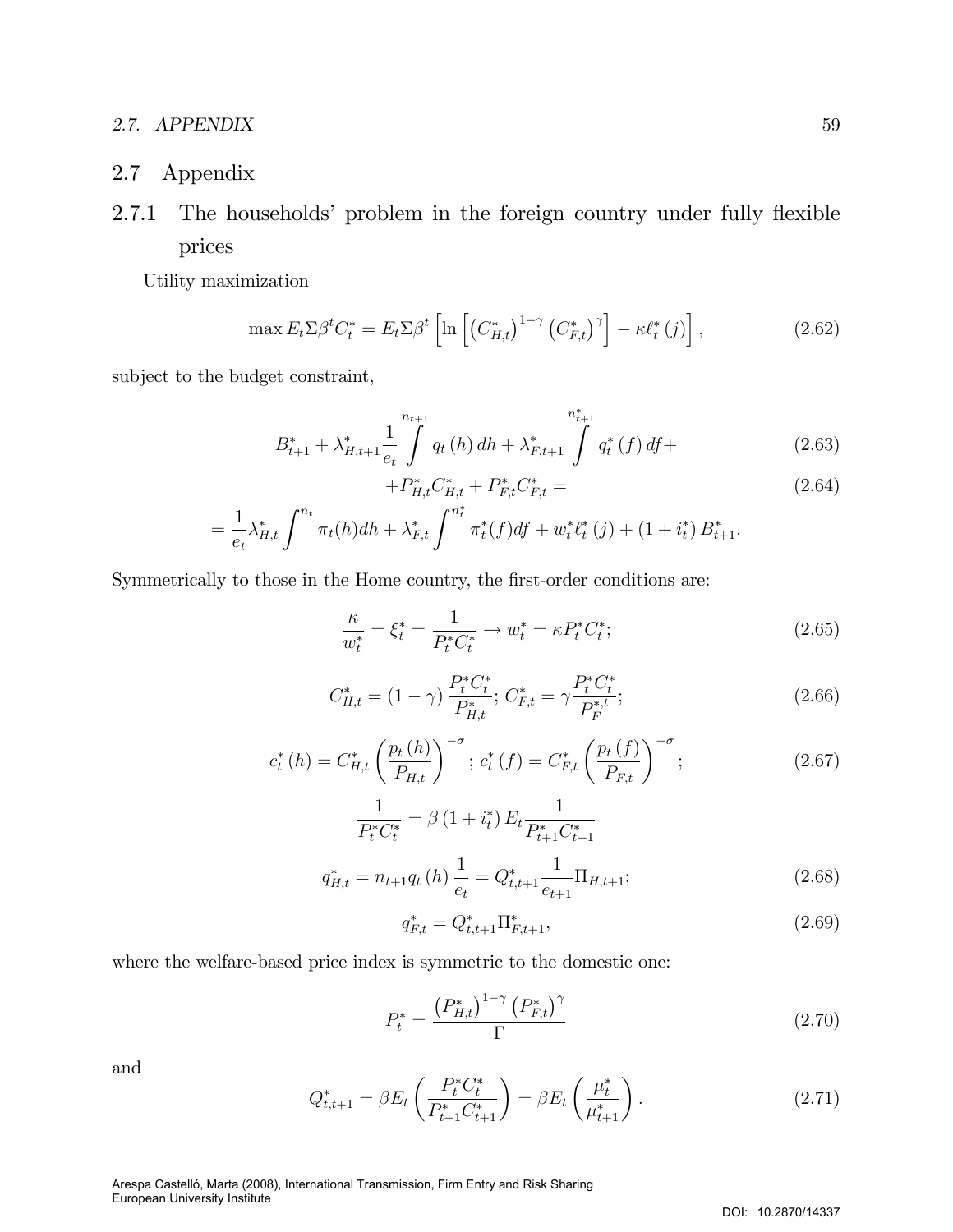### 2.7.  $APPENDIX$  60

This set-up implies that, for given home-currency prices of the varieties,  $p_t(h)$  and  $p_t(f)$ , the utility-based CPI,  $P_t$  is as defined by  $(2.14)$  in the text, whereas:

$$
P_{H,t} = \left( \int_0^{n_t} p_t(h)^{1-\sigma} dh \right)^{\frac{1}{1-\sigma}}; \ P_{F,t} = \left( \int_0^{n_t^*} p_t(f)^{1-\sigma} df \right)^{\frac{1}{1-\sigma}}
$$

# 2.7.2 The firms' problem in the foreign country under fully flexible prices: Creation

The basket of capital goods necessary for the creation of a firm in the Foreign country is

$$
K_t^* = \left(K_{H,t}^*\right)^{1-\delta} \left(K_{F,t}^*\right)^{\delta}.
$$

Following the same process explained in the text for Home country, the optimal demands for capital are

Foreign: 
$$
K_{H,t}^* = (1 - \delta) \frac{P_{k,t}^* K_t^*}{P_{H,t}^*} \; ; \; K_{F,t}^* = \delta \frac{P_{k,t}^* K_t^*}{P_{F,t}^*}.
$$

Foreign firms choose the demand of each capital good,  $k_t^*(h)$  and  $k_t^*(f)$ , by solving the minimization problems presented in the text for home. Thus,

$$
k_t^*(h) = \left(\frac{p_t^*(h)}{P_{H,t}^*}\right)^{-\sigma} K_{H,t}^*; k_t^*(f) = \left(\frac{p_t^*(f)}{P_{F,t}^*}\right)^{-\sigma} K_{F,t}^*
$$

and the price index for capital is,

$$
P_{K,t}^* = \frac{\left(P_{H,t}^*\right)^{1-\delta} \left(P_{F,t}^*\right)^{\delta}}{\Gamma_{\delta}}.
$$

### Production

#### Home

Once operative, firms maximize profits:

$$
\max_{p_t(h)} p_t(h) Y_t(h) - w_t \ell_t(h) , \qquad (2.72)
$$

subject to the technology restriction and demand. So, one can write,

$$
\max_{p_t(h)} p_t(h) \left[ L_t c_t(h) + n_{t+1} k_t(h) + e_t L_t^* c_t^*(h) + n_{t+1}^* k_t^*(h) \right] -
$$
  
-
$$
w_t \left( \frac{L_t c_t(h) + n_{t+1} k_t(h) + e_t L_t^* c_t^*(h) + n_{t+1}^* k_t^*(h)}{A_{H,t}} \right)^{\frac{1}{\theta}}.
$$

: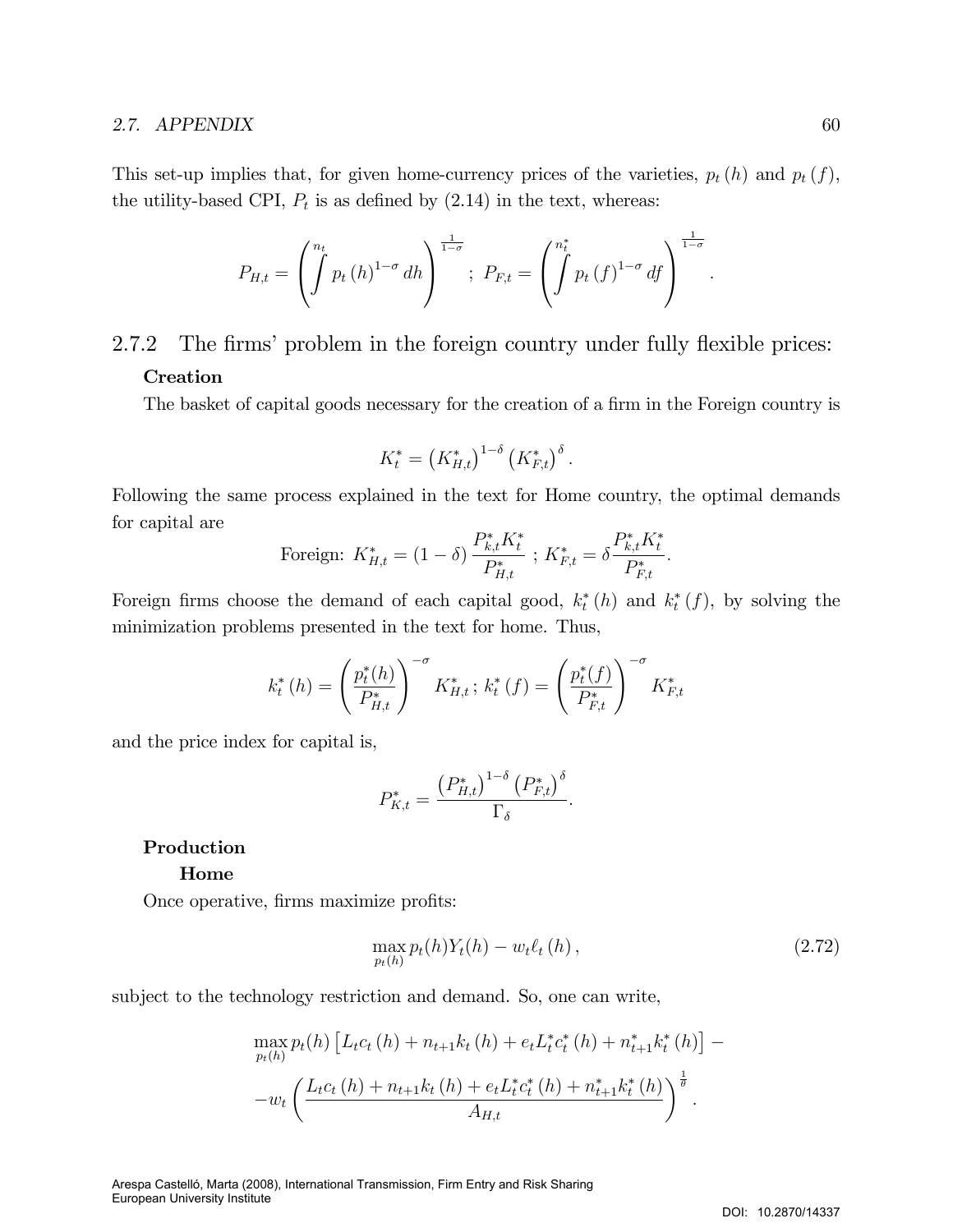Home firms choose the optimal price:

$$
p_t(h): Y_t(h) + p_t(h)\frac{\partial Y_t(h)}{\partial p_t(h)} - \frac{w_t}{A_{H,t}^{\frac{1}{\theta}}} \frac{\partial Y_t(h)^{\frac{1}{\theta}}}{\partial p_t(h)} = 0.
$$

By substituting the optimal demands and deriving:

$$
\left[\frac{p_t(h)}{P_{H,t}}\right]^{-\sigma} F + p_t(h) \left(-\sigma\right) \frac{p_t(h)^{(-\sigma-1)}}{P_{H,t}^{-\sigma}} F -
$$
\n
$$
(-\sigma) \frac{1}{\theta} \frac{w_t}{A_{H,t}^{\frac{1}{\theta}}} Y_t(h)^{\frac{1}{\theta}-1} \frac{p_t(h)^{(-\sigma-1)}}{P_{H,t}^{-\sigma}} F = 0,
$$
\n(2.73)

where  $F = [L_t C_{H,t} + n_{t+1} K_{H,t} + e_t L_t^* C_{H,t}^* + n_{t+1}^* K_{H,t}^*].$  Thus,

$$
p_t(h) = \frac{\sigma}{\sigma - 1} \frac{1}{\theta} \frac{w_t}{A_{H,t}^{\frac{1}{\theta}}} Y_t(h)^{\frac{1}{\theta} - 1}.
$$

One may also write

$$
p_t(h) = \frac{\sigma}{\sigma - 1} \frac{1}{\theta} \frac{w_t}{A_{H,t}} \left( \ell_t(h) \right)^{\frac{1}{\theta} - 1};
$$
  

$$
p_t(h) = \frac{\sigma}{\sigma - 1} \phi_t = \frac{\sigma}{\sigma - 1} mgC.
$$

Symmetrically, in the foreign country:

As at home, firms produce a differentiated variety with an homogeneous technology which requires only labour:

$$
Y_t(f) = A_{F,t} \ell_t^* (f)^\theta.
$$
 (2.74)

The state of the economy is

 ${A_{H,t}, A_{F,t}}$ .

Firms choose the amount of labour which minimizes costs

$$
\min w_t^* \ell_t(f).
$$

The optimal price is:

$$
p_t^*(f) = \frac{\sigma}{\sigma - 1} \frac{1}{\theta} \frac{w_t^*}{A_{F,t}^{\frac{1}{\theta}}} Y_t(f)^{\frac{1}{\theta} - 1} = \frac{\sigma}{\sigma - 1} \phi_t^*.
$$
 (2.75)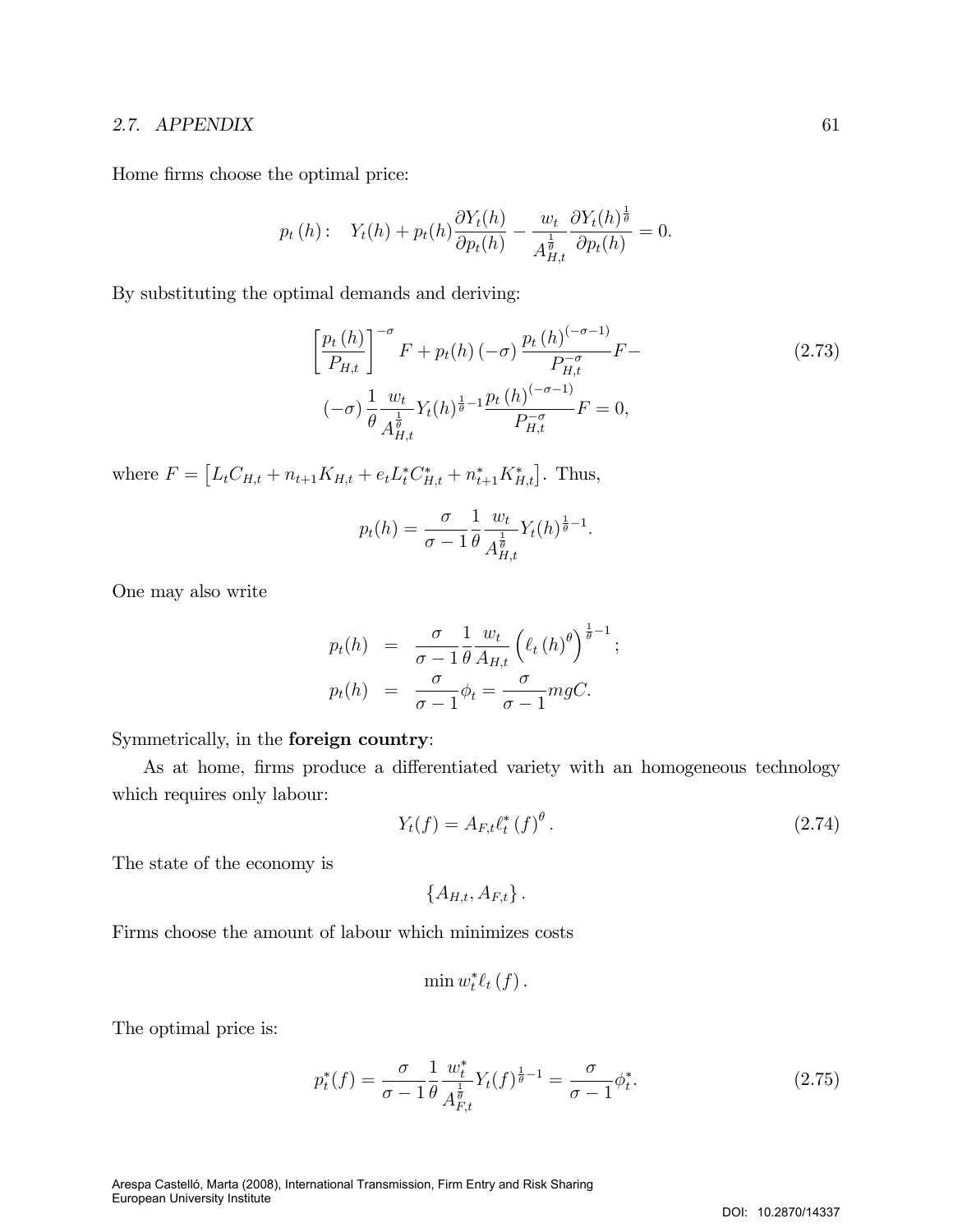## 2.7.3 Stability Condition

In aggregate,

$$
Y = \left[ \int_0^n n^{-\theta \rho} dn \right]^{\frac{1}{\rho}},
$$
  

$$
Y = n^{\frac{1-\theta \rho}{\rho}}.
$$

where  $\rho = \frac{\sigma}{\sigma}$  $\frac{\sigma}{\sigma-1}$ . So,

In order to ensure stability, the first derivative of output with respect to the number of firms should be positive and, the second, negative. Here,

$$
\frac{\partial Y}{\partial n} = \frac{1 - \theta \rho}{\rho} n^{\frac{1 - \theta \rho - \rho}{\rho}}.
$$

Which is positive for

$$
1 > \theta \frac{\sigma - 1}{\sigma}.
$$

This is always true, since the labour income share,  $\theta \in (0, 1)$  and  $\frac{\sigma - 1}{\sigma} < 1$ . Moreover,

$$
\frac{\partial^2 Y}{\partial n^2} = \underbrace{\frac{1 - \theta \rho}{\rho} \frac{1 - \theta \rho - \rho}{\rho} n^{\frac{1 - \theta \rho - 2\rho}{\rho}}}{\sum_{j=0}^{\infty} \frac{\rho}{\sigma_j}}.
$$

Hence,

$$
1 - \theta \rho - \rho < 0
$$

is needed. This is also always true, since

$$
1 - \theta \frac{\sigma}{\sigma - 1} - \frac{\sigma}{\sigma - 1} < 0
$$
\n
$$
1 < \frac{\sigma}{\sigma - 1} (\theta + 1)
$$
\n
$$
\frac{\sigma - 1}{\sigma} - 1 < \theta
$$
\n
$$
-\frac{1}{\sigma} < \theta
$$

and  $\sigma$  and  $\theta$  are both positive. The stability condition ensures the inexistence of increasing returns to scale in investment, which would make the model explosive..

## 2.7.4 Profits Aggregation

Firm's profits are

$$
\pi_t(h) = p_t(h) y_t(h) - w_t \ell_t(h).
$$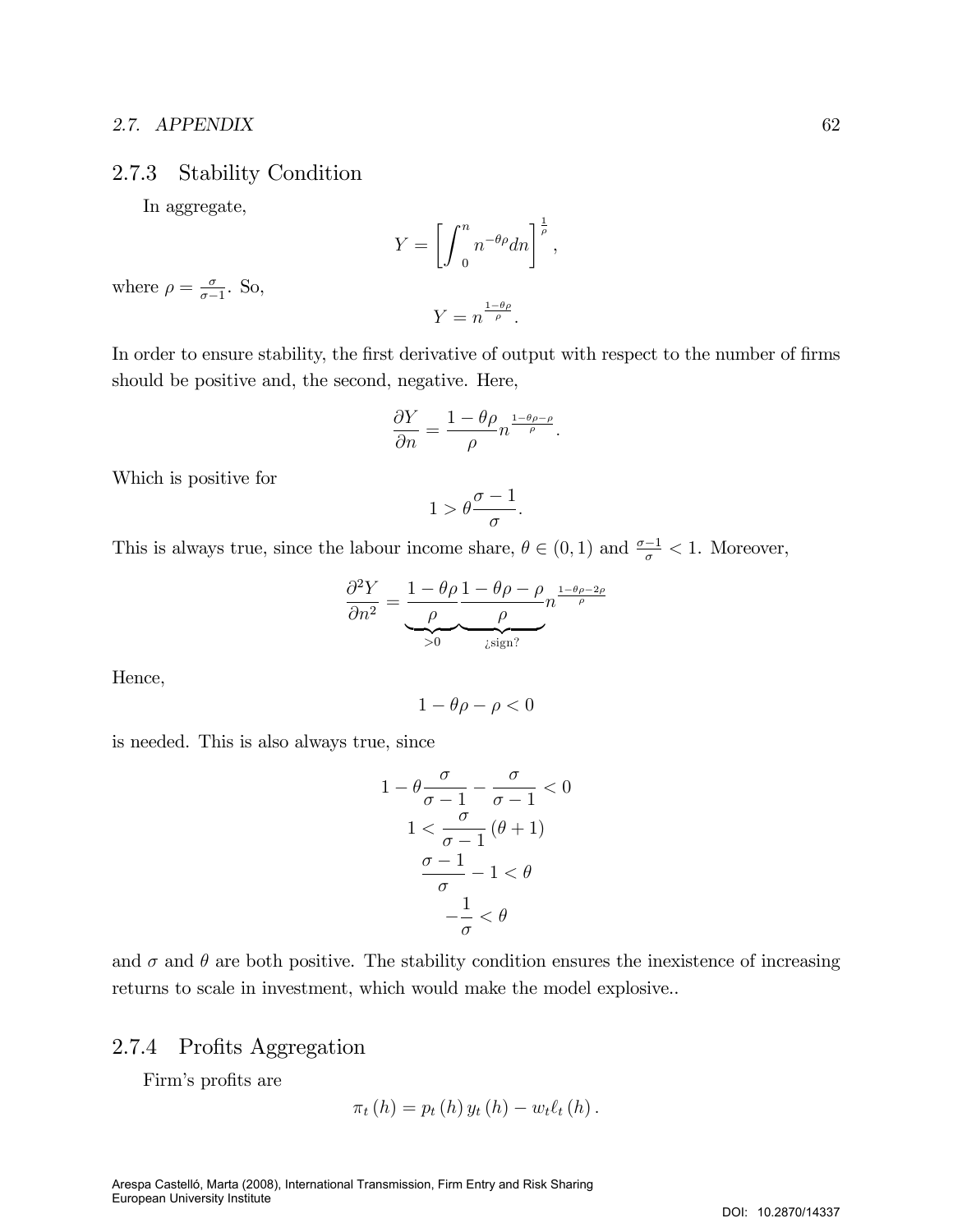One can express them in terms of firm's revenue,

$$
\pi_t(h) = \left(1 - \frac{\sigma - 1}{\sigma} \theta\right) p_t(h) y_t(h).
$$

The price index and the aggregate output equations are needed in order to aggregate profits over the  $n$  homogeneous firms producing at home. These are,

$$
P_{H,t} = n_t^{\frac{1}{1-\sigma}} p_t(h)
$$

and

$$
Y_t = n_t^{\frac{\sigma}{\sigma-1}} y_t(h).
$$

The latter is due to the fact that the bundles of capital and consumption goods are structured equally and have the same elasticity of substitution and, consequently, firm charges the same price to both consumers and new firms buying its variety  $h$ . Using these two equations I find that,

$$
\int_{0}^{n_t} \pi_t(h) dh = \left(1 - \frac{\sigma - 1}{\sigma} \theta\right) \int_{0}^{n_t} p_t(h) y_t(h) dh
$$

becomes

$$
\Pi_{H,t} = \left(1 - \frac{\sigma - 1}{\sigma}\theta\right) n_t \frac{P_{H,t}}{n_t^{\frac{1}{1-\sigma}}} \frac{Y_{H,t}}{n_t^{\frac{\sigma}{\sigma-1}}}
$$

$$
\Pi_{H,t} = \left(1 - \frac{\sigma - 1}{\sigma}\theta\right) P_{H,t} Y_{H,t},
$$

where  $n_t$  has cancelled out.

## 2.7.5 Allocation of firms

The free entry conditions (FECs) provide us with a system of two difference equations to solve for  $n$  and  $n^*$ . At Home, the FEC is,

$$
P_{K,t}K_t = E_t Q_{t,t+1} \pi_{t+1} (h)
$$

or

$$
P_{H,t}K_{H,t} + P_{F,t}K_{F,t} = E_t Q_{t,t+1} \pi_{t+1} (h)
$$

$$
P_{H,t}K_{H,t} + P_{F,t}K_{F,t} = E_t \beta \frac{P_t C_t}{P_{t+1} C_{t+1}} \left(1 - \frac{\sigma - 1}{\sigma} \theta\right) p_{t+1}(h) Y_{t+1}(h)
$$
  
= 
$$
E_t \beta \frac{P_t C_t}{P_{t+1} C_{t+1}} \left(1 - \frac{\sigma - 1}{\sigma} \theta\right) p_{t+1}(h) \left[L_{t+1} C_{t+1}(h) + n_{t+2} k_{t+1}(h) + L_{t+1}^* C_{t+1}^*(h) + n_{t+2}^* k_{t+1}^*(h)\right].
$$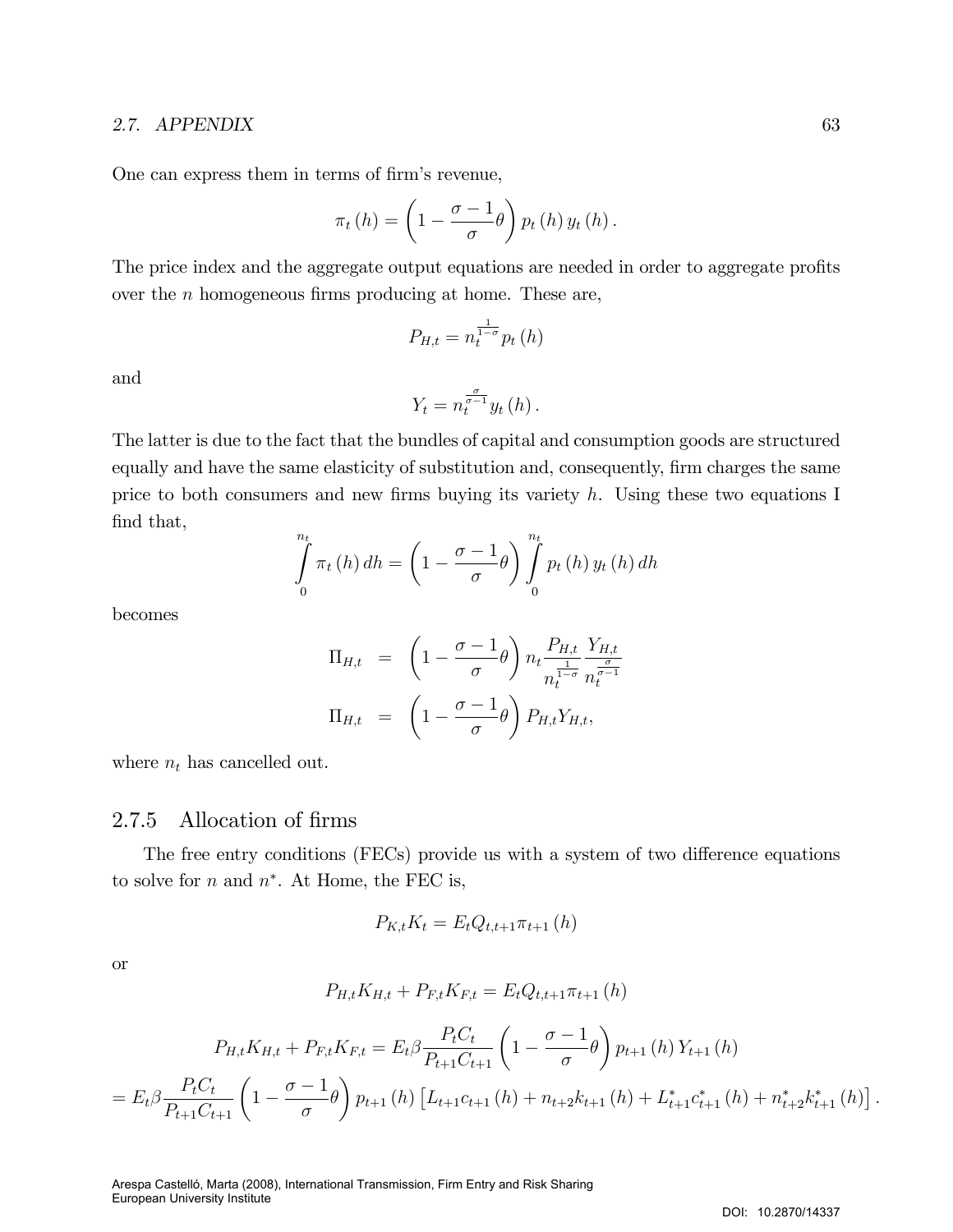Use the optimal demands for the variety h. Substitute the expressions for prices in  $\frac{p_{t+1}(h)}{P_{H,t+1}}$ and  $\frac{p_{t+1}^*(h)}{P^*}$  $P_{E+1}^{i}(h)$  30 Cancel PC in  $\frac{P_{t+1}C_{t+1}}{P_{H,t+1}}$ . Get a common factor  $\theta \frac{\sigma-1}{\sigma\kappa}$  Multiply by  $n_{t+1}$ . And, finally, let's suppose that all shocks are iid. So one can write,

$$
E_{t-1}\left(n_{t+1}K_{H,t}\frac{Y_t(h)^{\frac{1}{\theta}-1}}{A_{H,t}^{\frac{1}{\theta}}}\right) = E_t\left(n_{t+2}K_{H,t+1}\frac{Y_{t+1}(h)^{\frac{1}{\theta}-1}}{A_{H,t+1}^{\frac{1}{\theta}}}\right).
$$

Hence,

$$
n_{t+1} \left[ K_{H,t} \frac{Y_t(h)^{\frac{1}{\theta}-1}}{A_{H,t}^{\frac{1}{\theta}}} \left( 1 - \beta \left( 1 - \frac{\sigma - 1}{\sigma} \theta \right) \right) + K_{F,t} \frac{Y_t(f)^{\frac{1}{\theta}-1}}{e_t A_{F,t}^{\frac{1}{\theta}}} \right] = \beta \left( 1 - \frac{\sigma - 1}{\sigma} \theta \right) \theta \frac{\sigma - 1}{\sigma \kappa}
$$
  

$$
E_t \left[ L_{t+1} \gamma + L_{t+1}^* \left( 1 - \gamma \right) \left[ \frac{A_{F,t+1}}{A_{H,t+1}} \right]^{\frac{1}{\theta}} \left[ \frac{Y_{t+1}(h)}{Y_{t+1}(f)} \right]^{\frac{1}{\theta}-1} \frac{n_{t+1}}{n_{t+1}^*} + \frac{1}{\theta} \frac{\sigma \kappa}{\sigma - 1} \frac{Y_{t+1}(h)^{\frac{1}{\theta}-1}}{A_{H,t+1}^{\frac{1}{\theta}}} n_{t+2}^* K_{H,t+1}^* \right]
$$

and, symmetrically,

$$
n_{t+1}^{*} \left[ K_{F,t}^{*} \frac{Y_{t}(f)^{\frac{1}{\theta}-1}}{A_{F,t}^{\frac{1}{\theta}}} \left( 1 - \beta \left( 1 - \frac{\sigma - 1}{\sigma} \theta \right) \right) + K_{H,t}^{*} \frac{Y_{t}(h)^{\frac{1}{\theta}-1}}{A_{H,t}^{\frac{1}{\theta}}} e_{t} \right] = \beta \left( 1 - \frac{\sigma - 1}{\sigma} \theta \right) \theta \frac{\sigma - 1}{\sigma \kappa}
$$
  

$$
E_{t} \left[ L_{t+1}^{*} \gamma + L_{t+1} \left( 1 - \gamma \right) \left[ \frac{A_{H,t+1}}{A_{F,t+1}} \right]^{\frac{1}{\theta}} \left[ \frac{Y_{t+1}(f)}{Y_{t+1}(h)} \right]^{\frac{1}{\theta}-1} \frac{n_{t+1}^{*}}{n_{t+1}} + \frac{1}{\theta} \frac{\sigma \kappa}{\sigma - 1} \frac{Y_{t+1}(f)^{\frac{1}{\theta}-1}}{A_{F,t+1}^{\frac{1}{\theta}}} n_{t+2} K_{F,t+1} \right]
$$

## 2.7.6 Derivation of the Terms of Trade

Terms of trade may also be derived in the following way:

$$
\frac{P_{H,t}^{*}}{P_{F,t}} = \frac{n_t^{\frac{1}{1-\sigma}} p_t^{*}(h)}{n_t^{\frac{1}{1-\sigma}} p_t(f)} = \frac{n_t^{\frac{1}{1-\sigma}} \frac{1}{e_t} \frac{\sigma}{\sigma-1} \frac{1}{\theta} \frac{w_t}{A_{H,t}^{\frac{1}{\theta}} Y_t(h)^{\frac{1}{\theta}-1}}{n_t^{\frac{1}{1-\sigma}} \frac{\sigma}{\sigma-1} \frac{1}{\theta} \frac{w_t^{*}}{A_{F,t}^{\frac{1}{\theta}} Y_t(f)^{\frac{1}{\theta}-1}}.
$$

Arranging it,

$$
TOT_t = \frac{1}{e_t} \frac{w_t}{w_t^*} \left(\frac{A_{F,t}}{A_{H,t}}\right)^{\frac{1}{\theta}} \left(\frac{Y_t(h)}{Y_t(f)}\right)^{\frac{1}{\theta}-1} \left(\frac{n_t}{n_t^*}\right)^{\frac{1}{1-\sigma}}
$$

and,

$$
\text{if } \theta = 1 \ \to TOT_{H,t} = \frac{w_t}{A_{H,t}} \frac{A_{F,t}}{w_t^*} \left(\frac{n_t}{n_t^*}\right)^{\frac{1}{1-\sigma}}
$$

:

<sup>30</sup>Remember that  $p_t(h) = e_t p_t^*(h)$ ,  $P_{H,t} = n_t^{\frac{1}{1-\sigma}} p_t(h)$  and that  $P_{H,t} = e_t P_{H,t}^*$ . Hence,  $\left(\frac{p_{t+1}^*(h)}{P_{H,t+1}^*}\right)^{-\sigma} =$  $n_{t+1}^{1-\sigma}$  .  $\sigma$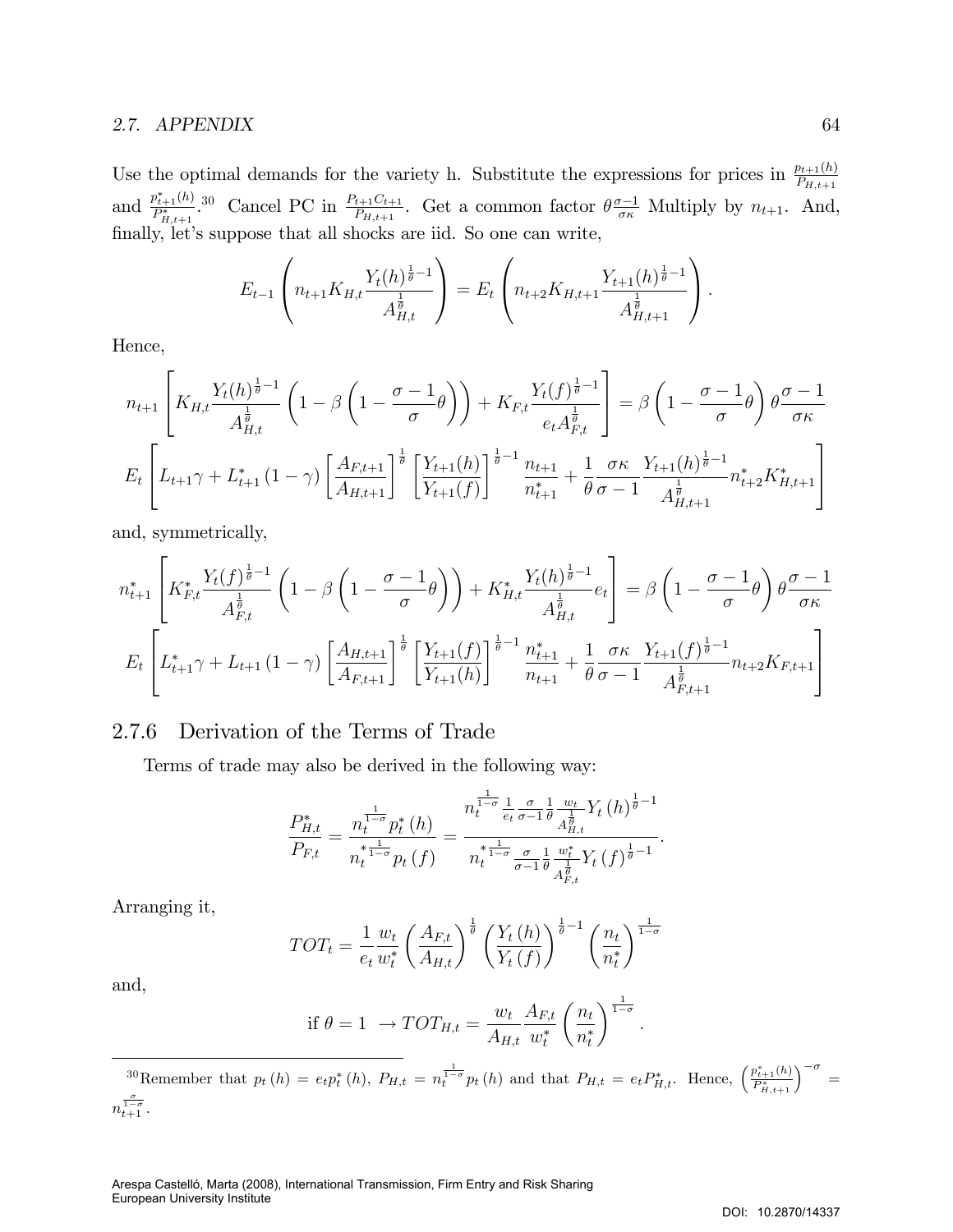One can also derive TOT from the resource constraints. For symmetric countries and population equal to 1,

$$
C_{H,t} + C_{H,t}^* + n_{t+1}K_{H,t} + n_{t+1}^*K_{H,t}^* = Y_{H,t};
$$
  

$$
C_{F,t} + C_{F,t}^* + n_{t+1}K_{F,t} + n_{t+1}^*K_{F,t}^* = Y_{F,t}.
$$

Plugging the optimal demands, one is able to write supply equals demand with the following expressions:

$$
\gamma \frac{P_t C_t}{P_{H,t}} + (1 - \gamma) \frac{P_t^* C_t^*}{P_{H,t}^*} + n_{t+1} K_{H,t} + n_{t+1}^* K_{H,t}^* = Y_{H,t};
$$
  

$$
(1 - \gamma) \frac{P_t C_t}{P_{F,t}} + \gamma \frac{P_t^* C_t^*}{P_{F,t}^*} + n_{t+1}^* K_{F,t} + n_{t+1}^* K_{F,t}^* = Y_{F,t}.
$$

Rearranging by using (2.26),

$$
\gamma \frac{e_t}{e_t} \frac{P_t^* C_t^*}{P_{H,t}^*} + (1 - \gamma) \frac{P_t^* C_t^*}{P_{H,t}^*} + n_{t+1} K_{H,t} + n_{t+1}^* K_{H,t}^* = Y_{H,t};
$$
  

$$
\frac{P_t^* C_t^*}{P_{H,t}^*} = (Y_{H,t} - n_{t+1} K_{H,t} - n_{t+1} K_{H,t}^*).
$$

By the same token,

$$
\frac{PC}{P_F} = (Y_{F,t} - n_{t+1}^* K_{F,t}^* - n_{t+1}^* K_{F,t}).
$$

Taking the ratio of the two equations above yields an expression for the terms of trade:

$$
TOT_{H,t} = \frac{1}{e_t} \frac{Y_{F,t} - n_{t+1}^* K_{F,t}^* - n_{t+1} K_{F,t}}{Y_{H,t} - n_{t+1} K_{H,t} - n_{t+1}^* K_{H,t}^*}.
$$

## 2.7.7 Nominal Rigidities in Prices

## 2.7.7.1 PCP

Firms maximize,

$$
\max_{p_{t+1}(h)} E_t Q_{t,t+1} [p_{t+1}(h)Y_{t+1}(h) - w_{t+1} \ell_{t+1}(h)],
$$

which yields the f.o.c.

$$
E_t Q_{t,t+1} \left[ \left[ \frac{p_{t+1}(h)}{P_{H,t+1}} \right]^{-\sigma} Y_{H,t+1} \left[ (1-\sigma) + \frac{\sigma}{\theta} \frac{w_{t+1}}{A_{H,t+1}^{\frac{1}{\theta}}} \frac{Y_{t+1}(h)^{\frac{1}{\theta}-1}}{p_{t+1}(h)} \right] \right] = 0;
$$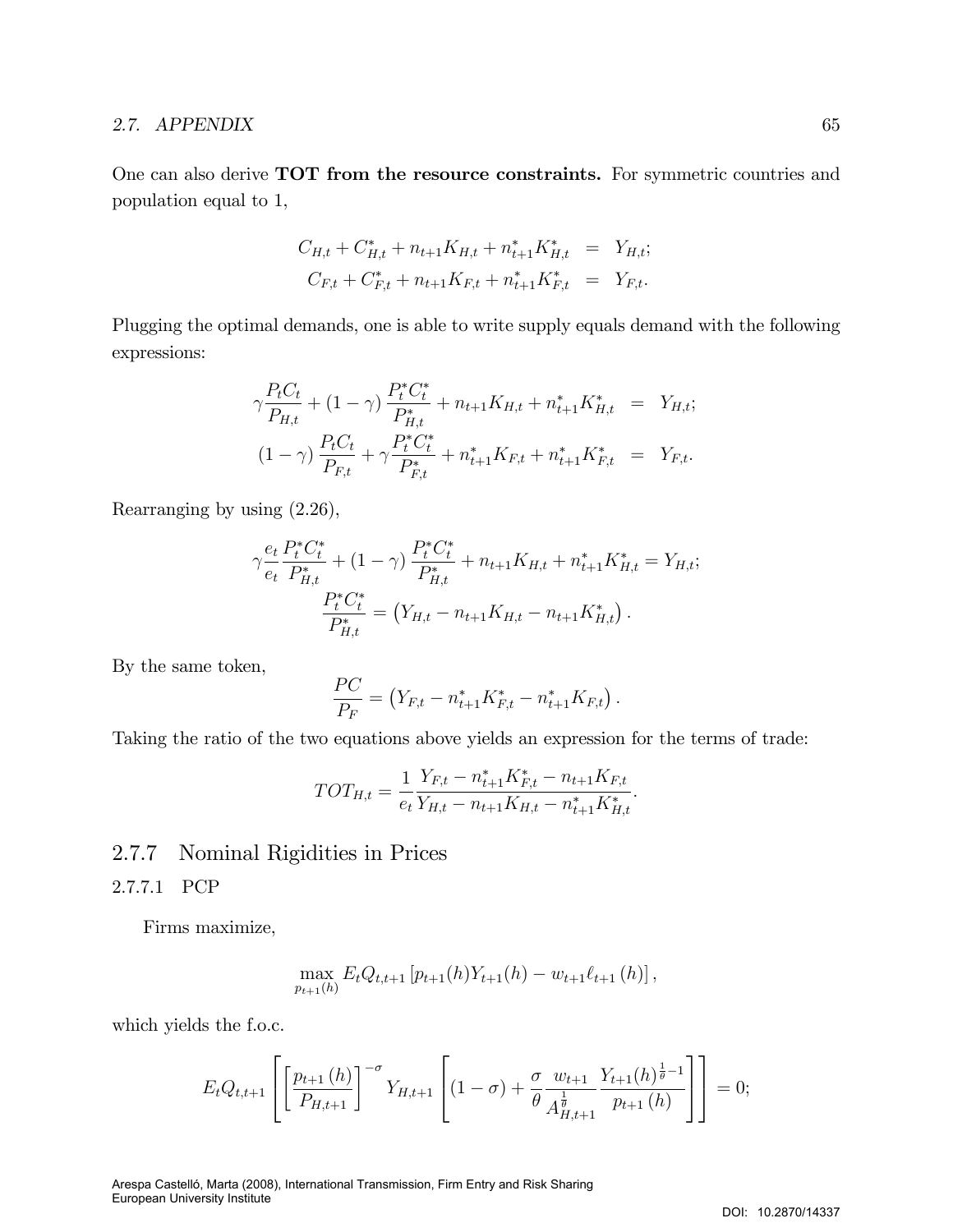$$
E_t \left( Q_{t,t+1} \left( \sigma - 1 \right) \left[ \frac{p_{t+1} \left( h \right)}{P_{H,t+1}} \right]^{-\sigma} Y_{H,t+1} \right) =
$$
  

$$
E_t \left( Q_{t,t+1} \left[ \frac{p_{t+1} \left( h \right)}{P_{H,t+1}} \right]^{-\sigma} Y_{H,t+1} \frac{\sigma}{\theta} \frac{w_{t+1}}{A_{H,t+1}^{\frac{1}{\theta}}} \frac{Y_{t+1} \left( h \right)^{\frac{1}{\theta}-1}}{P_{t+1} \left( h \right)} \right).
$$

Substituting the definition of the discount factor, the expression for wages and keeping in mind that both  $p_{t+1}(h)$  and  $n_{t+1}$  are set at t and, hence, these go out of the expectations brackets:

$$
\frac{(\sigma - 1)}{\sigma} \theta \beta \mu_t E_t \left( \frac{Y_{H,t+1}}{\mu_{t+1}} \right) = \beta \kappa \mu_t E_t \left( \frac{Y_{H,t+1}}{A_{H,t+1}^{\frac{1}{\theta}} \frac{Y_{t+1}(h)^{\frac{1}{\theta}-1}}{p_{t+1}(h)} \right).
$$

One can isolate  $p_{t+1}(h)$ ,

$$
p_{t+1}(h) = \frac{\kappa}{\theta} \frac{\sigma}{\sigma - 1} \frac{E_t \left( \left( \frac{Y_{t+1}(h)}{A_{H,t+1}} \right)^{\frac{1}{\theta}} \frac{Y_{H,t+1}}{Y_{t+1}(h)} \right)}{E_t \left( \frac{Y_{H,t+1}}{\mu_{t+1}} \right)},
$$
(2.76)

where  $\mu_{t+1} = P_{t+1}C_{t+1}$ . Prices crucially depend on expected  $\mu$ . An expected monetary expansion raises the price level and nominal spending.

Since, in equilibrium  $P_{H,t} = p_t(h)$  and recalling that  $Y_{H,t+1} = Y_{t+1}(h) \left(\frac{p_{t+1}(h)}{P_{H,t+1}}\right)^{-\sigma}$ ,

$$
p_{t+1}(h) = \frac{1}{\theta} \frac{\sigma}{\sigma - 1} \frac{E_t \frac{\kappa}{A_{H,t+1}^{\frac{1}{\theta}}}}{E_t \frac{1}{\mu_{t+1}} Y_{t+1}(h)}.
$$

#### Determination of  $\lambda$

From

$$
w_t \ell_t(h) = \theta \frac{\sigma - 1}{\sigma} p_t(h) Y_t(h),
$$

the aggregate is

$$
w_t \int^{n_t} \ell_t(h) dh = \theta \frac{\sigma - 1}{\sigma} \int^{n_t} p_t(h) Y_t(h) dh
$$
  

$$
= \theta \frac{\sigma - 1}{\sigma} \int^{n_t} p_t(h) dh \int^{n_t} \left(\frac{p_t(h)}{P_{H,t}}\right)^{-\sigma} Y_{H,t} dh
$$
  

$$
= \theta \frac{\sigma - 1}{\sigma} \frac{Y_{H,t}}{P_{H,t}^{-\sigma}} \int^{n_t} p_t(h)^{1-\sigma} dh
$$
  

$$
= \theta \frac{\sigma - 1}{\sigma} \frac{Y_{H,t}}{P_{H,t}^{-\sigma}} P_{H,t}^{1-\sigma}
$$
  

$$
n_t w_t \ell_t(h) = \theta \frac{\sigma - 1}{\sigma} Y_{H,t} P_{H,t}
$$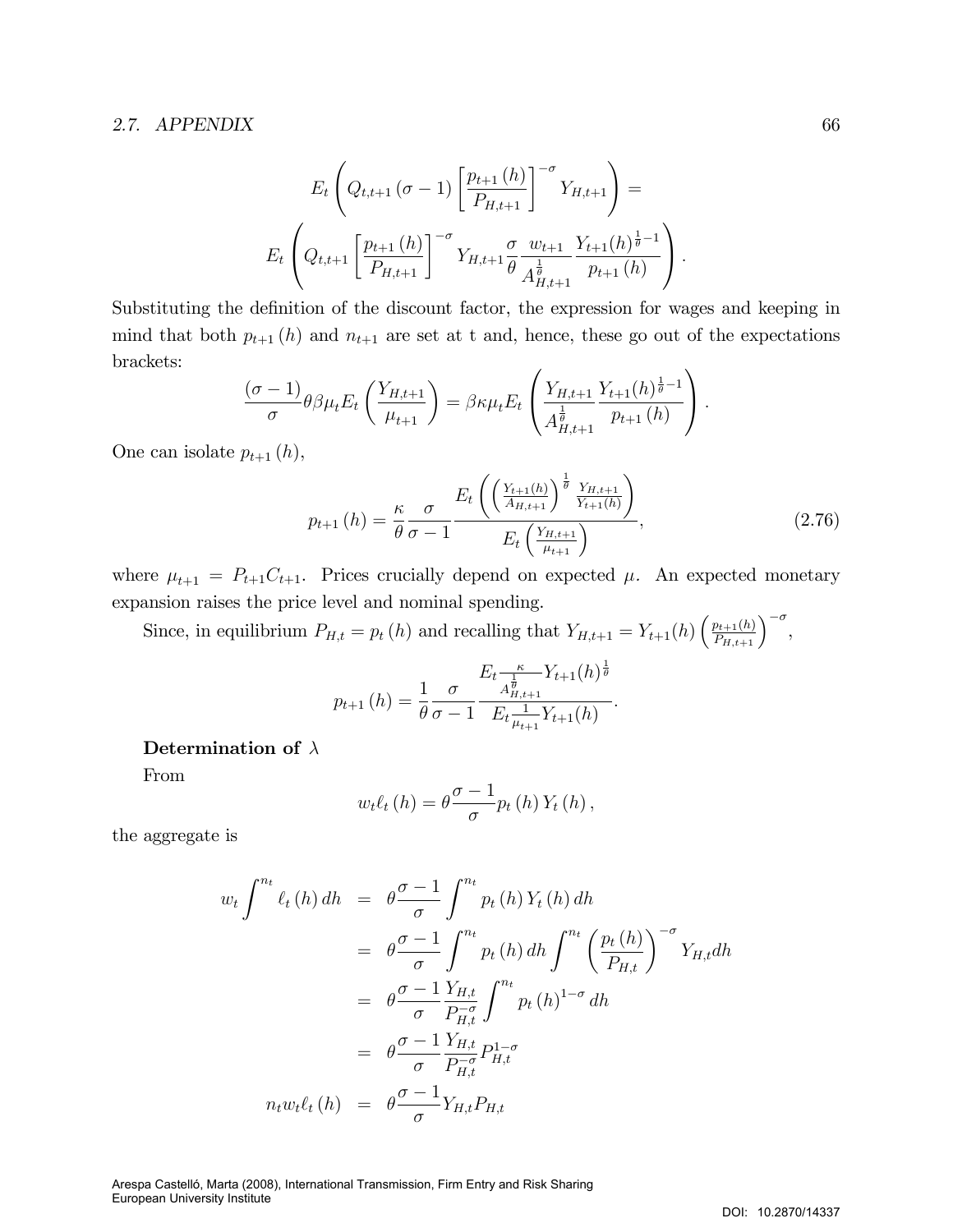The same expression from the fully-flexible price version applies, as happens with that of profits.

## 2.7.7.2 LCP

New expressions for equations (2.24) and (2.25) in the text:

$$
\pi_t(h) = p_t(h) (L_t c_t(h) + n_{t+1} k_t(h)) +
$$
  
+ 
$$
+ e_t p_t^*(h) (L_t^* c_t^*(h) + n_{t+1}^* k_t^*(h)) - w_t \left(\frac{Y_t(h)}{A_{H,t}}\right)^{\frac{1}{\theta}}
$$

or

$$
\pi_t(h) = \left(1 - \theta \frac{\sigma - 1}{\sigma}\right) p_t(h) V_t + \left(1 - \theta \frac{\sigma - 1}{\sigma}\right) e_t p_t^*(h) D_t
$$

where  $V_t = L_t c_t(h) + n_{t+1} k_t(h)$ ,  $D_t = L_t^* c_t^* (h) + n_{t+1}^* k_t^* (h)$  and, symmetrically,  $V_t^* =$  $L_t c_t(f) + n_{t+1} k_t(f), D_t^* = L_t^* c_t^* (f) + n_{t+1}^* k_t^* (f).$  Moreover,

$$
w_t \ell_t(h) = \theta \frac{\sigma - 1}{\sigma} p_t(h) V_t + \theta \frac{\sigma - 1}{\sigma} e_t p_t^*(h) D_t
$$

Using the previous equations in the budget constraints:

$$
P_t C_t = \theta \frac{\sigma - 1}{\sigma} \Psi_t + (1 - \lambda) \left( 1 - \theta \frac{\sigma - 1}{\sigma} \right) \Psi_t + \lambda e_t \left( 1 - \theta \frac{\sigma - 1}{\sigma} \right) \Psi_t^*
$$

$$
- (1 - \lambda) I_{H,t} - \lambda e_t I_{F,t}^*;
$$

$$
P_t^* C_t^* = \theta \frac{\sigma - 1}{\sigma} \Psi_t^* + \frac{\lambda}{e_t} \left( 1 - \theta \frac{\sigma - 1}{\sigma} \right) \Psi_t + (1 - \lambda) \left( 1 - \theta \frac{\sigma - 1}{\sigma} \right) \Psi_t^* - \frac{\lambda}{e_t} I_{H,t} - (1 - \lambda) I_{F,t}^*,
$$

where  $\Psi_t = p_t(h) V_t + e_t p_t^* D_t$  and  $\Psi_t^* = \frac{p_t(f)}{e_t}$  $\sum_{e_t}^{(\mathbf{U})} V_t^* + p_t^* (f) D_t^*.$  Let's define  $\Delta \Psi = \Psi_t - e_t \Psi_t^*.$ Hence,

$$
\triangle \mathbb{C} = \left[ \theta \frac{\sigma - 1}{\sigma} + (1 - 2\lambda) \left( 1 - \theta \frac{\sigma - 1}{\sigma} \right) \right] \triangle \Psi - (1 - 2\lambda) \triangle \mathbb{k}
$$

and

$$
\Delta \Psi = \left[ p_t(h) \left( L_t c_t(h) + n_{t+1} k_t(h) \right) + e_t p_t^*(h) \left( L_t^* c_t^*(h) + n_{t+1}^* k_t^*(h) \right) \right] -
$$
  

$$
e_t \left[ \frac{p_t(f)}{e_t} \left( L_t c_t(f) + n_{t+1} k_t(f) \right) + p_t^*(f) \left( L_t^* c_t^*(f) + n_{t+1}^* k_t^*(f) \right) \right];
$$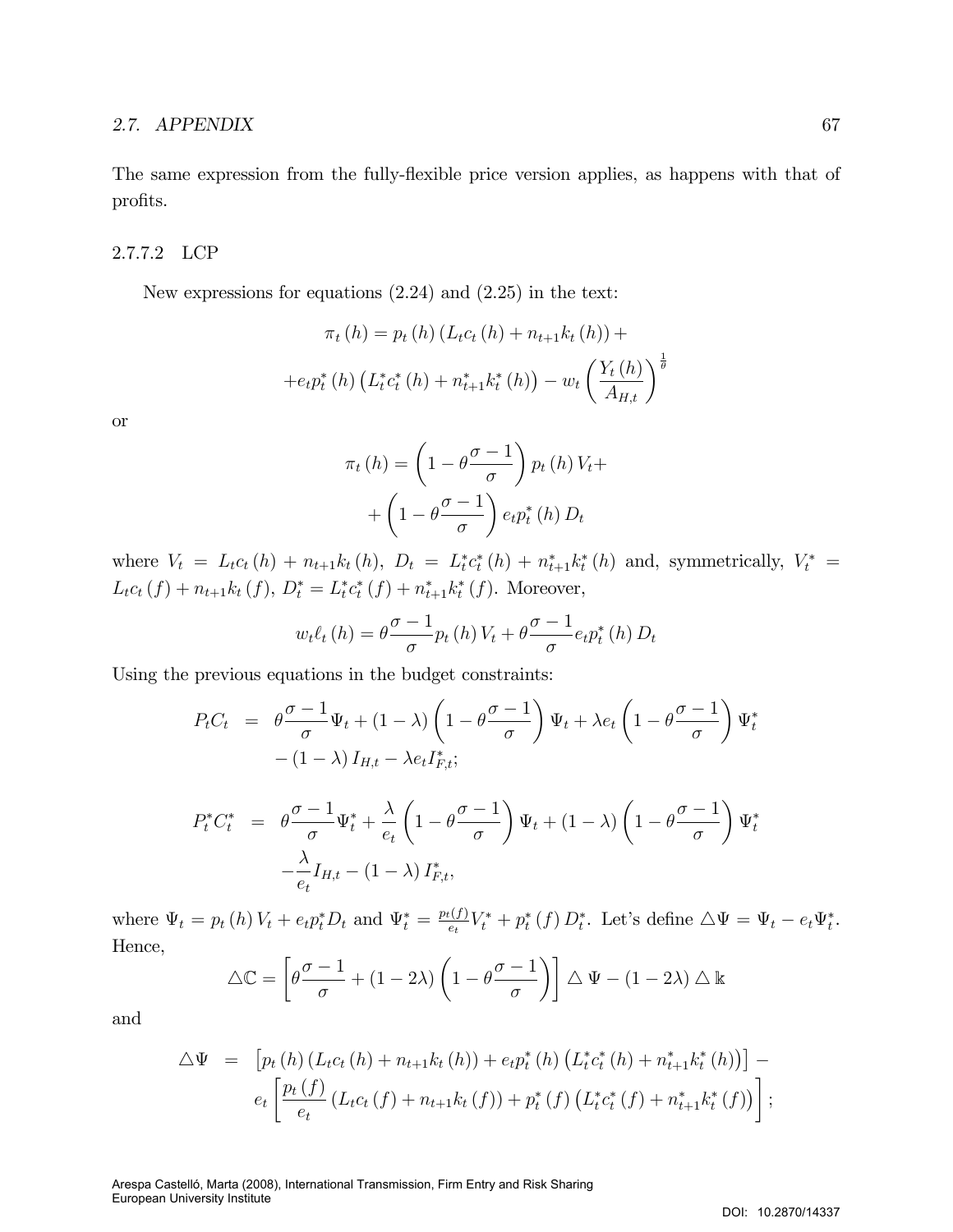$$
\triangle \Psi = (2\gamma - 1) \triangle \mathbb{C} + (2\delta - 1) \triangle \mathbb{k}.
$$

Notice that  $\Delta \Psi = \Delta \Psi$  and, so,  $\Delta \mathbb{C}$  is equal to the previous cases. Hence, the expression of  $\lambda$  is still true.

## 2.7.8 Nominal Rigidities with a General Monetary Policy

## 2.7.8.1 Checking the flexible-price solution

If we set  $\Theta_t = 0$  and  $\frac{\mu}{Z_H P_H} = \frac{\sigma - 1}{\sigma}$ , it is easy to see that the above equations become identical to the case of the flex-price economy: $31$ 

$$
(1 - 2\lambda) \left[ 1 - \frac{\sigma - 1}{\sigma} \right] + \frac{\sigma - 1}{\sigma} = \frac{(1 - 2\lambda)}{(2\delta - 1)};
$$

$$
(1 - 2\lambda) \left[ 1 - \frac{\sigma - 1}{\sigma} \right] + \frac{\sigma - 1}{\sigma} = \frac{(1 - 2\lambda)}{(2\delta - 1)}.
$$

With solution:

$$
1 - \lambda = \frac{1 - 2\delta + \sigma\delta}{1 - 2\delta + \sigma};\tag{2.77}
$$

$$
\lambda = \frac{1 - \delta}{1 + \frac{1 - 2\delta}{\sigma}}.\tag{2.78}
$$

#### Some interesting cases:

- With no home bias, for  $\delta = 1/2$ ,  $\lambda = 1/2$ . This is the perfect pooling solution.
- When goods become more and more substitute,  $\lim_{\sigma \to \infty} (1 \lambda) = \delta$ . The share coincides with Home bias.
- In general, the share of portfolio allocated on home assets,  $(1 \lambda)$ , is increasing in  $\delta$ and decreasing in  $\sigma$ :

$$
\frac{\partial (1 - \lambda)}{\partial \delta} = \frac{(\sigma - 2)(1 - 2\delta + \sigma) + 2(1 - 2\delta + \sigma\delta)}{(1 - 2\delta + \sigma)^2} =
$$

$$
= \frac{\sigma (\sigma - 1)}{(1 - 2\delta + \sigma)^2} > 0.
$$

$$
\frac{\partial (1 - \lambda)}{\partial \sigma} = \frac{\delta (1 - 2\delta + \sigma\delta) - (1 - 2\delta + \sigma)}{(1 - 2\delta + \sigma)^2} =
$$

$$
= \frac{(\delta - 1)(\sigma + \sigma\delta + 1 - 2\delta)}{(1 - 2\delta + \sigma)^2} < 0.
$$

<sup>&</sup>lt;sup>31</sup> Imposing  $\theta = 1$  for simplicity in this section.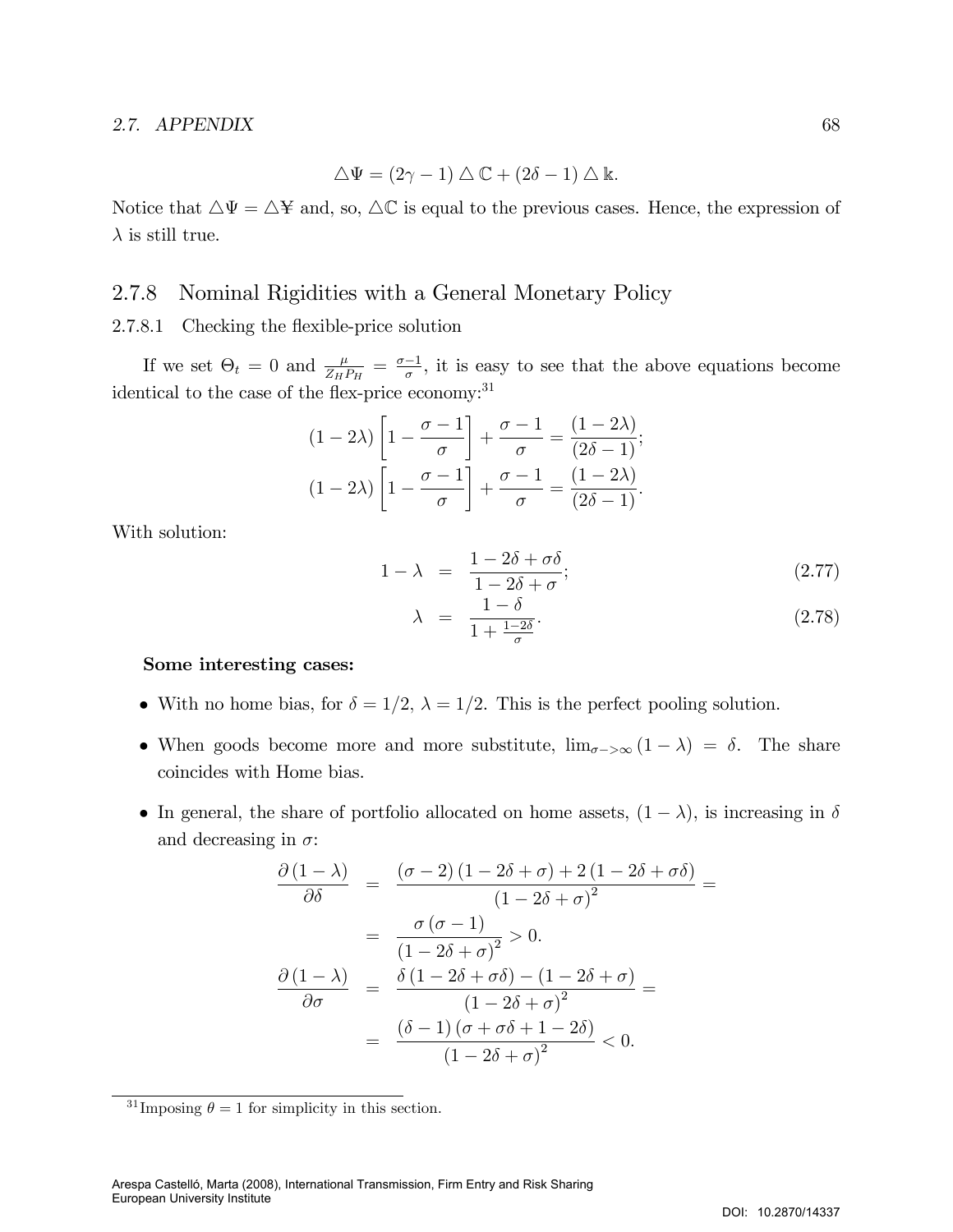# BIBLIOGRAPHY

- [1] Backus D. and G. W. Smith (1993.) "Consumption and Real Exchange Rates in Dynamic Economies with Non-traded Goodsî. Journal of International Economics 35, 297-316.
- [2] Baldwin, R and Robert-Nicoud, F. (2005.) "Trade and growth with heterogeneous firms" CEPR DP. 4965.
- [3] Baxter, M. and Jermann, U. (1997.) "The International diversification Puzzle is worse than you think". American Economic Review, V.81, n.1, p. 170.
- [4] Bergin, P. and Corsetti, G. (December 2005.) "Towards a theory of firm entry and stabilization policy" NBER Working Paper No. 11821
- [5] Bilbiie, F.O.; Ghironi, F. and Melitz, M.J. (2005.) "Business Cycles and Firm Dynamics." (Work in progress)
- [6] Bottazzi, L.; Pesenti, P.A. and van Wincoop, E. (1996.) "Wages, Profits and the International Portfolio Puzzle." European Economic Review V.40 n.6,p 219.
- [7] Cavallari, L. (2005.) "Globalization and the international monetary transmission" Presented in the 9th International Conference on Macroeconomic Analysis and International Finance U. of Crete.
- [8] Coeurdacier, N. (December 2005.) "Do trade costs in goods markets lead to home bias in equities?" XXX Simposio de Análisis Económico - P. Vasco.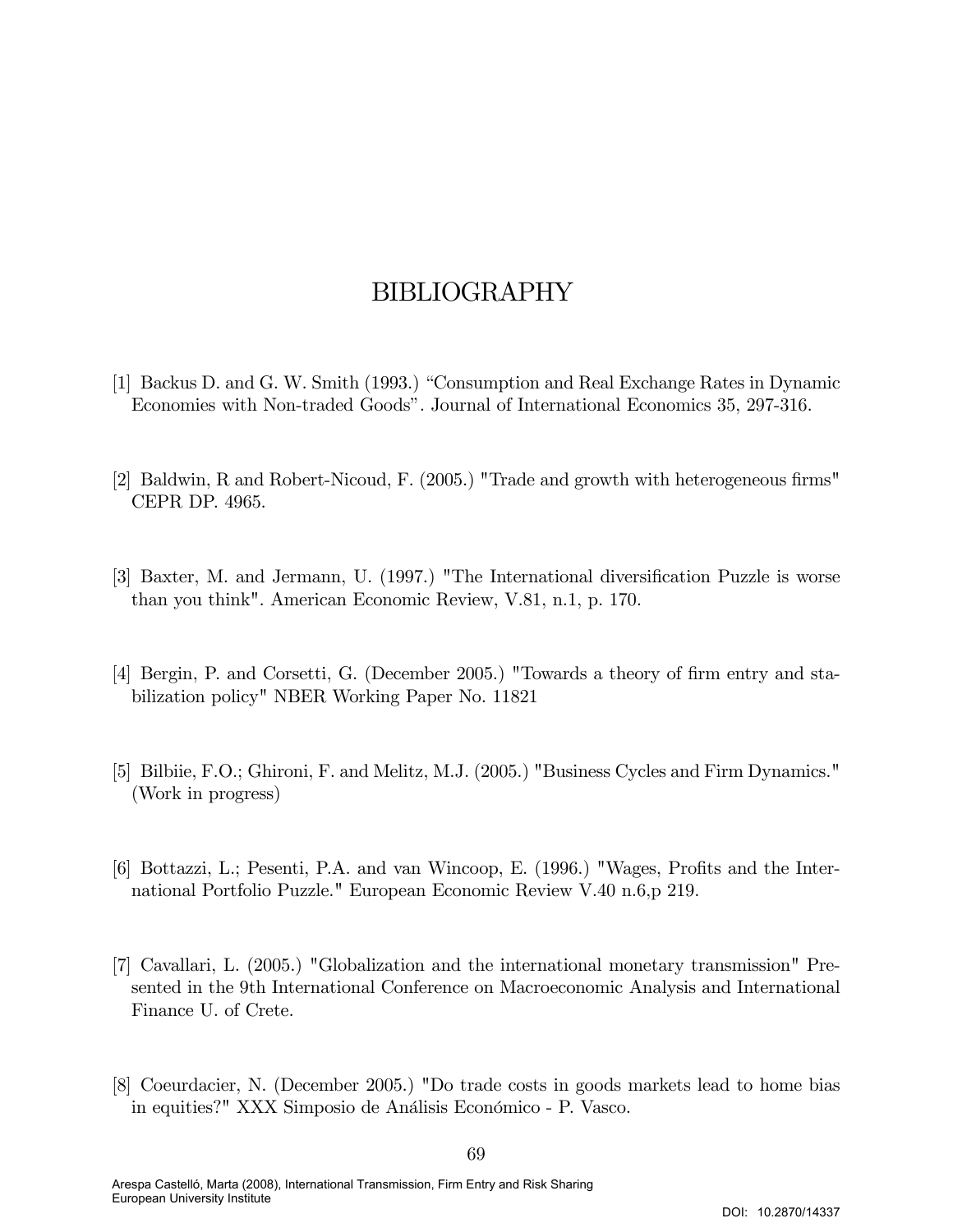- [9] Coeurdacier, N. and Guibaud, S. (2005.) "A dynamic equilibrium model of imperfectly integrated Önancial markets" Paris-Jourdan Sciences Economiques WP 2005-24.
- [10] Coeurdacier, N. and Guibaud, S. (July 2005.) "International equity holdings and stock returns correlations: does diversification matter at all for portfolio choice?" WP 2005-23.
- [11] Coeurdacier, N.; Martin, P. and Kollmann, R. (2007.) "International Portfolios with Supply, Demand and Redistributive Shocks." prepared for the NBER International Seminar in Macroeconomics.
- [12] Cole, H. and Obstfeld, M. (1991.) "Commodity Trade and International Risk Sharing: How Much do Financial Markets Matterî. Journal of Monetary Economics, 28(1), 3-24.
- [13] Corsetti, G.; Dedola, L. and Leduc, S. (May, 2007.) "International Risk-Sharing and the Transmission of Productivity Shocks." Forthcoming: Review of Economic Studies (available: ECB WP308.)
- [14] Corsetti, G. and Pesenti, P. (May, 2001.) "Welfare and Macroeconomic Interdependence." Quarterly Journal of Economics Vol. 116, 2 pp. 421-445.
- [15] Devereux M, Saito M. (March 2006.) "A portfolio theory of international capital flows" Institute for International Integration Studies - Discussion Paper No. 124
- [16] Doyle, B; Erceg C J. and Levin, A. T. (2006.) "Monetary policy rules in economies with traded and non-traded goods." CEA 40th Annual Meetings May 2006 Concordia University, Montréal (Québec.)
- [17] Devereux, M.; Engle, C. and Tille, C. (2003.) "Exchange Rate Pass-Through and the Welfare Effects of the Euro." International Economic Review, vol.44, 1 pp. 223-242.
- [18] Eaton, J. and Kortum, S. (January 2001.) "Trade in Capital Goods." NBER w8070.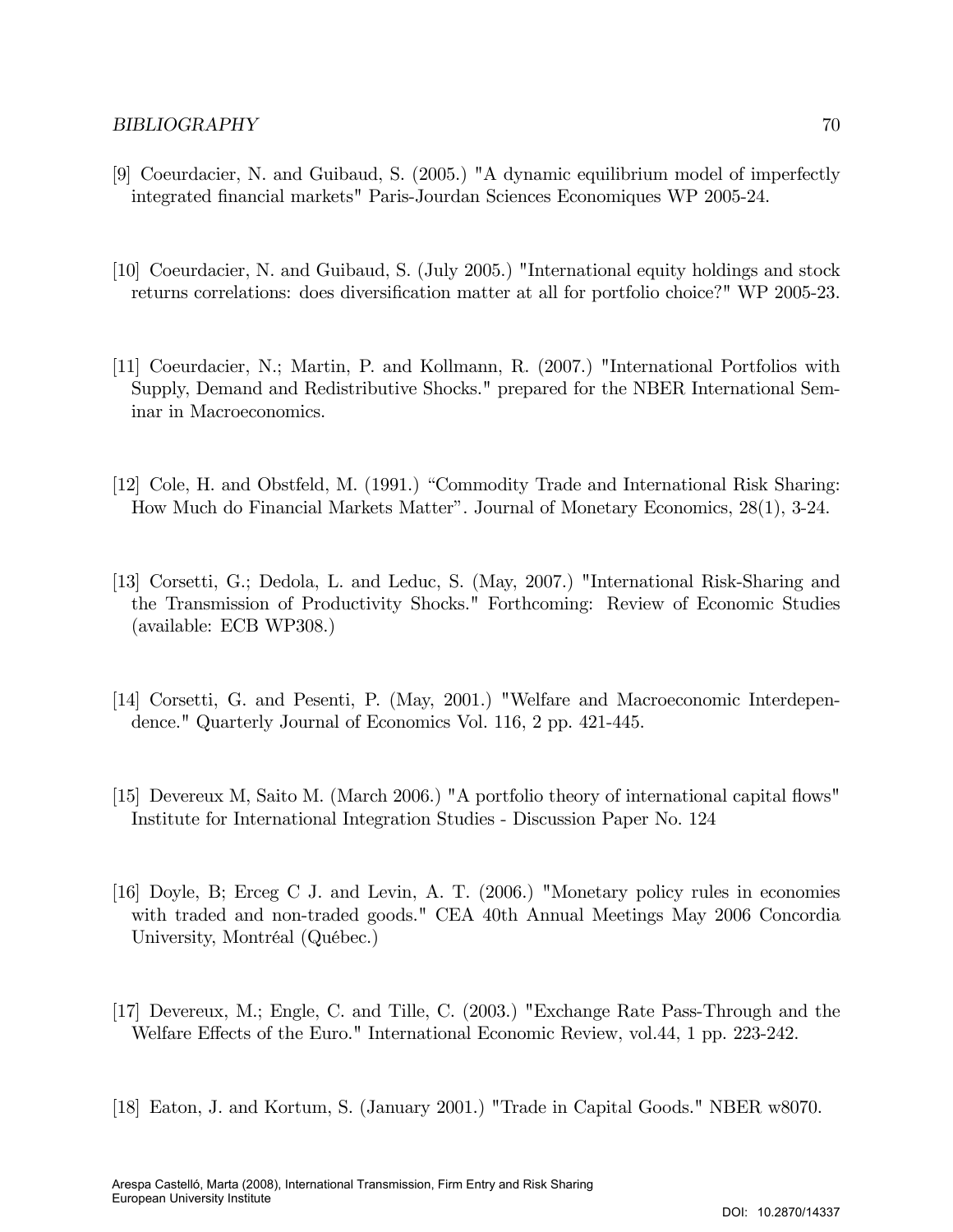- [19] Engel, C. and Matsumoto, A. (2006.) "Portfolio Choice in a Monetary Open-Economy DSGE Model." Working papers.
- [20] Gatti, D et al. (2003.) "Financial fragility, patterns of firms' entry and exit and aggregate dynamics" J. of Economic behaviour & Organization V. 51, p.79-97
- $[21]$  Heathcote, J. and Perri, F.  $(2004)$  "The international diversification puzzle is not as bad as you think" (preliminary and incomplete).
- [22] Hnatkovska, V. (2005.) "Home Bias and Hight Turnover: Dynamic Portfolio Choice with Incomplete Markets." Georgetown University - Job Market Paper.
- [23] Lane, P. and Milesi-Ferretti, G.M. (2005) "A Global Perspective on External Positions.", IIIS Discussion Paper, 79. Trinity College Dublin.
- [24] Kollmann, R. (January 2006.) "A dynamic equilibrium model of international portfolio holdings: comment." Econometrica, V. 74, N.1, p.269-273.
- [25] Martínez-García, E. (2005.) "Partial Observation of Returns, Portfolio Choices and the Home Bias Puzzle." (preliminar draft) Wisconsin University.
- [26] Pesenti, P. and Van Wincoop, E. (1996.) "Do nontraded goods explain the home bias puzzle?". NBER wp5784.
- [27] Tesar, L. (1993.) "International risk sharing and non-traded goods". Journal of International Economics, V.35 p. 69.
- [28] Obstfeld, M. and Rogoff, K. (1996.) "Foundations of International Macroeconomics" MIT Press. Chap 5 (5.5.3.)
- [29] Serrat, A. (November 2001.) "A dynamic equilibrium model of international portfolio holdings" Econometrica V.69 N.6, p.1467.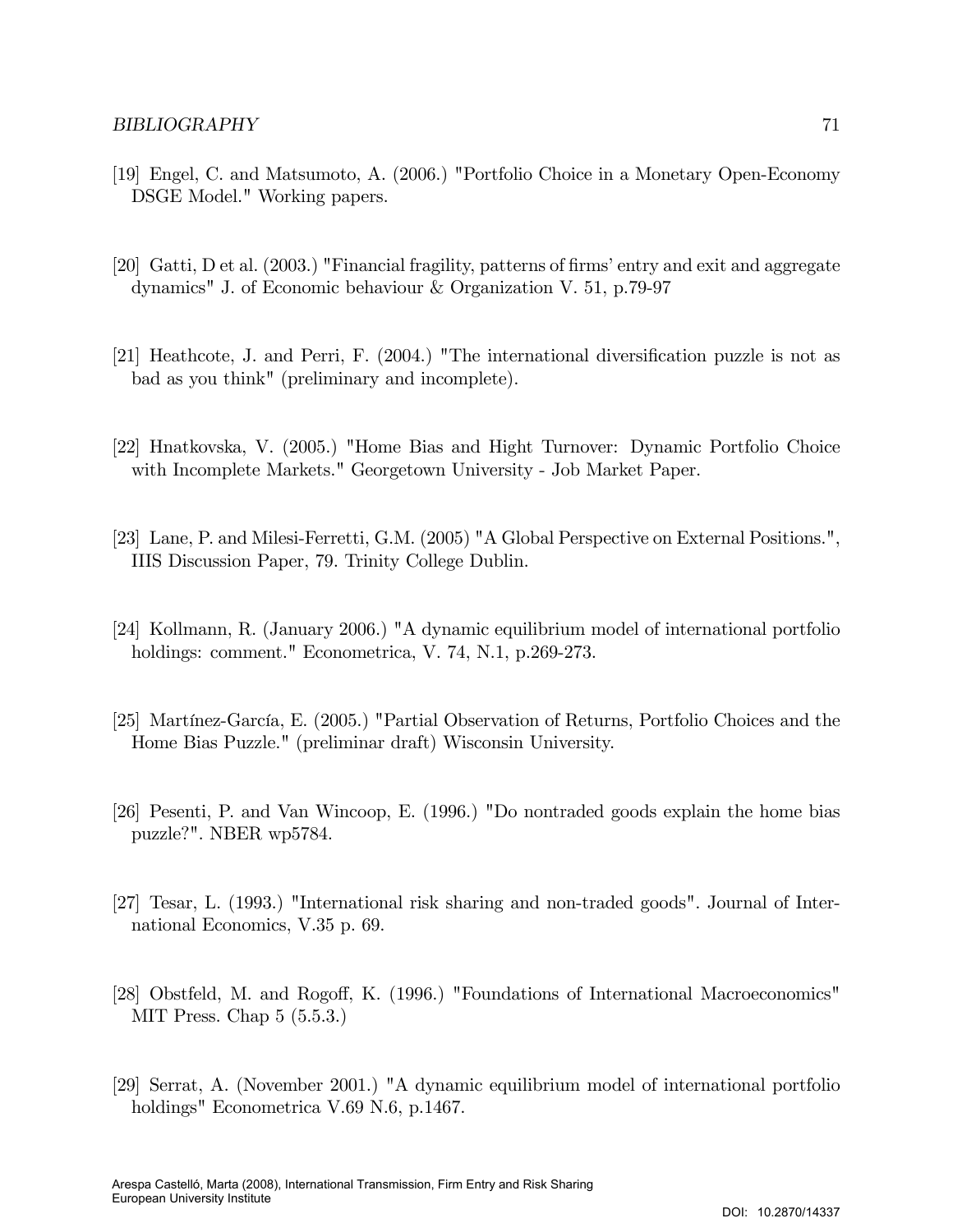- [30] Tille, C. (April, 2001.) "The Role of Consumption Substitutability in the International Transmission of Shocks." Journal of International Economics, vol.53, pp.421-444.
- [31] Tille, C. and Van Wincoop, E. (2007.) "International Capital Flows.", NBER WP12856.
- [32] Van Wincoop, E. (1999.) "How big are potential welfare gains from international risksharing?" Journal of international economics, V.47 p.109.
- [33] Van Wincoop, E. and Warnock, F.E. (2006.) "Is home bias in assets related to home bias in goods?" NBER wp 12728.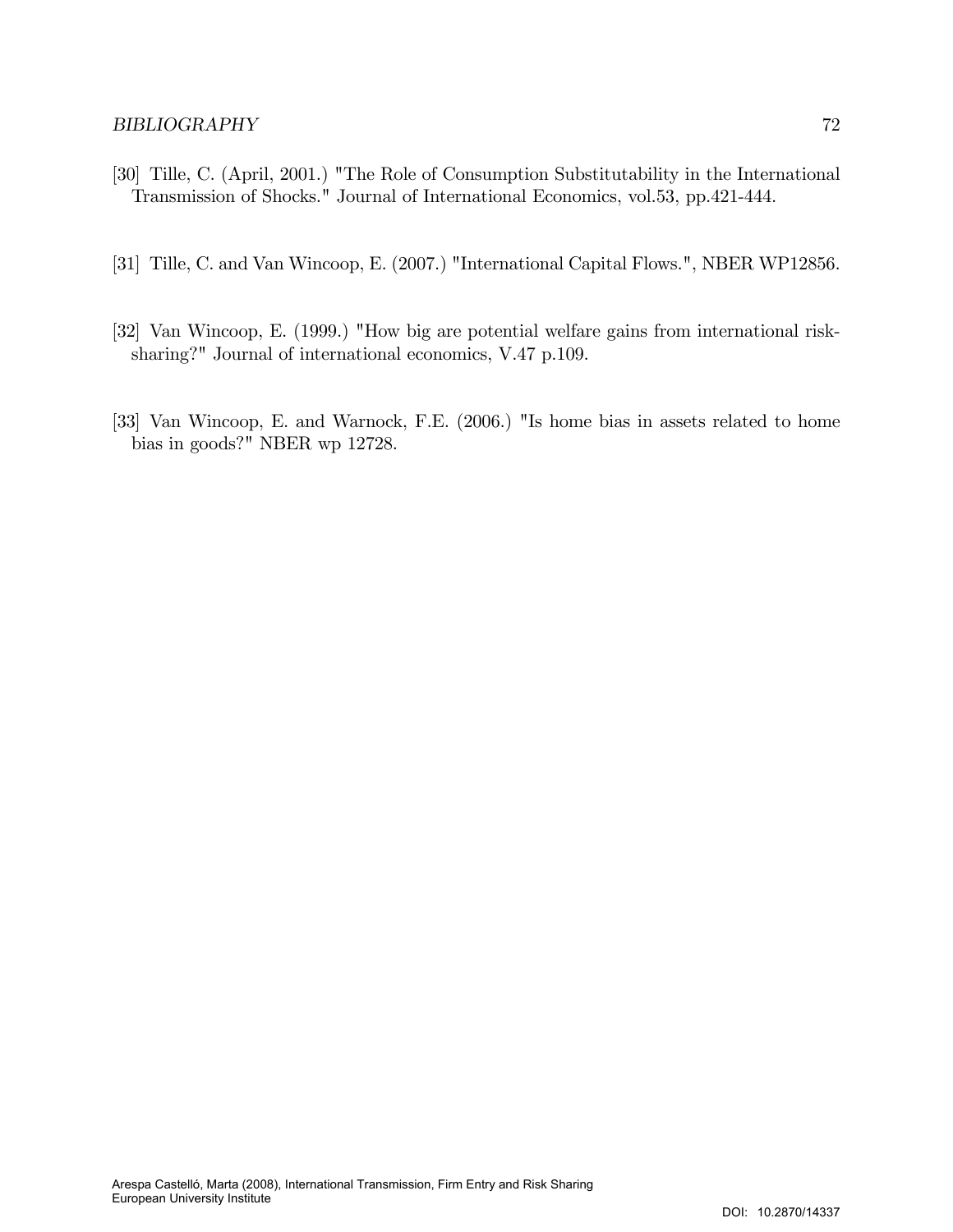## CHAPTER 3

# GAINS FROM FINANCIAL INTEGRATION AND TRADE OPENNESS: A QUANTITATIVE ANALYSIS

## 3.1 Introduction

International financial integration is believed to have two major potential benefits: it enhances an efficient allocation of capital and helps countries sharing risk by reducing consumption and income volatilities. So far, however, neither empirical nor theoretical studies are able to clearly demonstrate to what extent these claims are true. This paper uses the New Open Economics Macroeconomy (NOEM) model developed in chapter II to shed some light on the theoretical side of this literature. It addresses the open debate on the interrelation between different degrees of financial integration and trade openness with international volatilities.

The second chapter of this dissertation offered a stylized set-up to analyse international transmission. In Chapter three I exploit this set-up to develop a quantitative analysis with the tools provided by this framework. I experiment with the economy assuming two different Önancial structures. The Örst one presents a set-up of incomplete Önancial markets. Individuals do not have access to a complete set of arrow-debreu contingent-claims, but only to shares of home and foreign firms, as well as to an international riskless bond. However, as it has been proved in the previous chapter, these are sufficient to provide with perfect-risksharing. This scenario is called RS (risk sharing) or FI (fully integrated) in the text. The second one is a financial isolated economy. Home and Foreign countries can freely trade on goods, but individuals are not able to invest abroad.

These two environments show the effects of international integration of capital markets and trade openness on macroeconomic volatilities. On the one side, as a large part of empirical analysis shows, the model reports an increase of the volatilities of the real exchange rate and the terms of trade as the country opens its capital market. On the other side, consumption volatility is affected differently by the financial integration process depending on the source of the real shock.

Concerning the links between trade openness and volatilities, neither the causality direction nor its strength is clear. Empirical studies, often claim that this relationship is extremely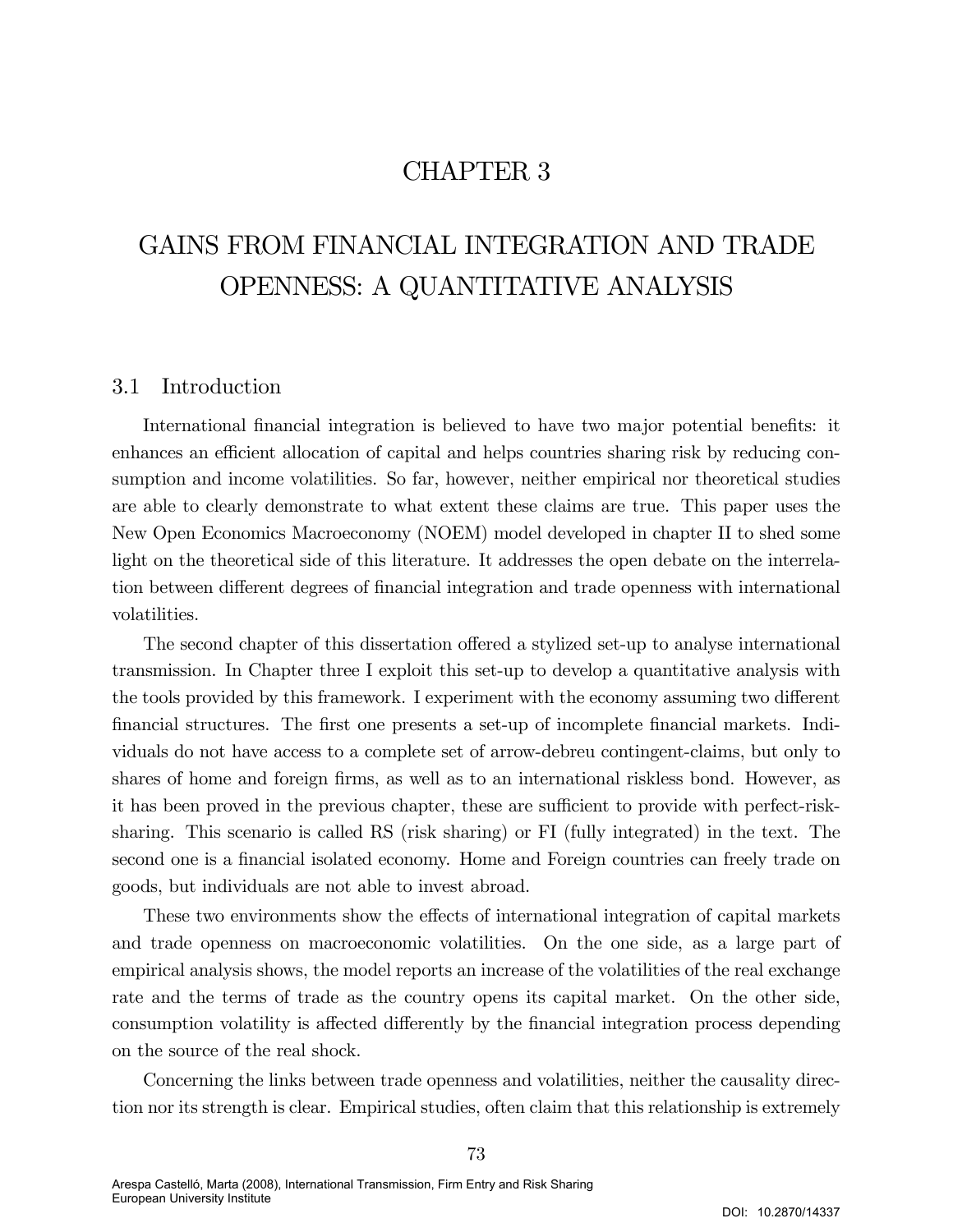#### 3.1. INTRODUCTION 74

weak. At a theoretical level, real exchange rate (RER) uncertainty may discourage international trade but, simultaneously, inter-country trade favours international transmission of shocks via RER and terms of trade  $(TOT)$ , affecting their volatilities. Herwartz and Weber (2007) argue that the link is quite heterogeneous among countries and that it might be non-linear.

Traditional literature claims the existence of a direct and indirect effect of trade openness over output growth: on the one hand, openness generates a direct positive effect on output growth; on the other, however, it enhances aggregate production volatility, which causes a reduction of output growth. For this triangular relation to be possible, either the direct effect must outweigh the indirect one or the relation between openness to trade and output volatility has been incorrectly observed. This paper sustains the Örst explanation, since it finds that, in general, international trade increases output and consumption volatilities under any level of financial integration.

The analysis is carried out in a set-up with market dynamics. The introduction of the extensive margin allows for a distinction to be made between different types of productivity disturbances. One can shock either the productivity of manufacturing or that of the technology of creation of new varieties.<sup>1</sup> Indeed, the first chapter of this dissertation studies the opposite effects generated by these two shocks on the allocation of firms. I do it in a simple closed-economy model with firms' entry. The presence of endogenous entry can alter the dynamic response to shocks, leading to greater persistence in the effects of monetary and real shocks.<sup>2</sup> Entry may have notable welfare effects, to the degree that households derive utility from greater variety (the love of variety in consumption and investment) and because the entry of new firms raises competition in a market. Thus, it is relevant to take into account the behaviour of the economy after these different impacts, as well as, to observe the welfare effects in terms of the variations in the range of varieties available in a specific market.

The rest of the paper is organized as follows: section two provides a brief literature review to situate the paper and inform of the blueprint on the topic. Section three presents the simplest analytical version of the model, which replicates the closed economy of chapter II. Real shocks, on the productivity of creation and of production, are simulated with Schmitt-Grohé algorithm both under flexible and one-period-in-advance price setting. The scope of this section is, Örst of all, to get in touch with the more general model, as well as to provide a tool to observe how trade openness alone affects volatilities. To do the latter, one can compare the closed economy with a financially isolated country. Section four presents

<sup>&</sup>lt;sup>1</sup>See Corsetti et al.  $(2004.)$ 

<sup>&</sup>lt;sup>2</sup>See Bergin and Corsetti  $(2006.)$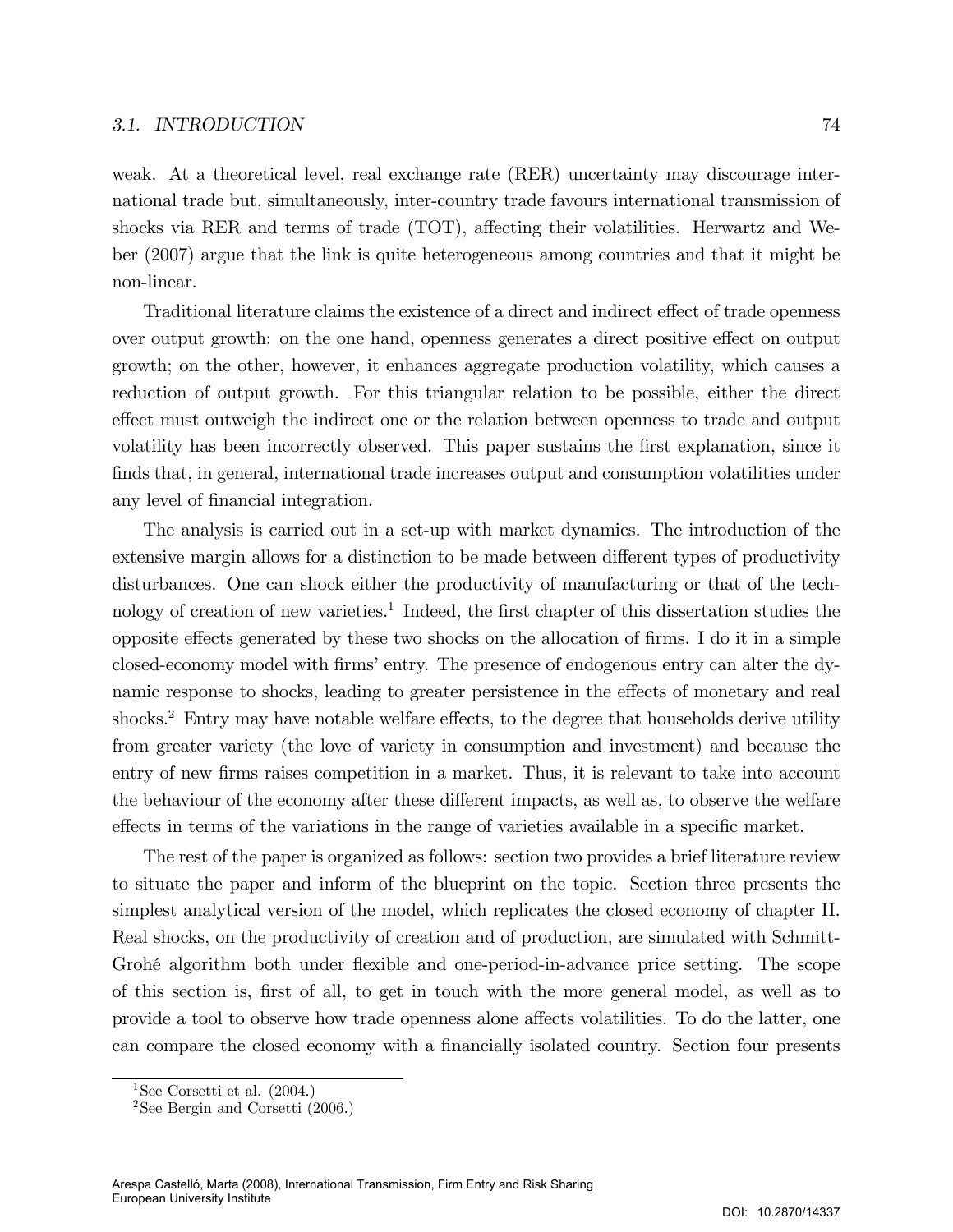the quantitative results for the open economy: first under financial integrated markets and, afterwards under the financial autarky case. Section five summarizes the results for different degrees of trade openness. Finally, section six concludes. An appendix with some extra explanatory plots and the parametrization used in simulations can be found at the end.

## 3.2 Brief Literature Review

## 3.2.1 Financial Integration and Volatility

Understanding the links between globalization and the dynamics of macroeconomic volatility has recently come to the forefront. This is, mainly, due to a burgeoning literature that describes the first-order effects volatility has on welfare and, more recently, to the apparition of a number of papers documenting the declining volatility of output in the US and most industrial economies since the mid-eighties. However, existent literature disagrees considerably on the strength and directions of such relationships. Available empirical evidence on the effects of financial integration on volatility is very far limited. Hence, at theoretical level, the effects of increased integration on business cycle volatility are not clear either: on the one hand, increased financial integration allows households to cushion against adverse domestic shocks by lending and borrowing abroad. This would cause a decline in the volatility of consumption. On the other hand, financial integration increases the potential for the magnification of domestic financial markets when foreign capital enters them. If this happens, output and investment volatilities will increase.

Kose et al. (2003) address these questions at the empirical level and find that financial openness, as measured by gross capital áows as a ratio to GDP, is associated with an increase in the ratio of consumption volatility to income volatility, opposite to the theoretical risksharing benefits of capital globalization. However, this relationship is found to be nonlinear.<sup>3</sup> Above a certain threshold the ratio starts to decrease again. Moreover, capital account openness is associated with higher output volatility, although the coefficient is only marginally significant.

The model I present compares a non-integrated economy with a fully integrated one, i.e. obviously, this full integration would be above any measured threshold. As Kose et al. found in the data, this highly integrated economy provides households with more capacity of consumption smoothness. The ratio of consumption to output volatility falls with the jump from the autarkic regime to the open one. In addition, I also observe higher output volatility in the risk sharing economy. These quantitative matches give some robustness to the model

<sup>&</sup>lt;sup>3</sup>Evans and Hnatkovska (2006) explored an economy under three different levels of financial integration and also found a non-linearity on this relation.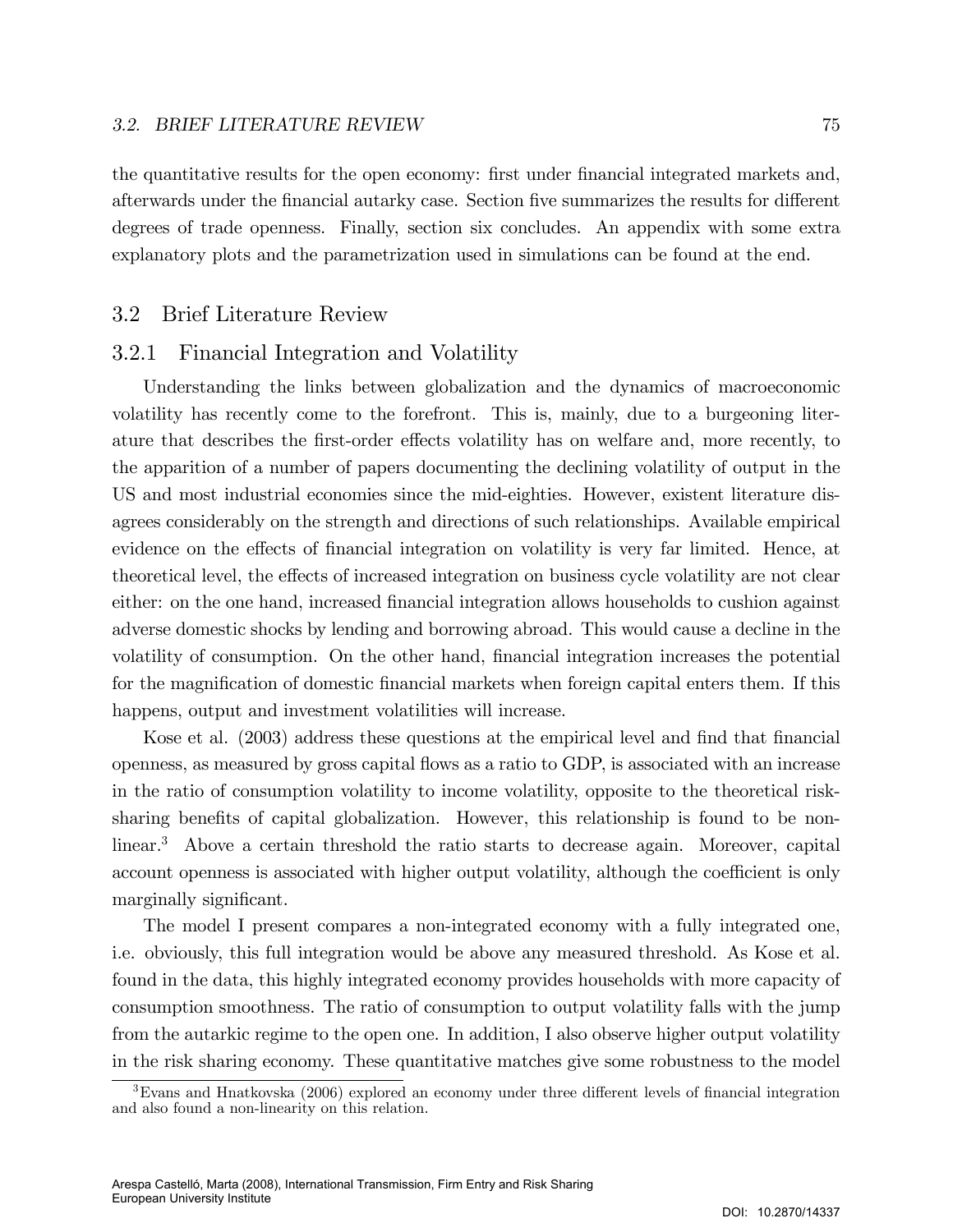to be considered a suitable tool to explore industrialized economies' responses to shocks and their pass-through.

An older paper by Mendoza (1994) develops a stochastic dynamic business cycle model and concludes that quantitative variations in the volatility of output and consumption are quite small in response to the changes in the degree of financial integration. Moreover, it seems that larger and more persistent shocks enhance output volatility for higher levels of Önancial integration. On the contrary, Baxter and Crucini (1995) show that consumption volatility decreases, although output volatility increases as the level of financial integration goes up. They argue that these differences lie on the wealth effects and their interaction with different capital market regimes. Differently, Bekaert et al. (2004) find that financial liberalization tends to be associated with lower consumption volatility. Finally, Buch and Yener (2005) provide another proof of empirical ambiguity. They show that, in spite of the fact that G7 countries have become more open for financial capital in legal terms over the past decades and that capital áows have increased rapidly, there has been no consistent pattern for consumption volatility to increase or decrease. Indeed, they found that the change over time of the ratio of volatilities often depends on the country and the period of time. This result is completely compatible with those reported in this paper: since the link between consumption and output volatility with Önancial globalization and its sign depends on the source of the shock, the presence of different shocks to the economy may perfectly be the explanation of the unclear correlation.

## 3.2.2 Trade Integration and Volatility

The debate is equally open for the link between openness of the goods market and volatility. Although there seems to be some consensus on the fact that more open economies are more volatile, not all the specialists agree. Part of the literature retains that the effects are tight to the kind of shock -sector specific or common- and to the patterns of trade specialization. If this association is true and trade openness, nowadays, consists in the increase in interindustry specialization across countries, industry-specific shocks would result in a rise in output volatility, as Krugman (1993) set. Moreover, in the case of highly persistent shocks, consumption volatility would increase as well. If trade increment is done via intraindustry because of the higher country-specialization in specific parts of the production process chain, the volatility of output could decline.<sup>4</sup> This evidence can be interpreted as proof of the relation between volatilities and both Önancial and trade integration, i.e. globalization. Some theoretical research suggests that output volatility has a positive interaction

 $^4{\rm{See}}$  Razin and Rose (1994.)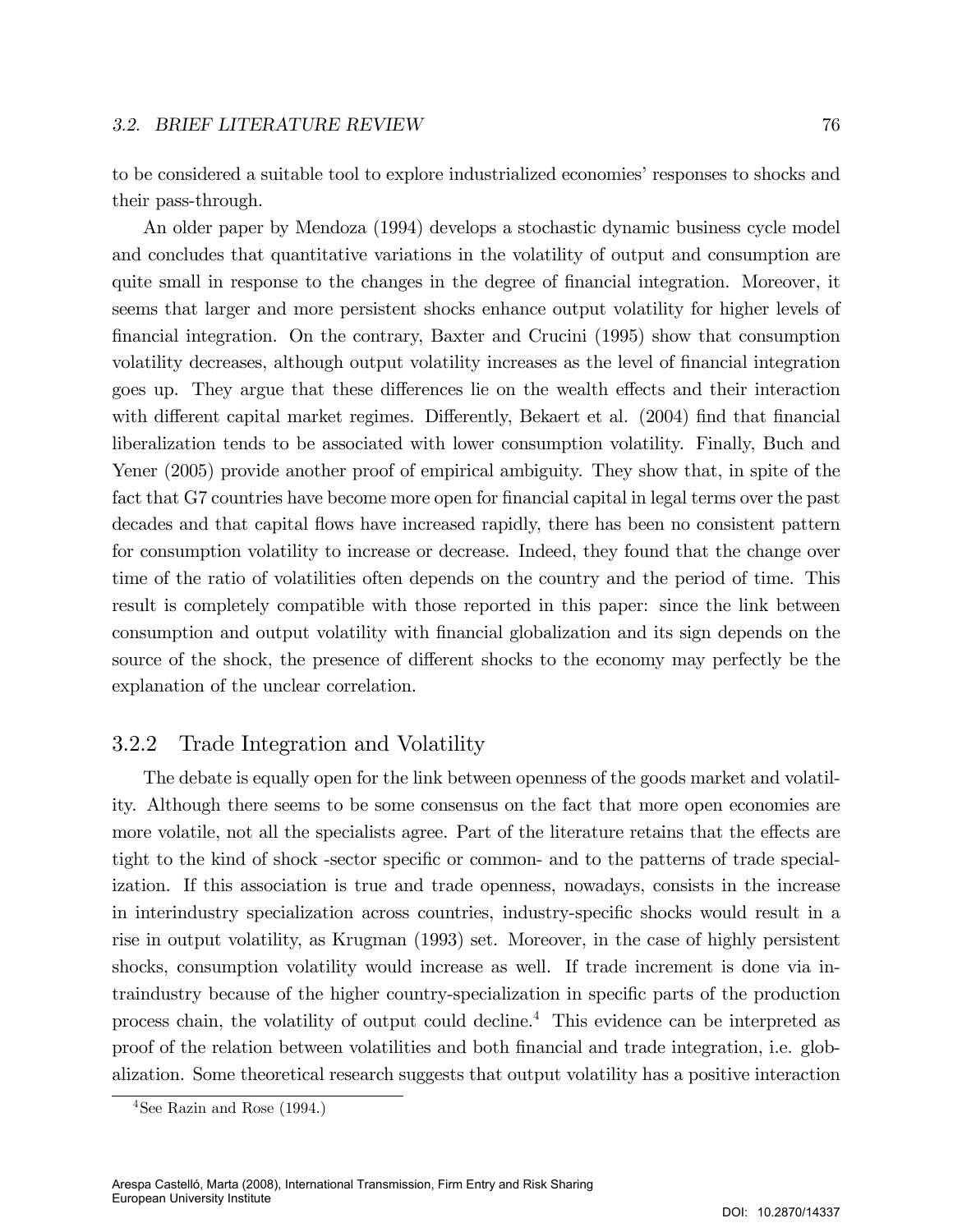with trade openness in the developing countries while it maintains a negative link in developed economies. Prasad et al. (2003) document that recent decades data on consumption volatility shows a decline in developed economies. Furthermore, the level of consumption volatility in developing countries is above that of the developed ones.

One can refer to Easterly et al. (2001) and Kose et al. (2003) to find some empirical evidence of what the present model reports on the side of trade openness. Easterly et al. (2001) carry an exploration of the sources of macroeconomic volatility using data for a sample of 74 countries over the period 1960-97 and conclude that an increase in the degree of trade openness leads to an increase in the volatility of output and consumption. However, the significance of these two measures of international globalization on macroeconomic volatility is not very relevant. Kose et al. (2003) give some attention to trade openness too and suggest the existence of a positive effect of international trade on volatilities due to the higher vulnerability of more open economies to external shocks.

Indeed, recent research tends to sustain the complementarity of trade integration and financial integration on macroeconomics volatility.<sup>5</sup>

## 3.3 Reduced Version: the Closed Economy

This simple closed economy version becomes the key for the present research to decouple the effects of trade openness from those of financial integration on macroeconomic volatilities, for the home country. To do such a comparison I confront the quantitative results of this section with the case of financial autarky developed in section four.

## 3.3.1 Set-up

I concentrate on a completely autarkic economy with monopolistic competition and an endogenous number of firms or varieties. Firms set prices flexibly.

#### 3.3.1.1 Households

Households maximize the following logarithmic utility on consumption and leisure with respect to  $\ell_t (j)$  and  $n_{t+1}$ :

$$
U = \sum_{t=0}^{\infty} \beta^t \left( \ln C_t + \kappa \ln \left( N - \ell_t \left( j \right) \right) \right),
$$

subject to the budget constraint

$$
C_t = w_t \ell_t(j) + r_t K_{t-1} n_t - K_t n_{t+1},
$$

<sup>&</sup>lt;sup>5</sup>See IMF, 2002.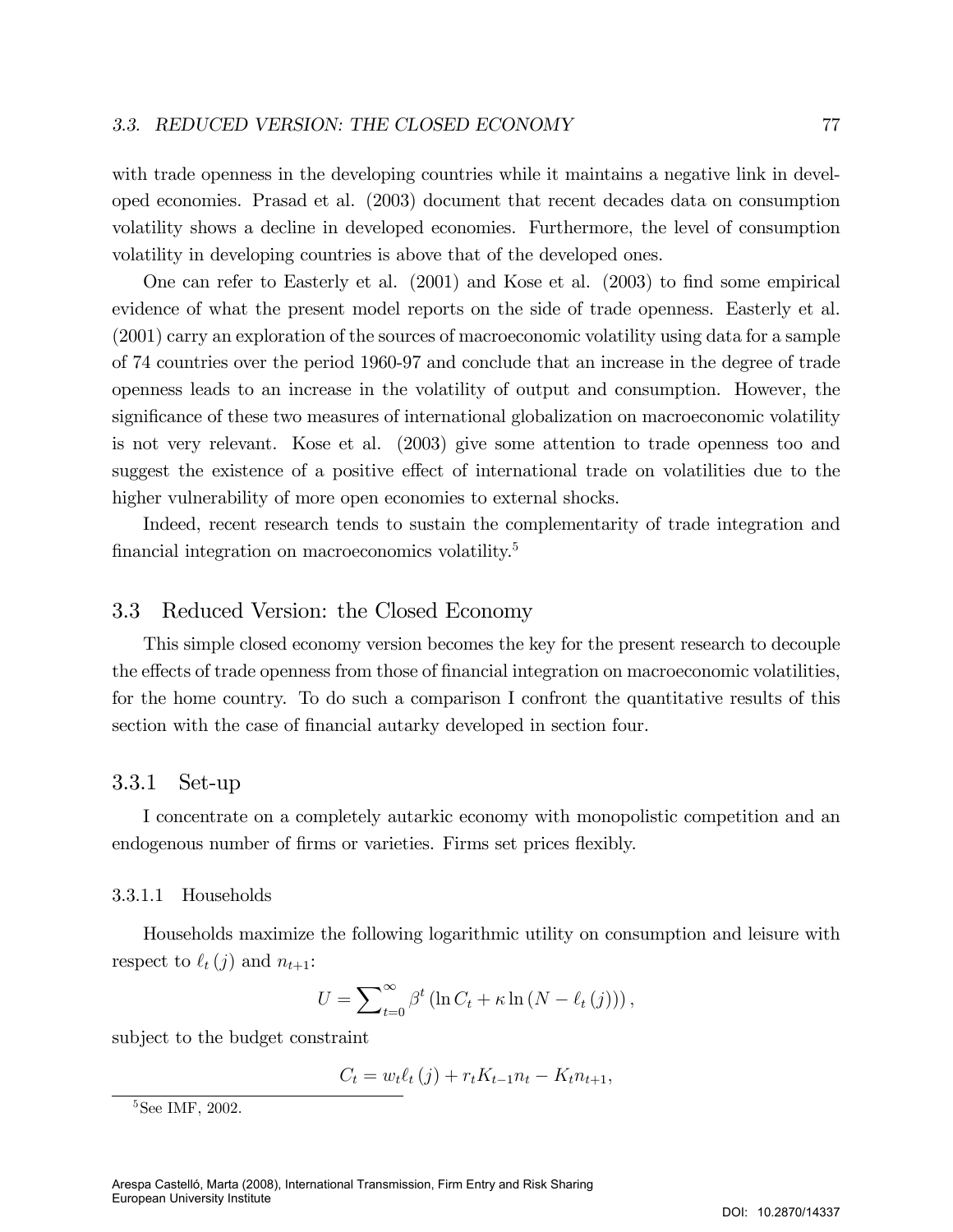where  $\beta$  is the discount factor,  $K_t$  is the exogenous requirement for the creation of a new firm for next period. It is a basket of investment on all the final goods produced that period.  $C_t$  is the basket of consumption of the produced varieties, N is the total endowment of time per period,  $\ell_t(j)$  is household's elastic labour supply,  $\kappa$  is the disutility of labour,  $r_tK_{t-1}n_t$ is the total amount of dividends the household receives today as payment of her last-year investment.  $r$  measures the returns to capital, which depend on the profits generated by firms and  $n$  is the number of varieties. The composition of the baskets are:

$$
K_t = \left[ \int_0^{n_t} k_t(h)^{\frac{\sigma-1}{\sigma}} dh \right]^{\frac{\sigma}{\sigma-1}};
$$
  

$$
C_t = \left[ \int_0^{n_t} c_t(h)^{\frac{\sigma-1}{\sigma}} dh \right]^{\frac{\sigma}{\sigma-1}},
$$

where  $\sigma > 1$  is the intratemporal elasticity of substitution between goods. Notice that, for simplicity, CES aggregators are identical, so that I can write:

$$
Y_t = C_t + n_{t+1} K_t
$$
  
=  $\left[ \int_0^{n_t} y_t (h)^{\frac{\sigma - 1}{\sigma}} dh \right]^{\frac{\sigma}{\sigma - 1}}$ . (3.1)

Moreover,  $r_t$  is the payment made by firms to investors for the capital lent in the creation. It is equivalent to the dividends. The price index has been normalized to 1. Thus, all the prices are in terms of final goods of consumption.

A justification regarding the functional form of the utility is in order. Per-capita consumption enters the instantaneous utility function log-linearly because, in the presence of separability between consumption and labour and of a Cobb-Douglas production function (the aggregator is a CES), it is the only formulation consistent with stationary labour supply in a growing economy. Moreover, the disutility of labour is modelled as nonlinear to allow us to derive an analytical expression for the labour supply function.

#### 3.3.1.2 Firms

Final-Goods Firms do not use labour or capital. They only aggregate goods to construct the basket of the so called *final good*,  $Y_t =$  $\int f^{n_t}$  $\overline{0}$  $y_t(h)^{\frac{\sigma-1}{\sigma}}$  $\frac{1}{\sigma}$  dh  $\frac{d}{\sigma-1}$ , which is used both for consumption and capital for creation of next-period firms. They maximize profits in a competitive market by choosing  $y_t(h)$ :

$$
\Pi_{F,t} = \left[ \int_0^{n_t} y_t(h)^{\frac{\sigma-1}{\sigma}} dh \right]^{\frac{\sigma}{\sigma-1}} - \int_0^{n_t} p_t(h) y_t(h) dh = 0,
$$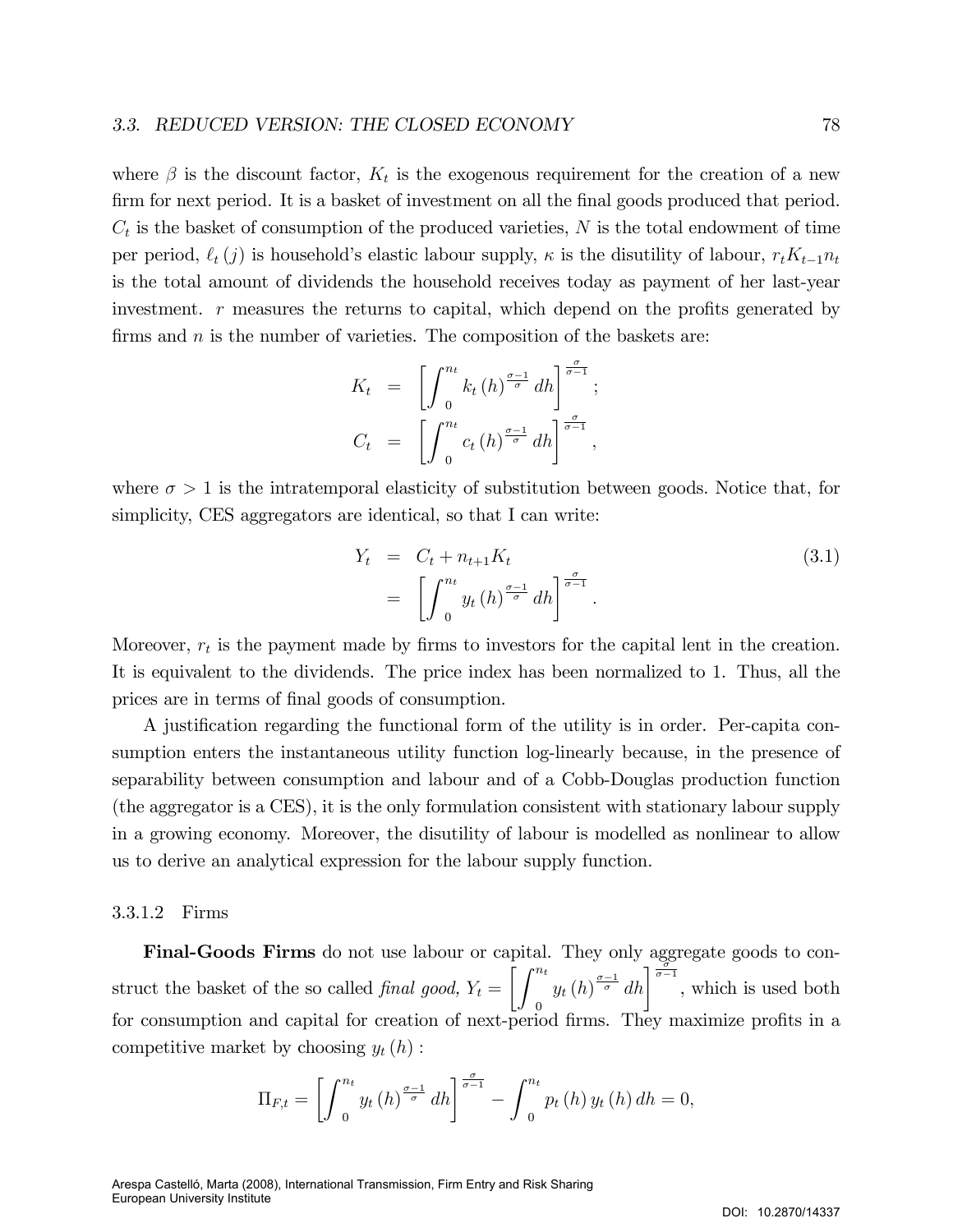where  $p_t(h)$  is the monopolistic price that the intermediate-good firms h set for its variety. The f.o.c. is

$$
y_t(h) = p_t(h)^{-\sigma} Y_t.
$$

Since firms are homogeneous, it is known that

$$
Y_t = n_t^{\frac{\sigma}{\sigma - 1}} y_t \left( h \right). \tag{3.2}
$$

Hence,

$$
p_t(h) = n_t^{\frac{1}{\sigma - 1}}.
$$
\n(3.3)

This tells us that the price per variety expressed in units of consumption increases when the number of firms does. For a given labour supply, if  $n$  increases, the amount of labour per firm must decrease. By the decreasing returns to scale, this labour is more productive, so that the real wage, which enters the marginal cost, is higher, pushing the prices up. Schematically,  $\uparrow p_t(h) = \frac{\sigma}{\sigma - 1}$ 1  $\theta$  $w_t$  $A_t^{\frac{1}{\theta}}$  $y_t\left(h\right)^{\frac{1-\theta}{\theta}}=\frac{\uparrow \uparrow w_t~~\downarrow \ell_t(h)^{1-\theta}}{A_t}$  $\frac{\mu_t(h)^{1-\nu}}{A_t}$ <sup>6</sup> However, the price index will decrease:

$$
\downarrow P_t = \downarrow \downarrow n_t^{\frac{1}{1-\sigma}} \uparrow p_t(h).
$$

Intermediate-good firms produce differentiated varieties and maximize profits choosing the amount of labour,  $\ell_t (h)$ :

$$
\pi_{I,t} = p_t(h) y_t(h) - w_t \ell_t(h) - r_t = 0,
$$
\n(3.4)

subject to the technology constraint:

$$
y_t(h) = A_t \ell_t(h)^{\theta}.
$$
\n(3.5)

The first order condition is:

$$
p_t(h)\frac{\partial y_t(h)}{\partial \ell_t(h)} + y_t(h)\frac{\partial p_t(h)}{\partial \ell_t(h)} = w_t.
$$

Being aware of  $p_t(h) = \left(\frac{Y_t}{u_t(l)}\right)$  $y_t(h)$  $\int_{0}^{\frac{1}{\sigma}}$  while solving  $\frac{\partial p_t(h)}{\partial \ell_t(h)}$ , the derivation yields:

$$
w_t = A_t \theta \ell_t (h)^{\theta - 1} p_t (h) \left( 1 - \frac{1}{\sigma} \right). \tag{3.6}
$$

Finally, labour market clearing condition, assuming that the total population is 1, is

$$
\ell_t(j) = \ell_t(h) n_t,\tag{3.7}
$$

<sup>&</sup>lt;sup>6</sup>See impulse responses to check the magnitudes of w, A and y movements.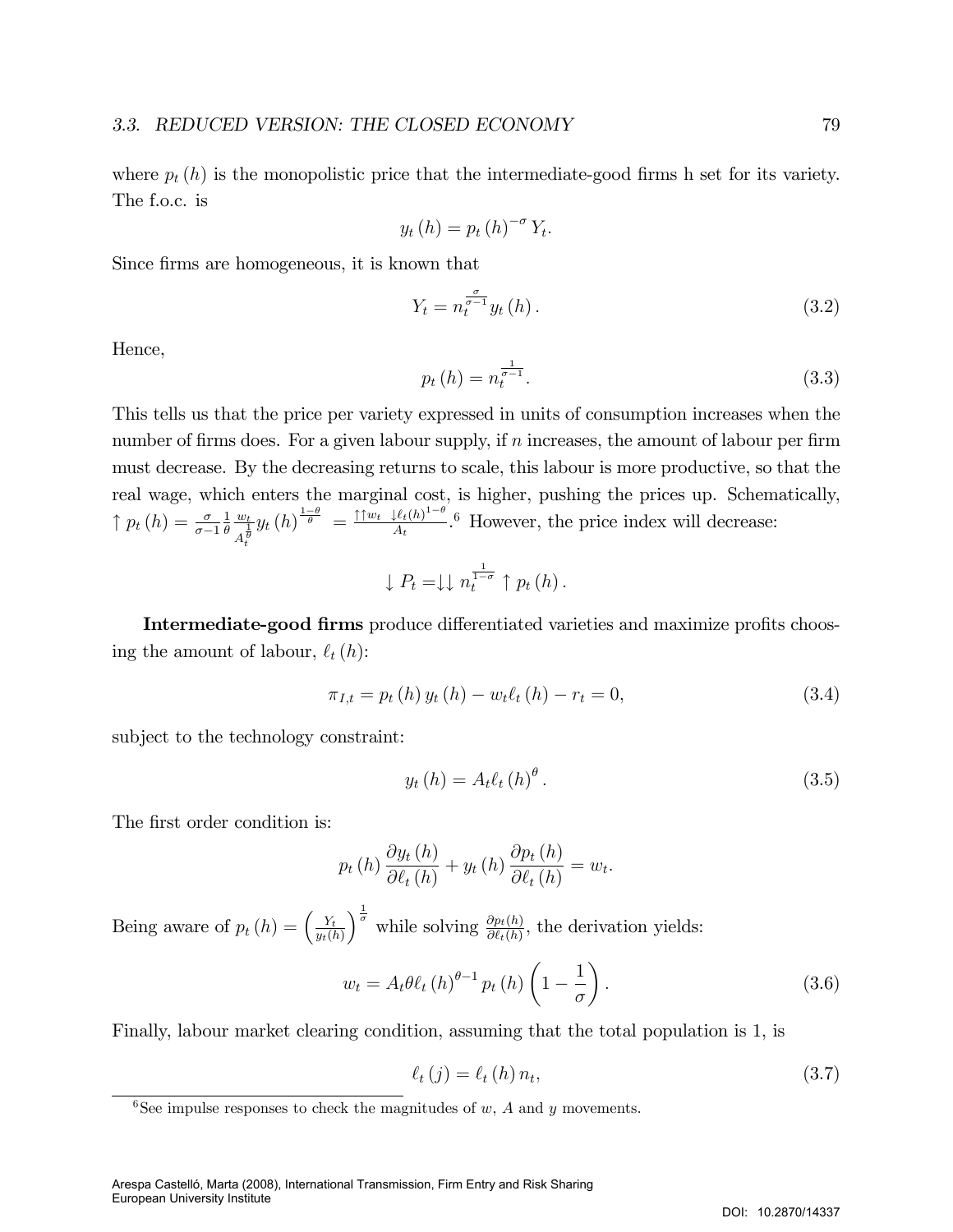and both productivity shock follow AR1 processes:

$$
A_t = \phi_t A_{t-1} + (1 - \phi_t) A_0 + \eta_t; \tag{3.8}
$$

$$
K_t = \phi_{k,t} K_{t-1} + (1 - \phi_{k,t}) K_0 + \eta_{k,t},
$$
\n(3.9)

where  $\eta_t$  is iid.

## 3.3.2 Impulse responses

## 3.3.2.1 Shock on Technology of Production,  $A_H$

By modelling the above set-up and shocking the economy with a  $1\%$  increase of  $A_t$ , one obtains the following impulse responses:



**Notation 3.1** : in the plots, Y is aggregate output; YH, output per firm; PH is the price per variety and the CPI, P, is normalized to one. LH is labour demand and LJ labour supply, R is the interest rate  $(R = 1 + i)$  and it is the inverse of the Q of the open economy. A variation of 1 means a deviation of 1% from the steady state value.

In the first period, when the shock occurs, the production per firm increases. The extensive margin cannot react because firms need one period to build-up. Since total output is higher in t=1 and productivity is expected to be still above its steady state value, households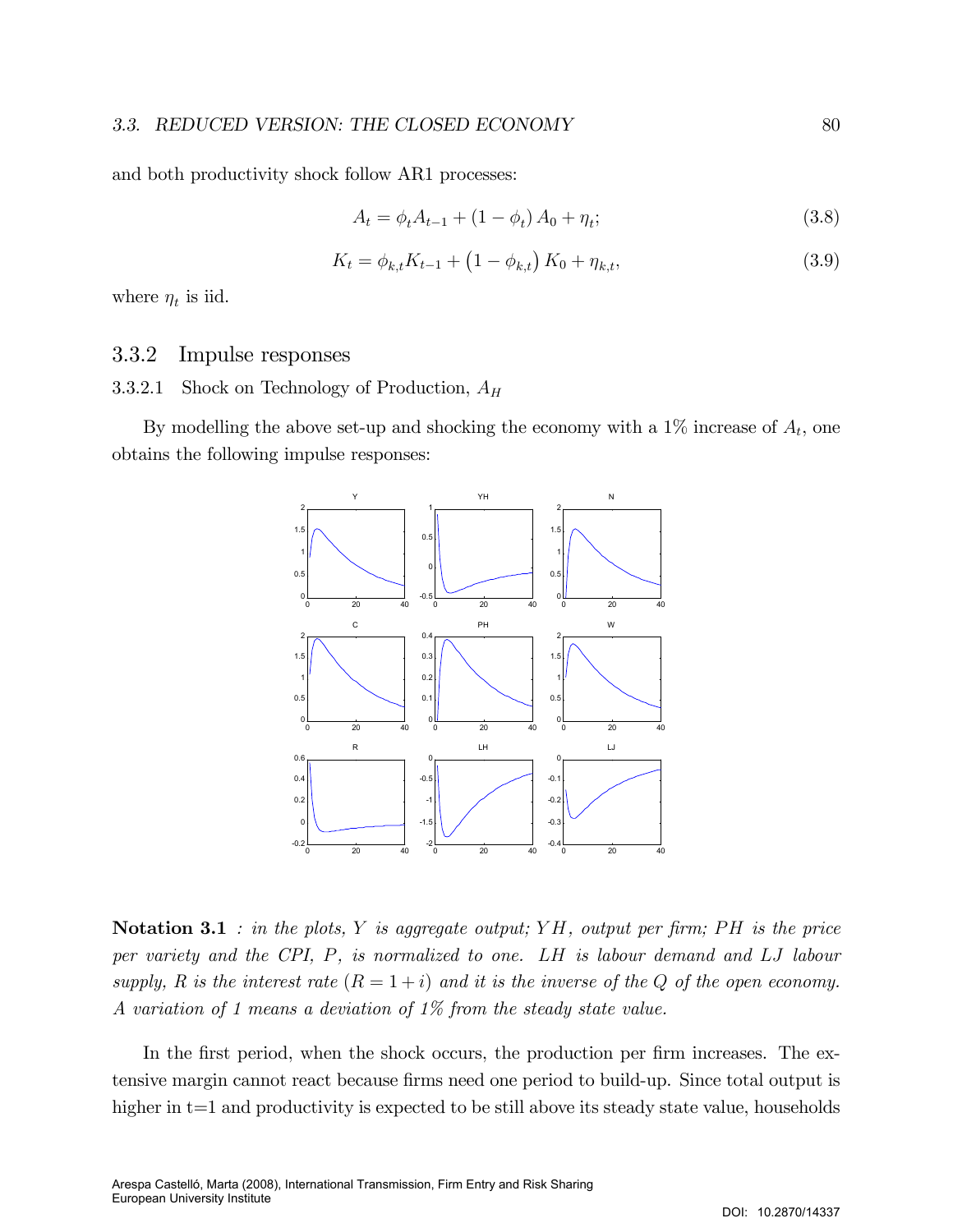save more in order to create more varieties. Because of the higher output, the household's effort for renouncing to part of the consumption in favour of  $n$  is relatively lower. Hence, they want to create even more firms in the third and fourth period. Moreover, while  $n$ increases, the CPI decreases,<sup>7</sup> making the nominal cost of creation  $P * K$  relatively low.

3.3.2.2 Shock on technology of creation, K



These are the impulse responses of a negative shock on K, i.e. a decrease (improvement) in the amount of capital needed in the creation of a new variety or firm. Most of the effects are reflected in the economy from time  $t+1$  onwards. That is due to the one-period time-tobuild needed by firms. The number of firms goes up because of the relatively high efficiency of creation. Consequently, every firm produces less  $(y(h)$  goes down) and the total product increases. The latter occurs because  $\theta < 1$ , so that, technology experiences decreasing returns to scale on the labour input. For the same reason, firms demand less labour  $(\ell(h)$  decreases) to be able to reduce their production. Since the marginal product of labour has increased, wages go up, as prices do. Households must sacrifice less in order to create an extra firm and, simultaneously, their purchasing power improves  $(w$  goes up and  $P$  would decrease thanks to the upward in  $n$ .) Hence, consumption is higher.

<sup>&</sup>lt;sup>7</sup>The CPI, P can not be plotted since it has been normalized to 1. The reasoning here is developed following the theoretical set-up explained above.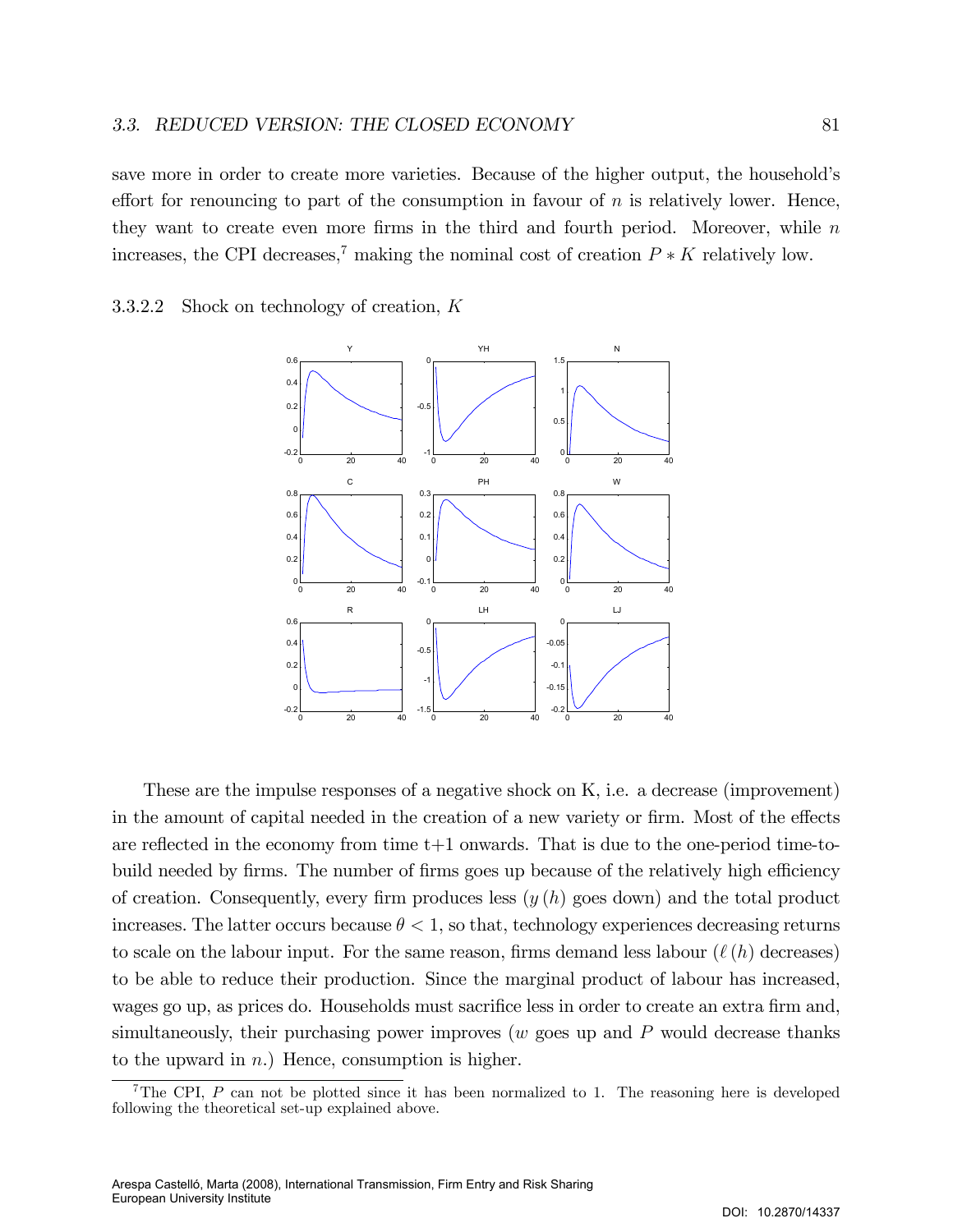#### 3.4 The Open Economy: Two Financial Regimes

This section explores the open economy I presented in Chapter two from the point of view of the international transmission. For this reason, I do not offer a detailed presentation of the set-up and the equilibrium solution. These can be consulted in Chapter II. Here, I modify slightly the utility function to introduce logarithmic disutility of labour.

I start by repeating the experiments carried out for the closed economy, i.e. a study of the impact of shocks in the country-specific productivity of production and of technology is carried on. I concentrate on the flexible-price regime with full integration first; afterwards, the case of financial autarky is developed.

## 3.4.1 General Set-up

Households maximize the following logarithmic utility on consumption and leisure with respect to  $\ell_t (j)$  and  $\lambda_{t+1}$ :

$$
U = \sum_{t=0}^{\infty} \beta^t \left( \ln C_t + \kappa \ln \left( N_t - \ell_t(j) \right) \right),
$$

where  $0 < \beta < 1$  is the discount factor and  $U(.)$  is a utility function defined over the consumption of a basket  $C_t$  and a logarithmic disutility of the labour effort,  $\kappa$ . N is the total endowment of time a household can allocate between leisure and work per period and  $\ell_t(j)$  is the household's elastic labour supply. The consumption basket is given by a Cobb-Douglas aggregator over the bundles of tradables produced in the home  $(C_H)$  and foreign  $(C_F)$  country (i.e. a CES basket with unit elasticity),

$$
C_t = C_{H,t}^{\gamma} C_{F,t}^{1-\gamma},\tag{3.10}
$$

where  $\gamma$  < 1.  $C_H$  and  $C_F$  are CES aggregators over the  $n(n^*)$  varieties produced in the home(foreign) country. For simplicity, I assume identical elasticity of substitution,  $\sigma$ :

$$
C_{H,t} = \left( \int_{h=0}^{n_t} c_t (h)^{1-\frac{1}{\sigma}} dh \right)^{\frac{\sigma}{\sigma-1}}; \tag{3.11}
$$

$$
C_{F,t} = \left( \int_{f=0}^{n_t^*} c_t (f)^{1-\frac{1}{\sigma}} df \right)^{\frac{\sigma}{\sigma-1}}.
$$
 (3.12)

Here,  $h$  and  $f$  denote a specific variety of the corresponding country. Households all over the world finance the creation of firms in both countries. In order to construct her portfolio of investment, home household purchases a fraction  $\lambda_{F,t+1}$ , of the shares issued by foreigncountry firms and  $\lambda_{H,t+1}$  of the domestic firms, which will start producing next period.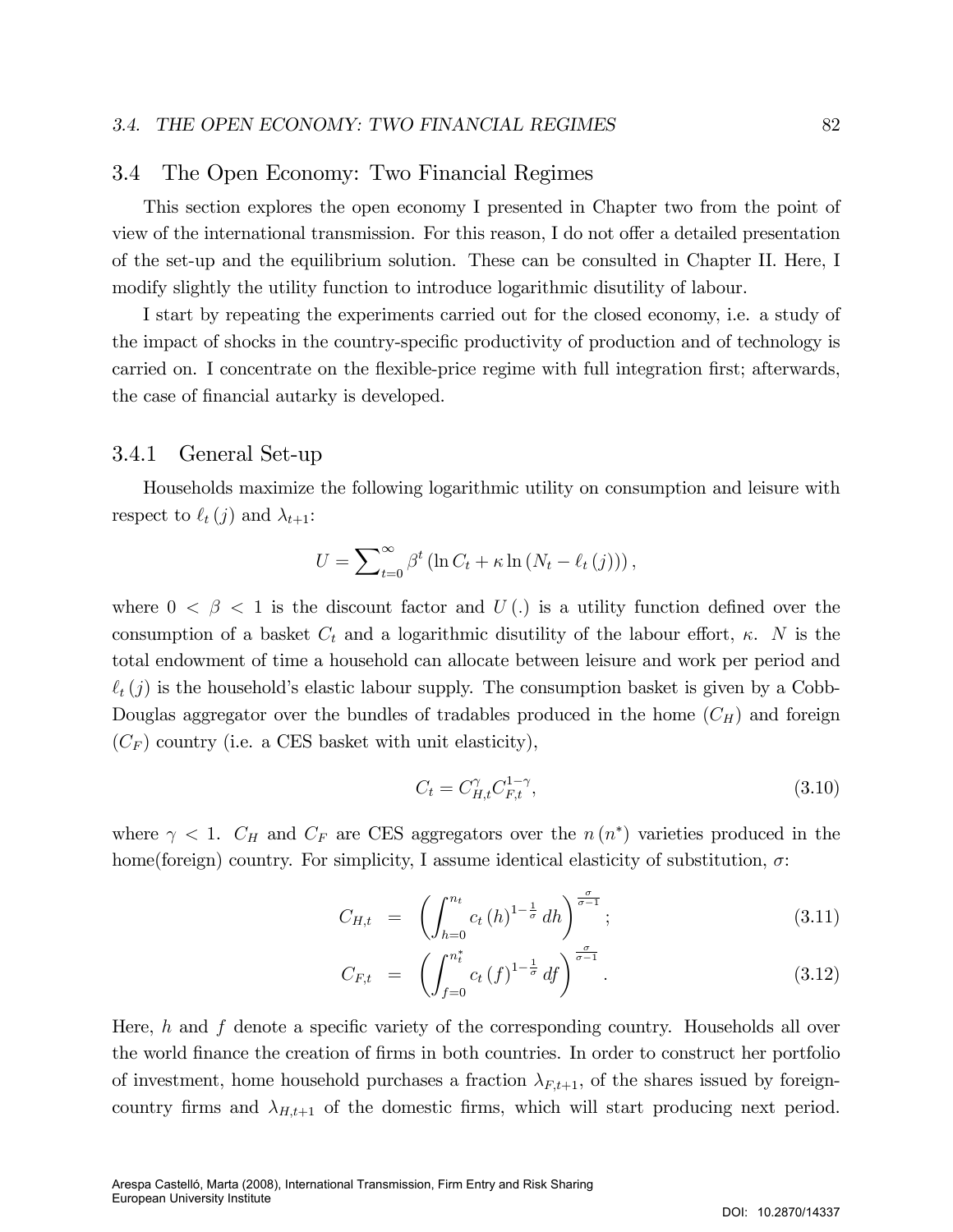She affords her consumption expenditure and investment with the dividends received from currently active Örms at home and abroad, proportionally to her current portfolio allocation:  $\lambda_{H,t}$ ,  $\lambda_{F,t}$  and her labour income. The budget constraint is

$$
B_{t+1} + \lambda_{H,t+1} \int_{t+1}^{n_{t+1}} q_t(h) \, dh + e_t \lambda_{F,t+1} \int_{t+1}^{n_{t+1}^*} q_t^*(f) \, df +
$$
\n
$$
+ \int_{t+1}^{n_t} p_t(h) \, c_t(h) \, dh + \int_{t+1}^{n_t^*} p_t(f) \, c_t(f) \, df =
$$
\n
$$
= \lambda_{H,t} \int_{t+1}^{n_t} \pi_t(h) \, dh + e_t \lambda_{F,t} \int_{t+1}^{n_t^*} \pi_t^*(f) \, df + w_t \ell_t(j) + (1 + i_t) \, B_t.
$$
\n(3.13)

 $\pi_t(h)$  are the profits of firm h. An initial investment is needed for a new firm to start producing.  $q_t(h)$   $(q_t^*(f))$  is the cost necessary for the creation of a firm in the home (foreign) country.  $\pi_t(h)$  ( $\pi_t^*(f)$ ) are the profits of a single home (foreign) firm in home (foreign) currency, i.e. the total amount of dividends the household receives today as payment of her last-year investment;  $e_t$  is the nominal exchange rate  $(p_t(h) = e_t p_t^*(h))$ ;  $c_t(h)$ , the domestic demand for good h;  $n_t$  is the number of firms allocated at home and  $w_t$  is the wage.  $B_t$  is the international riskless bond. Finally,  $\gamma$  indicates the home-bias on consumption preferences. The super script  $^*$ ,  $x^*$ , stands for the foreign country.

The households' problem yields the first order conditions I have already presented and detailed in Chapter two, except for that of labour. Due to the variation in the utility function, it becomes:

$$
\frac{w_t}{P_t C_t} = \frac{\kappa}{N_t - \ell_t(j)},\tag{3.14}
$$

I do not specify the firms problem either, since it is exactly that explained in Chapter II.

## 3.4.2 Full Financial Integration

Let's analyse the international transmission in an economy with market dynamics. To do so, the model is treated with Schmitt-Grohè algorithm. The price indexes,  $P$  and  $P^*$ , have been taken as numeraires. Hence, all the variables are expressed in terms of final goods of consumption. I report, below, the plots produced for the scenario with financial integration, assuming a home bias in consumption of 0.65, whereas the demand for capital lays a 75% on home goods. The latter parameterization, as argued in Chapter II, has been chosen to match real data for home bias in portfolio. Indeed, 0.75-0.70 implies an equity bias towards home goods of 0.67-0.63, a range in which the average EU-15 level of home bias in portfolio laid in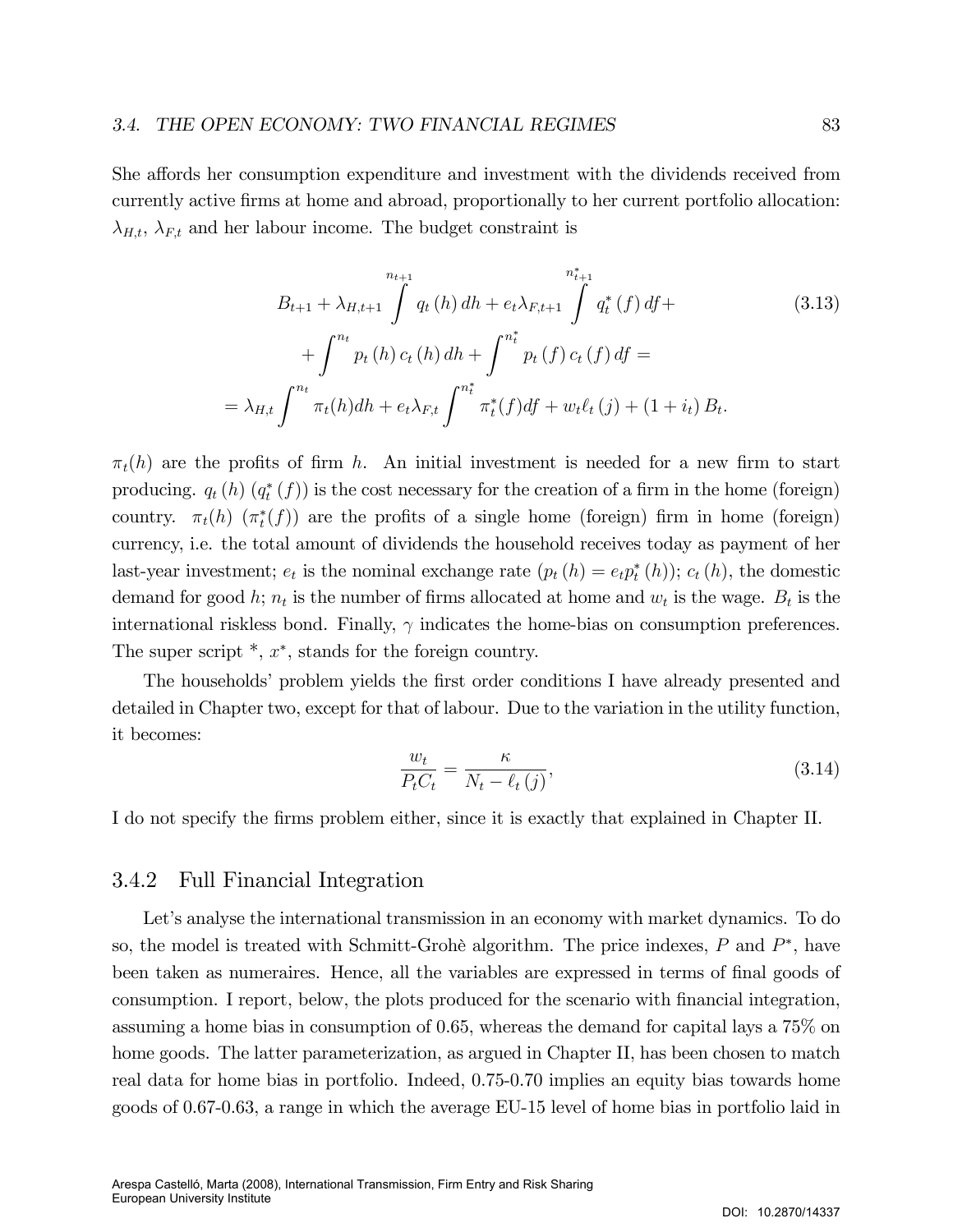2003.<sup>8</sup> The actual share of imports of equipment goods over total acquisitions of equipment varies considerably for developed countries, but almost all of them show home bias<sup>9</sup>.

The quantitative experiment has been repeated for shocks on the productivity of production,  $A_H$  and  $A_F$ , and of creation, K and  $K^*$ , as well as for several levels of home bias in both capital and consumption. When relevant, the differences in the impacts caused by these different levels of bias are explained, although the graphs are not included in the text for space reasons.

**Notation 3.2** Notation in the plots works as follows: LH is  $\ell(h)$  in the text, LF is  $\ell(f)$ , LJ is  $\ell(j)$  and N is n. A subscript s is sometimes added to indicate foreign variables, RER is the real exchange rate and TOT, the terms of trade. In the Ögures reporting savings and investment dynamics, h stands for home and f for foreign, finally, I is investment and  $S$ , savings. The rest of the variables keep the names used in the analytical analysis.

#### 3.4.2.1 Shocks on the productivity of production,  $A_H$

When the Home country is impacted by an improvement on its technology of production, every produced unit of variety h becomes cheaper. Firms are able to produce as much with lower levels of labour. Hence,  $\ell(h)$  decreases and every single household takes some holidays (i.e.  $\ell(j)$  decreases simultaneously, in the first period) due to the wealth effect. Notice, however, that  $\ell(h)$  experiences an immediate negative jump, followed by further decrease in the subsequent periods. Although firms need less labour to produce at the same level, households desire to take advantage of the shock to enlarge the number of available varieties in the market. Thus, the number of firms goes up altogether with  $\ell (j)$ , from the second period. As intuition tells us, the economy adjustment works mostly via the intensive margin (more production per firm), but the set-up of new firms is also cheaper, since the same goods are used for both consumption and investment, and that is the reason for having some adjustment via extensive margin too. Indeed, consumption increases (even more in the second period, when part of the extensive margin adjustment has already been done) but it does not absorb the total variation of aggregate output  $(Y_H)$ . Finally, the home price index goes strictly down due to two effects: first, the decrease of the price per variety  $p(h)$  and, second, the increase in  $n$ .

<sup>&</sup>lt;sup>8</sup>I decided to be consistent with the previous chapter in choosing the values of the parameters here. Equity home bias for EU-15 in 2003 was around 65%. However, I do not mention the transition of  $\lambda$ , the level of portfolio diversification since it has been proved that a constant value is optimal regardless of the shocks impacting the economy and the passage of time. There are no transition movements in it.

<sup>&</sup>lt;sup>9</sup>See Eaton and Kortum (2001) and the explanation in the introduction of Chapter II. Denmark is an exception to this empirical fact.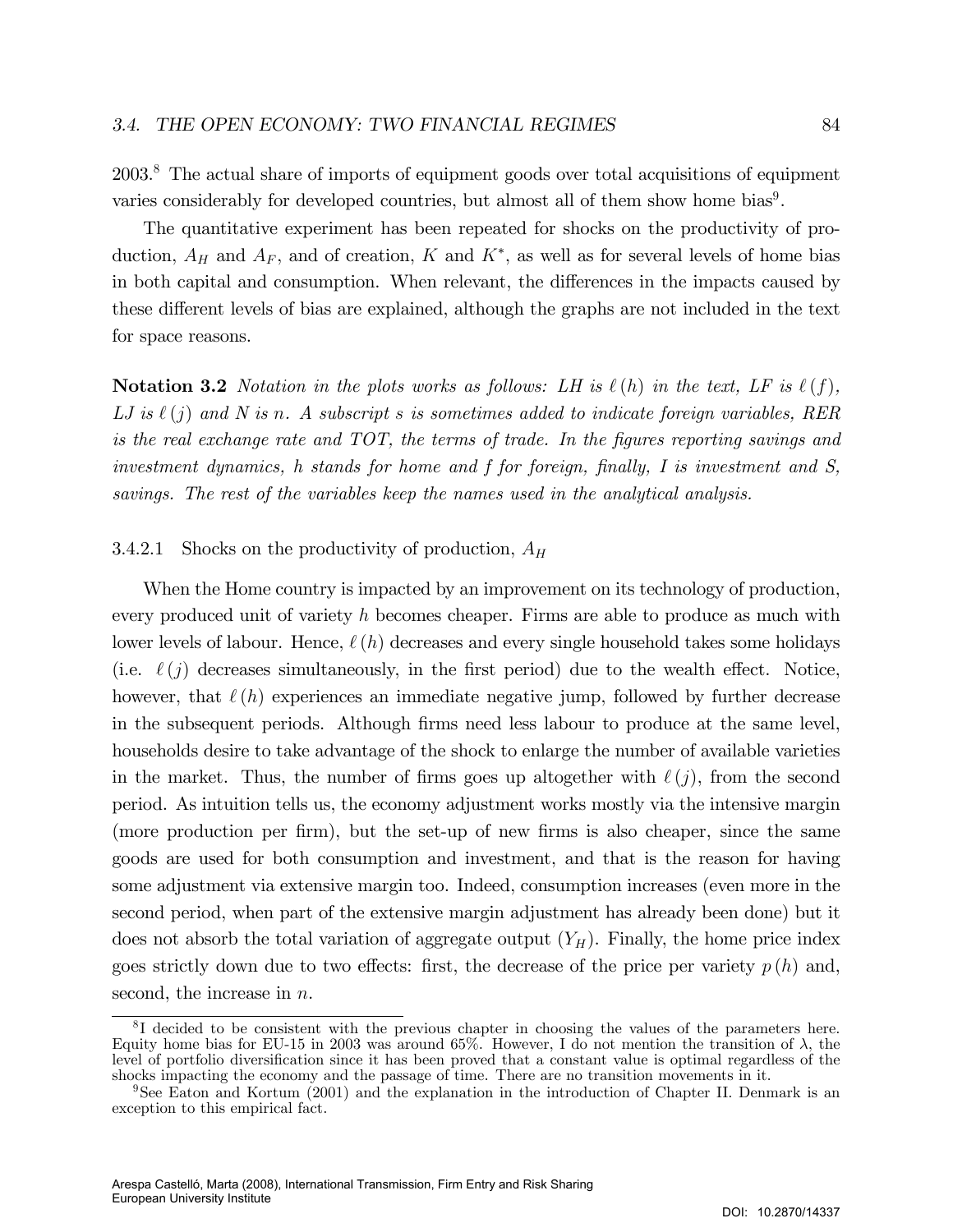

Foreign Country



Figure 3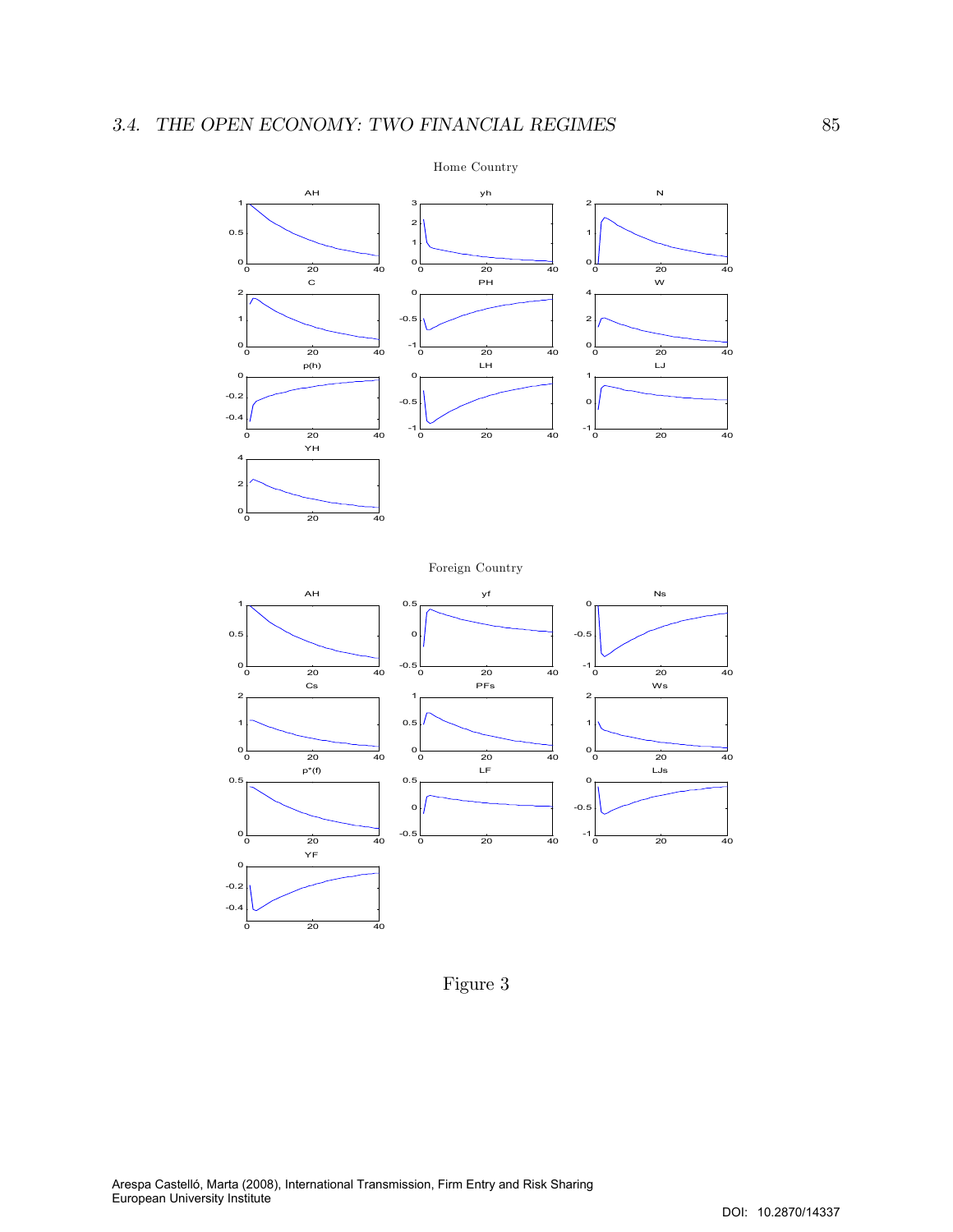

International Variables and others



Let's focus, now, on the foreign country. Terms of trade worsen for home, making imports cheaper for the neighbours. However, due to the home bias in consumption and capital, the foreign country experiences a lower upwards in consumption during the transition back to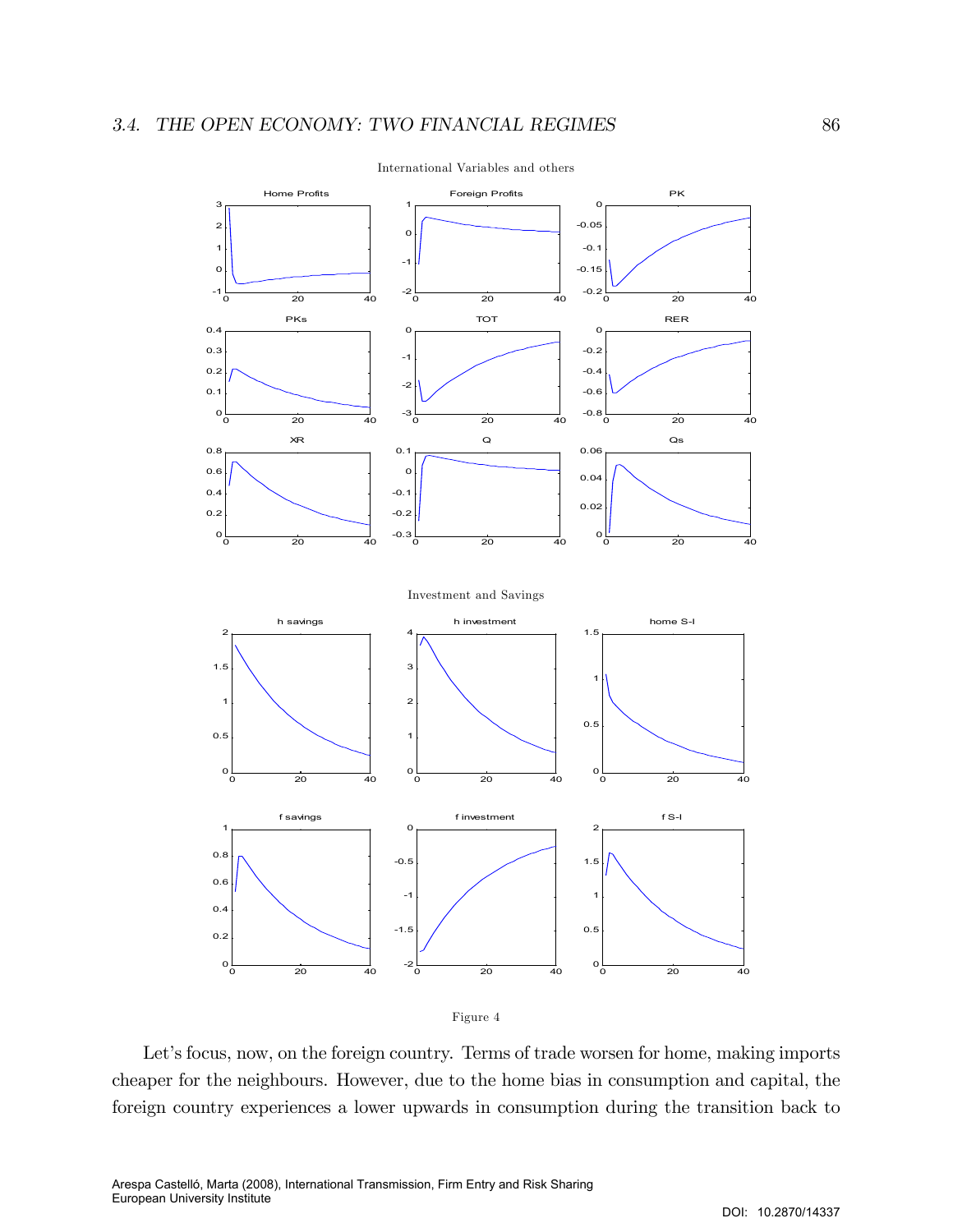the steady state. Demand for goods  $f$  is higher and expected to be over the steady state value for some time. To create more varieties in this country would not be a good strategy, since most of the goods used in the building-up are produced there (due to the presence of home bias), at the higher price the extra demand has generated and with a relatively low productivity. In fact,  $n^*$  goes downward. For this reason, the foreign aggregate output decreases in spite of the fact that every firm contracts more labour  $(\ell(f))$  is higher) and that, consequently, per firm product is higher. To put it in different words, initially, the expenditure switching effect is high and turns demand towards home cheaper goods. This forces foreign firms to reduce their outputs and, consequently, the amount of contracted labour. Foreign households enjoy more leisure in this period. Later, the recovering starts. The number of firms at home can be adjusted. Foreign profits are above the equilibrium from the moment the extensive margin adapts  $(n^*$  reduces) to the new situation and the increase in wages encourages foreign households to choose this higher leisure  $(\ell^*(j)$  decreases). Notice that the shock on the productivity generates more volatility on home extensive margin than in the foreign one. This is the cause of the differences on wage transitions. In the moment of the impact and during the first period, the increase in  $P_F$  is *compensated* by the drop in  $P_H$ . Terms of trade worsen for home. In the second period, the increase of  $n$  and decrease of  $n^*$ generate a new decrease in  $P_H$  and the increase in  $P_F$ , which explains the extra deterioration

of the terms of trade. All this permits the non-shocked (foreign) economy to benefit from the technology improvement too. It is able to consume more and to perceive higher wages, which enhance the demand for foreign goods.

The intertemporal adjustment identified in most of the variables, i.e. the fact that  $\ell(j)$ ,  $p(h)$ ... change the sign of the distance from the steady state between first periods and the subsequent ones, and that some of them like  $\ell(h)$ ,  $Y_H,...$  experience an initial jump, followed by a further downward/upward movement in the same direction, can be interpreted as a consequence of the adjustment cost of investment. Indeed, in the first period, in which the number of Örms is already set, any shock bumps in an economy where the costs of adapting the level of investment are infinite. Although here, the rigidity comes from  $n$ instead of capital itself. Afterwards, it can start walking again towards the equilibrium. In a typical economy with costs of capital adjustment, it would not suffer a bang after one period, as  $n$  does, but it would smoothly move up. Moreover, it would not reach such a high  $\text{maximum}(\text{minimum})$  level due to the fact that the remission of the effects of the positive (negative) shock would make such a large reaction worthless.

Finally, the real exchange rate depreciates. This is explained by the kick the consumption price indexes receive from variations of n. The depreciation of the real exchange rate  $(RER)$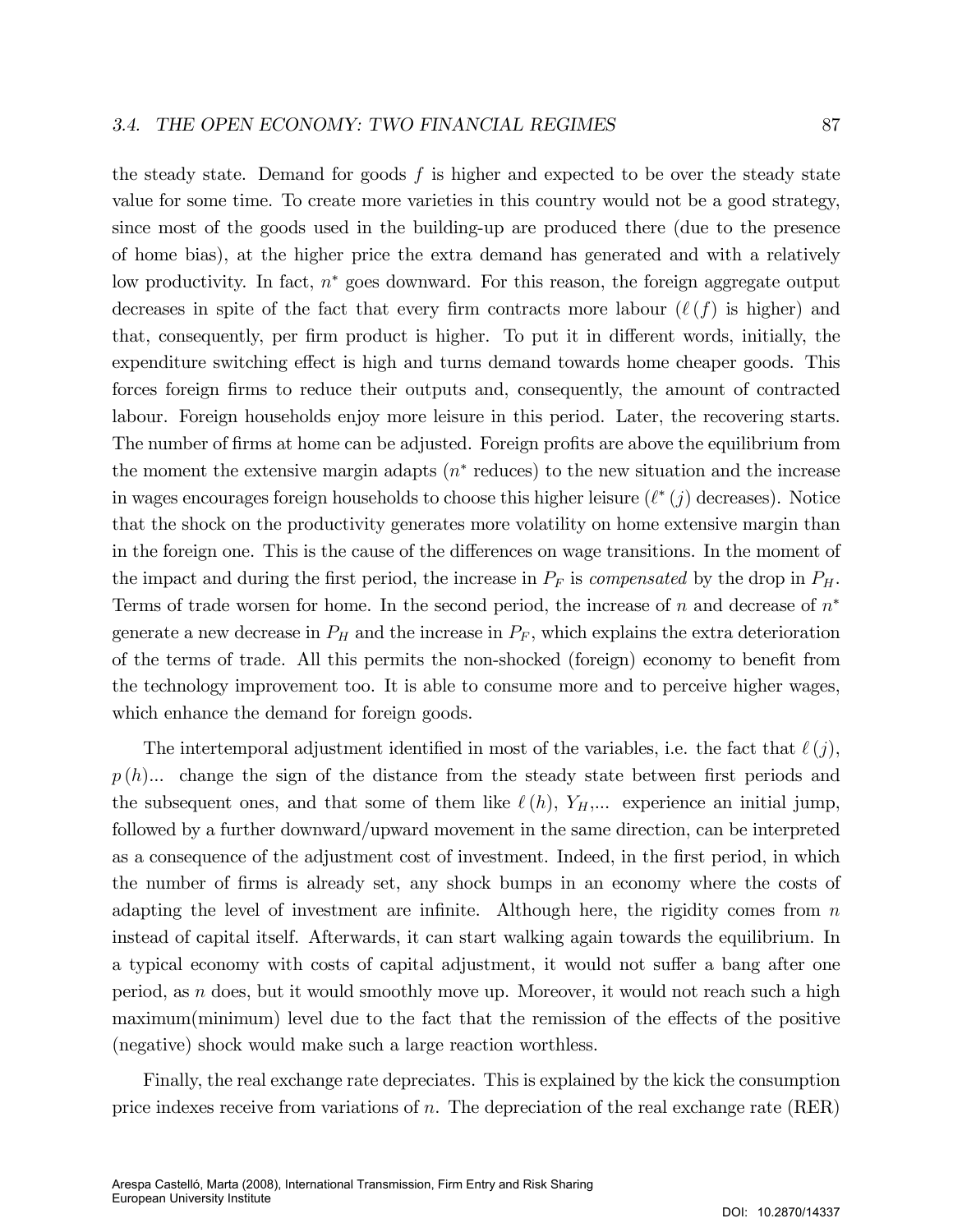generates the distance one sees between the two interest rates  $(Q_t = \frac{1}{1+t})$  $\frac{1}{1+i}$  and  $Q^* = \frac{1}{1+i}$  $\frac{1}{1+i_t^*}),$ generally called uncovered interest parity.

When  $\delta$  is high enough, the home price index for capital responds downwards to a positive shock of  $A_H$ . Mathematically, a heavier weight is given to  $P_H$ , which decreases with the shock:

$$
\Downarrow P_{K,t}|_{\delta \uparrow} = \frac{\left(\bigvee F_{H,t}\right)^{\uparrow \delta} \left(\bigwedge F_{F,t}\right)^{\downarrow 1-\delta}}{\delta^{\delta} \left(1-\delta\right)^{1-\delta}}.
$$

Intuitively, entrepreneurs are able to buy most of the inputs necessary for the setup of a new variety at a lower price (because the composite K contains basically home goods). This explains that *n* reacts even more positively for high levels of  $\delta$ .

In the case both countries have identical preferences on consumption and capital goods, i.e.  $\gamma = \delta = 0.5$ , the foreign country would enjoy an increase in real terms of consumption equal to that experienced at home. All the insurance goes via terms of trade, since  $P_H$  and  $P_F$ vary exactly equal but in opposite directions. Any improvement in a country is transmitted to the other via relative prices movements, keeping exchange rates (real and nominal) and the aggregate price indexes (for consumption, P and  $P^*$ , and for capital,  $P_K$  and  $P_K^*$ ) untouched. Once more, the number of Örms in the foreign country decreases, whereas production per firm is higher. In contrast to the case with home biases, foreign profits go down. Compared to the economy with home biases, in the  $\gamma = \delta = 0.5$ , every foreign firm contract in more workers and wages are more expensive due to the further increase in consumption.

The last group of plots in Figure 4 report the dynamics of savings  $(S = P_H Y_H - PC$  and  $S^* = P_F Y_F - P^* C^*$  and investment  $(I = n_{t+1} P_K K$  and  $I^* = n_{t+1}^* P_K^* K^*$  in both countries, as well as the part of investment financed by the other country  $(S - I \text{ and } S^* - I^*)^{10}$ Foreign savings describe an upward hooked form caused by foreign output response to the shock, whereas investment decreases immediately due to the higher price index of capital goods and the consequent reduction of the number of Örms. These two movements favour an improvement of  $S^* - I^*$  abroad. At home, total investment goes up despite of the reduction in the price index. Do not forget to keep in mind that the share of investment financed by the foreign country is always constant, regardless of the shock, i.e. the international portfolio is at its optimum, maintaining a time-invariant proportion of diversification, as it has been analytically proved in Chapter II.

 $10A$  textbook definition of the *current account balance* says it is the change in the value of its net claims on the rest of the world -the change in its net foreign assets- over a period. The plots do not show this change but, after setting the international bond to zero, shares on  $n + n^*$  are the set of available claims in the economy. The home net possession of foreign claims is measured by the difference between  $(S-I) - (S^* - I^*)$ , i.e. the part of investment not covered by home savings, which is financed by the foreign country minus the part of investment made abroad and not financed by foreign savings during the period.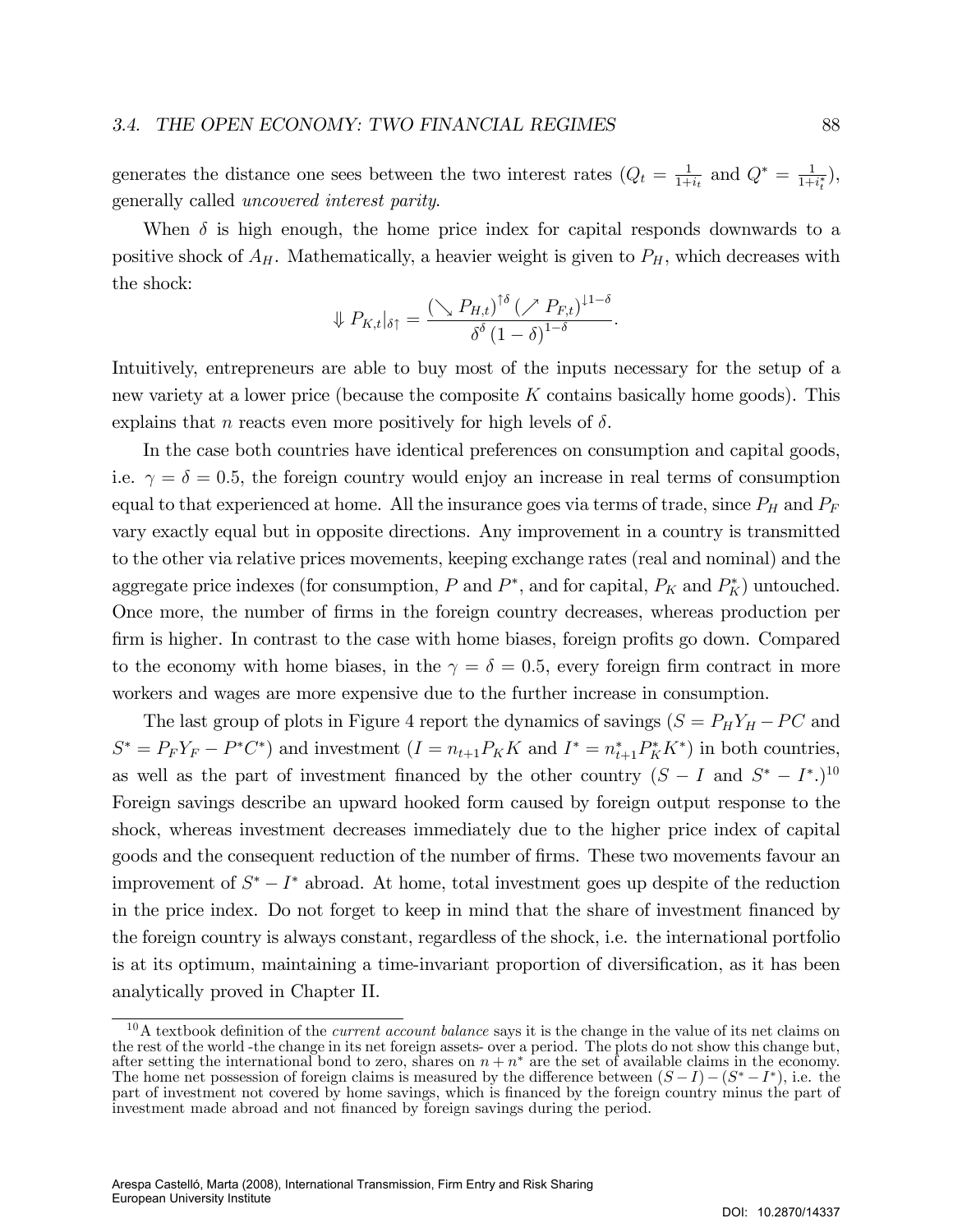#### 3.4.2.2 Shocks on the productivity of creations, K

Opposite to a positive shock on the productivity of production, an unanticipated improvement of the technology of creation in the home country, i.e. a decrease of  $K$ , has a positive effect on the number of firms at home. This is consistent to the findings in the Chapter I of this dissertation and the small experiment carried out in section two. Since the creation of varieties is relatively cheap in the home country, entrepreneurs can take advantage of their efficiency and enlarge the range of products in the market. For the same reason, only few foreign entrepreneurs decide to enter the market, indeed,  $n^*$  decreases.

An interesting feature of the effects of a shock in this economy, either on  $A$  or on  $K$ , is the intertemporal reaction of labour supply.  $\ell(j)$  is below its steady state value in the first period but goes up afterwards. This is surprising at Örst sight, since one expects consumption and labour to be positively correlated. Indeed, they are from the second period onwards, but at the moment of the shock the wealth effect wins. With the *positive* shock,<sup>11</sup> the number of firms dramatically increases after the first period in which it is fixed. Hence, working today or tomorrow is really different for households: today, the labour effort is spread among a smaller range of varieties. The total labour is more productive when it is allocated in more firms, due to the decreasing returns to scale. Moreover, there is a wealth effect via wages: they increase humbly when the shock occurs but steep upwards in the following periods. Labour supply accompanies this increase and households offer more labour during the transition. However, while the rigidity in  $n$  prevents the economy to adjust perfectly, they enjoy more leisure and wait.

The extensive margin suffers in favour of the intensive one: investment is cheap, so households do not need to save so much  $(I$  decreases.) Initially, the wealth effect pushes labour supply down, increasing the cost of work for firms, which have less incentives to contract  $(\ell(h)$  goes down) and decrease their outputs. In aggregate, the impact in the intensive margin is stronger than that of the extensive, thus total output is lower after the shock. Prices are above the steady state value due to the expensiveness of labour, but the price index is below because, on it, the impact from the increment of  $n$  is higher than the one coming from the upwards prices.

 $11$ <sup>1</sup>Positive' in the sense it is beneficial for the Home country. It is an improvement in technology. although, mathematically, it is a negative shock on K, since K decreases by  $1\%$ .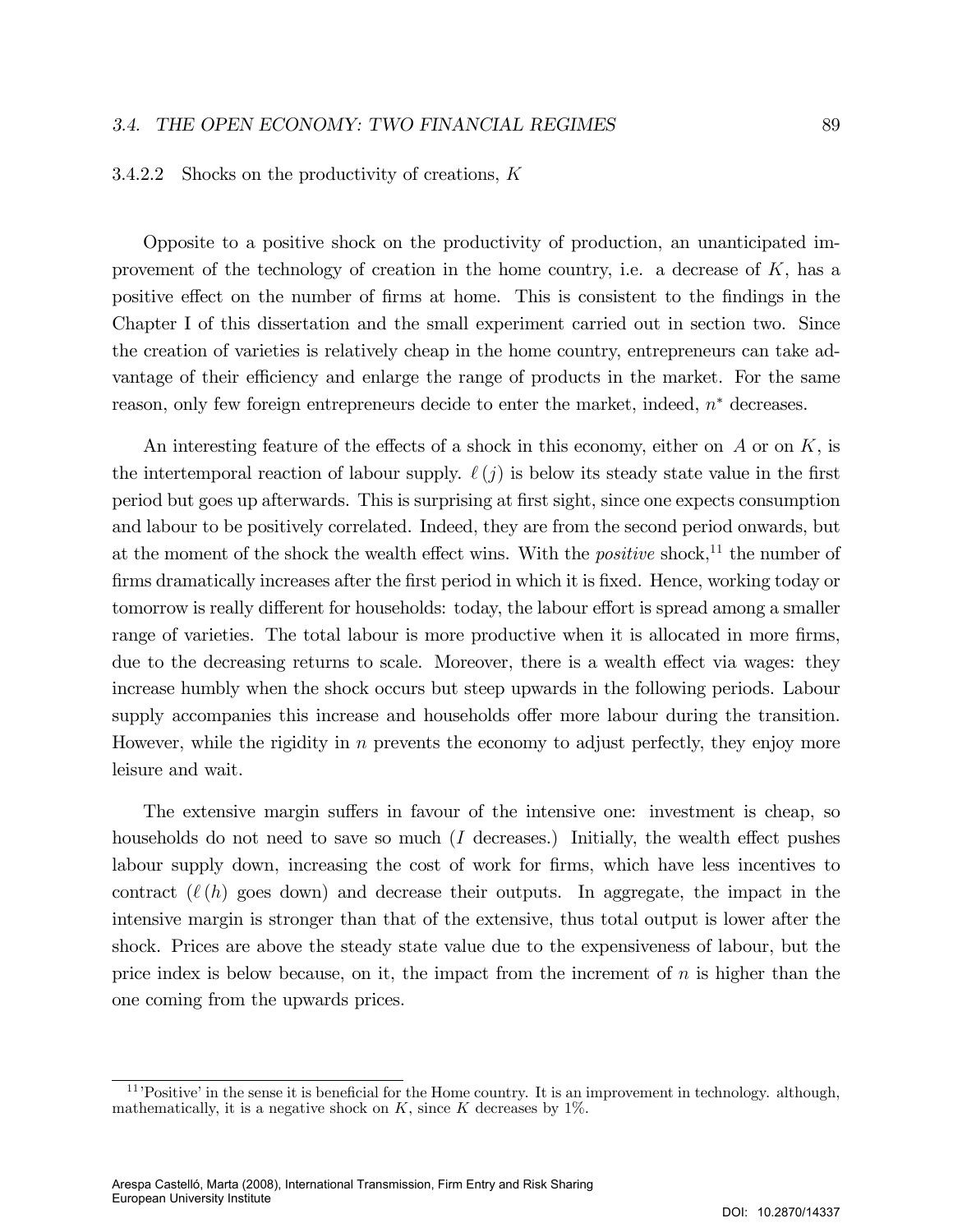

Foreign Country



Figure 5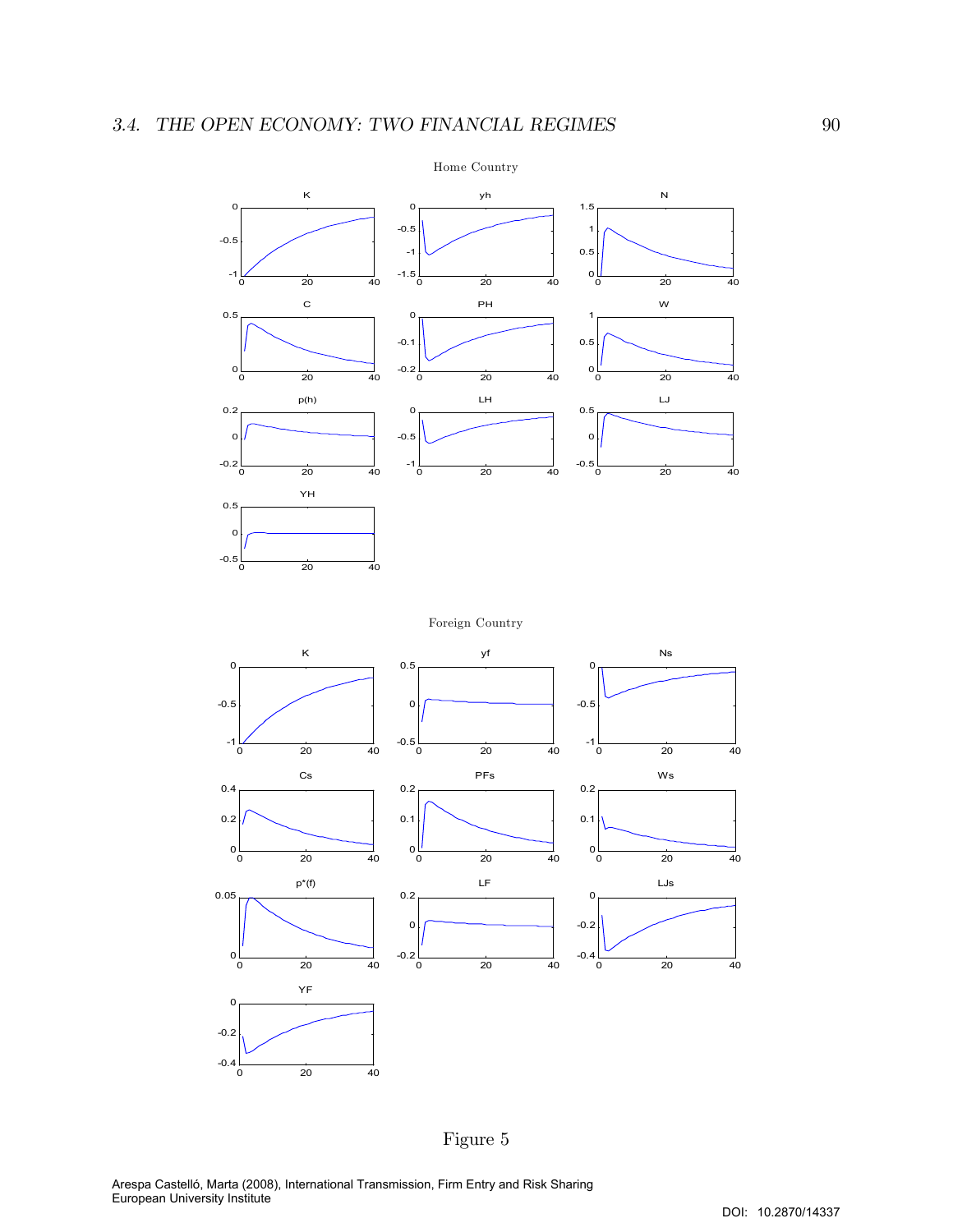

International Variables and others

Investment and Savings



Arespa Castelló, Marta (2008), International Transmission, Firm Entry and Risk Sharing European University Institute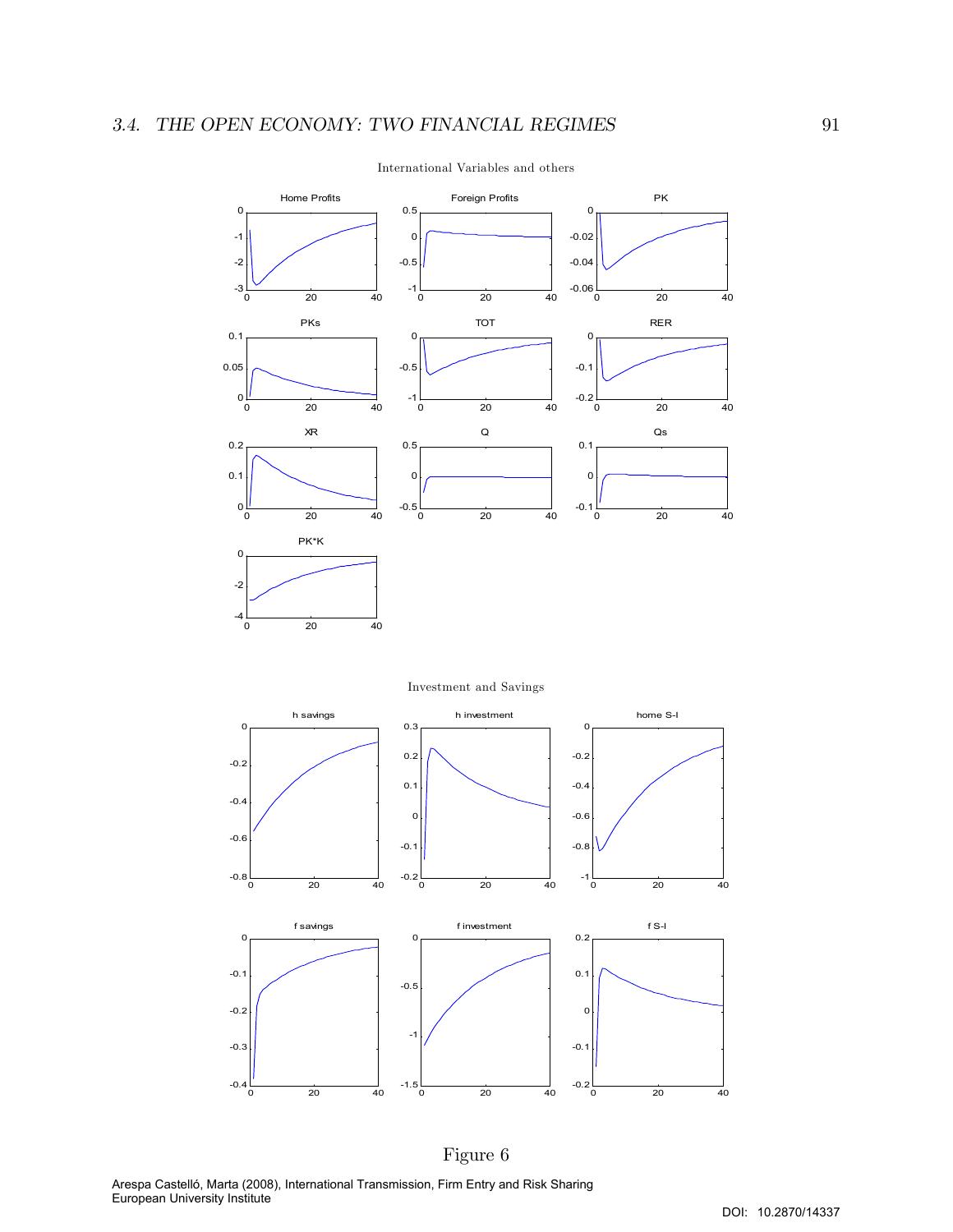Since creation is less costly, more firms enter the market. That pushes profits down at home: firms are built-up until expected profits do not cover the set-up cost. In the foreign country, profits vary much less during the transition, compared to home profits. The small downward movement is generated by the higher wages and the initially lower production motivated by the expectation that less output will be allocated in capital goods -and so, demand decreases-, because the creation of firms is less efficient there. The foreign country absorbs part of the positive impact via terms of trade. Imports are cheaper now and this, altogether with the higher revenue from dividends -although home profits per firm are down. the aggregate is higher because of the greater number of active firms-, causes the improvement of foreign consumption.

For  $\gamma > 0.5$ , i.e. home bias in consumption, a decrease of the price of the basket of home goods,  $P_H$ , makes the real exchange rate lower. Hence, home experiences a depreciation in front of the foreign country which enhances the benefits to the other country. However, compared to the case without home biases, the main effects are qualitatively the same.

## 3.4.3 Financial Autarky

A large part of the experts in macroeconomics agrees on the incompleteness of the capital markets. I do not want to disregard this reality, here. The scope of this section is to study how the international transmission works under the simplest example of extreme incomplete markets: the case of financial autarky. The two countries are completely isolated in terms of capital áows, although they are able to trade in consumption and capital goods, as before.

Home (foreign) households must finance the total investment necessary to build up next period producing Örms in the home (foreign) country. So far, the budget constraint was

$$
B_{t+1} + \lambda_{H,t+1} \int_{0}^{n_{t+1}} q_t(h) \, dh + e_t \lambda_{F,t+1} \int_{0}^{n_{t+1}^*} q_t^*(f) \, df +
$$
\n
$$
+ \int_{0}^{n_t} p_t(h) \, c_t(h) \, dh + \int_{0}^{n_t^*} p_t(f) \, c_t(f) \, df =
$$
\n
$$
= \lambda_{H,t} \int_{0}^{n_t} \pi_t(h) \, dh + e_t \lambda_{F,t} \int_{0}^{n_t^*} \pi_t^*(f) \, df + w_t \ell_t(j) + (1 + i_t) \, B_t,
$$
\n(3.15)

where, for the financial autarky scenario,  $\lambda_H = 1$  (all firms set-up at home are financed by home agents),  $\lambda_F = 0$  (home households do not invest abroad) and B, the international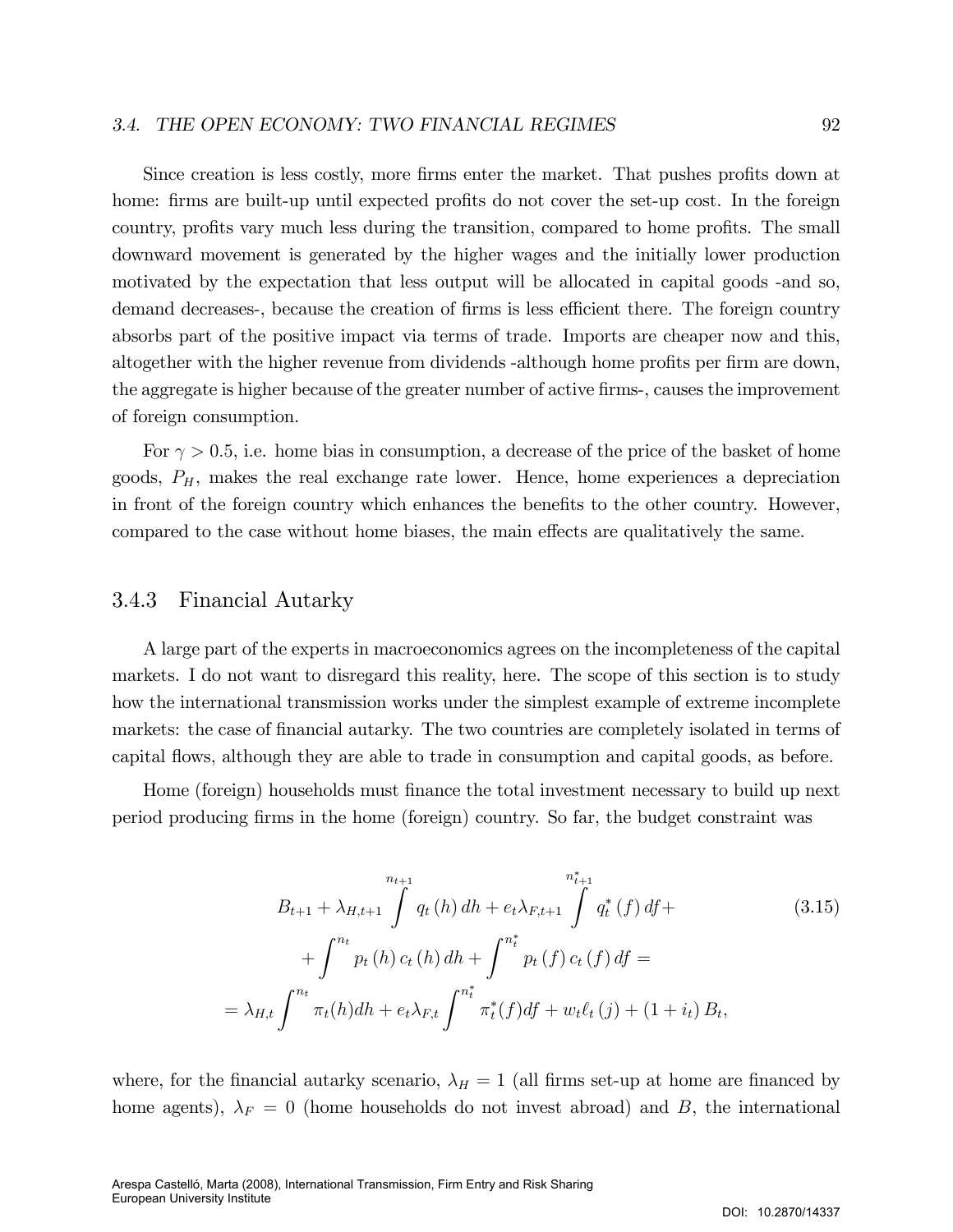#### 3.4. THE OPEN ECONOMY: TWO FINANCIAL REGIMES 93

riskless bond, does not exist anymore. Hence,

$$
\int_{0}^{n_{t+1}} q_t(h) \, dh + \int_{0}^{n_t} p_t(h) \, c_t(h) \, dh + \int_{0}^{n_t} p_t(f) \, c_t(f) \, df = \int_{0}^{n_t} \pi_t(h) \, dh + w_t \ell_t(j).
$$
\n(3.16)

Moreover, the economy must keep a balanced trade, since it can no longer cover any temporary excess of imports with international assets:

$$
c_{t}^{*}\left(h\right)p_{t}^{*}\left(h\right)n_{t}=c_{t}\left(f\right)p_{t}\left(f\right)n_{t}^{*}.
$$
\n(3.17)

The nominal value of home exports have to be equal to the nominal value of home imports, period by period.

Obviously, households have to withdraw the perfect risk sharing target. They are affected by shocks that impact the home economy, as well as, by those of the foreign, via terms of trade movements and the Önancial isolation prevent them from any kind of international insurance. They can only vary their level of investment to smooth some consumption.

#### 3.4.3.1 Relative Volatilities: Financial Autarky vs Risk Sharing

The main point to be emphasized in the following analysis of shocks' effects is the magnitude of the volatilities relative to those found in the fully integrated case. Regardless of the source or the direction of the shock, the economy with a high degree of Önancial integration shows, unambiguously, more volatility during the transition back to the steady state. Thus, when a country moves from a financial isolation to an integrated economy, shocks generate larger volatilities on terms of trade and the exchange rate. i.e. it experiences a deeper depreciation or appreciation. The effects of a positive and a negative impact are exactly symmetric, both for disturbances on  $A_H$  and on K. This is true despite the current set-up, which is concerned with households' love of variety (i.e. the price indexes include the number of available products in the market,  $P_H = n^{\frac{1}{1-\sigma}} p(h)$  and  $P_F = n^{*\frac{1}{1-\sigma}} p(f)$ .

One may expect to observe asymmetric responses of the economy in front of shocks going in different directions, due to the fact that an increase or a decrease of n and  $n^*$ has a different degree of impact on CPI and, consequently, on  $P_K$  and  $P_K^*$ . However, the asymmetric disturbances generated in any price index are corrected by the movements of the other.

Due to their structure, everything else equal, the optimal price indexes have asymmetric responses in front of decreases or increases of the number of firms: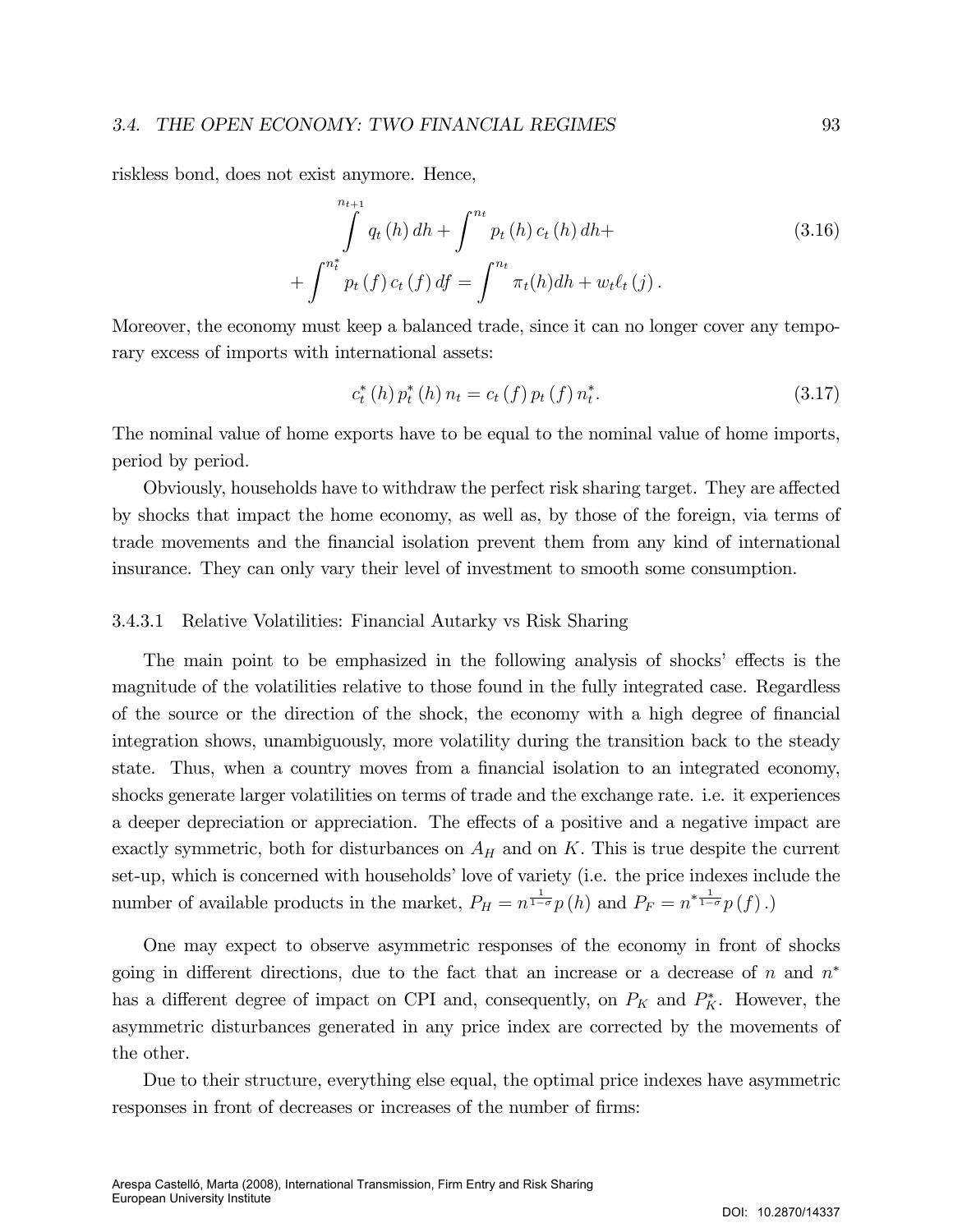

The slope of  $P_H$  reduces with n. Hence, when a shock on  $A_i$  or on  $K_i$  -where i stands for country  $H$  or  $F$ - causes an increase in  $n$ ,  $P_H$  experiences a stronger downwards movement than the upwards reaction after a decrease of n. Moreover, for an equal variation of  $n$ , the degree of volatility varies with the initial level of the number of firms.

This may make one think that national and international macroeconomic volatilities should be asymmetric after a positive or a negative shock on productivities. However, exactly the same asymmetry is present in the price index of the foreign country,  $P_F$ . Following a shock in the home country,  $n^*$  has a reaction in the opposite direction and, in general, smaller than the response of *n*. Thanks to the symmetry between  $P$  and  $P^*$  and between  $P_K$  and  $P_K^*$ , this *counter-movement* perfectly offsets the asymmetric effect that, otherwise, one would see in plots, and permits us to affirm that volatilities do not depend on the direction of the shock.

Going back to the volatility comparison between regimes, the differences are intuitively clear. With Önancial autarky, a large depreciation makes imported goods expensive. Relative to the integrated economy case, the lower depreciation helps to contain the cost of investment that would be, otherwise, quite unsustainable in a financially closed economy. With the Önancial integration, however, investment is high and partially Önanced by foreign capital, which covers part of the negative consequences of the depreciation. Under financial autarky, instead, a large depreciation would force a huge decrease in investment; which would trigger a worsening in both economies due to the reduction in the number of traded varieties and the consequent increase of prices at home.<sup>12</sup>

 $12$ See the appendix for plots on compared volatilities.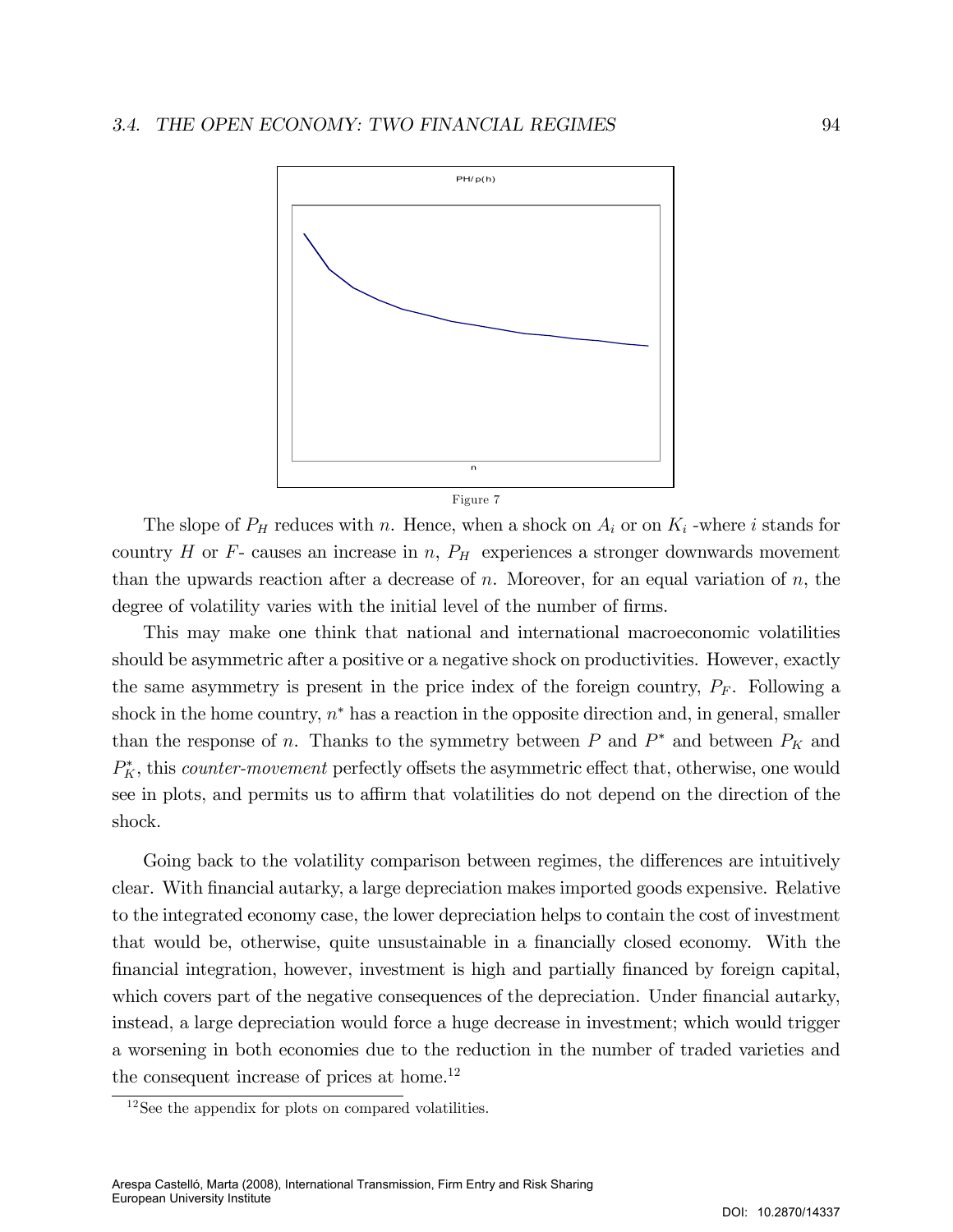#### 3.4. THE OPEN ECONOMY: TWO FINANCIAL REGIMES 95

The relative variability of consumption depends on the kind of shock. If labour productivity,  $A_H$ , receives a shock, either positive or negative, consumption reacts more in the economy with full integration, whereas it is the financial isolated economy which describes a larger movement of consumption after a shock on capital.

The reason lies, once more, on the characteristics of investment funding. When the shock is (positive) on  $A_H$ , imports are more expensive in the RS because of the further depreciation on the TOT. This is true both for consumption and capital goods. However, in this case, foreign investors afford part of the extra cost of home capital and reallocate some investment from the foreign less efficient country to Home. This allows for a larger adjustment in the extensive margin ( $n$  increases and  $n^*$  decrease by more) under RS, which moderates aggregate profits. Thus, the amount of dividends is smaller for this scenario and households decide to take less and shorter vacations due to this wealth effect.

On the contrary, when the shock is negative on K (i.e. decreases), investment is already cheap, so the size of the depreciation matters less for capital goods. In fact, n and  $n^*$ volatilities are almost the same under both regimes (n is a bit more volatile for RS and n<sup>\*</sup> is slightly more variable for FA). Consequently, home profits vary similarly. Hence, the differences in consumption volatility come from the level of depreciation: households lose less purchasing power when they are in an isolated economy and this allows them to consume more compared to the RS case.

## 3.4.3.2 Shocks on the productivity of production,  $A_H$

At first sight, a positive impact on labour productivity,  $A_H$ , either in an economy with full integration or in a financially isolated country, is almost the same for the country where the shock occurs. However, the magnitude of the benefits in terms of production per firm and in aggregate is lower in the latter. Per variety price volatility is extremely small after the first period and needs few periods, compared to the rest of the variables, to get back to the steady state value and it does not decrease as much. This is due to the faster return of labour supply to its equilibrium level, which affects prices via individual production.

On the one hand, the volatility of the scale of production,  $\ell(h)$  is larger, although the extensive margin gets a slightly higher peak (i.e.  $n<sup>FA</sup> > n<sup>PRS</sup>$ .) One would expect just the opposite from the differences in the transitions for the cost of capital.  $P_K$  does not decrease as much as in the fully integrated markets. So, to build-up a new firm is more expensive now. It is clear that under financial autarky, the wealth effect is enhanced. Home profits increase by more and the totality of them go to home households. This explains the extensive margin movement and the fact that  $\ell (j)$ , from the second period onwards, moves upwards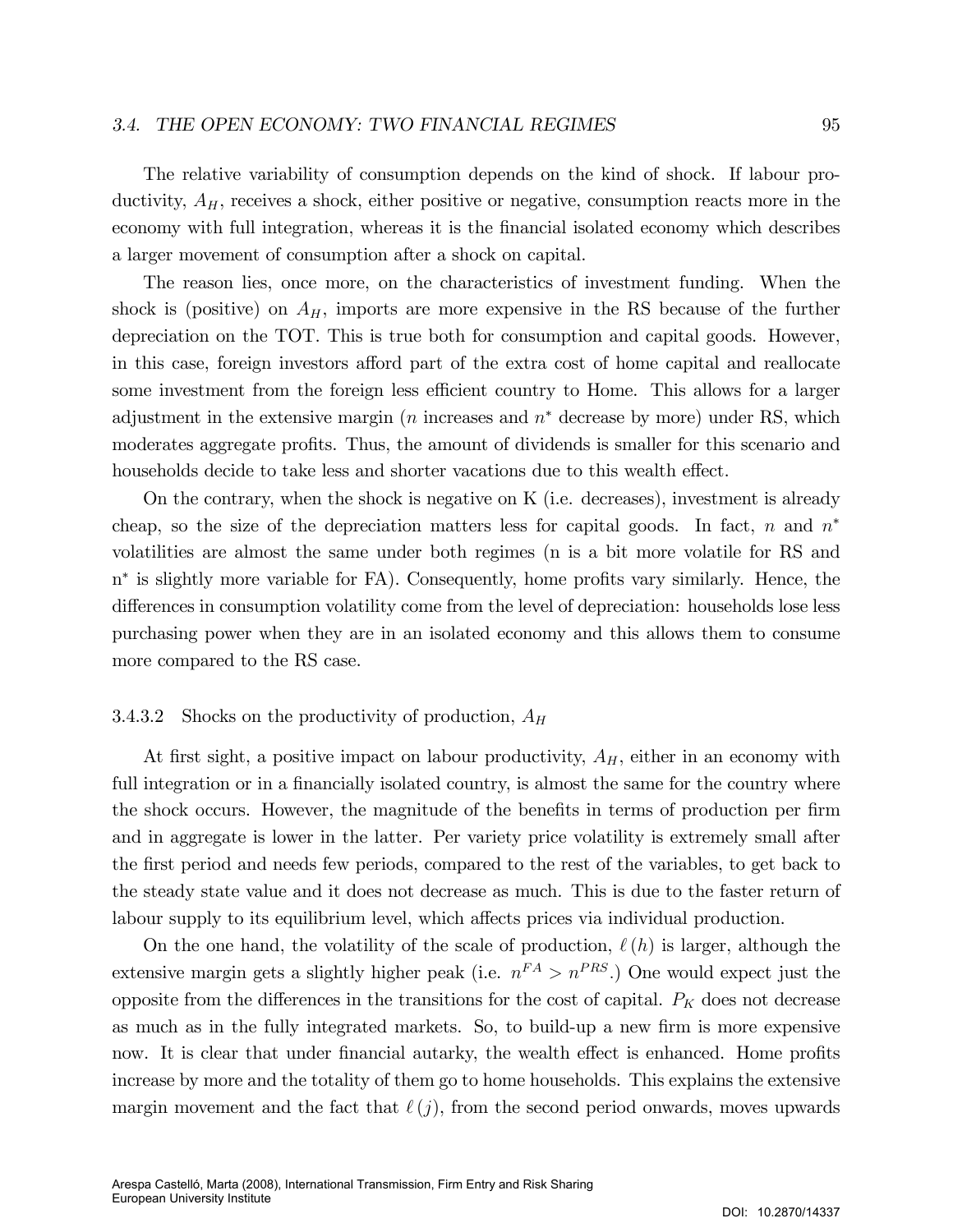less than in the case of full integration: households take more vacation or, put differently, relative to the efficient allocation with risk sharing, people work too little. When going out from the Cole and Obstfeld case, both terms of trade and real exchange rate depreciates by less. That makes the cost of the foreign goods relatively cheaper than with risk sharing. Investment increases more than previously, which forces consumption to increase by less due to the unavoidable trade-off. Hence, households invest more and save more thanks to the lower depreciation of RER, that makes imports cheaper than before. To sum up, the integration of financial markets exacerbates the volatility in real terms.

For the foreign country, TOT and RER deteriorate. The wealth effect produces an upward movement when the shock occurs. Firms work relatively more and there is a milder destruction of varieties. This permits the foreign economy to maintain total output above the steady state value during the transition, contrary to the adjustment in the integrated economy. The non-linear transitions for consumption and wages can be explained by the lower impact of the home shock on foreign wealth during the first period. In general, under the financial autarky, both the substitution and wealth effects are smaller. This is the reason for having all the variables a bit over the values of the previous case.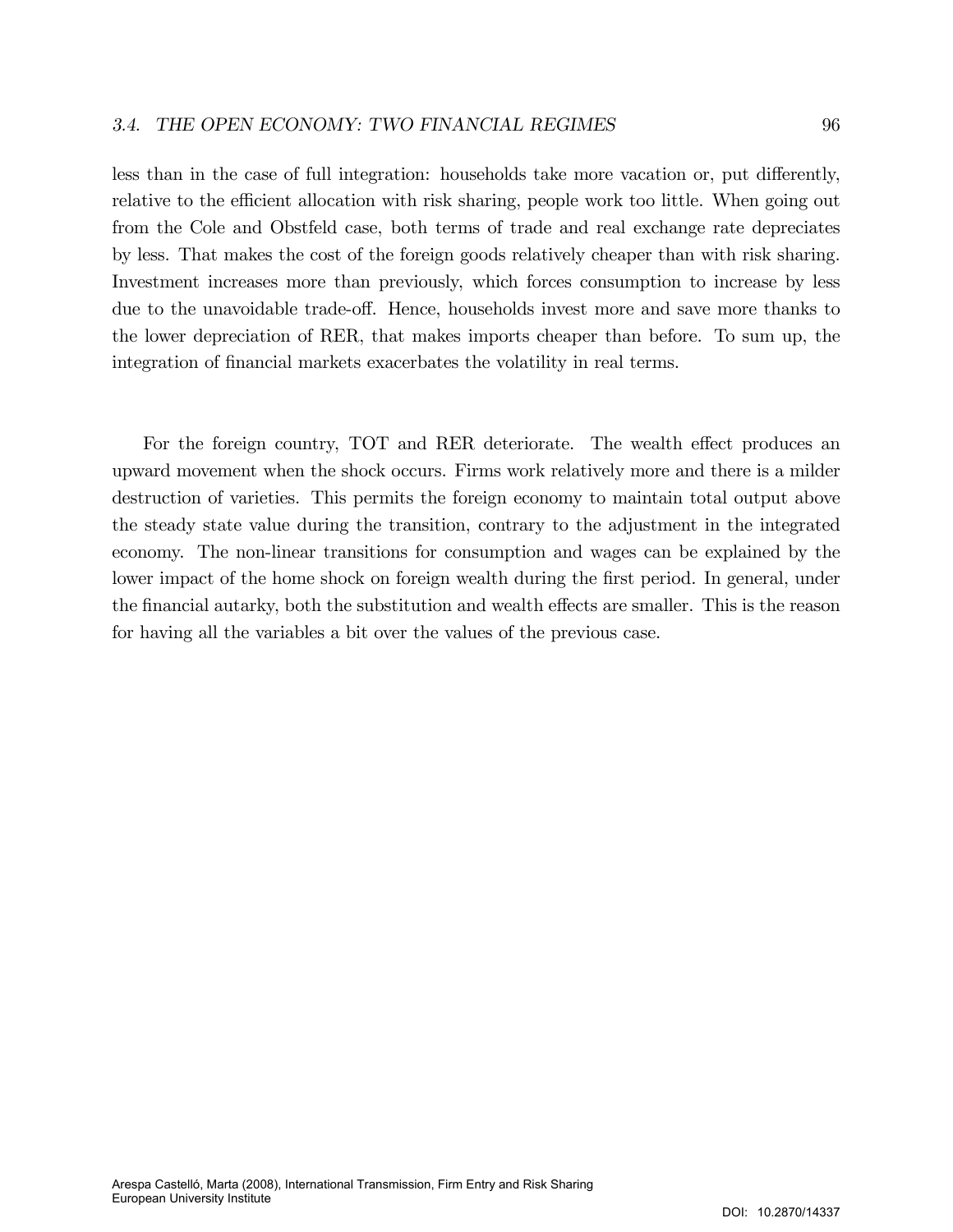

Figure 8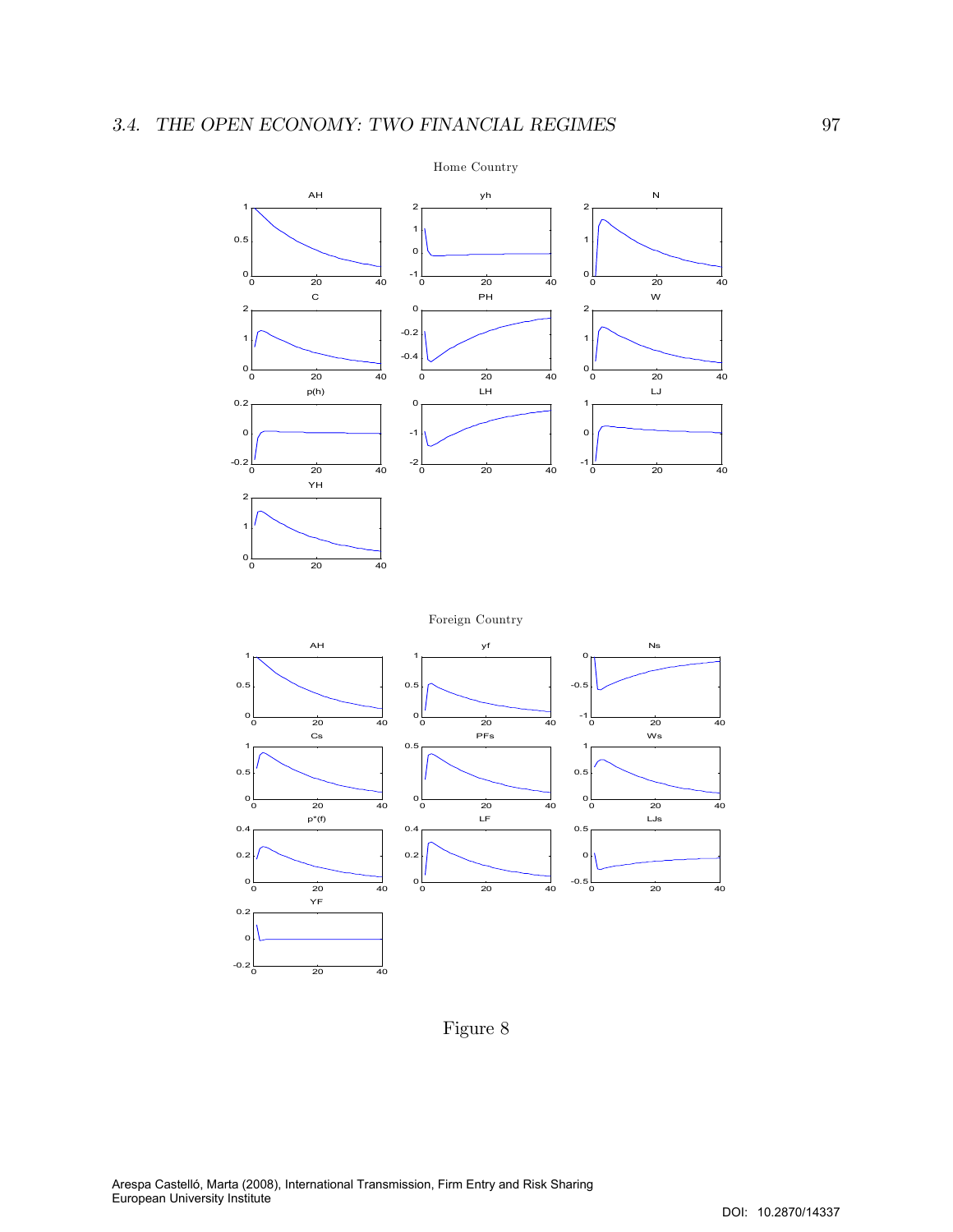

International Variables and others

Figure 9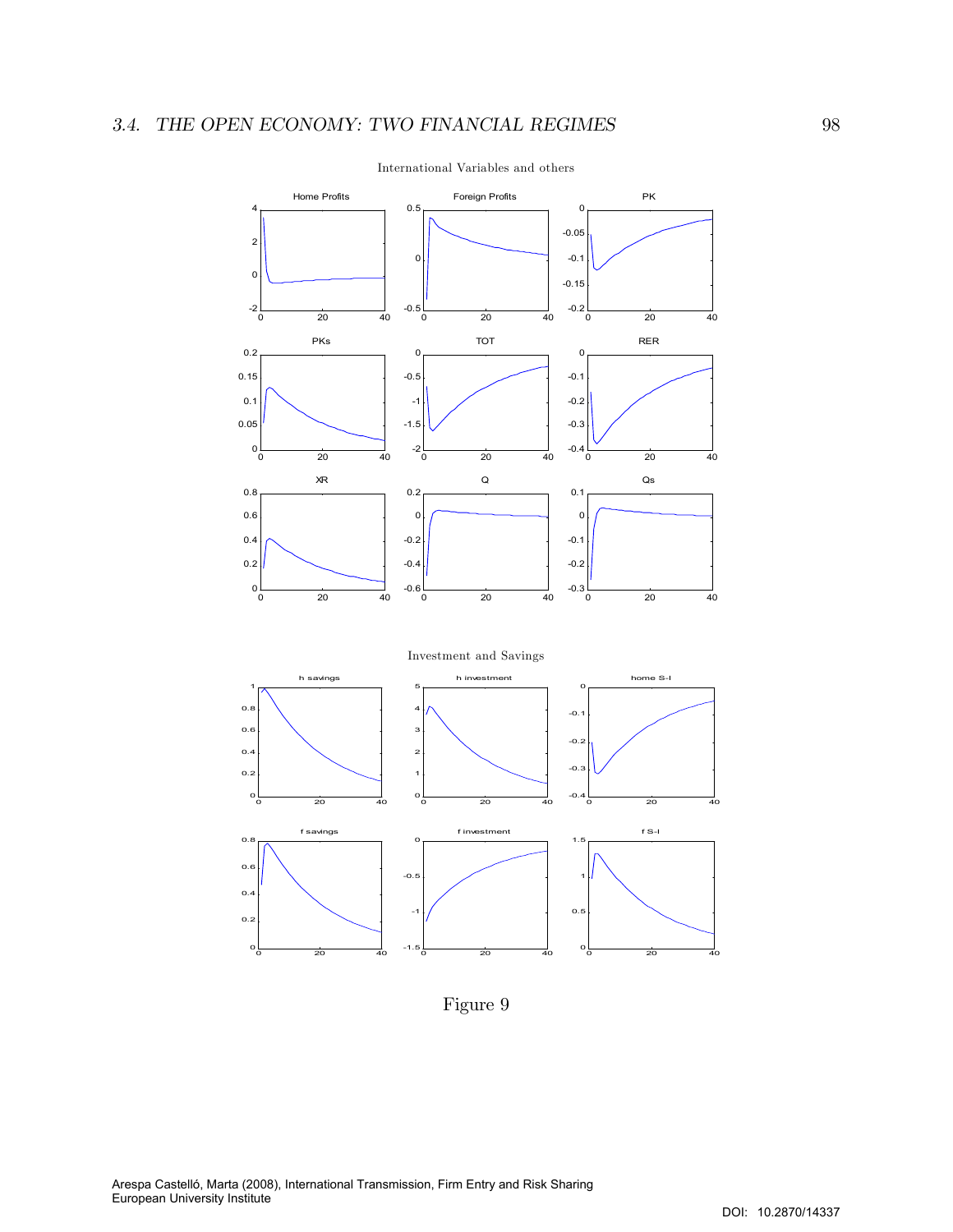

# 3.4.3.3 Shocks on the productivity of creation,  $K$





Figure 10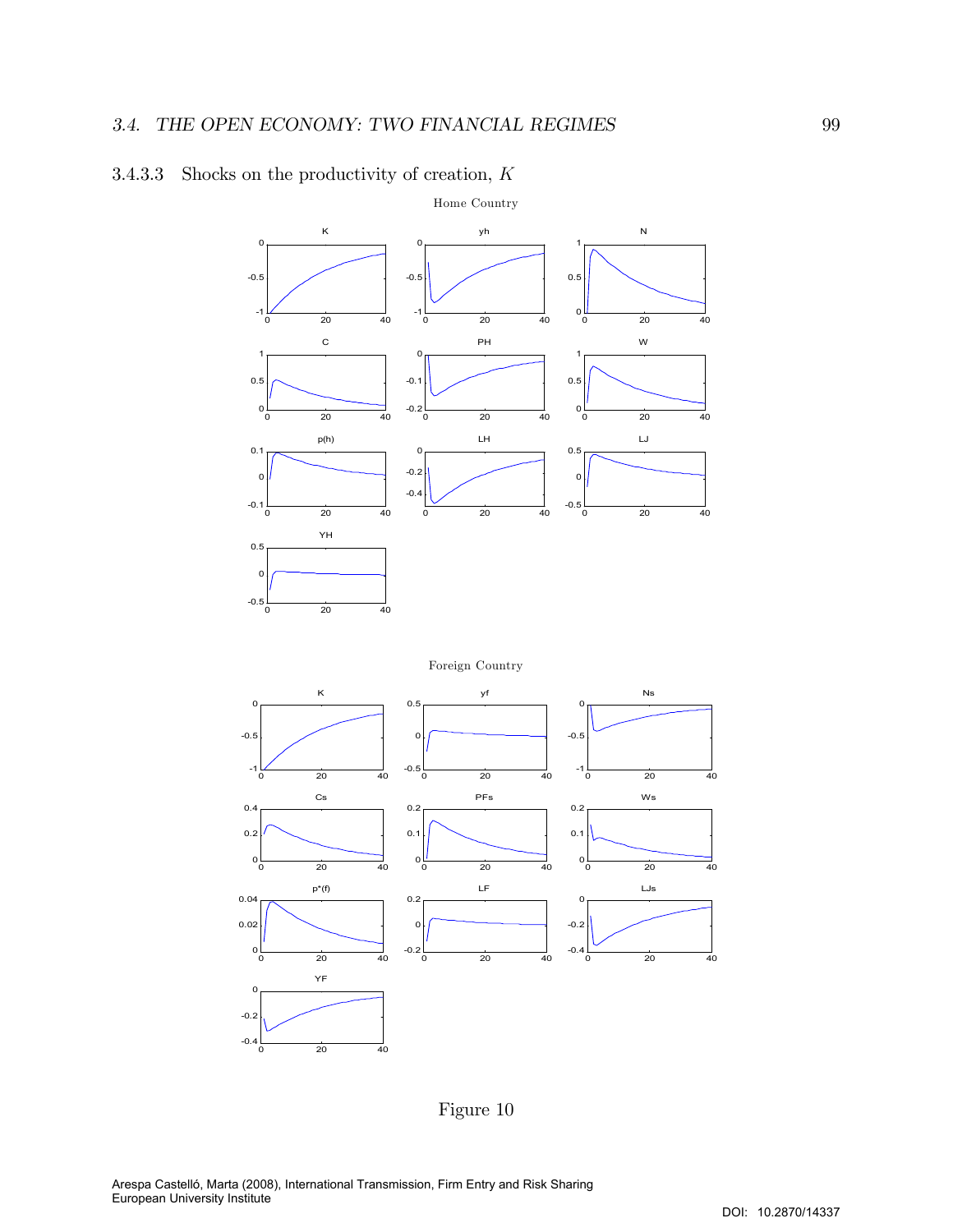#### 3.4. THE OPEN ECONOMY: TWO FINANCIAL REGIMES 100

A negative shock on K, i.e. a decrease in the quantity of capital required for the creation of a new Örm, under Önancial isolation, generates a milder expansion of the extensive margin in comparison with the RS case.  $p(f)$  goes up by more. Hence, the decrease on  $P_K$ , caused by the upwards movement in n, is slightly cushioned by the high  $p(f)$ . In general, the qualitative results are those of the fully integrated economy, with some variations on volatilities that have already been mentioned.

Home investment stays below the steady state during all the transition period. This differs from the case with RS, where the smaller effect on the extensive margin and the faculty of relying on some foreign investment permits home investment  $(I = n_{t+1}P_KK)$  to stay above the equilibrium level. Moreover, with FA, where the depreciation of terms of trade is lower, home investment decreases further more due to the cheapness of creation. Notice that the  $S - I$  jumps down when the shock occurs and continues to decrease for several periods. It is easy to realise that the reason lies on the steeper upwards transition of investment in front of savings.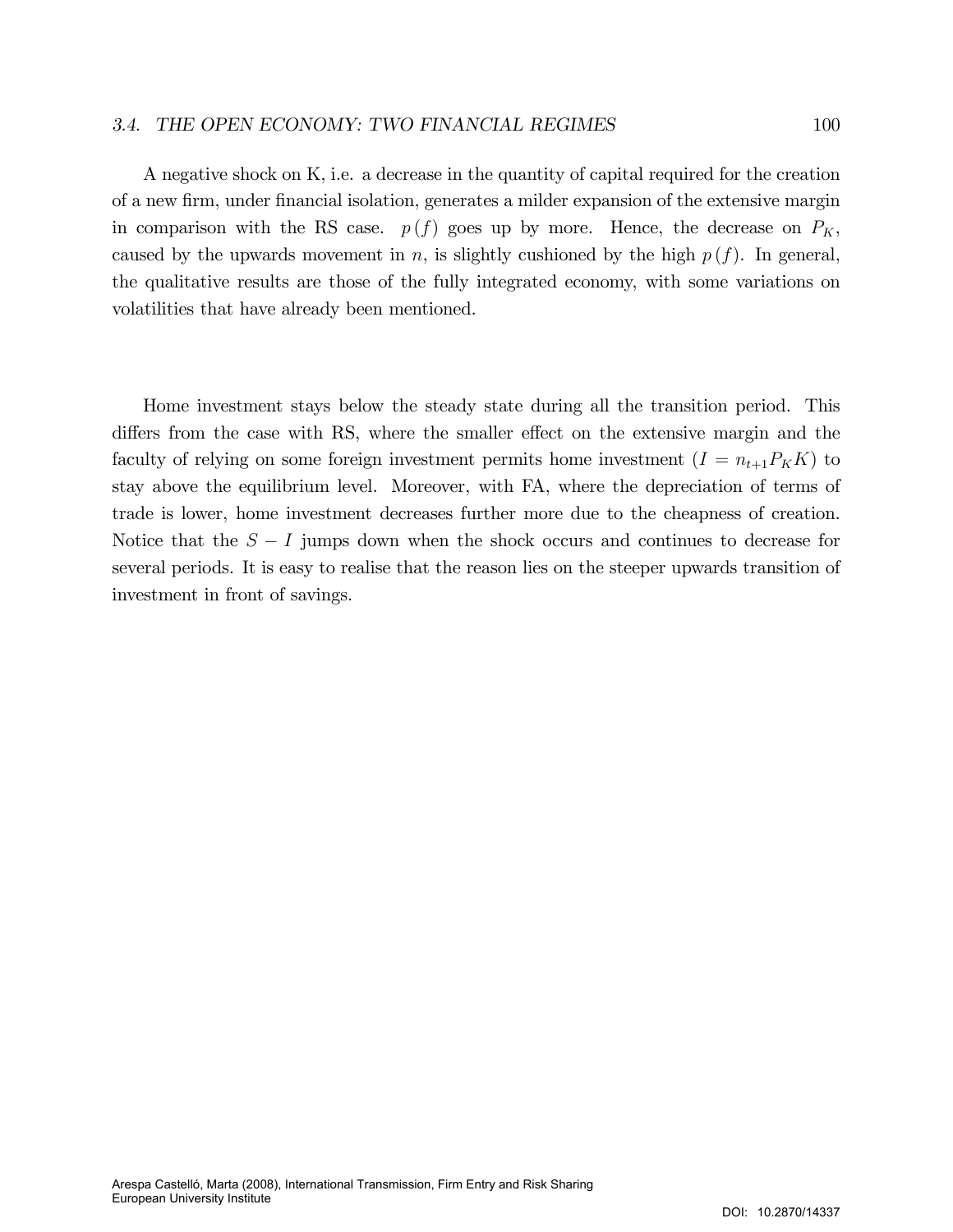

International Variables and others



 $-0.4$   $0$   $20$   $40$ <sup>0</sup> <sup>20</sup> <sup>40</sup> -1.5  $-0.2\frac{1}{0}$   $\frac{1}{20}$   $\frac{1}{40}$ -0.1

Figure 11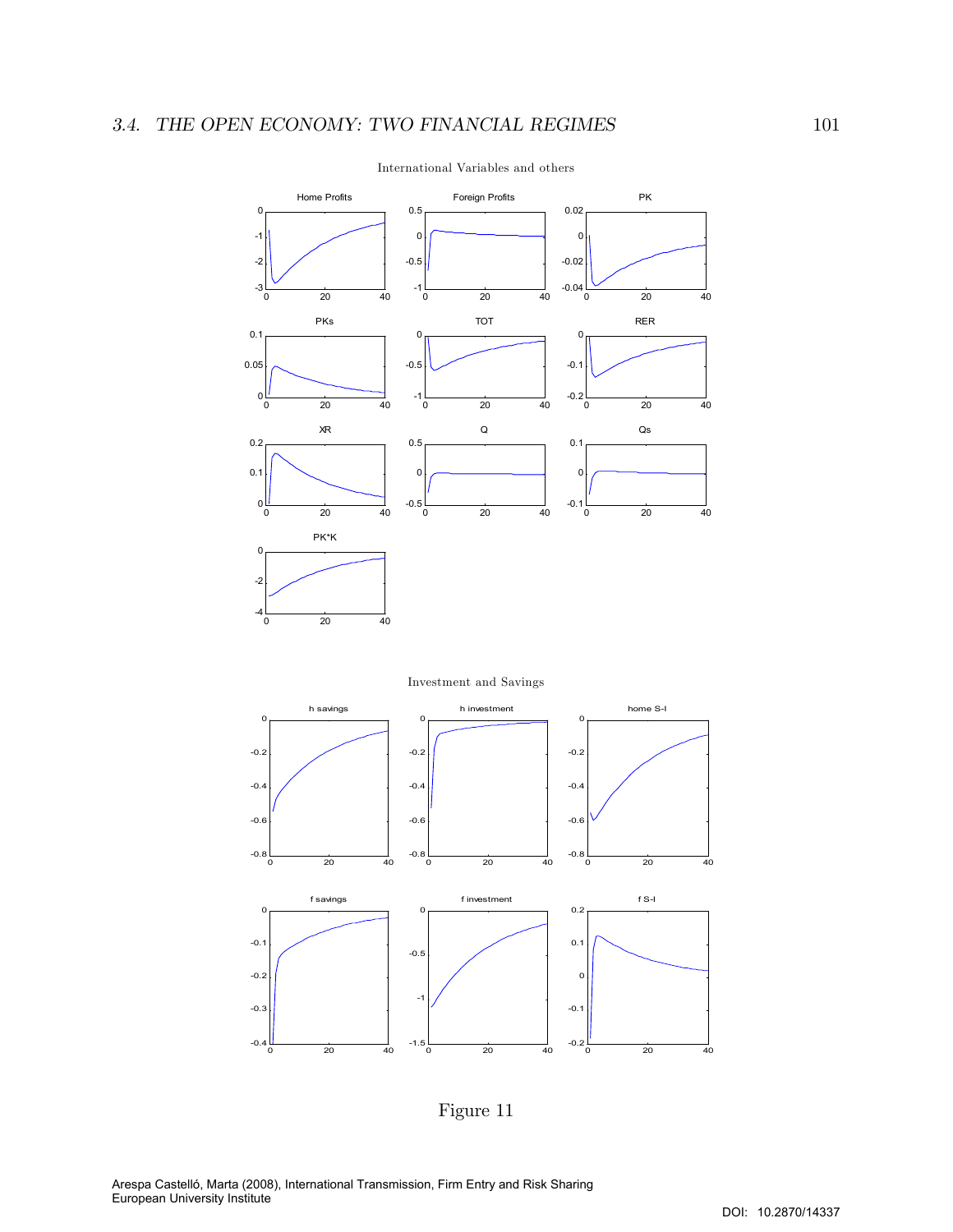### 3.4.4 Openness and Volatility

Although some comments on trade openness have been made in the text of the above sections, a more detailed observation is offered here.

I start by comparing the closed economy with the financial autarky. On the one side, the closed economy is, indeed, the extreme case in which trade openness is zero, as it is financial integration, due to the inexistence of a foreign world. On the other side, the Önancial autarky scenario studied above is an economy which keeps the Önancial isolation and introduces some international trade: 25% of the capital goods used in the building-up of new Örms and 35% of the consumption goods are produced in a foreign country.

It is easy to see that volatility increases with trade in front of a shock on labour productivity: consumption, output, the number of active firms... all aggregate variables experience exacerbated reactions when the autarky is only on the financial sector. This is reasonable: when another country exists, international transmission permits the foreign country to receive part of the shock. Hence, for instance, when the shock is positive, they are also benefited and able to increase their demand, investment etc., providing an extra push to both economies. On the contrary, when the shock occurs on the technology of creation, i.e. on investment, the economy opened to trade is less volatile. Despite of the financial closure, any shock at home motivates a depreciation (or appreciation) in terms of trade and the real exchange rate. When the shock is on  $K$ , the depreciation is smaller because only investment is cheaper. Instead, when  $A_H$  improves, investment cost decreases as well as consumption. Hence, consumption goods, which are produced by those cheaper firms, are *doubly* efficiently generated. This engine motivates a further depreciation in RER that enhances volatility and makes the difference. So, the transition from a completely isolated economy to another one with some trade favours the increase (decrease) of volatility after a shock on labour productivity (investment.)

For the second experiment, I first keep the average trade openness in consumption found in EU-15 and check volatility behaviour for different levels of trade in the capital goods market under both financial structures. Afterwards, I set the same degree of openness for both consumption and capital goods markets in order to value the effects of total openness on volatility.

The results are quite ambiguous. Terms of trade experiences an exacerbated level of volatility as total trade integration increases. This is true regardless of the financial regime and the type of shock. However, when one keeps  $\gamma = 0.65$  and observes several degrees of trade in capital goods, neither the volatility of TOT nor the real exchange rate is clear. Avoiding values too close to 50%, which would set  $RER = 1$  and volatility to zero, changes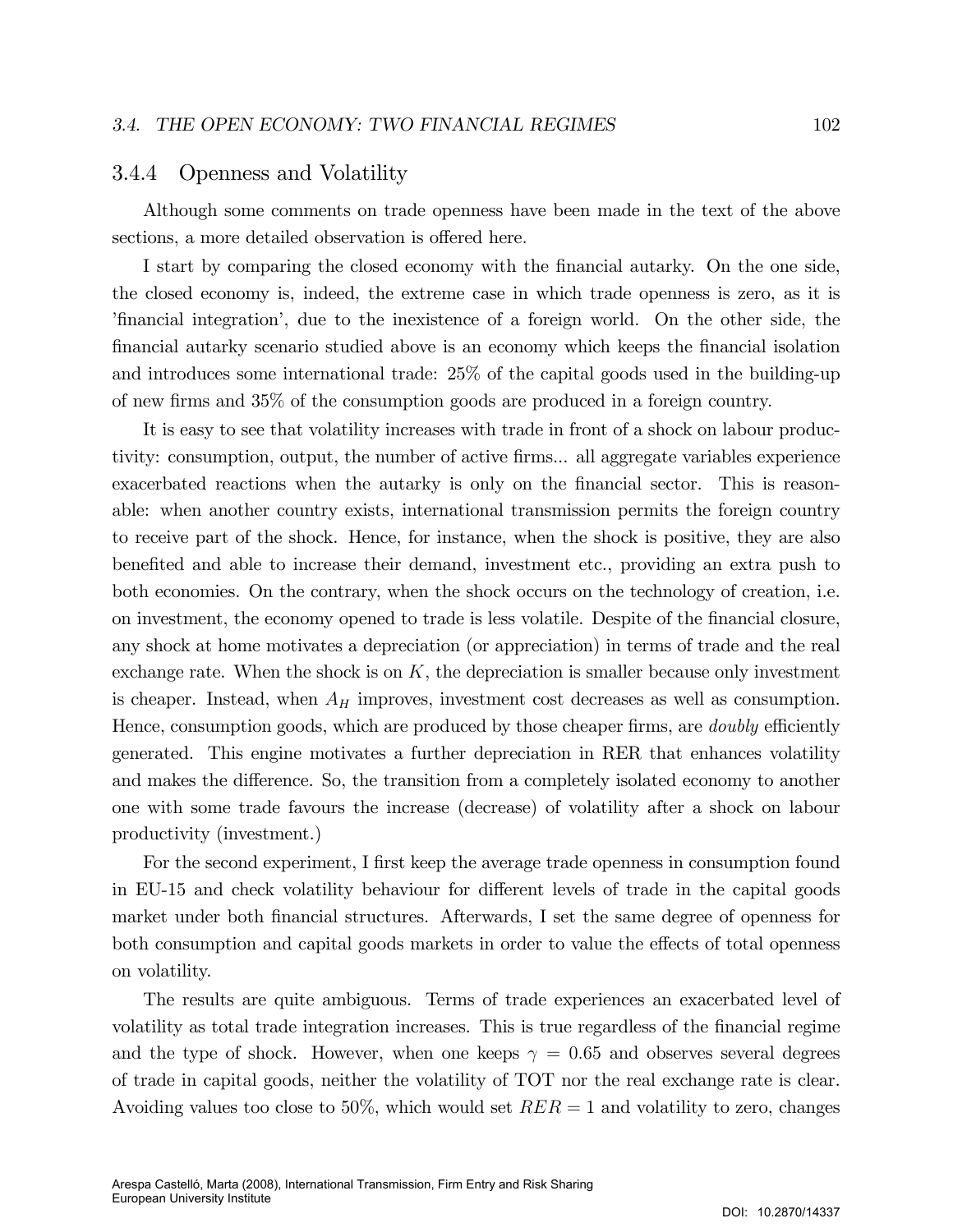on RER volatility seem to be slightly positive related to increases in capital goods trade, whilst one keeps  $\gamma = 0.65$ , whereas it changes when accounting for total trade openness. Finally, consumption shows a clear increment in volatility as international trade goes up.

Some authors consider the relevance of shock persistency as a determinant of the potential impact of openness on macroeconomic volatilities. This model produces higher volatilities the more persistent the shock is, regardless of the source.

### 3.5 Conclusion

The paper has addressed a crucial open debate on international macroeconomics: the effects of financial and trade openness on macroeconomic volatilities after two different sources of shocks: on labour productivity and on investment productivity. It has been completed using a quantitative study and a NOEM model with firms entry.

The main conclusions are the following:

- Both financial integration and trade openness seem to have a role on macroeconomic volatilities.
- When the economy gains integration of capital markets, the real exchange rate and the terms of trade, as well as output and investment, are affected by higher volatilities after any kind of shock, whereas consumption variability increases only after a shock on labour productivity. When the impact comes from the productivity of investment (i.e. the technology of creation of new Örms or varieties), more Önancial integration reduces consumption volatility.
- Trade openness has an unambiguous positive effect on consumption volatility, although its implications for terms of trade and the real exchange rate are unclear when the economy starts with some degree of trade, either under Önancial autarky or with full integration. However, when one compares a closed economy with the financial autarky case, the effect of the appearance of international trade generates an increase on all variables' volatilities after a shock on labour productivity, but a decrease after a shock on capital.

The results of the present research show the key importance of the introduction of market dynamics in the model, as well as the observation of the two types of shocks: on labour productivity and on creation of Örms, when addressing the following question: what are the interrelations between Önancial integration and trade openness with international volatilities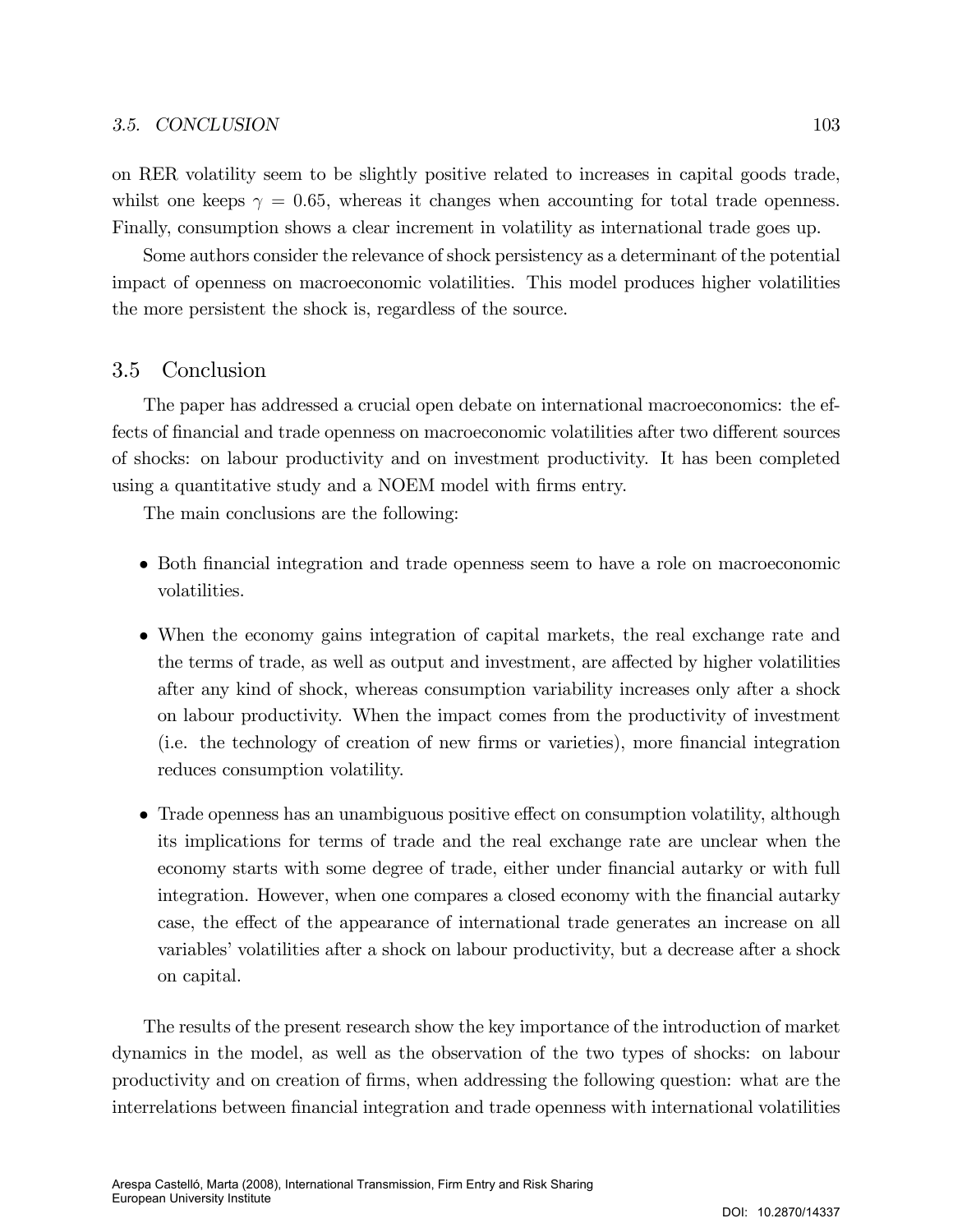and the transmission mechanism? Moreover, the findings are in line with recent empirical literature: Kose et al (2003) on the side of financial integration and Easterly et al. (2001) suggest that data reports results that are compatible with the present paper on the trade openness side.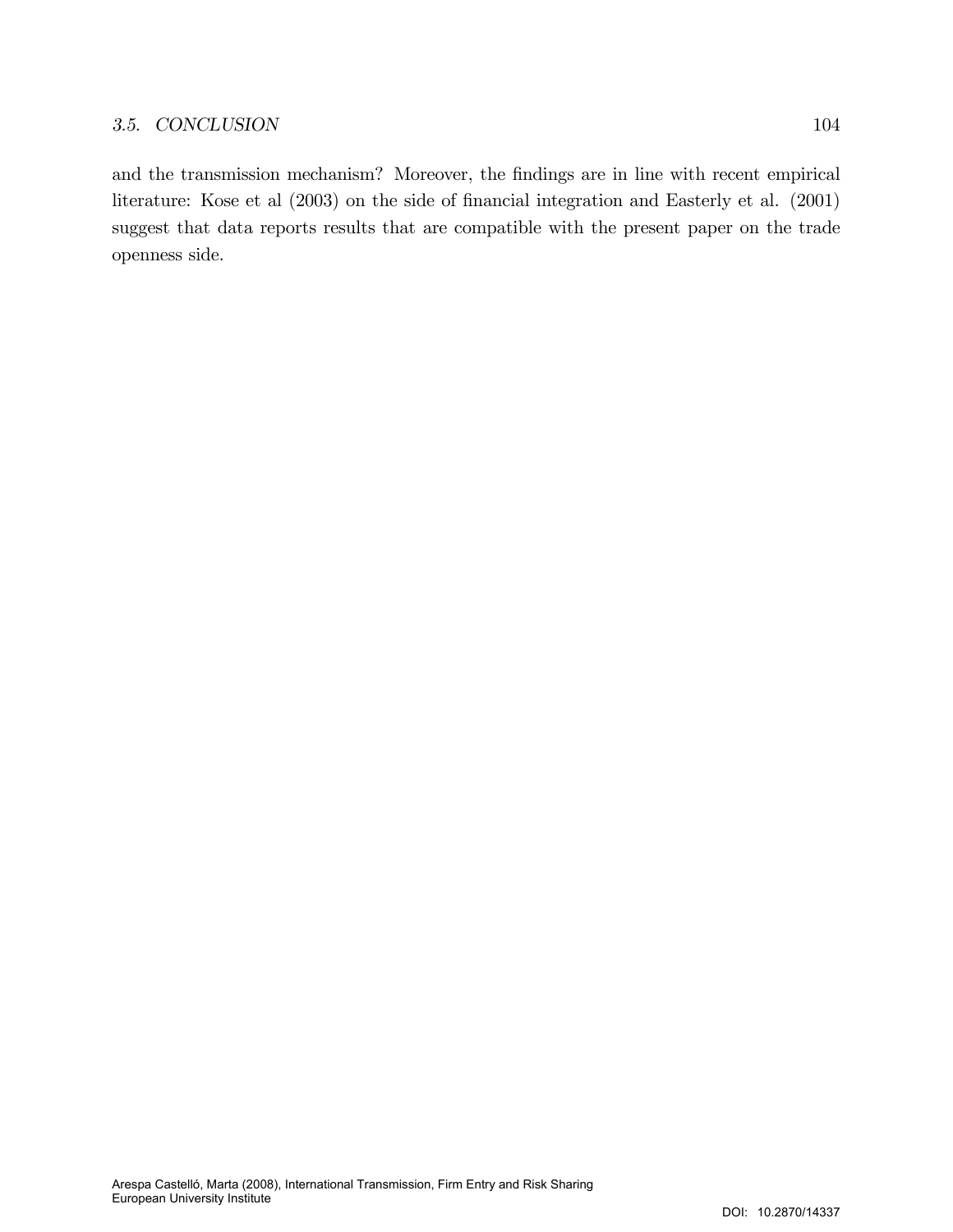### 3.6. APPENDIX 105

# 3.6 Appendix

# 3.6.1 Volatility Comparison

The four plots reported below show the transitions for the real exchange rate under financial autarky  $(FA)$  and full integration or risk sharing  $(RS)$ , for the four different shocks which can impact the home country. Notice how the RS line takes always more extreme values in its path back to the equilibrium, regardless of the direction of the shock (positive or negative) or its source (shock on capital requirements or in technology productivity). Moreover, the distances between FA and RS are identical within each of the two kinds of shocks.

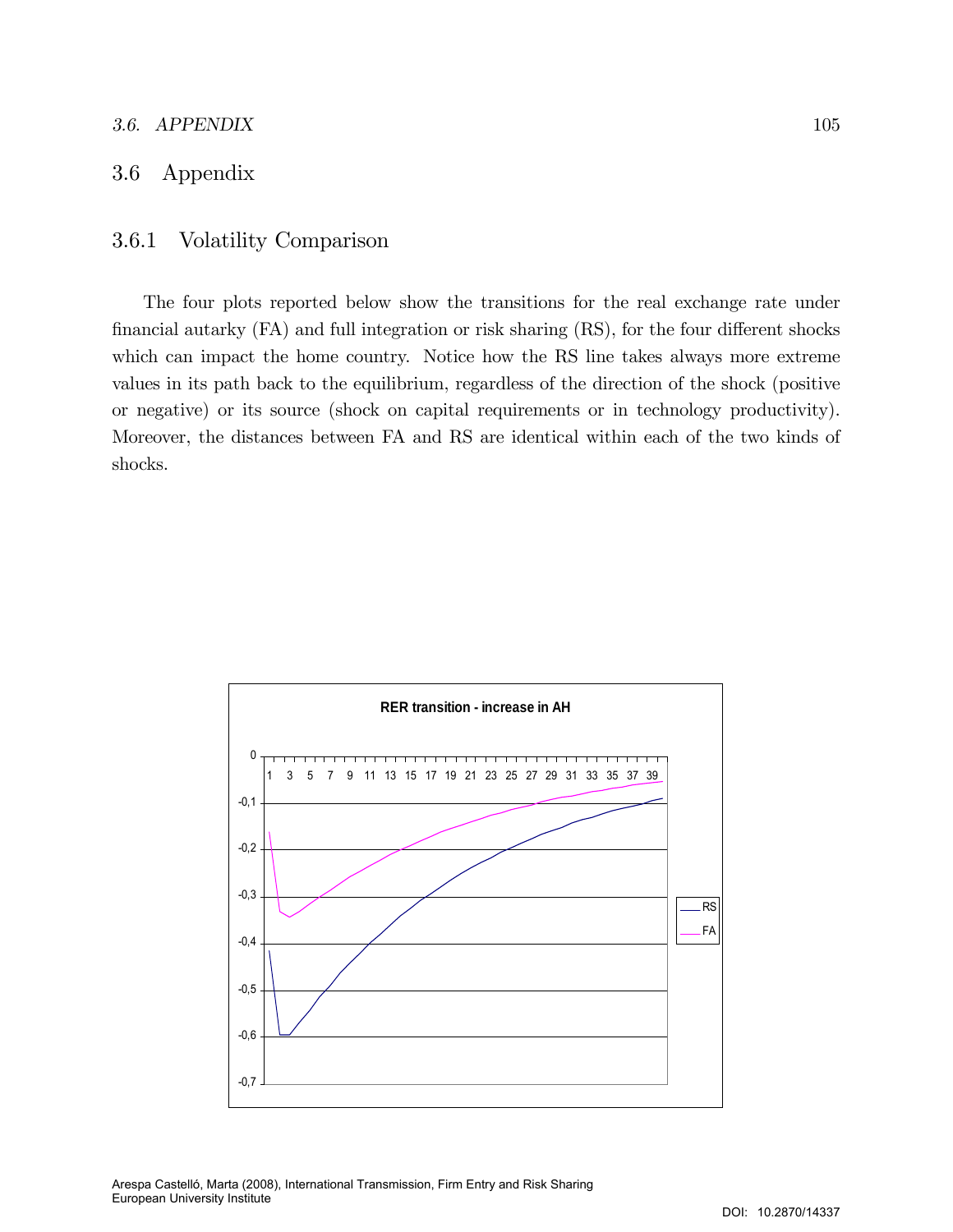

Figure 12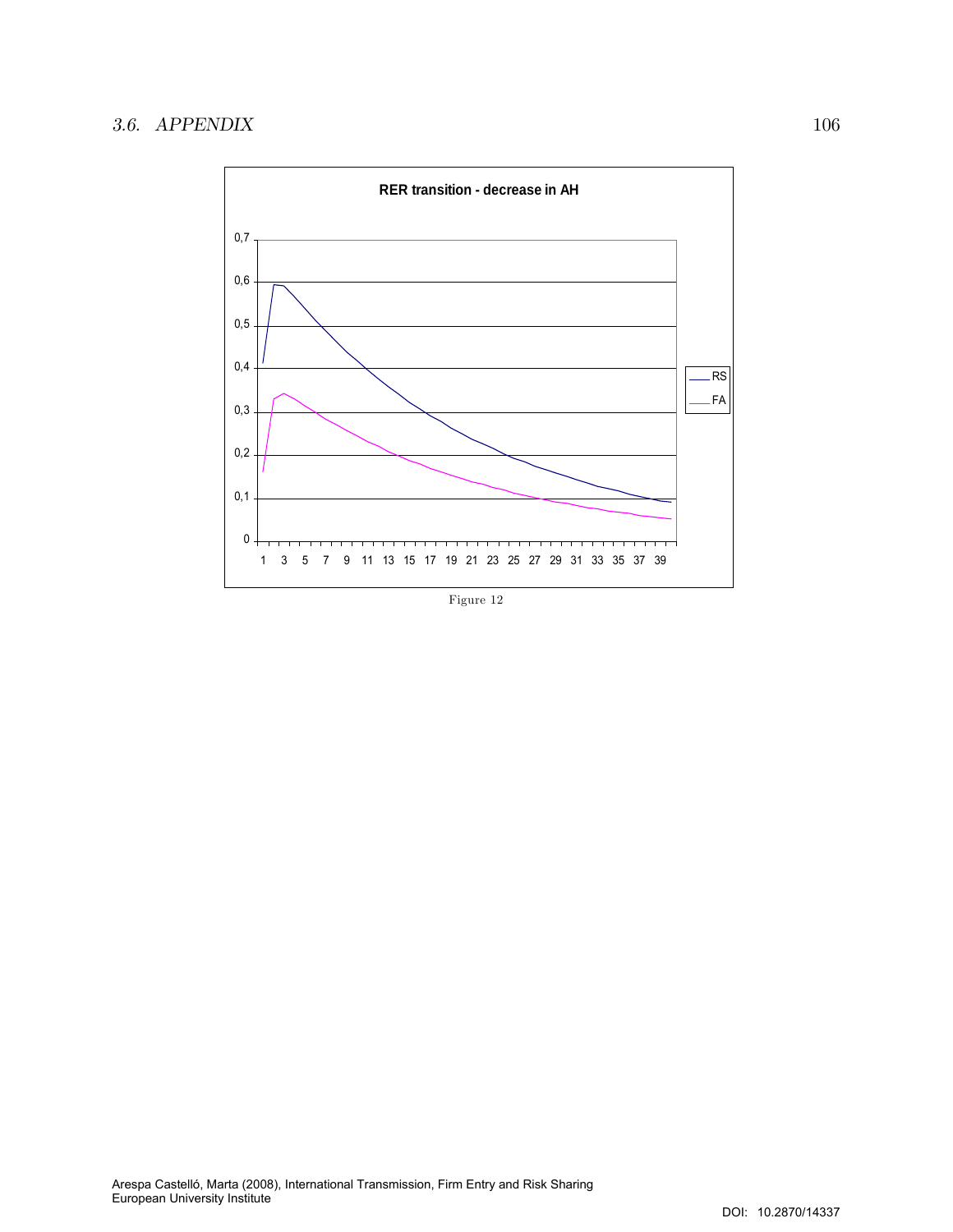



Figure 13

The same occurs for terms of trade, consumption... volatilities.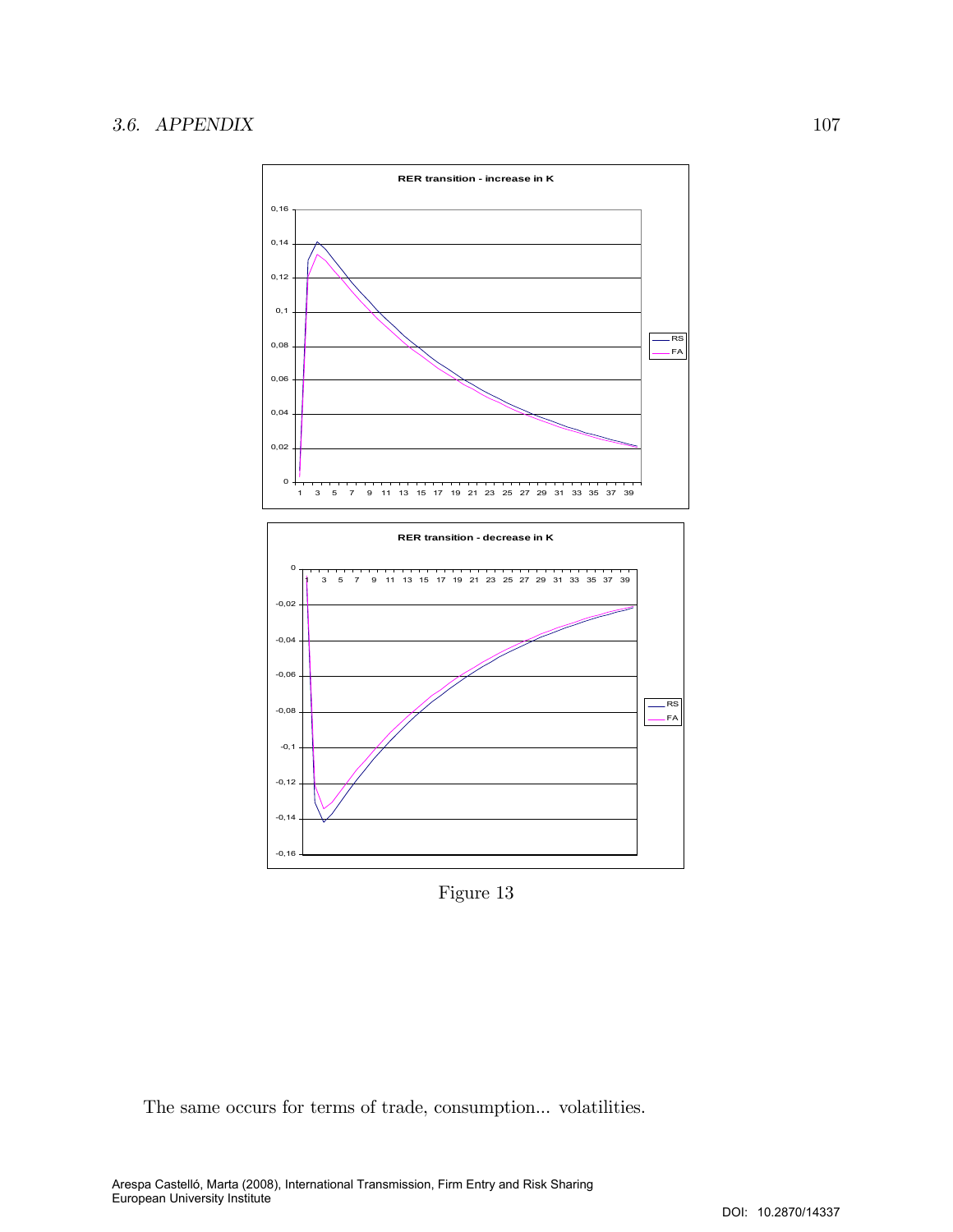### 3.6. APPENDIX 108

# 3.6.2 Parametrization

The baseline case uses the following parametrization:

| Parameter                            | Notation     | Value                                                        |
|--------------------------------------|--------------|--------------------------------------------------------------|
| Home Bias in capital                 | $\delta$     | .75                                                          |
| Home bias in consumption             | $\gamma$     | .65                                                          |
| Discount factor                      | β            | .98                                                          |
| Technol, labour income share         | $\theta$     | .66                                                          |
| Intratemp elast of substit           | $\sigma$     | 5                                                            |
| Home labour productivity at $t=0$    | $A_{H,0}$    | $\mathbf{1}$                                                 |
| Foreign labour productivity at $t=0$ | $A_{F,0}$    | $\mathbf{1}$                                                 |
| Disutility of labour                 | $\kappa$     | 1.75                                                         |
| Home productivity creation $t=0$     | $\bar{K}$    | $.7\,$                                                       |
| Foreign productivity creation $t=0$  | $\bar K^*$   | $.7\,$                                                       |
| Total population at home             | L            | 1                                                            |
| Total population abroad              | $L^*$        | $\mathbf{1}$                                                 |
| Shock persistency for $A_H$          | $\phi$       | .95                                                          |
| Shock persistency for $A_F$          | $\phi^*$     | .95                                                          |
| Shock persistency for $K$            | $\phi_K$     | .95                                                          |
| Shock persistency for $K^*$          | $\phi_{K^*}$ | .95                                                          |
| Portfolio diversification            | $\lambda$    | $(1-\delta)/(1+(2*\delta-1)*(((\sigma-1)/\sigma)*\theta-1))$ |

To perform the experiments, I checked different combinations of values for  $\delta$  and  $\gamma$  from .55 to .85;  $\sigma$  from 2 to 8; lower persistency of shocks and several levels of disutility of labour and initial values for  $K$  and  $K^*$ .

The parameters for  $\delta$  and  $\gamma$  are argued in the text and perfectly reasonable for actual data.  $\beta$  and  $\theta$  take values standardly used in macro literature, as well as  $\kappa$  does. L and  $L^*$  are set to 1 to assume symmetric countries. This is a simplification that have important implications for the results, as explained in the text. Finally,  $\lambda$  takes the optimal value obtained in chapter II.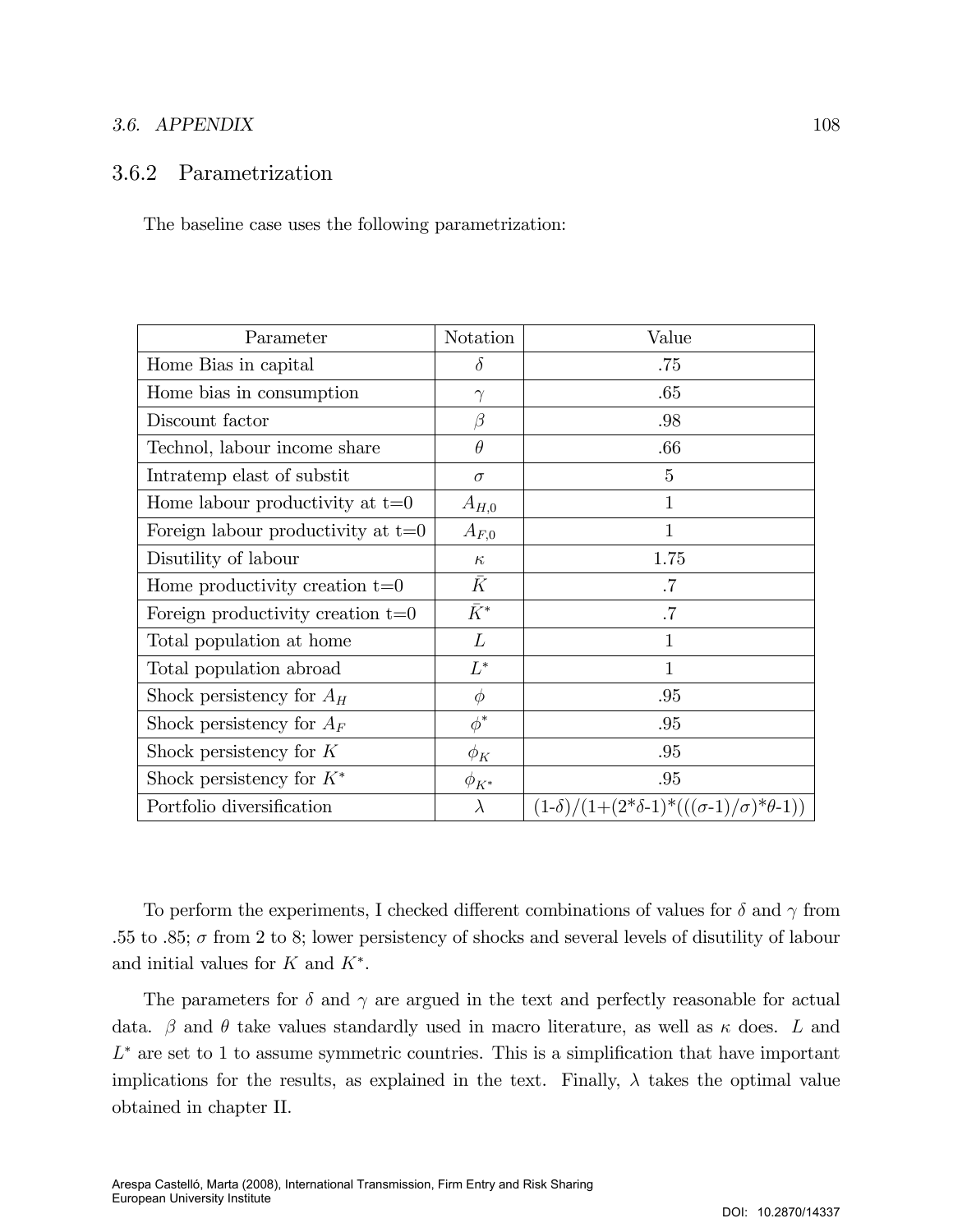# BIBLIOGRAPHY

- [1] Bergin, P. and Corsetti, C. (March 2006.) "Towards a theory of firm entry and stabilization policy." NBER wp n.11821.
- [2] Bekaert, G.; Campbell, R. H. and Lundblad, C. (July, 2005.) "Growth Volatility and Financial Liberalization." (new version of) NBER WP 10560.
- [3] Buch, C. (May, 2002.) "business Cycle Volatility and Globalization: a Survey." Kiel Institute of World Economics WP 1107.
- [4] Buch, C. and Pierdzioch, C. (2005.) "The Integration of Imperfect Financial Markets: Implications for Business Cycle Volatility." Journal of Policy Modeling, vol. 27, issue 7, 789-804.
- [5] Buch, C. and Yener, S. (2005.) "Consumption Volatility and Financial Openness." Kiel Institute for World Economics WP 1260.
- [6] Calvo, G.A.; Izquierdo, A. and Mejía, L.F. (2004.) "On the Empirics of Sudden Stops: the Relevance of Balance-Sheet Effects." Inter-American Development Bank. Research Department WP 509
- [7] Cavallo, E. A. (2007.) "Output volatility and Openness to Trade: a Reassessment." Inter-American Development Bank. WP 604.
- [8] Corsetti, G. and Pesenti, P. (May 2005.) "The simple geometry of transmission and stabilization in closed and open economy." NBER wp n.11341.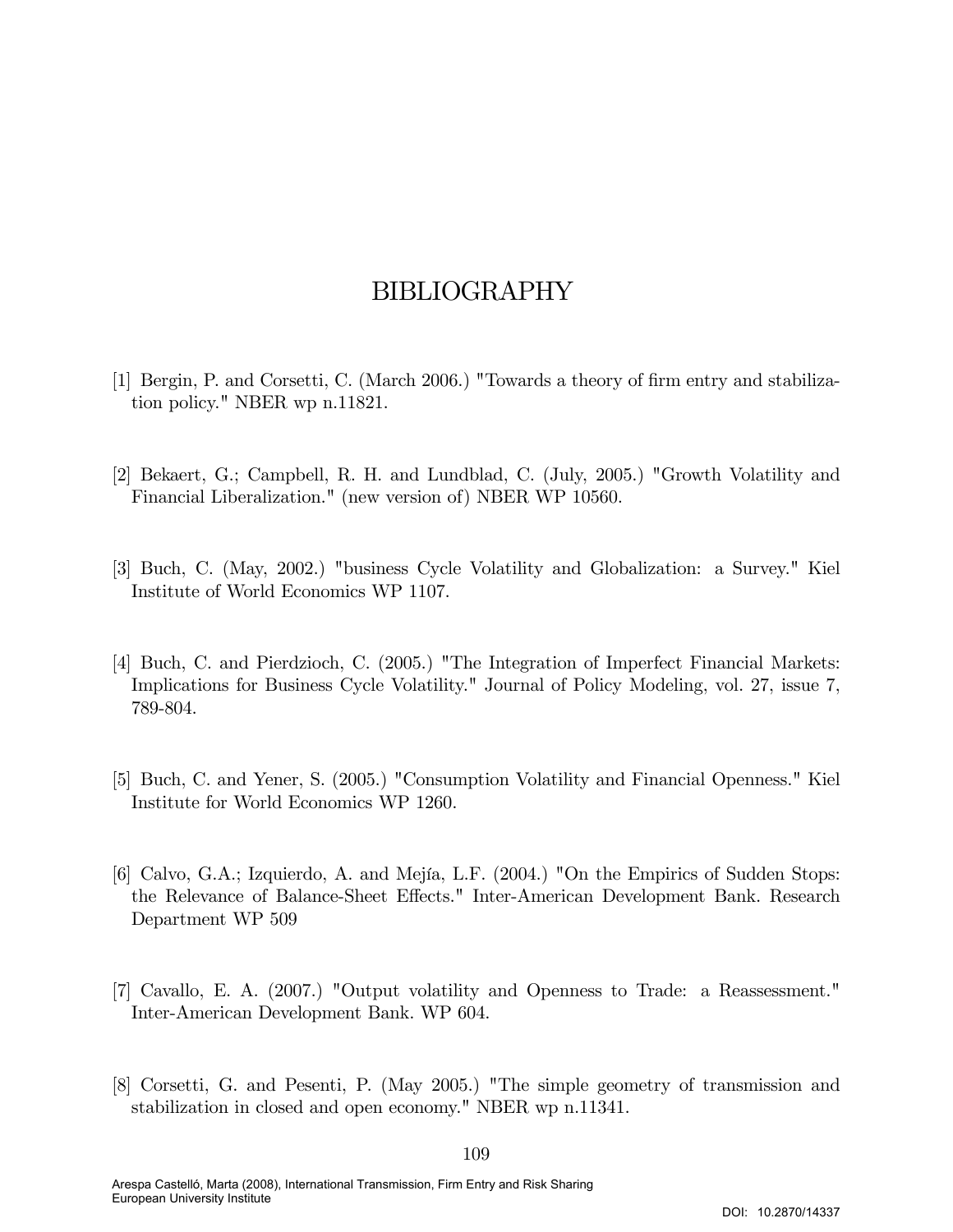- [9] Corsetti, G.; Dedola, L. and Leduc, S. (November 2006). "International Risk Sharing and the transmission of productivity shocks." (revised version). CEPR DP 4746).
- [10] Corsetti, G.; Dedola, L. and Leduc, S. (November 2006.) "Productivity, External Balance and Exchange Rates: Evidence on the Transmission Mechanism Among G7 Countries."
- [11] Corsetti, G. (November 2006.) "A Micro-founded reconsideration of the Theory of Optimum Currency Areas."
- [12] Easterly, W.; Islam, R. and Stiglitz, J.E. (2001.) "Shaken and Stirred: Explaining Growth Volatility." Annual World Bank Conference on Development Econoomics, ed. B. Pleskovic and N Stern.
- [13] Eaton, J. and Kortum, S. (2001.) "Trade in Capital Goods." NBER WP 8070.
- [14] Evans, M.D.D. and Hnatkovska, V. (2006.) "Financial Integration, Macroeconomic Volatility and Welfare." 7th Jacques Polak Annual Research Conference (November 9- 10.)
- [15] Gaulier. G.; Lahreche-Revil, A. and Mejean, I. (2006.) "Structural Determinants of the Exchange-Rate Pass-Through," Working Papers 2006-03, CEPII research center.
- [16] Hau, H. (August 2002.) "Real Exchange Rate Volatility and Economic Openness: Theory and Evidence." Journal of Money, Credit and Banking, vol.34,3. Part 1 pp.611.
- [17] Herwartz, H. and Weber, H. (2007.) "Exchange rate uncertainty and trade growth a comparison of linear and nonlinear (forecasting) models." SFB 649 DP 042.
- [18] International Monetary Fund (2001.) "International Linkages: Three Perspectives." World Economic Outlook. Chapter II. October. Washington D.C.